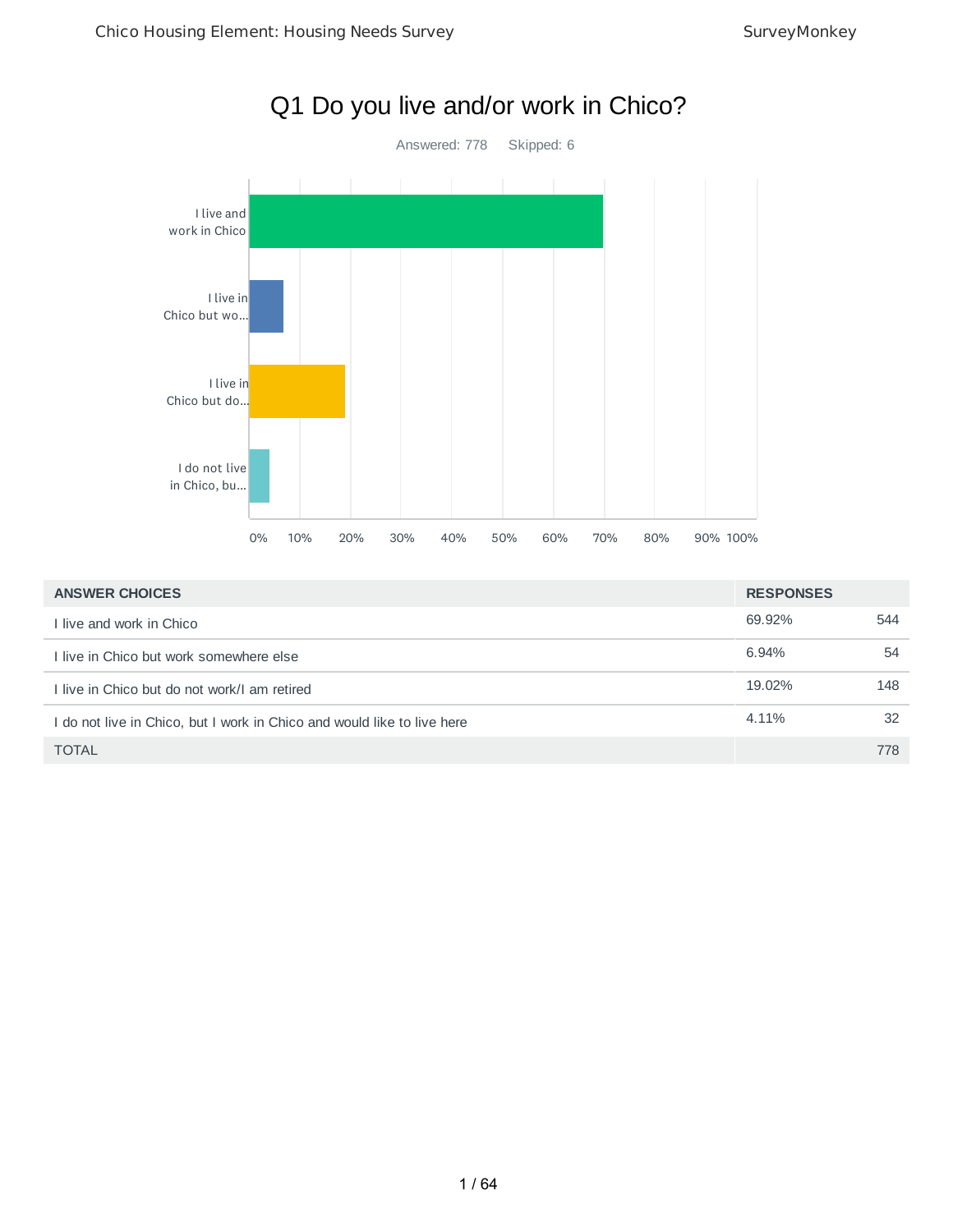

Q2 Choose all that apply to you: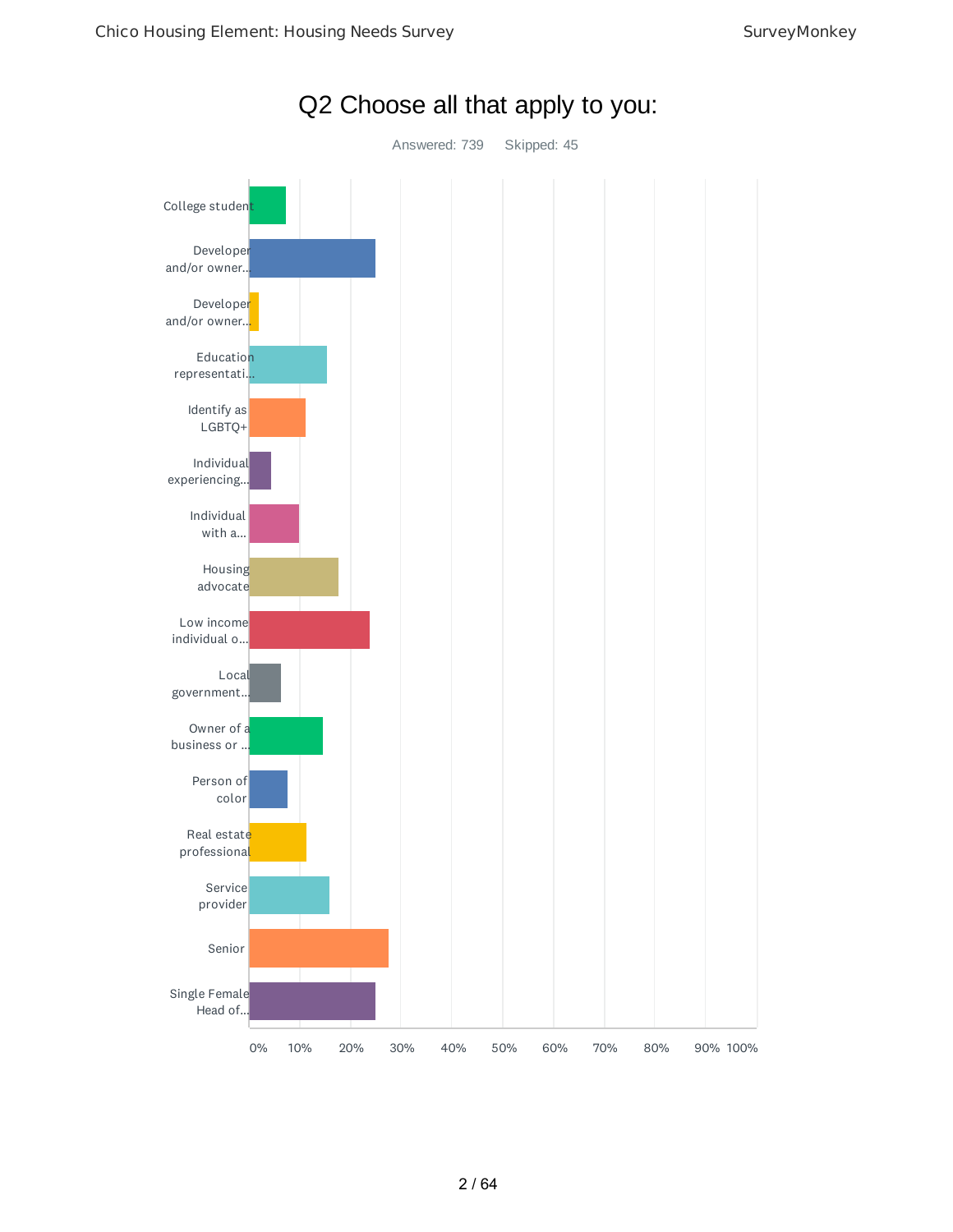| <b>ANSWER CHOICES</b>                                                         | <b>RESPONSES</b> |     |
|-------------------------------------------------------------------------------|------------------|-----|
| College student                                                               | 7.31%            | 54  |
| Developer and/or owner of housing                                             | 25.03%           | 185 |
| Developer and/or owner of commercial buildings                                | 2.17%            | 16  |
| Education representative (teacher or administrator)                           | 15.43%           | 114 |
| Identify as LGBTQ+                                                            | 11.37%           | 84  |
| Individual experiencing homelessness or housing instability                   | 4.47%            | 33  |
| Individual with a disability (behavioral, physical, sensory or developmental) | 10.01%           | 74  |
| Housing advocate                                                              | 17.73%           | 131 |
| Low income individual or household                                            | 23.82%           | 176 |
| Local government representative                                               | 6.50%            | 48  |
| Owner of a business or a business advocacy organization                       | 14.61%           | 108 |
| Person of color                                                               | 7.71%            | 57  |
| Real estate professional                                                      | 11.50%           | 85  |
| Service provider                                                              | 15.97%           | 118 |
| Senior                                                                        | 27.60%           | 204 |
| Single Female Head of Household                                               | 25.03%           | 185 |
| Total Respondents: 739                                                        |                  |     |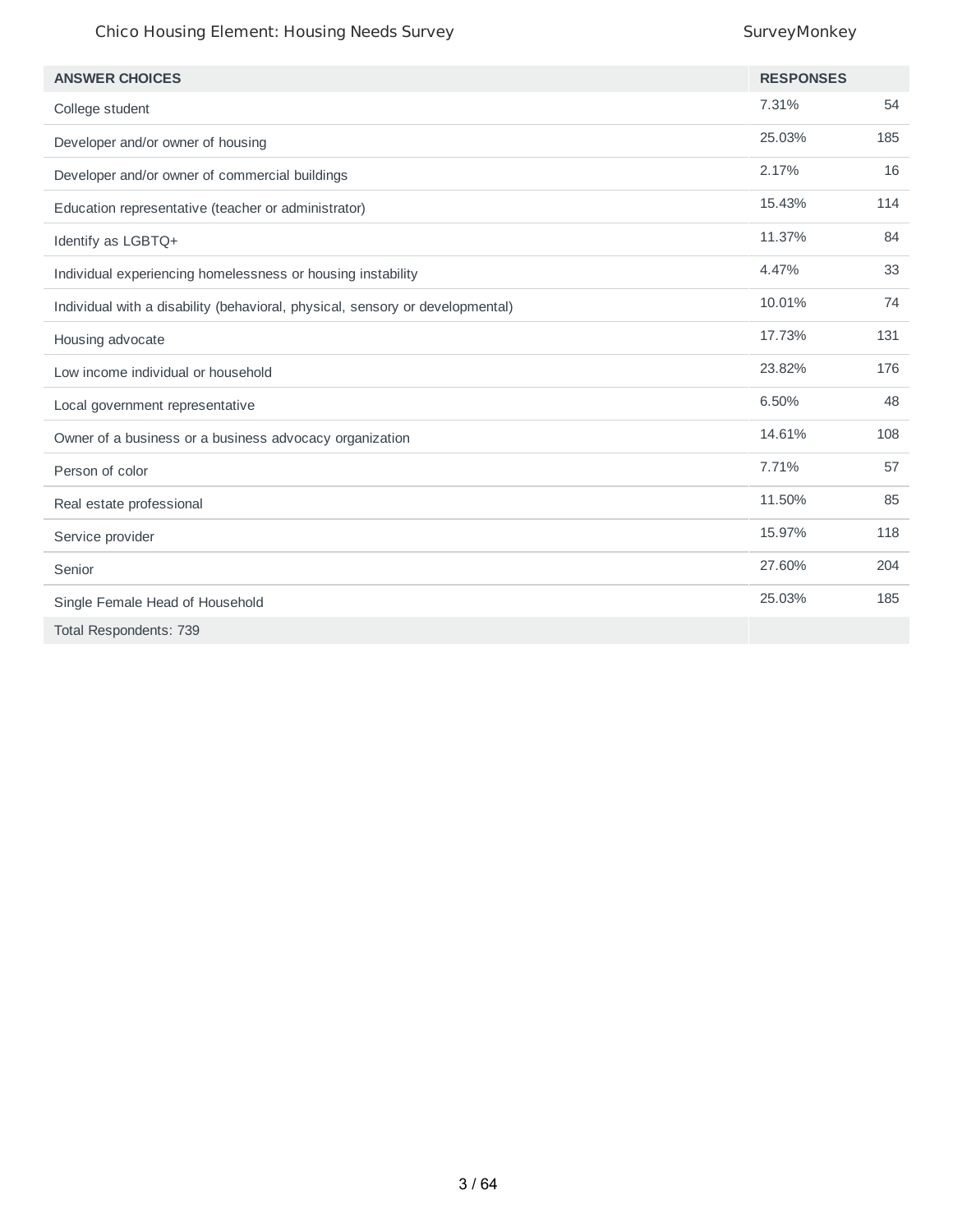

| <b>ANSWER CHOICES</b>                | <b>RESPONSES</b> |     |
|--------------------------------------|------------------|-----|
| An apartment                         | 17.82%           | 139 |
| A condominium/townhome               | 3.85%            | 30  |
| A detached single family house       | 67.56%           | 527 |
| A duplex/triplex/fourplex            | 5.51%            | 43  |
| A mobile home                        | 2.56%            | 20  |
| A second unit/guesthouse             | 1.54%            | 12  |
| Unhoused or unsheltered at this time | 1.15%            | 9   |
| <b>TOTAL</b>                         |                  | 780 |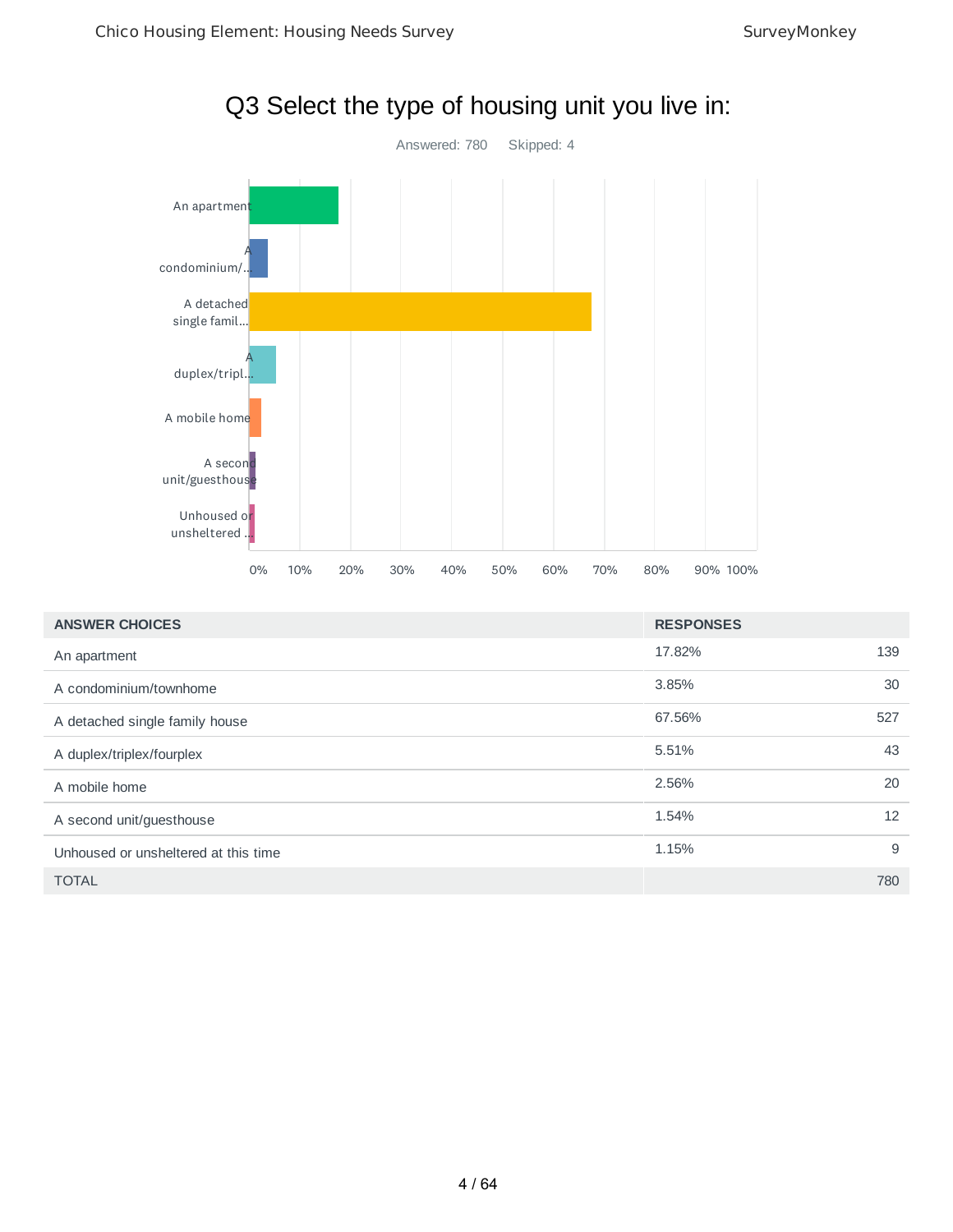

| <b>ANSWER CHOICES</b> | <b>RESPONSES</b> |     |
|-----------------------|------------------|-----|
| Own                   | 61.18%           | 476 |
| Rent                  | 38.82%           | 302 |
| <b>TOTAL</b>          |                  | 778 |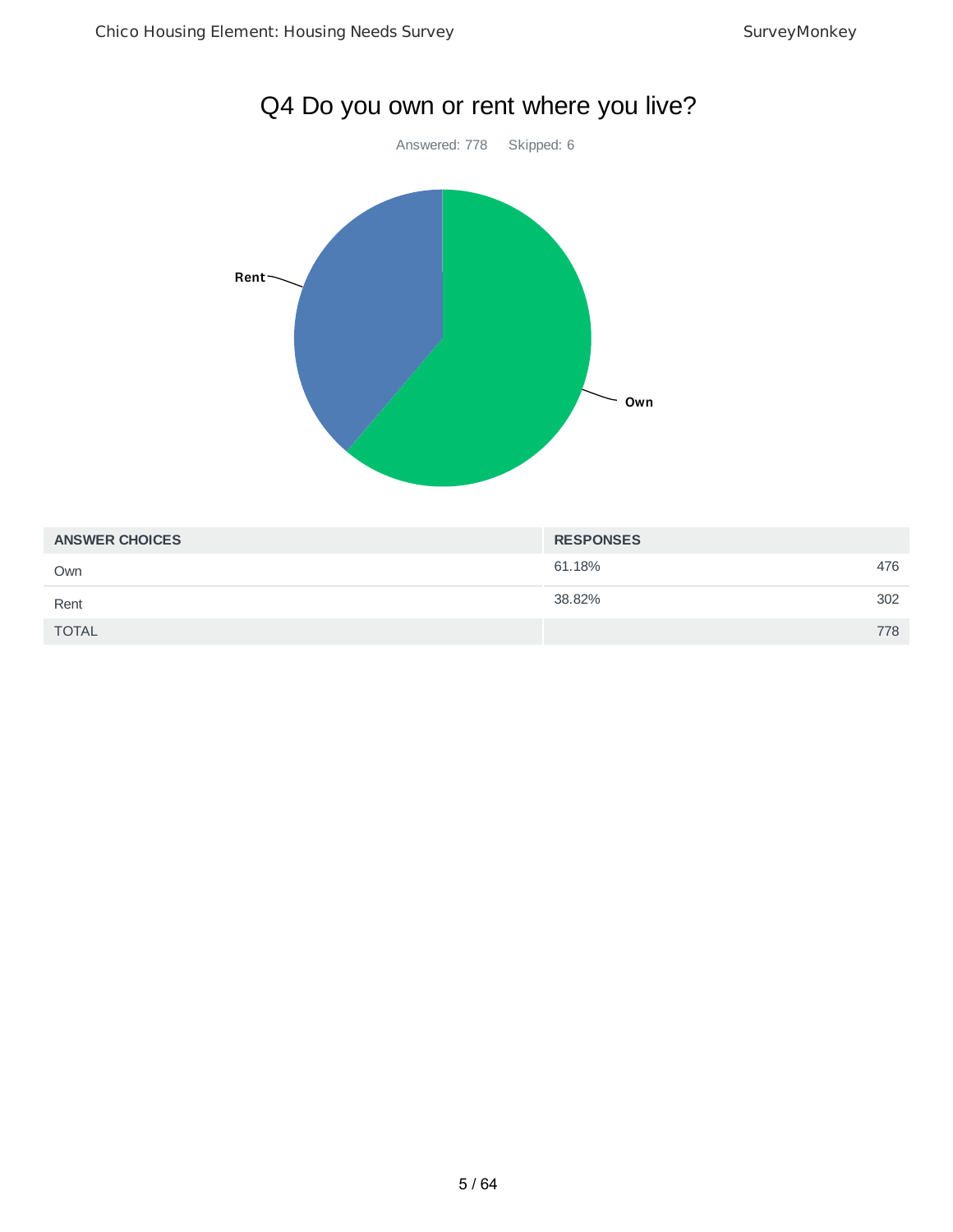# Q5 Are you satisfied with your current housing?



| <b>ANSWER CHOICES</b> | <b>RESPONSES</b> |     |
|-----------------------|------------------|-----|
| Yes                   | 77.59%           | 606 |
| No (please explain)   | 22.41%           | 175 |
| <b>TOTAL</b>          |                  | 781 |

| #  | <b>NO (PLEASE EXPLAIN)</b>                                                                                                                                                                                    | <b>DATE</b>        |
|----|---------------------------------------------------------------------------------------------------------------------------------------------------------------------------------------------------------------|--------------------|
| 1  | No esta bien, porque el management se mete mucho en la vida personal de los inquilinos                                                                                                                        | 5/26/2021 1:12 PM  |
| 2  | Couch surfing                                                                                                                                                                                                 | 5/25/2021 5:08 PM  |
| 3  | Run down house needs repairs but owner will not fix but i can't afford anything else                                                                                                                          | 4/1/2021 6:03 AM   |
| 4  | Love the location and size but needs upgrade. Landlord is not willing or doesn't have time to do<br>them                                                                                                      | 3/31/2021 6:12 PM  |
| 5  | Rent is to high                                                                                                                                                                                               | 3/31/2021 4:52 PM  |
| 6  | Would like to be in a different neighborhood                                                                                                                                                                  | 3/31/2021 4:48 PM  |
| 7  | Older home, too small. Still on septic and still no sidewalks in our neighborhood- in the middle<br>of town!                                                                                                  | 3/31/2021 2:46 PM  |
| 8  | The road to my home is full of potholes that never get fixed, the bike path is littered, and we<br>have strangers come on the premises stealing packages. The rent is increasing but safety is<br>decreasing. | 3/31/2021 11:17 AM |
| 9  | Want to live in chico                                                                                                                                                                                         | 3/31/2021 9:16 AM  |
| 10 | living in a motel                                                                                                                                                                                             | 3/31/2021 3:39 AM  |
| 11 | Our roads are in terrible shape.                                                                                                                                                                              | 3/30/2021 10:43 PM |
| 12 | I need an ADA apartment                                                                                                                                                                                       | 3/30/2021 6:37 PM  |
| 13 | Want larger                                                                                                                                                                                                   | 3/30/2021 4:02 PM  |
| 14 | Too much house now that I am living by myself. Would like a small two-bedroom in a nice<br>neighborhood near stores and amenities.                                                                            | 3/30/2021 10:32 AM |
| 15 | My rent goes up every year to the maximum allowed, but there has been no significant<br>maintenance done on the home in over a decade. The bathroom and bedroom have signs of                                 | 3/30/2021 8:25 AM  |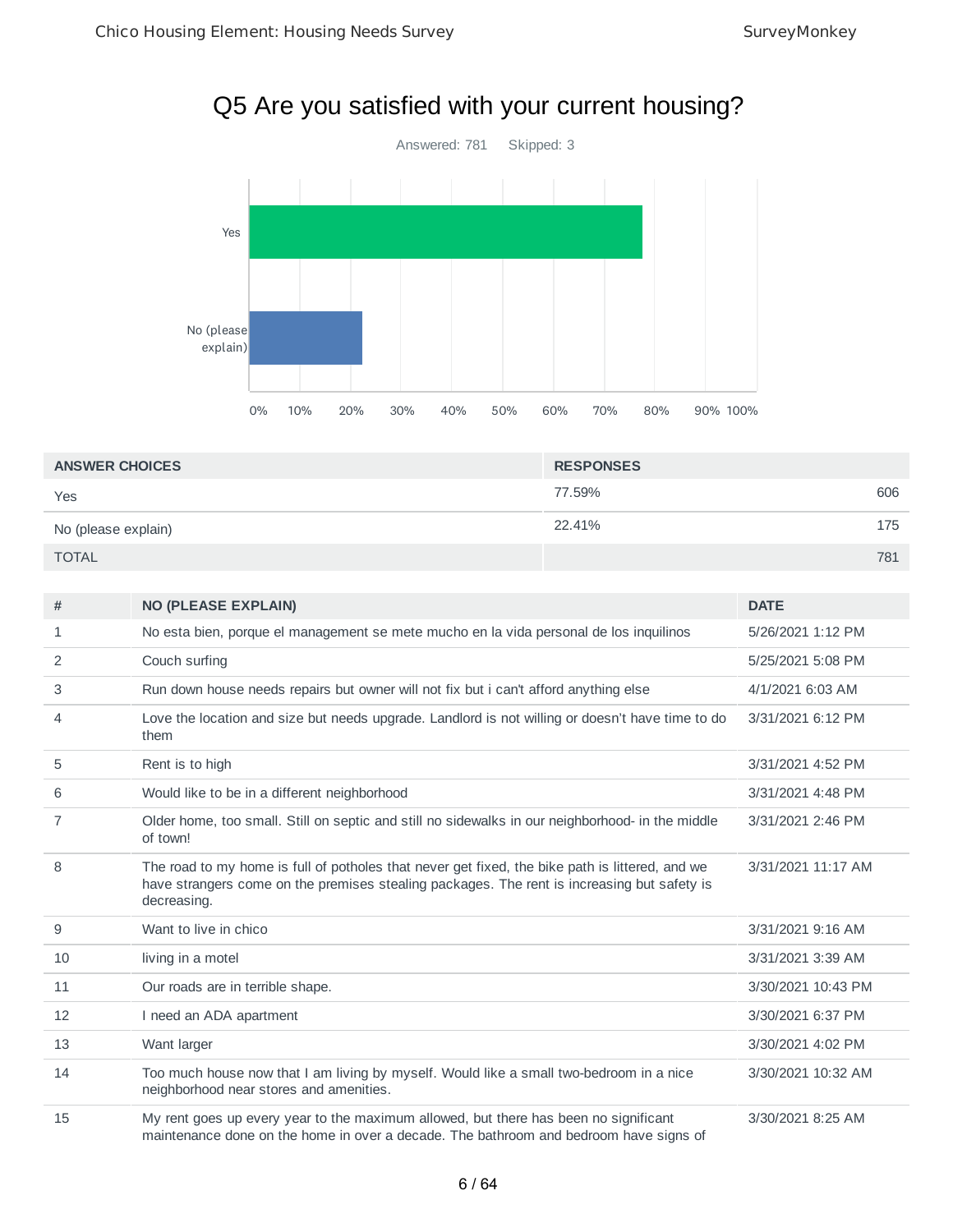mold, and the exterior needs repainting. I'm afraid to contact the landlord because I cannot

afford to move--it feels safer to just stay under the radar. 16 Apartment is dark; no privacy window glass coating-people say they see in and watch me; people smoke in their apt-worst during fires they didn't want to go outside. Property manager is demanding, disdainful, tardy response to maintenance requests, even water and electrical. Hallways are stifling, hotter than outside in summer, perimeter lighting inadequate; A/C meeting/activity room not available unless we pay, for resident council, exercise, hobby, entertainment, or social activities. 3/29/2021 10:31 PM 17 Homeless 3/29/2021 6:41 PM 18 Expensive for a one room apartment and prices keep increasing **18 Expensive 10 S** 3/29/2021 5:41 PM 19 It's too expensive for such a small town. **19** It's too expensive for such a small town. 20 I have found a way to be fairly comfortable in a tiny home, a motorhome that I purchased, and park it at a friend's house. I would prefer having the option of affordable housing, especially after I retire in several years. I do own my motorhome, I do not own land, I do not pay rent due to my friend's generosity. This survey does not encompass my situation. 3/29/2021 4:42 PM 21 Bugs/crime 3/29/2021 4:35 PM 22 Wish it was more affordable to modify/upgrade 3/29/2021 3:52 PM 23 Looking to purchase 3/29/2021 2:24 PM 24 I would like to move to paradise 3/29/2021 1:57 PM 25 Too small 3/29/2021 12:29 PM 26 Displaced since camp fire. 3/28/2021 2:34 PM 27 Would like to have county/city program to assist with home ownership 3/27/2021 10:08 PM 28 Live with parents **3/27/2021 9:54 AM** 29 Too expensive 3/27/2021 9:39 AM 30 Too small of a lot. 3/27/2021 5:28 AM 31 My house was sold and I had to downsize into a room I am renting now. 3/27/2021 12:12 AM 32 We currently live in what used to be the parsonage of the church we pastor but it had been turned into offices - so we don't even have a kitchen at the moment...we live here because when we relocated here 8 months ago we couldn't find a house or even an apartment we could afford to rent, let alone buy! 3/26/2021 10:16 PM <sup>33</sup> Would like to more to a bigger home housing prices in Chico are pricey for the employment. 3/26/2021 10:12 PM 34 I am currently living in a hotel because many places now want 3x the rent in income not just 2 so despite the fact that I have enough for deposit and first months rent I'm currently eating through my savings to live in a hotel because I only make 2x the rent on most places and the fact a lot of places want 40 dollars in application fees which for families with multiple adults is crippling 3/26/2021 10:04 PM 35 The windows are leaky and the energy in this building is very inefficient. 3/26/2021 9:55 PM 36 My landlord does not keep the home in good condition. I want to own my own home but can't afford the houses in Chico. 3/26/2021 8:30 PM 37 3126/2021 8:01 PM Would like something larger with more space, garage 3/26/2021 8:01 PM 38 Rent it way too expensive 3/26/2021 7:14 PM 39 My income as a single parent means I have extremely limited options. We currently live in an apartment complex that houses primarily college students, which is not ideal for raising teen daughters. 3/26/2021 6:11 PM 40 I live within 2 house of Bruce Road directly across from Meriam Park. The traffic has increased drastically and as this development continues it will become even worse. During the summer when I leave my windows open at night, you can smell the diesel fuel by about 5 AM 3/26/2021 4:04 PM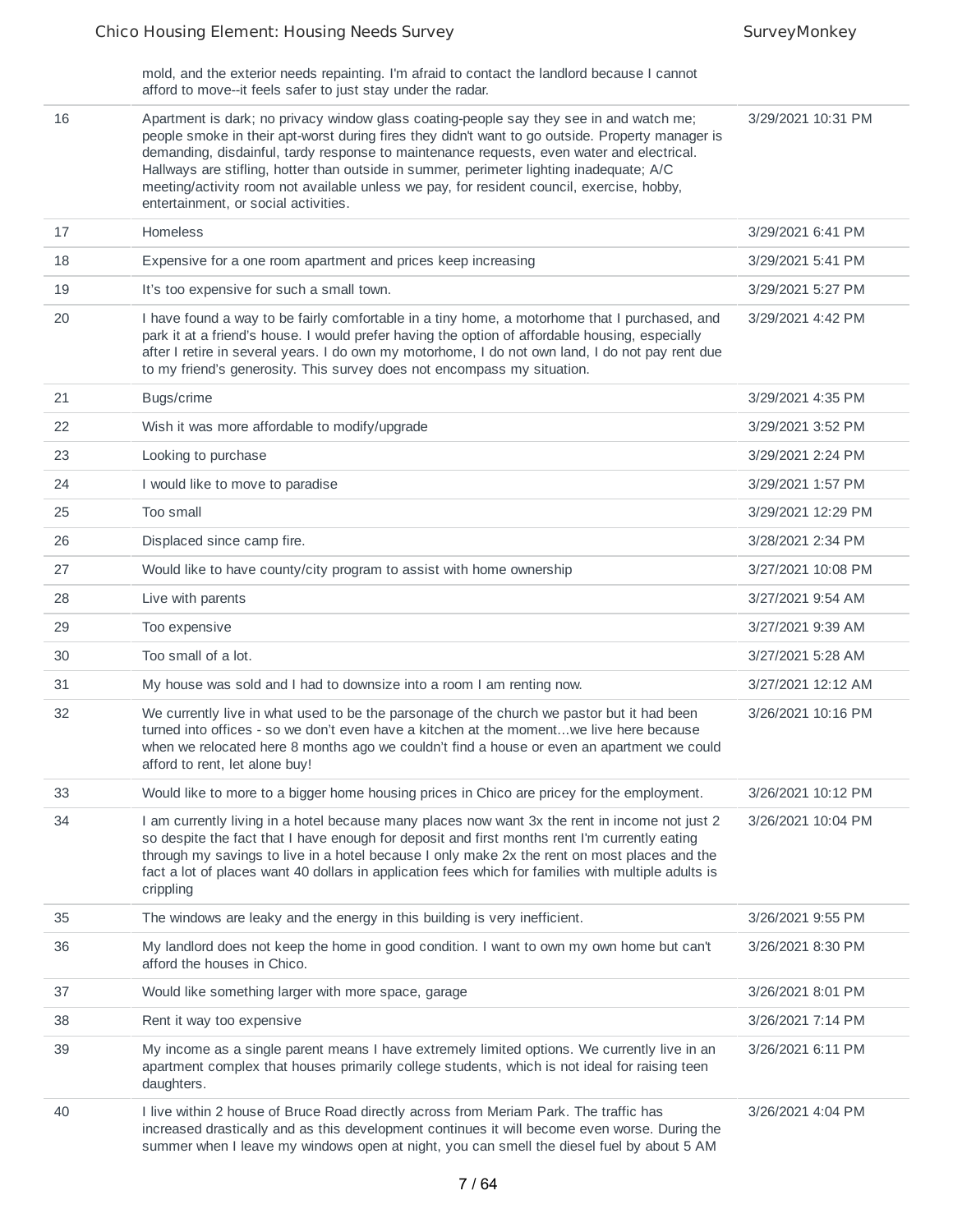in my house. The city is allowing overcrowding to occur with very little and appropriate planning for traffic.

| 41 | Just not enough space for a young growing family.                                                                                                                                                                                                                                                                                                                                                                                                                                                                                       | 3/26/2021 1:54 PM  |
|----|-----------------------------------------------------------------------------------------------------------------------------------------------------------------------------------------------------------------------------------------------------------------------------------------------------------------------------------------------------------------------------------------------------------------------------------------------------------------------------------------------------------------------------------------|--------------------|
| 42 | I'm currently homeless. I was told months ago that I was on the waiting list for a room,yet<br>nothing has happened.                                                                                                                                                                                                                                                                                                                                                                                                                    | 3/26/2021 12:01 PM |
| 43 | I found after purchasing my home in a mobile home park that the owner of the park can<br>basically charge at will except for metered utilities and can raise space rent every 90 days,<br>plus you can sign a lease, move in, and they can immediately impose new rules and<br>regulations that you have to comply with or be "out of compliance" and evicted - you are<br>required to sign a new agreement although the old agreement has not expired.                                                                                 | 3/26/2021 11:01 AM |
| 44 | It is extremely difficult to find affordable housing in Chico. Most landlords in this community<br>expect you to have 3 times the rent and a credit score of over 700 to be able to rent a home.<br>Most people living in our community do not have those two qualifications. Because in the past<br>there have been out of town students whom have rich Bay Area parents to pay for rent here,<br>Landlords have gotten away with over charging and discriminating against, Families, Disabled,<br>and Low income folks needing homes. | 3/26/2021 7:56 AM  |
| 45 | No big enough for our family of 5.                                                                                                                                                                                                                                                                                                                                                                                                                                                                                                      | 3/26/2021 1:29 AM  |
| 46 | The rent is high, we have to have roommates, no garage, no basement, street parking, high<br>crime rate within a block.                                                                                                                                                                                                                                                                                                                                                                                                                 | 3/26/2021 12:46 AM |
| 47 | Major repairs are needed, and I don't know how I'm going to pay for them.                                                                                                                                                                                                                                                                                                                                                                                                                                                               | 3/26/2021 12:10 AM |
| 48 | I am fully employed and a fairly well paying job that I have been at for years. I want to buy a<br>home in Chico and have found nothing available in my price range. There needs to be an<br>answer to the I incredible amount of inflation of housing prices in Chico.                                                                                                                                                                                                                                                                 | 3/25/2021 10:41 PM |
| 49 | Expensive and poor quality                                                                                                                                                                                                                                                                                                                                                                                                                                                                                                              | 3/25/2021 10:39 PM |
| 50 | Moving soon.                                                                                                                                                                                                                                                                                                                                                                                                                                                                                                                            | 3/25/2021 10:21 PM |
| 51 | Lost house in camp fire. Was forced to purchase mobile home due no affordable options                                                                                                                                                                                                                                                                                                                                                                                                                                                   | 3/25/2021 9:58 PM  |
| 52 | I rent a room because I can't afford a place of my own. No privacy at all.                                                                                                                                                                                                                                                                                                                                                                                                                                                              | 3/25/2021 9:35 PM  |
| 53 | I worry the rent will keep increasing until I can no longer afford to live here and worry about<br>whether or not I'll be able to find another place I can afford.                                                                                                                                                                                                                                                                                                                                                                      | 3/25/2021 9:28 PM  |
| 54 | We would like a bigger house and yard but cannot afford it at this time. We are very<br>comfortable though.                                                                                                                                                                                                                                                                                                                                                                                                                             | 3/25/2021 9:14 PM  |
| 55 | Would like a newer home.                                                                                                                                                                                                                                                                                                                                                                                                                                                                                                                | 3/25/2021 8:58 PM  |
| 56 | After the Camp Fire, my landlord raised my rent by 40%, despite the fact I've lived here 15<br>years. I can't leave; there is nowhere else to go. I live in Biggs & would love to relocate to<br>Chico but there are no options for a dog owner and nothing is affordable as I approach<br>retirement.                                                                                                                                                                                                                                  | 3/25/2021 7:40 PM  |
| 57 | They don't follow city code when it comes to garbage/recycling, up washer and dryer costs<br>with no notice.                                                                                                                                                                                                                                                                                                                                                                                                                            | 3/25/2021 7:20 PM  |
| 58 | I like where I live, but the rent is high and am fearful of a rent increase                                                                                                                                                                                                                                                                                                                                                                                                                                                             | 3/25/2021 6:47 PM  |
| 59 | Too expensive. We're burning through our savings trying to keep our rental                                                                                                                                                                                                                                                                                                                                                                                                                                                              | 3/25/2021 6:45 PM  |
| 60 | Housing is very expensive                                                                                                                                                                                                                                                                                                                                                                                                                                                                                                               | 3/25/2021 6:25 PM  |
| 61 | Rent keeps increasing with no additional ammentities. We already pay for wash and dry in<br>addition                                                                                                                                                                                                                                                                                                                                                                                                                                    | 3/25/2021 5:25 PM  |
| 62 | Rent is 40% more than when we moved in here and that's too high for the area. My income<br>hasn't gotten 40% greater                                                                                                                                                                                                                                                                                                                                                                                                                    | 3/25/2021 4:50 PM  |
| 63 | Too expensive. Evicted after camp fire                                                                                                                                                                                                                                                                                                                                                                                                                                                                                                  | 3/25/2021 4:45 PM  |
| 64 | Housing has become way too expensive.                                                                                                                                                                                                                                                                                                                                                                                                                                                                                                   | 3/25/2021 4:30 PM  |
|    |                                                                                                                                                                                                                                                                                                                                                                                                                                                                                                                                         |                    |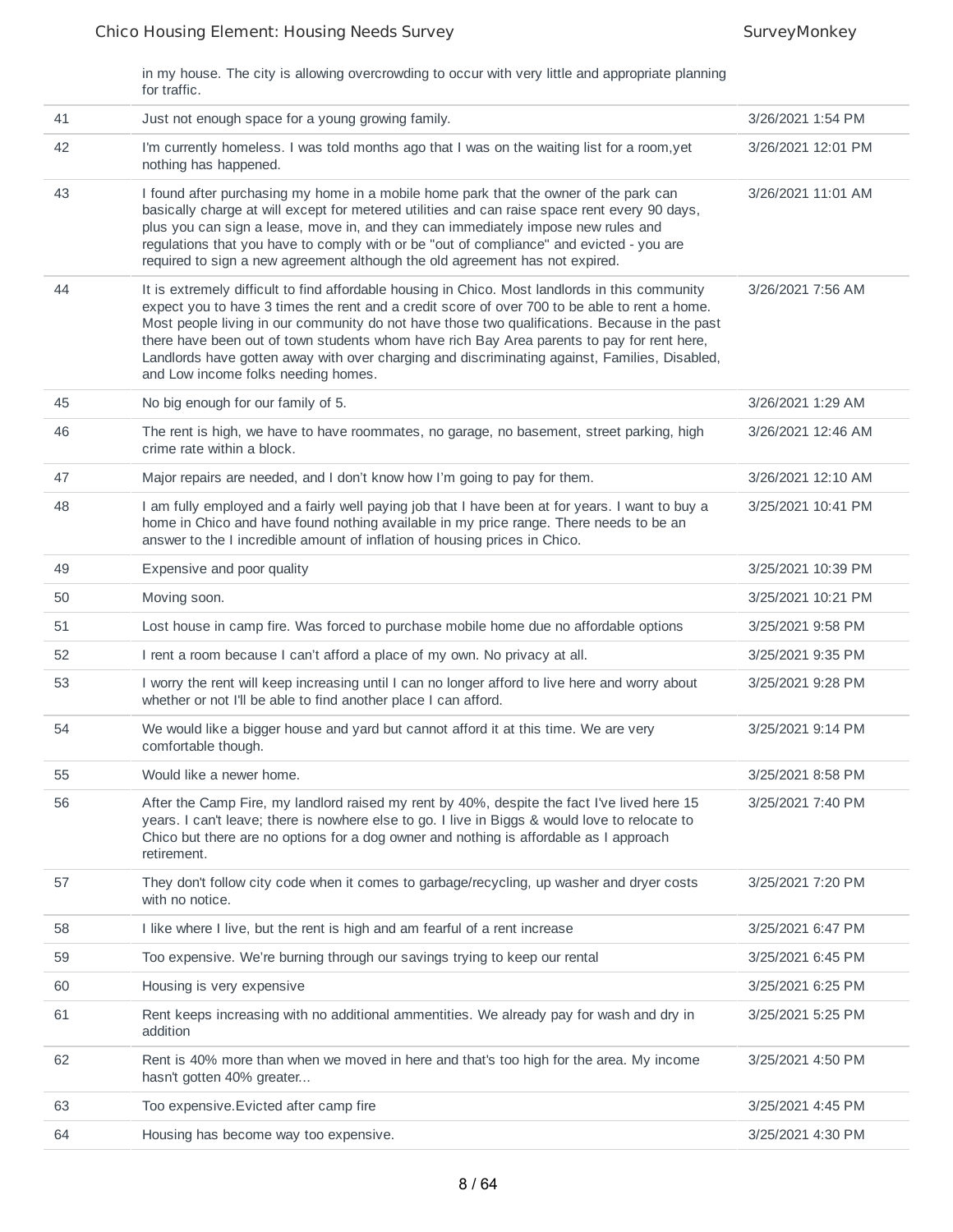| 65 | Somewhat.                                                                                                                                                                                                                                                                                                                                                                                                                  | 3/25/2021 4:16 PM  |
|----|----------------------------------------------------------------------------------------------------------------------------------------------------------------------------------------------------------------------------------------------------------------------------------------------------------------------------------------------------------------------------------------------------------------------------|--------------------|
| 66 | Wildfire danger and electricity issues                                                                                                                                                                                                                                                                                                                                                                                     | 3/25/2021 4:15 PM  |
| 67 | A few days ago my property management company sent a notice that in addition to the max<br>rent increase, they are also requiring a \$25/mo benefits package for lease renewal. I believe<br>this is illegal, and it threatens the housing of my low-income neighbors who are students and<br>on ssi. Before this shitty move, I would have said yes, I was pretty satisfied.                                              | 3/25/2021 4:05 PM  |
| 68 | Is like to buy a house with a yard.                                                                                                                                                                                                                                                                                                                                                                                        | 3/25/2021 3:51 PM  |
| 69 | The home is small and we would like a larger home but can't afford one. Housing has been<br>impacted and it was difficult to find the home we were in due to the Camp Fire.                                                                                                                                                                                                                                                | 3/25/2021 3:20 PM  |
| 70 | Living near campus is very expensive                                                                                                                                                                                                                                                                                                                                                                                       | 3/25/2021 3:11 PM  |
| 71 | Rent far exceeds the value of the property. Very few affordable housing options in Chico.                                                                                                                                                                                                                                                                                                                                  | 3/25/2021 2:58 PM  |
| 72 | Rent is too high. Nearly impossible.                                                                                                                                                                                                                                                                                                                                                                                       | 3/25/2021 2:15 PM  |
| 73 | no                                                                                                                                                                                                                                                                                                                                                                                                                         | 3/25/2021 1:40 PM  |
| 74 | My current home is very expensive with plumbing issues.                                                                                                                                                                                                                                                                                                                                                                    | 3/25/2021 1:15 PM  |
| 75 | I think rent prices in and around Chico are unreasonable and act as barrier to many.                                                                                                                                                                                                                                                                                                                                       | 3/25/2021 11:13 AM |
| 76 | Rent is almost half my income, with a very hands-off landlord                                                                                                                                                                                                                                                                                                                                                              | 3/24/2021 5:44 PM  |
| 77 | not on preferred side of town                                                                                                                                                                                                                                                                                                                                                                                              | 3/24/2021 3:29 PM  |
| 78 | We moved into this duplex after losing our home to the campfire.                                                                                                                                                                                                                                                                                                                                                           | 3/24/2021 11:03 AM |
| 79 | Way too expensive for a studio. Everything is old and broken.                                                                                                                                                                                                                                                                                                                                                              | 3/23/2021 6:17 PM  |
| 80 | Not in Chico                                                                                                                                                                                                                                                                                                                                                                                                               | 3/23/2021 5:47 PM  |
| 81 | Rent is too expensive, neighborhood a bit rough, very small yard, too many people nearby                                                                                                                                                                                                                                                                                                                                   | 3/23/2021 5:15 PM  |
| 82 | I rent a bedroom in my daughter's house. I need more space, my room is crowded with me and<br>2 cats.                                                                                                                                                                                                                                                                                                                      | 3/23/2021 12:42 PM |
| 83 | I am in subsidized housing. I would like to move but there is nothing that I can afford. I have a<br>manager who harasses me to get me to move because I am subsidized and until I move out<br>she cannot raise the rent which she threatens to double. Even the security deposit which was<br>\$250 is now \$1000. The harassment is more than stressful and affects my health but I have no<br>options but to endure it. | 3/23/2021 6:59 AM  |
| 84 | Poor quality housing and technically uninhabitable by California stamdards                                                                                                                                                                                                                                                                                                                                                 | 3/23/2021 6:22 AM  |
| 85 | Were looking to buy a house, market so awful with houses in our price range going 15-40k over<br>asking.                                                                                                                                                                                                                                                                                                                   | 3/22/2021 11:46 PM |
| 86 | Affordable 'senior' housing located in high crime area.                                                                                                                                                                                                                                                                                                                                                                    | 3/22/2021 9:46 PM  |
| 87 | We are infested with rats and cant store much food because of the mice                                                                                                                                                                                                                                                                                                                                                     | 3/22/2021 7:51 PM  |
| 88 | It is EXTREMELY hard to find affordable housing compared to wages in Chico especially post<br>Camp fire                                                                                                                                                                                                                                                                                                                    | 3/22/2021 6:47 PM  |
| 89 | would like a larger house and yard                                                                                                                                                                                                                                                                                                                                                                                         | 3/22/2021 6:31 PM  |
| 90 | Small duplex                                                                                                                                                                                                                                                                                                                                                                                                               | 3/22/2021 6:15 PM  |
| 91 | Staying with family                                                                                                                                                                                                                                                                                                                                                                                                        | 3/22/2021 5:55 PM  |
| 92 | It's too small and too expensive                                                                                                                                                                                                                                                                                                                                                                                           | 3/22/2021 5:35 PM  |
| 93 | I would like to live in a stand alone home instead of a townhome.                                                                                                                                                                                                                                                                                                                                                          | 3/22/2021 5:21 PM  |
| 94 | sucks                                                                                                                                                                                                                                                                                                                                                                                                                      | 3/22/2021 3:37 PM  |
| 95 | I do not Accecssibility to all areas availible to other tenents, ie grassed areas, and club house.<br>There are uneven sidewalks. Insulation to unit is poor creating high pg&e bills in hard seasons.<br>The stove is simple and basic but not too safe for individials with memory difficulties. The light                                                                                                               | 3/19/2021 10:10 AM |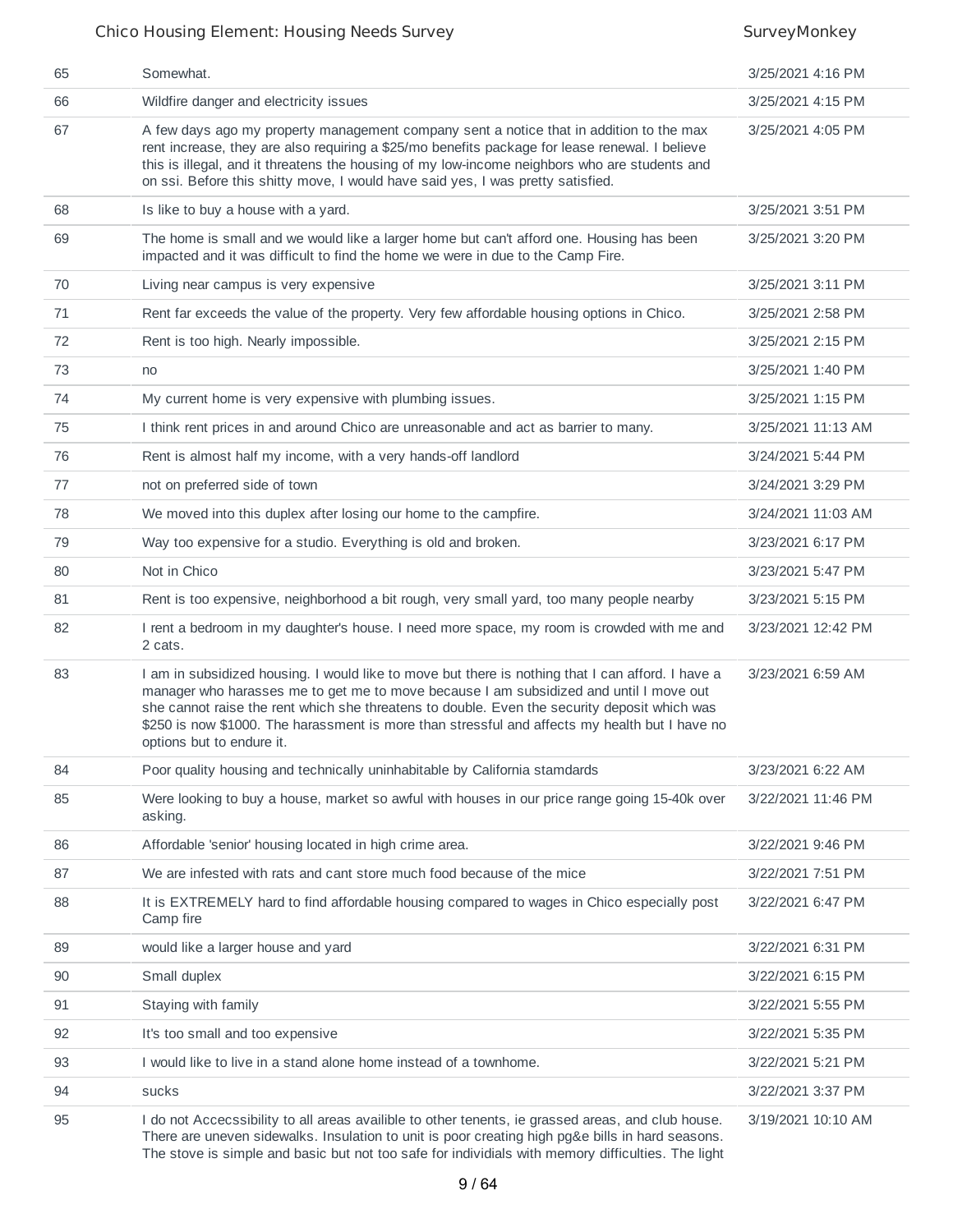switch could be touch sensative for dimming for light sensativity. I have inadequate corner guards in my unit as a wheelchair unit which ends up not protecting our investment. .

| 96  | Crime in our area is up because of the increase in homelessness                                                                                                                                                                                                                                                                                                                                                                                                                                                                                                                                                                                                                                                                                                                                                                                                                                                                                                                                                                                                                                                                                                                | 3/18/2021 5:29 PM |
|-----|--------------------------------------------------------------------------------------------------------------------------------------------------------------------------------------------------------------------------------------------------------------------------------------------------------------------------------------------------------------------------------------------------------------------------------------------------------------------------------------------------------------------------------------------------------------------------------------------------------------------------------------------------------------------------------------------------------------------------------------------------------------------------------------------------------------------------------------------------------------------------------------------------------------------------------------------------------------------------------------------------------------------------------------------------------------------------------------------------------------------------------------------------------------------------------|-------------------|
| 97  | want to buy a house                                                                                                                                                                                                                                                                                                                                                                                                                                                                                                                                                                                                                                                                                                                                                                                                                                                                                                                                                                                                                                                                                                                                                            | 3/18/2021 4:04 PM |
| 98  | Charging too much money                                                                                                                                                                                                                                                                                                                                                                                                                                                                                                                                                                                                                                                                                                                                                                                                                                                                                                                                                                                                                                                                                                                                                        | 3/16/2021 7:49 AM |
| 99  | I rent a room.                                                                                                                                                                                                                                                                                                                                                                                                                                                                                                                                                                                                                                                                                                                                                                                                                                                                                                                                                                                                                                                                                                                                                                 | 3/12/2021 5:36 PM |
| 100 | It's way to small, outdated doesn't have washer or dryer and no yard for my children to play in                                                                                                                                                                                                                                                                                                                                                                                                                                                                                                                                                                                                                                                                                                                                                                                                                                                                                                                                                                                                                                                                                | 3/9/2021 6:59 PM  |
| 101 | Everything that could go wrong and shouldn't. I had a place and asked many questions before<br>moving here. It's called "tax credit" and I was on a two year waiting list. HOW can people<br>deceive and lie especially to "vulnerable", disabled peopleor anyone!!! I thought I asked every<br>question. But not only do they rustle you like cattle, and barely let you see the place(I didn't<br>see the ACTUAL apt. Until move in. It was stunningly different!!. The manager wouldn't call<br>you for weeks and the. Place was run down, (no pics are available ahead of time either!), If<br>you asked "too many questions"you get a smartalec "abusive answer. No way would anyone<br>anywhere EVER get away with talking to me like this before disability. Not telling you the<br>MOST important thing of all. THE apt itself where you will be paying and residing,people<br>above, below and next door, you will bother just by walking, and them you because they are evil<br>and rude and hit walls!!! Unbelievable. No one should ever have to live like this. People who<br>build places like this to "help", should be in prison for building places like this | 3/9/2021 5:24 PM  |
| 102 | Small, high priced, near downtown with transient populations that walk through area and tear up<br>dumpsters and leave needles. Feels dangerous and wouldn't let child play alone outside                                                                                                                                                                                                                                                                                                                                                                                                                                                                                                                                                                                                                                                                                                                                                                                                                                                                                                                                                                                      | 3/9/2021 10:26 AM |
| 103 | Too costly & difficult to develop                                                                                                                                                                                                                                                                                                                                                                                                                                                                                                                                                                                                                                                                                                                                                                                                                                                                                                                                                                                                                                                                                                                                              | 3/9/2021 9:57 AM  |
| 104 | I love where I live but can't afford to buy the type of house I want even with a \$350,000 pre-<br>approval.                                                                                                                                                                                                                                                                                                                                                                                                                                                                                                                                                                                                                                                                                                                                                                                                                                                                                                                                                                                                                                                                   | 3/9/2021 8:38 AM  |
| 105 | The City Council's decision to push the homeless population into neighborhoods has pushed<br>them into my yard. It is not safe for my family, and it is not safe for them. Additionally, we<br>need the freeway wall to extend past E. 1st. The traffic noise is LOUD.                                                                                                                                                                                                                                                                                                                                                                                                                                                                                                                                                                                                                                                                                                                                                                                                                                                                                                         | 3/8/2021 10:33 PM |
| 106 | We have had issues with mold but with the limited housing availability in our budget of \$1600<br>per month we likely won't find another house at this price so we are staying put.                                                                                                                                                                                                                                                                                                                                                                                                                                                                                                                                                                                                                                                                                                                                                                                                                                                                                                                                                                                            | 3/8/2021 7:36 PM  |
| 107 | Rent is going up 10+ % every year for me                                                                                                                                                                                                                                                                                                                                                                                                                                                                                                                                                                                                                                                                                                                                                                                                                                                                                                                                                                                                                                                                                                                                       | 3/8/2021 6:04 PM  |
| 108 | Not safe for pets, on a busy road                                                                                                                                                                                                                                                                                                                                                                                                                                                                                                                                                                                                                                                                                                                                                                                                                                                                                                                                                                                                                                                                                                                                              | 3/8/2021 3:44 PM  |
| 109 | The house is good, but the neighborhood streets are crumbling, Sidewalks are insufficient, and<br>my septic is failing with no plans for the city to bring sewage to our neighborhood.                                                                                                                                                                                                                                                                                                                                                                                                                                                                                                                                                                                                                                                                                                                                                                                                                                                                                                                                                                                         | 3/8/2021 12:33 PM |
| 110 | This is the same place I lived in during my undergrad, which finished 5 years ago. If my rent<br>was any higher than it is now (and this place is a steal), I would be considered rent burdened. I<br>have no hope of any upward mobility.                                                                                                                                                                                                                                                                                                                                                                                                                                                                                                                                                                                                                                                                                                                                                                                                                                                                                                                                     | 3/5/2021 8:39 AM  |
| 111 | Home is too small for our growing family, however this is our problem to resolve.                                                                                                                                                                                                                                                                                                                                                                                                                                                                                                                                                                                                                                                                                                                                                                                                                                                                                                                                                                                                                                                                                              | 3/4/2021 12:56 PM |
| 112 | Would like to be able to afford a house with a yard, no stairs                                                                                                                                                                                                                                                                                                                                                                                                                                                                                                                                                                                                                                                                                                                                                                                                                                                                                                                                                                                                                                                                                                                 | 3/4/2021 12:38 PM |
| 113 | Your form doesn't allow for mobile home owners who also RENT the space their home sits on.<br>I don't own the property but we have to pay the proprty taxes, which have quintupled in 15<br>years. I am senior disabled and got a job to help pay for costs of living and needed deferred<br>repairs. No one can live on Social Security or Disability.                                                                                                                                                                                                                                                                                                                                                                                                                                                                                                                                                                                                                                                                                                                                                                                                                        | 3/4/2021 12:34 PM |
| 114 | I'm happy with my apartment, but I would really love to purchase a small starter home with my<br>fiance. However, housing prices are too high for us to afford, even with our two decent jobs.                                                                                                                                                                                                                                                                                                                                                                                                                                                                                                                                                                                                                                                                                                                                                                                                                                                                                                                                                                                 | 3/4/2021 12:28 PM |
| 115 | too small                                                                                                                                                                                                                                                                                                                                                                                                                                                                                                                                                                                                                                                                                                                                                                                                                                                                                                                                                                                                                                                                                                                                                                      | 3/4/2021 12:11 PM |
| 116 | safety, noise, neighbors                                                                                                                                                                                                                                                                                                                                                                                                                                                                                                                                                                                                                                                                                                                                                                                                                                                                                                                                                                                                                                                                                                                                                       | 3/4/2021 8:54 AM  |
| 117 | The industrial hospital activity degraded my quality of life I hate seeing all of Enloe's cargo<br>containers and the parking problems are not soved                                                                                                                                                                                                                                                                                                                                                                                                                                                                                                                                                                                                                                                                                                                                                                                                                                                                                                                                                                                                                           | 3/4/2021 7:48 AM  |
| 118 | My new landlords are trying to kick me out, they don't want to take section 8 anymore. They                                                                                                                                                                                                                                                                                                                                                                                                                                                                                                                                                                                                                                                                                                                                                                                                                                                                                                                                                                                                                                                                                    | 3/3/2021 8:06 PM  |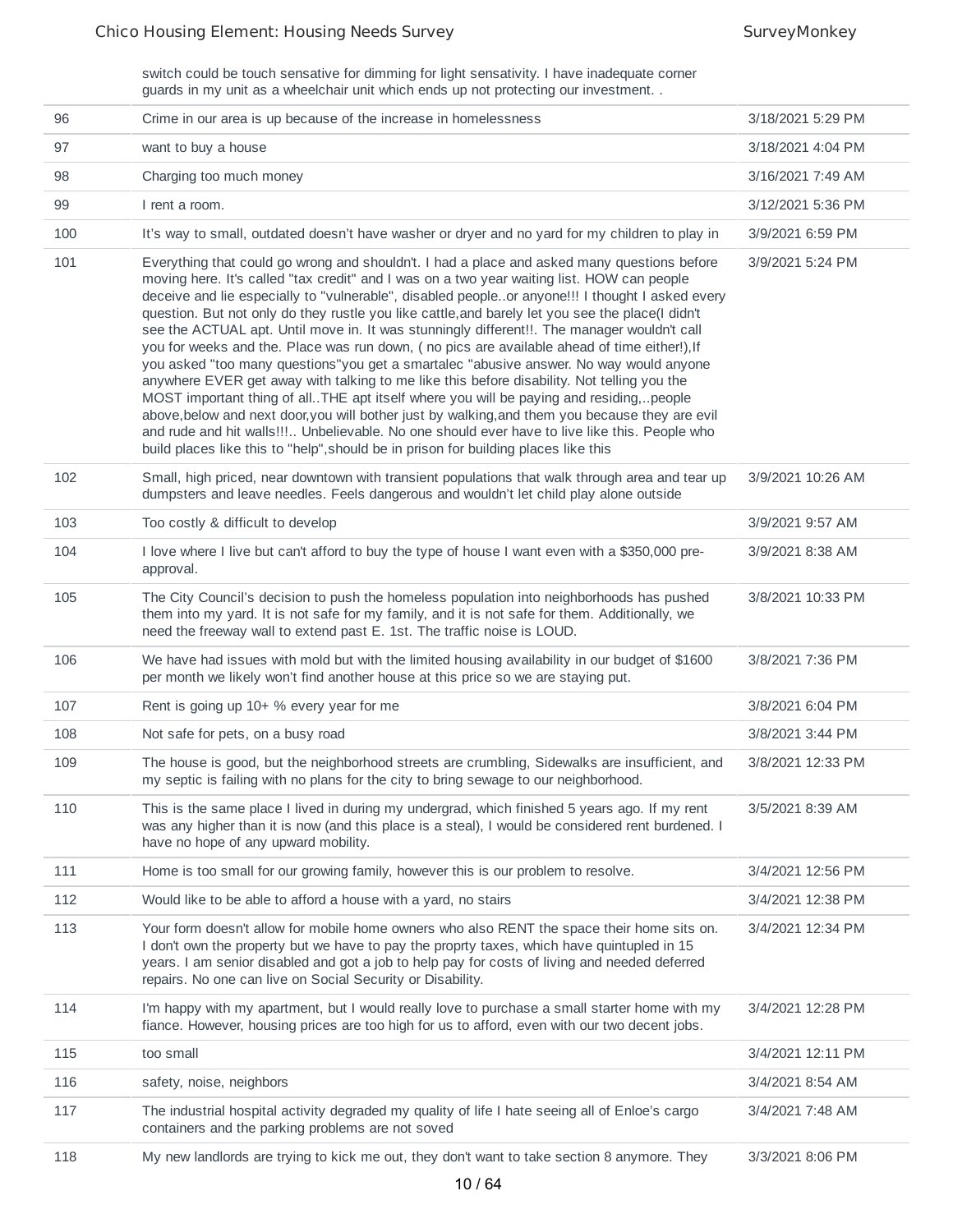want to remodel, rent for more... I have not been able to find another place that takes sec 8..

| 119 | Too pricey                                                                                                                                                                                                                                                                                                                                                                                                                                                                                                                       | 3/2/2021 4:01 PM   |
|-----|----------------------------------------------------------------------------------------------------------------------------------------------------------------------------------------------------------------------------------------------------------------------------------------------------------------------------------------------------------------------------------------------------------------------------------------------------------------------------------------------------------------------------------|--------------------|
| 120 | Wish we could afford a house but since the camp fire everything is so expensive!                                                                                                                                                                                                                                                                                                                                                                                                                                                 | 3/2/2021 3:46 PM   |
| 121 | Would like an actual home with no lot rent                                                                                                                                                                                                                                                                                                                                                                                                                                                                                       | 3/2/2021 1:50 PM   |
| 122 | Too small.                                                                                                                                                                                                                                                                                                                                                                                                                                                                                                                       | 3/1/2021 8:59 PM   |
| 123 | I would prefer to own ;)                                                                                                                                                                                                                                                                                                                                                                                                                                                                                                         | 3/1/2021 4:59 PM   |
| 124 | We would like to by a home.                                                                                                                                                                                                                                                                                                                                                                                                                                                                                                      | 3/1/2021 4:27 PM   |
| 125 | Want to buy                                                                                                                                                                                                                                                                                                                                                                                                                                                                                                                      | 3/1/2021 2:47 PM   |
| 126 | $\overline{\phantom{a}}$                                                                                                                                                                                                                                                                                                                                                                                                                                                                                                         | 3/1/2021 1:34 PM   |
| 127 | I would like to own but find market rate for sale housing hard to come by                                                                                                                                                                                                                                                                                                                                                                                                                                                        | 3/1/2021 1:21 PM   |
| 128 | Chico has very few condo options.                                                                                                                                                                                                                                                                                                                                                                                                                                                                                                | 3/1/2021 1:05 PM   |
| 129 | Rent increases stop making housing affordable. New management is demanding a bulk of<br>capital improvements to our homes at once under threat of eviction. There is no way to fix so<br>many things at once. Lower income neighbors are already speaking their fear of having to<br>leave the homes they bought and selling them to people who can afford to make the changes.<br>Housing is increasingly less affordable in Chico. It feels as if this push is made to make way<br>for higher income residents at our expense. | 3/1/2021 12:55 PM  |
| 130 | I live in subsidized housing but The present owner constantly harasses tenants with phony<br>infractions and threats of not re-certifying HUD applications and charging inflated rents (almost<br>double of past rent). The complex is designated for senior/disabled. I and most of us would be<br>homeless if evicted and would be at risk.                                                                                                                                                                                    | 3/1/2021 12:45 PM  |
| 131 | too small for my family size                                                                                                                                                                                                                                                                                                                                                                                                                                                                                                     | 3/1/2021 12:27 PM  |
| 132 | Too expensive and I would like to own a house, not rent.                                                                                                                                                                                                                                                                                                                                                                                                                                                                         | 3/1/2021 12:25 PM  |
| 133 | I currently pay \$750 per month, for a studio apartment, in a neighborhood where gunshots are<br>frequently heard in neighboring complexes.                                                                                                                                                                                                                                                                                                                                                                                      | 3/1/2021 11:39 AM  |
| 134 | It's very run down and dilapidated and extremely expensive for a single father but housing in<br>Chico was so expensive it's the only place I can afford to live                                                                                                                                                                                                                                                                                                                                                                 | 3/1/2021 11:31 AM  |
| 135 | It's hard to afford basic life necessities with rent continuing to climb                                                                                                                                                                                                                                                                                                                                                                                                                                                         | 2/27/2021 9:00 AM  |
| 136 | Its too expensive                                                                                                                                                                                                                                                                                                                                                                                                                                                                                                                | 2/26/2021 10:50 PM |
| 137 | High rent for a 3 bedroom apartment                                                                                                                                                                                                                                                                                                                                                                                                                                                                                              | 2/26/2021 4:37 PM  |
| 138 | Would love to be able to buy or rent a house, but have had two rentals sold out from under me<br>in the last few years, so apartment is the only viable option. House purchase is too expensive<br>at this time in Chico.                                                                                                                                                                                                                                                                                                        | 2/26/2021 2:10 PM  |
| 139 | HOA's too high                                                                                                                                                                                                                                                                                                                                                                                                                                                                                                                   | 2/26/2021 12:45 PM |
| 140 | Would like to buy soon.                                                                                                                                                                                                                                                                                                                                                                                                                                                                                                          | 2/26/2021 8:47 AM  |
| 141 | The price is too high for the condition of the apartment, I would like to have a yard, I pay more<br>than half my income for rent and utilities                                                                                                                                                                                                                                                                                                                                                                                  | 2/25/2021 2:36 PM  |
| 142 | I am unable to find affordable housing in Chico, so I live in a trailer during the week and drive<br>home for the weekends. I would prefer to live in Chico.                                                                                                                                                                                                                                                                                                                                                                     | 2/25/2021 12:48 PM |
| 143 | There is no internet or cable access to the area of Chico that I live in. But it currently is the<br>only place I can afford to pay rent at.                                                                                                                                                                                                                                                                                                                                                                                     | 2/25/2021 12:13 PM |
| 144 | I wish I could afford a bigger place                                                                                                                                                                                                                                                                                                                                                                                                                                                                                             | 2/25/2021 11:27 AM |
| 145 | It's ratty but it's all I can afford.                                                                                                                                                                                                                                                                                                                                                                                                                                                                                            | 2/25/2021 11:27 AM |
| 146 | The house is in shambles. It isn't in anyway energy efficient and it is more than I can really<br>afford but it is the only thing I could find after searching for over a year.                                                                                                                                                                                                                                                                                                                                                  | 2/25/2021 11:20 AM |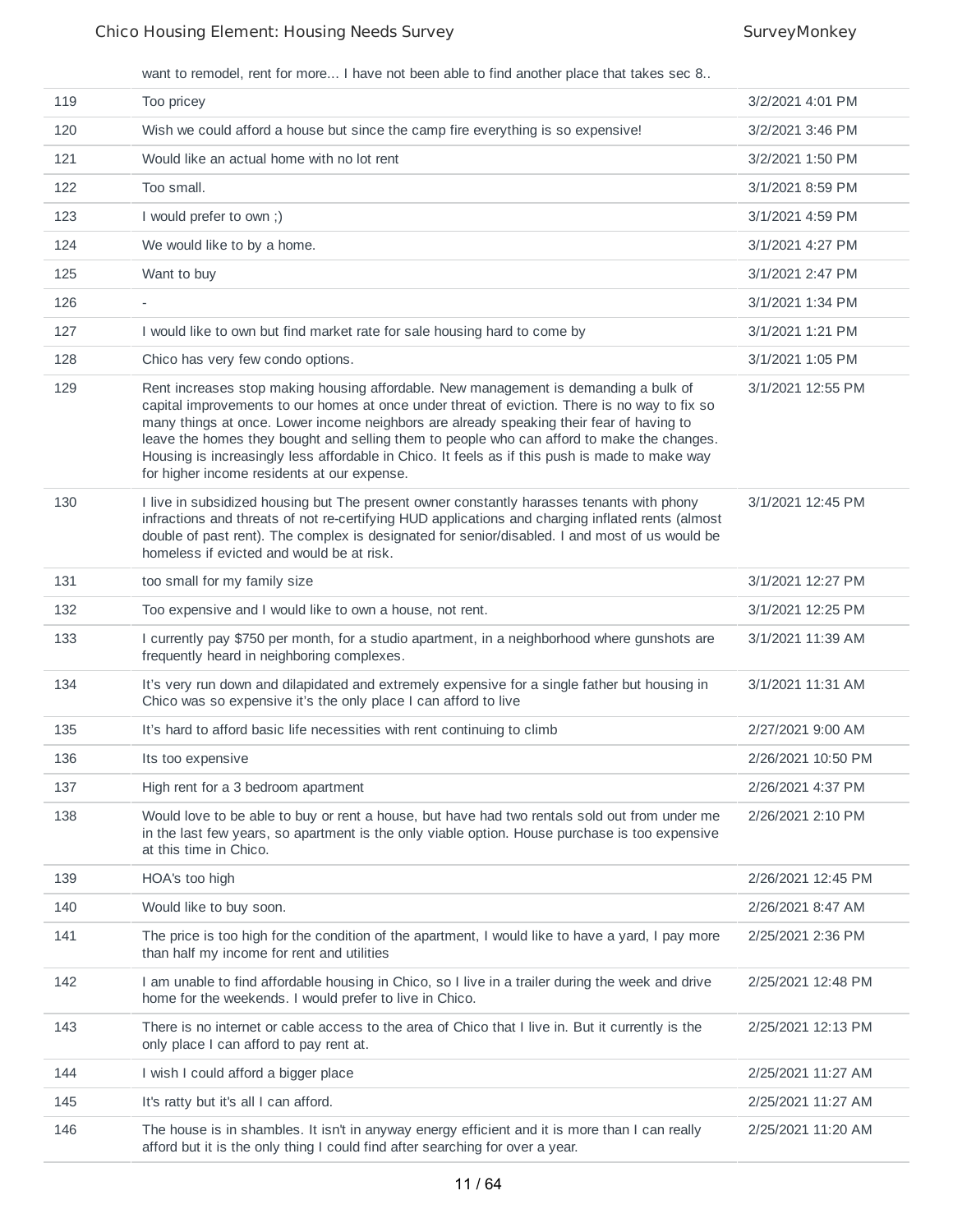| 147 | Live next to Bidwell Park and homeless are camping within a few feet of my property                                                                                                                                                                           | 2/25/2021 10:40 AM |
|-----|---------------------------------------------------------------------------------------------------------------------------------------------------------------------------------------------------------------------------------------------------------------|--------------------|
| 148 | Can't afford to hook up to sewer                                                                                                                                                                                                                              | 2/25/2021 10:20 AM |
| 149 | Need more single family housing options                                                                                                                                                                                                                       | 2/25/2021 10:07 AM |
| 150 | It is temporary                                                                                                                                                                                                                                               | 2/24/2021 7:56 PM  |
| 151 | I would like to live in an affordable stick-built home.                                                                                                                                                                                                       | 2/24/2021 6:50 PM  |
| 152 | To small                                                                                                                                                                                                                                                      | 2/24/2021 6:21 PM  |
| 153 | My residence is meant to be transitional                                                                                                                                                                                                                      | 2/24/2021 5:16 PM  |
| 154 | I am at Esplanade house but need to move soon I like where I am but it's not permanent                                                                                                                                                                        | 2/24/2021 4:15 PM  |
| 155 | To strict                                                                                                                                                                                                                                                     | 2/24/2021 10:46 AM |
| 156 | Esplanade house resident, have to move soon because my time limit is up at end of march.                                                                                                                                                                      | 2/24/2021 10:11 AM |
| 157 | the fear if being forced to move lays heavy on my heart. and it seems some staff doesn't want<br>to fully help due to personal feelings towards me                                                                                                            | 2/24/2021 9:49 AM  |
| 158 | It's an awkwardly split duplex in the West Aves. The kitchen is too small for 4 people, and a<br>few paths over common space get very treaded and gross. There also isn't heating or cooling<br>in the bedrooms.                                              | 2/22/2021 10:59 PM |
| 159 | Only place we can afford in all of chico                                                                                                                                                                                                                      | 2/22/2021 9:45 PM  |
| 160 | We are, but have to move due to landlord renovations. We are looking and it's been very<br>difficult to find something disabled accessible, affordable, close to work and the neighborhood<br>we prefer.                                                      | 2/22/2021 7:18 PM  |
| 161 | the rent keeps increasing w/o any improvements, although the house is in good shape - just<br>moved back to area 6/20 after living away due to Camp Fire                                                                                                      | 2/22/2021 3:26 PM  |
| 162 | Housing does not meet basic requirements for liveable dwellings in California, such as rodent<br>and structural issues but very little affordable options are available                                                                                       | 2/22/2021 10:13 AM |
| 163 | The property is not very good for raising kids. There no place for kids to play here. We'd have<br>ot drive more than a mile ot get ot a park amnd that park kinda sucks.                                                                                     | 2/21/2021 7:45 PM  |
| 164 | Old house, falling apart                                                                                                                                                                                                                                      | 2/21/2021 4:50 PM  |
| 165 | Too expensive for what it is                                                                                                                                                                                                                                  | 2/21/2021 2:40 PM  |
| 166 | Would like to get a 4 bedroom over 2,000 square feet but everything is over 700,000 and cash<br>buyers are taking over.                                                                                                                                       | 2/21/2021 2:15 PM  |
| 167 | Would prefer more space at same rate                                                                                                                                                                                                                          | 2/21/2021 2:15 PM  |
| 168 | No affordable housing where I want to live so I'm stuck here                                                                                                                                                                                                  | 2/21/2021 1:53 PM  |
| 169 | Unit is small, poorly constructed, and over-priced.                                                                                                                                                                                                           | 2/21/2021 11:31 AM |
| 170 | Very old house, poor heating, no ac, many needed repairs, but rent is cheaper than most<br>places.                                                                                                                                                            | 2/21/2021 11:12 AM |
| 171 | The price keeps going up, and it's not worth the money I pay.                                                                                                                                                                                                 | 2/21/2021 10:56 AM |
| 172 | I have to commute between Oroville and Chico. There are no affordable options in Chico.                                                                                                                                                                       | 2/18/2021 12:34 PM |
| 173 | Rent is too high                                                                                                                                                                                                                                              | 2/10/2021 8:48 PM  |
| 174 | My current housing takes about 60% of our take-home income and we're getting a \$50/mo<br>increase in a few months. And the landlord tried to evict us last year on false pretenses during<br>the pandemic so they clearly do not have my interests at heart. | 2/10/2021 8:42 PM  |
| 175 | The home is not well cared for and it is impossible to get my rental agency to do anything and<br>the owner is just as bad. I would love to buy a home but am unable due to being a single<br>income household with two children                              | 2/10/2021 6:57 PM  |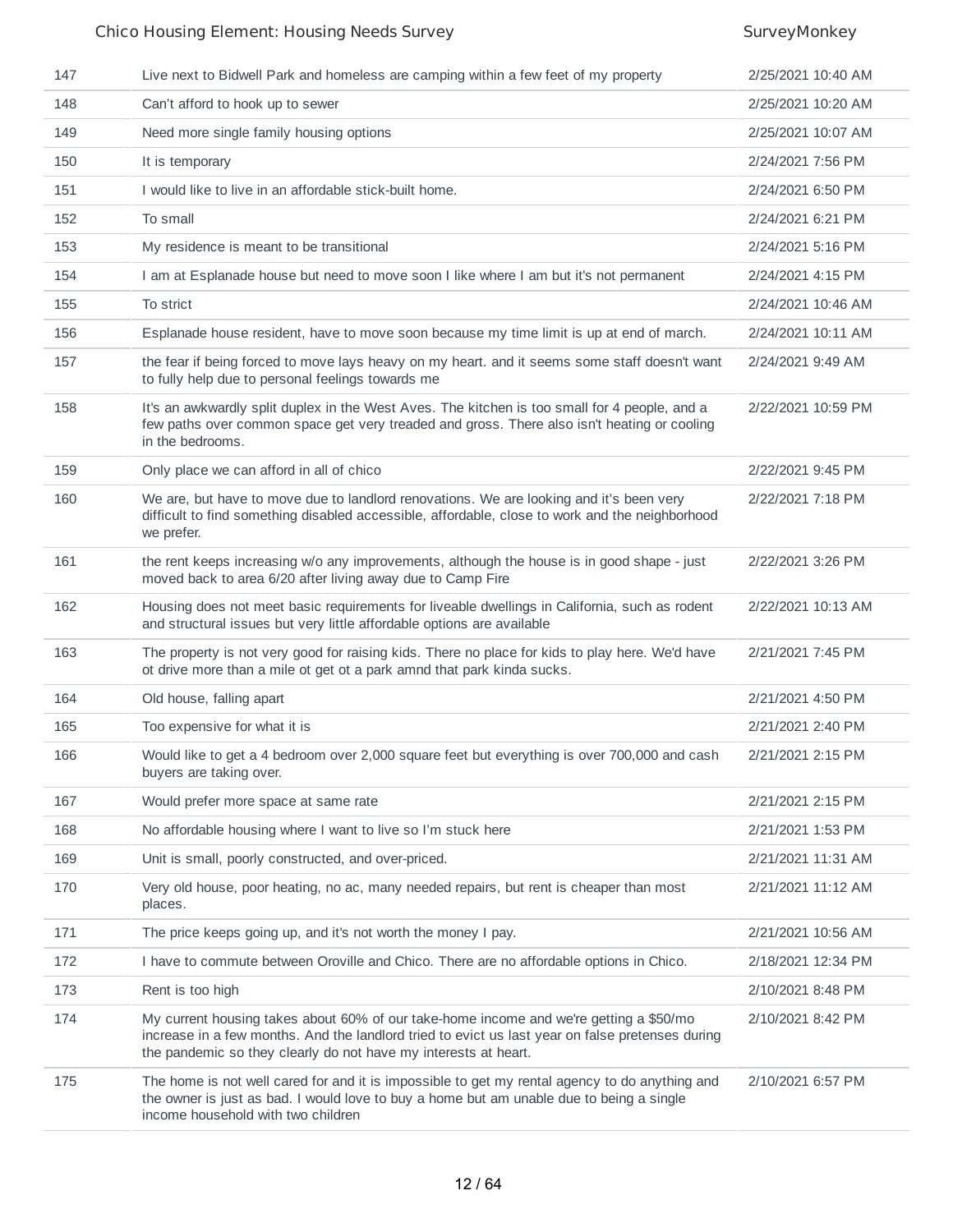## Q6 How would you rate the physical condition of the unit you live in?



| <b>ANSWER CHOICES</b>                                                                 | <b>RESPONSES</b> |          |
|---------------------------------------------------------------------------------------|------------------|----------|
| Excellent condition                                                                   | 42.36%           | 330      |
| Shows signs of minor deferred maintenance (peeling paint, chipped stucco, etc.)       | 29.91%           | 233      |
| Needs one or more modest rehabilitation improvements (new roof, new siding, etc.)     | 14.89%           | 116      |
| Needs one or more major upgrades (new foundation, new electrical, new plumbing, etc.) | 8.73%            | 68       |
| Other, please specify:                                                                | $0.00\%$         | $\Omega$ |
| Other (please specify)                                                                | 4.11%            | 32       |
| <b>TOTAL</b>                                                                          |                  | 779      |

| # | <b>OTHER (PLEASE SPECIFY)</b>                                                                                                                                                                                                                                                                                        | <b>DATE</b>        |
|---|----------------------------------------------------------------------------------------------------------------------------------------------------------------------------------------------------------------------------------------------------------------------------------------------------------------------|--------------------|
|   | Living room carpet is very old                                                                                                                                                                                                                                                                                       | 5/25/2021 6:03 PM  |
|   | Good                                                                                                                                                                                                                                                                                                                 | 5/25/2021 5:22 PM  |
|   | It is good.                                                                                                                                                                                                                                                                                                          | 3/30/2021 10:43 PM |
|   | Air circulation fans made operational, or other equipment to make interior hallways/open areas<br>of building, healthful during extreme temperatures.                                                                                                                                                                | 3/29/2021 10:31 PM |
| 5 | The landlords fix broken things, but it's dated, very old carpeting that causes allergies, guess<br>that are starting to detach; especially for the competition and price, why can't you preemptively<br>fix things. Why didn't the fix the electrical sockets before I moved in when they knew it was a<br>problem. | 3/29/2021 5:27 PM  |
| 6 | I have renovated an aging motorhome, but I do not have AC and the heat gets bad.                                                                                                                                                                                                                                     | 3/29/2021 4:42 PM  |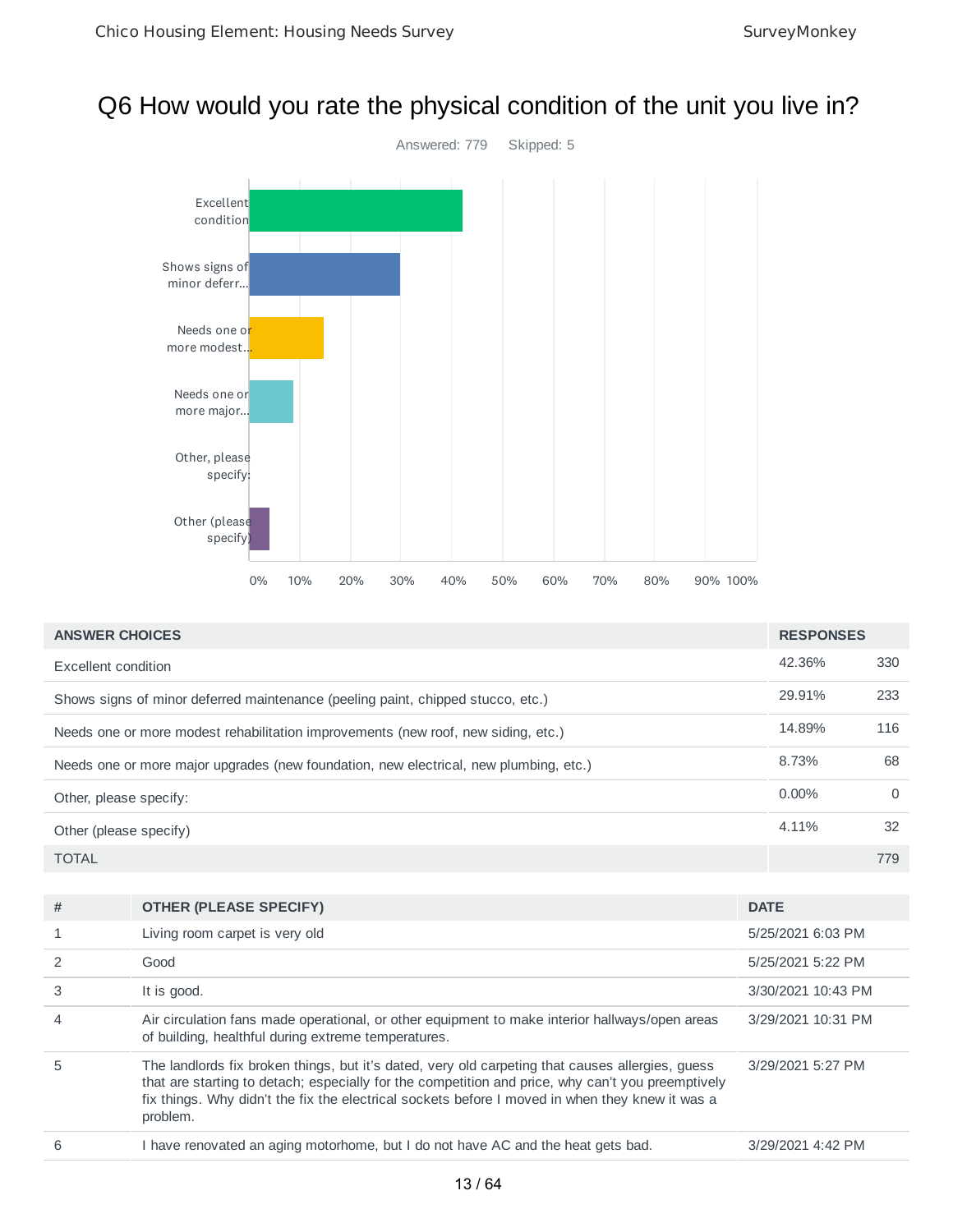| 7  | Very good.                                                                                                                                                  | 3/29/2021 3:52 PM  |
|----|-------------------------------------------------------------------------------------------------------------------------------------------------------------|--------------------|
| 8  | Family household                                                                                                                                            | 3/26/2021 5:13 PM  |
| 9  | No bathroom, kitchen, electric, water. I'm homeless                                                                                                         | 3/26/2021 12:01 PM |
| 10 | Have paid for roof, electrical, and minor plumbing work since purchas                                                                                       | 3/25/2021 9:58 PM  |
| 11 | It is a well maintained very old house                                                                                                                      | 3/25/2021 9:35 PM  |
| 12 | Needs new water heater and bathtub (but they are generally functioning still)                                                                               | 3/24/2021 10:18 PM |
| 13 | My unit is in good condition, was brand new 15 years ago. Mgmt is responsive to immediate<br>upkeep needs and emergencies.                                  | 3/24/2021 1:58 PM  |
| 14 | window Insulation, proper door insulation, unpdated safe acceccible appliances                                                                              | 3/19/2021 10:10 AM |
| 15 | too small                                                                                                                                                   | 3/18/2021 4:04 PM  |
| 16 | Stuffy. No cleaning by owner                                                                                                                                | 3/12/2021 5:36 PM  |
| 17 | The outside of the home and structurally it is very sound. It is very warn and outdated inside.<br>Kitchen, carpet, ect                                     | 3/10/2021 8:52 AM  |
| 18 | Kitchen needs remodeled                                                                                                                                     | 3/9/2021 3:13 PM   |
| 19 | Needs to be thoroughly inspected and treated for mold. The water heater and A/C units are<br>outdated and inefficient. It makes them very expensive to use. | 3/8/2021 7:36 PM   |
| 20 | Carpeting in open areas, lobby, hallways - really need cleaning. I've lived here 5 yrs, has never<br>been shampood during that time.                        | 3/6/2021 12:32 PM  |
| 21 | Older building needs minor work, was well maintained by previous owners. New prop man<br>refused to fix security light, very stressful                      | 3/3/2021 8:06 PM   |
| 22 | House needs some aesthetic updates                                                                                                                          | 3/2/2021 8:41 PM   |
| 23 | Great condition needs updates                                                                                                                               | 3/1/2021 9:23 PM   |
| 24 | repairs and needs are slow to be addressed                                                                                                                  | 3/1/2021 12:45 PM  |
| 25 | The unit has been relatively well-maintained                                                                                                                | 3/1/2021 11:39 AM  |
| 26 | outside is kept up fairly well, inside maintenance is lacking.                                                                                              | 2/26/2021 4:37 PM  |
| 27 | My apartment was a partial renovation, floors need replaced, needs paited, needs new<br>cuboards, appliances                                                | 2/25/2021 2:36 PM  |
| 28 | fine                                                                                                                                                        | 2/25/2021 10:58 AM |
| 29 | Needs sewer hook up, too expensive to afford                                                                                                                | 2/25/2021 10:08 AM |
| 30 | Needs to be replaced                                                                                                                                        | 2/24/2021 6:50 PM  |
| 31 | cracked tile                                                                                                                                                | 2/24/2021 9:49 AM  |
| 32 | Rain gutters. I've been asking for repairs for 6 years.                                                                                                     | 2/21/2021 10:56 AM |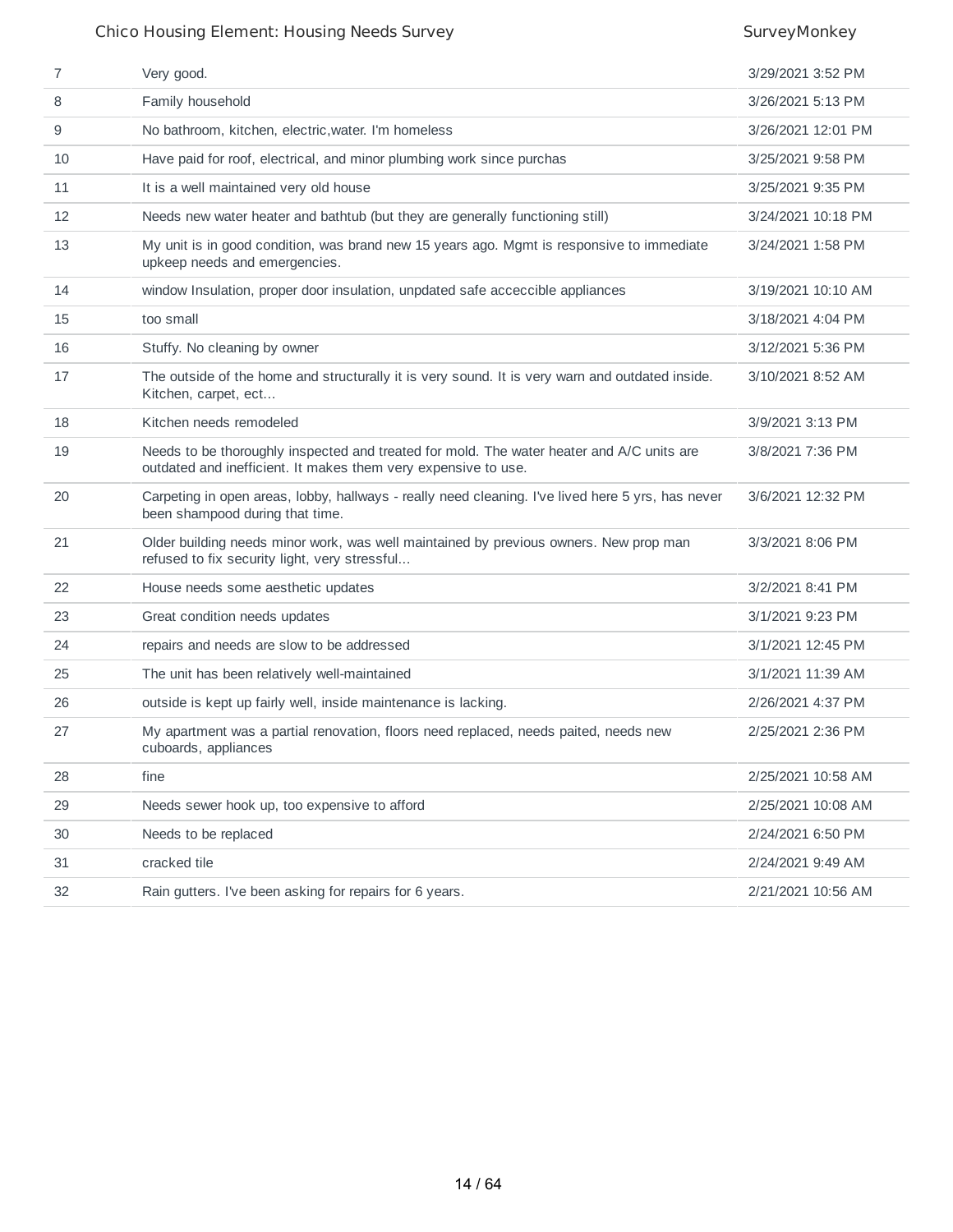## Q7 Do you think the range of housing options currently available in Chico meets your needs?



| <b>ANSWER CHOICES</b> | <b>RESPONSES</b> |     |
|-----------------------|------------------|-----|
| Yes                   | 49.23%           | 383 |
| No (please explain)   | 50.77%           | 395 |
| <b>TOTAL</b>          |                  | 778 |

| #  | <b>NO (PLEASE EXPLAIN)</b>                                                                                                                                                                                                                                                                                                                                                                                                                                                                                                                                                                                                                                                                                           | <b>DATE</b>       |
|----|----------------------------------------------------------------------------------------------------------------------------------------------------------------------------------------------------------------------------------------------------------------------------------------------------------------------------------------------------------------------------------------------------------------------------------------------------------------------------------------------------------------------------------------------------------------------------------------------------------------------------------------------------------------------------------------------------------------------|-------------------|
| 1  | Porque hay moho y el management no lo quita. Otras viviendas son muy caro.                                                                                                                                                                                                                                                                                                                                                                                                                                                                                                                                                                                                                                           | 5/26/2021 1:12 PM |
| 2  | (no comment)                                                                                                                                                                                                                                                                                                                                                                                                                                                                                                                                                                                                                                                                                                         | 5/25/2021 6:08 PM |
| 3  | no                                                                                                                                                                                                                                                                                                                                                                                                                                                                                                                                                                                                                                                                                                                   | 5/25/2021 5:56 PM |
| 4  | Too high rent                                                                                                                                                                                                                                                                                                                                                                                                                                                                                                                                                                                                                                                                                                        | 5/25/2021 5:54 PM |
| 5  | Not enough low cost housing, bad credit                                                                                                                                                                                                                                                                                                                                                                                                                                                                                                                                                                                                                                                                              | 5/25/2021 5:08 PM |
| 6  | Not enough very low income                                                                                                                                                                                                                                                                                                                                                                                                                                                                                                                                                                                                                                                                                           | 5/25/2021 5:05 PM |
| 7  | prices are too high and too much competition and not enough space                                                                                                                                                                                                                                                                                                                                                                                                                                                                                                                                                                                                                                                    | 4/1/2021 6:03 AM  |
| 8  | I am in a low income housing unit which is great. But, if I were to move out there is no<br>stepping stone for a slightly better place with slightly higher rates. It jumps dramatically. The<br>cost for housing is out of line for the available jobs here. So I will stay, but there is no hope for<br>improving.  and the American dream for low income is so far out of people's range that it's not<br>even funny. So the low income person either gets lucky with a low income housing and stays<br>there forever or gets financially raped by a landlord in regular housing and goes under or starts<br>doing things they shouldn't just to make ends meet. Meanwhile the landlords get another<br>vacation. | 3/31/2021 7:00 PM |
| 9  | we need mixed use housing with walkability and electric shuttles - Chico doesn't have this --<br>yet!                                                                                                                                                                                                                                                                                                                                                                                                                                                                                                                                                                                                                | 3/31/2021 6:15 PM |
| 10 | Too pricey and/or do not allow animals or only allow certain animals or certain sizes                                                                                                                                                                                                                                                                                                                                                                                                                                                                                                                                                                                                                                | 3/31/2021 6:12 PM |
| 11 | I would prefer to live in a brick and mortar home. Prices are too high, so is property tax                                                                                                                                                                                                                                                                                                                                                                                                                                                                                                                                                                                                                           | 3/31/2021 6:10 PM |
| 12 | Not enough low income housing                                                                                                                                                                                                                                                                                                                                                                                                                                                                                                                                                                                                                                                                                        | 3/31/2021 4:52 PM |
| 13 | Too expensive unless you live with roommates or in college town, or not family friendly areas                                                                                                                                                                                                                                                                                                                                                                                                                                                                                                                                                                                                                        | 3/31/2021 4:48 PM |
|    |                                                                                                                                                                                                                                                                                                                                                                                                                                                                                                                                                                                                                                                                                                                      |                   |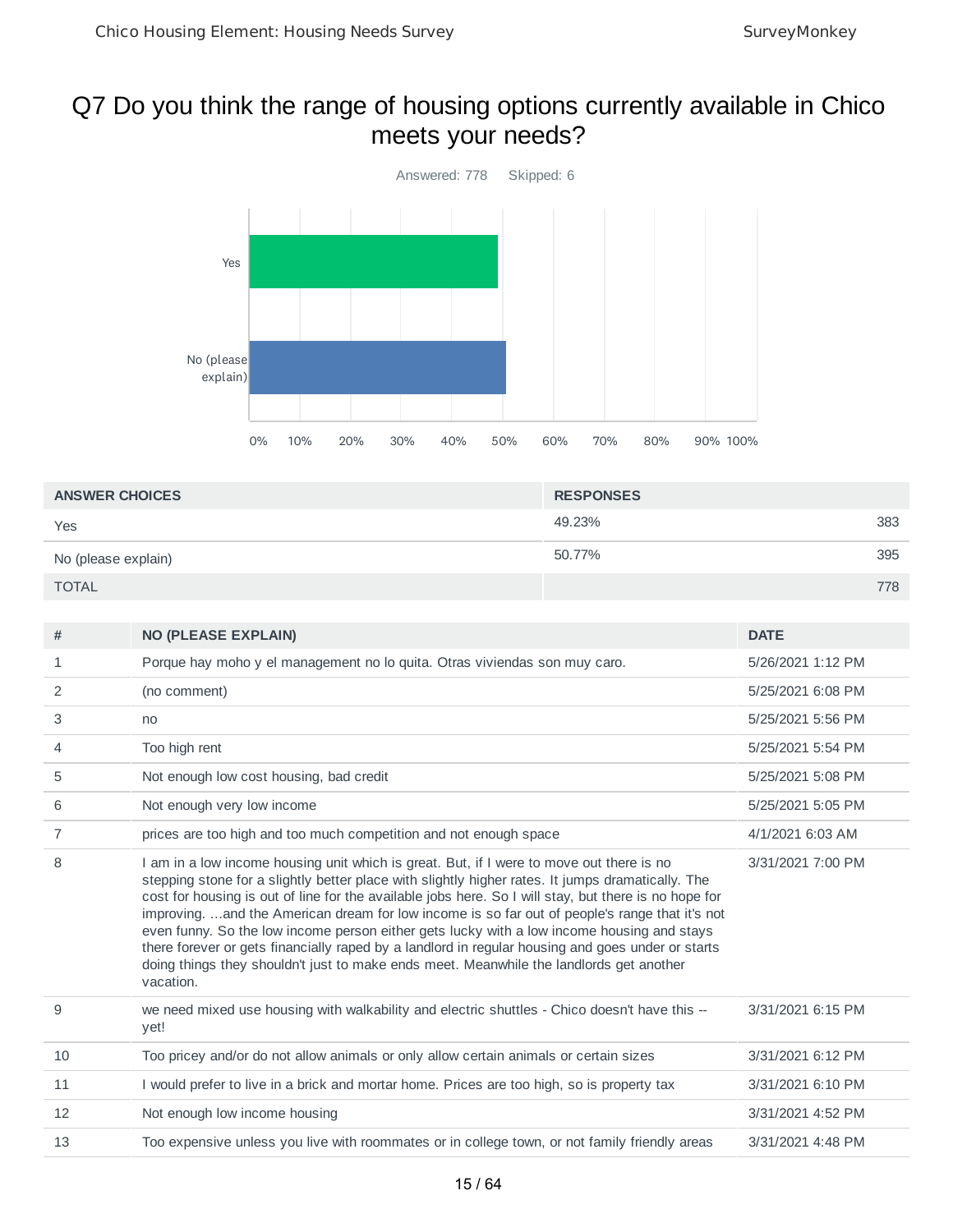| 14 | My needs are met but those of many many are not. Whenever we have an apartment empty,<br>we're deluged                                                                                                                                                                                                                                                                                                                                                                          | 3/31/2021 3:33 PM  |
|----|---------------------------------------------------------------------------------------------------------------------------------------------------------------------------------------------------------------------------------------------------------------------------------------------------------------------------------------------------------------------------------------------------------------------------------------------------------------------------------|--------------------|
| 15 | Not enough inventory, bloated prices due to lack of inventory                                                                                                                                                                                                                                                                                                                                                                                                                   | 3/31/2021 2:46 PM  |
| 16 | affordable, low cost, smaller units                                                                                                                                                                                                                                                                                                                                                                                                                                             | 3/31/2021 2:03 PM  |
| 17 | No enough duplex, triplex options for small families with pets                                                                                                                                                                                                                                                                                                                                                                                                                  | 3/31/2021 12:16 PM |
| 18 | There are not enough housing units in this town. What is available it unaffordable for the<br>average income in the county.                                                                                                                                                                                                                                                                                                                                                     | 3/31/2021 11:44 AM |
| 19 | We have been looking to purchase a home but the price range is too high for this area.                                                                                                                                                                                                                                                                                                                                                                                          | 3/31/2021 11:17 AM |
| 20 | Lack of inventory is causing prices to increase further which will continue to price families out<br>of homeownership. Coupled by potential increase in interest rates and it isn't a good formula.<br>Not to mention rising costs of building.                                                                                                                                                                                                                                 | 3/31/2021 9:57 AM  |
| 21 | Not enough houses                                                                                                                                                                                                                                                                                                                                                                                                                                                               | 3/31/2021 9:16 AM  |
| 22 | There is not enough affordable housing in Chico. If I had to move out of the room I rent<br>currently I would have a VERY hard time finding housing.                                                                                                                                                                                                                                                                                                                            | 3/31/2021 8:22 AM  |
| 23 | too expensive                                                                                                                                                                                                                                                                                                                                                                                                                                                                   | 3/31/2021 3:39 AM  |
| 24 | Housing option shortage.                                                                                                                                                                                                                                                                                                                                                                                                                                                        | 3/30/2021 10:43 PM |
| 25 | Rents are too high and limited.                                                                                                                                                                                                                                                                                                                                                                                                                                                 | 3/30/2021 8:05 PM  |
| 26 | My buyers are struggling to find housing. Wrote many well over asking offers and have yet to<br>get them a home.                                                                                                                                                                                                                                                                                                                                                                | 3/30/2021 3:26 PM  |
| 27 | There is inadequate affordable housing. We need more affordable housing located centrally in<br>Chico.                                                                                                                                                                                                                                                                                                                                                                          | 3/30/2021 11:50 AM |
| 28 | Both my partner and I work full time and would like to buy a house in the area. Over the last 3<br>years, real estate prices have become too expensive and availability is so limited.                                                                                                                                                                                                                                                                                          | 3/30/2021 11:46 AM |
| 29 | Not enough small house options                                                                                                                                                                                                                                                                                                                                                                                                                                                  | 3/30/2021 10:32 AM |
| 30 | When I purchased my house 2.5 years ago, it was extremely difficult to find an affordable 2br<br>house. Many of those that were available sold quickly for cash, beating out my offers.                                                                                                                                                                                                                                                                                         | 3/30/2021 9:19 AM  |
| 31 | Available rentals are limited and incredibly expensive post-Camp Fire.                                                                                                                                                                                                                                                                                                                                                                                                          | 3/30/2021 8:25 AM  |
| 32 | Many years ago the city changed zoning ordinances banning small housing units, 'mother-in-<br>law' housing, on residential lots, I think it's called. I have read about other cities having<br>alternative zoning that makes this possible. We need an increase in single unit housing<br>availability for seniors; also, single-story, smaller number of units, environmental/energy<br>efficiently planned, but most importantly we need them to be age friendly communities. | 3/29/2021 10:31 PM |
| 33 | No low income housing                                                                                                                                                                                                                                                                                                                                                                                                                                                           | 3/29/2021 6:41 PM  |
| 34 | Low inventory of affordable single family residences                                                                                                                                                                                                                                                                                                                                                                                                                            | 3/29/2021 5:46 PM  |
| 35 | Too much competition, too expensive and the property management agencies have TOO much<br>power. One rental said that a refrigerator wasn't a guaranteed appliance.                                                                                                                                                                                                                                                                                                             | 3/29/2021 5:27 PM  |
| 36 | Housing in general is too expensive                                                                                                                                                                                                                                                                                                                                                                                                                                             | 3/29/2021 5:26 PM  |
| 37 | Houses are too expensive.                                                                                                                                                                                                                                                                                                                                                                                                                                                       | 3/29/2021 5:21 PM  |
| 38 | If I were to sell my house, I could not afford any rental property in Chico.                                                                                                                                                                                                                                                                                                                                                                                                    | 3/29/2021 5:00 PM  |
| 39 | No, I work full-time 6.5 hour days, my monthly net is just under \$1600, I see few attractive<br>options for me.                                                                                                                                                                                                                                                                                                                                                                | 3/29/2021 4:42 PM  |
| 40 | Rent is expensive                                                                                                                                                                                                                                                                                                                                                                                                                                                               | 3/29/2021 4:23 PM  |
| 41 | There are no options that are affordable for me, while I like where I live, if I were kicked out<br>tomorrow I'd have no where to go.                                                                                                                                                                                                                                                                                                                                           | 3/29/2021 4:18 PM  |
| 42 | Luckily we bought our home before the Camp Fire, but home prices are out of control.                                                                                                                                                                                                                                                                                                                                                                                            | 3/29/2021 4:03 PM  |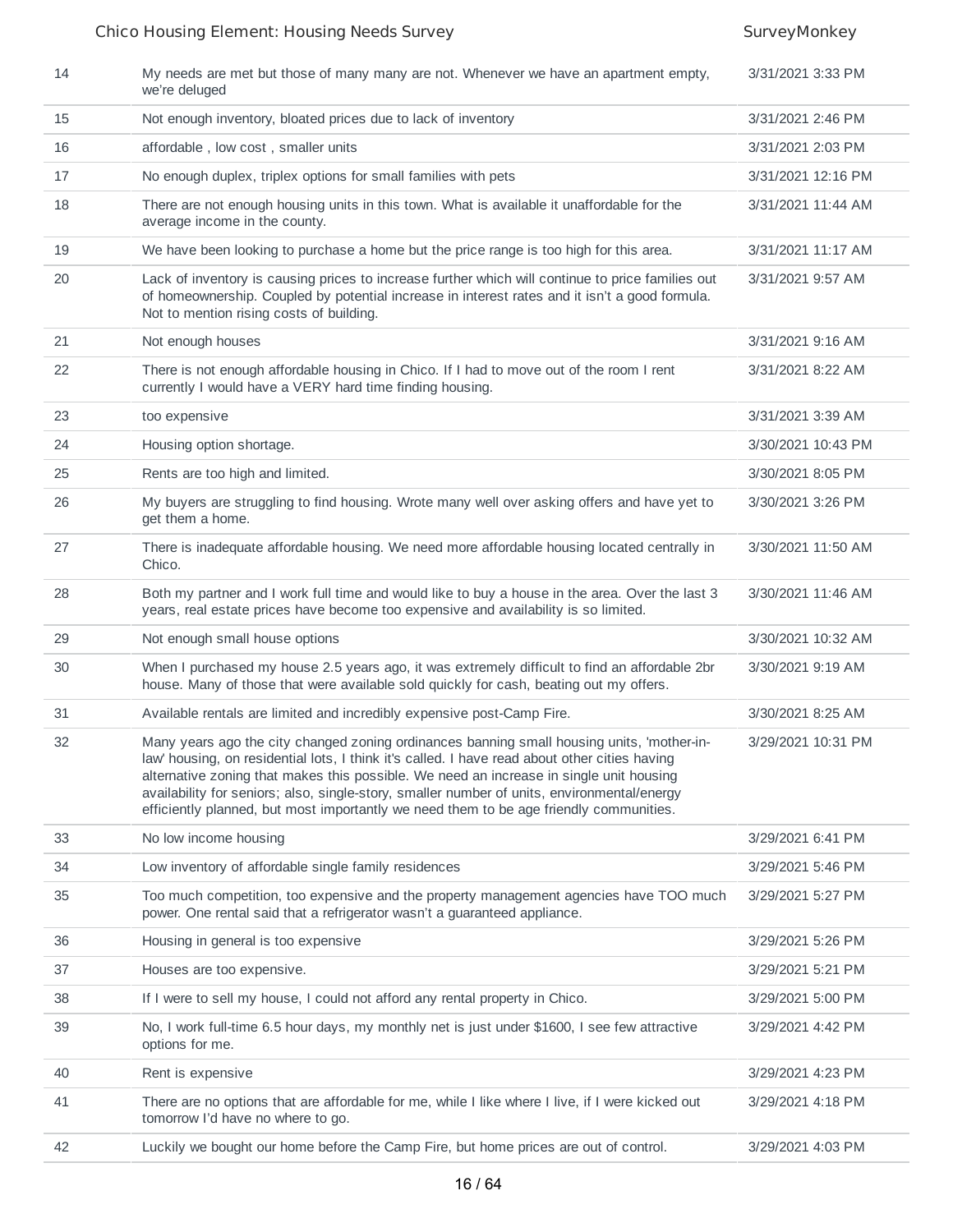| 43 | It would be great to access affordable, zero waste units (solar/geothermal/appropriate)<br>technology and design).                                                                                                                                                                                  | 3/29/2021 3:52 PM  |
|----|-----------------------------------------------------------------------------------------------------------------------------------------------------------------------------------------------------------------------------------------------------------------------------------------------------|--------------------|
| 44 | No inventory                                                                                                                                                                                                                                                                                        | 3/29/2021 2:24 PM  |
| 45 | Rent has become more expensive. Less choice for affordable housing.                                                                                                                                                                                                                                 | 3/29/2021 2:07 PM  |
| 46 | Not enough low income hosong8                                                                                                                                                                                                                                                                       | 3/29/2021 1:57 PM  |
| 47 | I will never be able to sell and move somewhere else in Chico. I'm too old for that.                                                                                                                                                                                                                | 3/29/2021 12:52 PM |
| 48 | Not enough mid range homes                                                                                                                                                                                                                                                                          | 3/29/2021 12:29 PM |
| 49 | We are satisfied with our current rental situation, but are frustrated by available housing<br>options to purchase. We have a large down payment available and earn enough to manage a<br>mortgage, but the lack of housing availability for middle class families has prevented us from<br>owning. | 3/29/2021 9:10 AM  |
| 50 | Housing in Chico is too expensive.                                                                                                                                                                                                                                                                  | 3/29/2021 8:03 AM  |
| 51 | rent too high for my income                                                                                                                                                                                                                                                                         | 3/28/2021 2:34 PM  |
| 52 | Equivalent housing is too expensive for my pension. If I lose my present home I will be forced<br>to move.                                                                                                                                                                                          | 3/28/2021 2:24 PM  |
| 53 | Cost prohibitive                                                                                                                                                                                                                                                                                    | 3/27/2021 10:08 PM |
| 54 | Affordable apartments and homes are not located in safe areas                                                                                                                                                                                                                                       | 3/27/2021 6:53 PM  |
| 55 | I'm quickly getting priced out as rents go up here in South Chico.                                                                                                                                                                                                                                  | 3/27/2021 4:45 PM  |
| 56 | If I had to move nothing would be affordable                                                                                                                                                                                                                                                        | 3/27/2021 10:12 AM |
| 57 | Can't afford anything                                                                                                                                                                                                                                                                               | 3/27/2021 9:39 AM  |
| 58 | We need more apartments near the middle of town with access to transportation                                                                                                                                                                                                                       | 3/27/2021 7:55 AM  |
| 59 | need more affordable housing options                                                                                                                                                                                                                                                                | 3/27/2021 12:12 AM |
| 60 | If I ever wanted to upgrade housing I would have to move out of state to afford it.                                                                                                                                                                                                                 | 3/27/2021 12:02 AM |
| 61 | Rent is way too expensive for anyone on a fixed income, and not enough low income options                                                                                                                                                                                                           | 3/26/2021 11:40 PM |
| 62 | WAY to expensive!!!!                                                                                                                                                                                                                                                                                | 3/26/2021 10:16 PM |
| 63 | Housing pricing needs to come down for the average working family                                                                                                                                                                                                                                   | 3/26/2021 10:12 PM |
| 64 | There needs to be more income based and low income housing there simply isn't enough                                                                                                                                                                                                                | 3/26/2021 10:04 PM |
| 65 | I'm looking into getting out of this state. My familily has over a 100 year heratige here in Chico.<br>My roots are deep here. In the last decade in particular Chico has turned to shit! I'm looking at<br>settling somewhere in the MidWest to get away from the shithole that Chico has become.  | 3/26/2021 10:04 PM |
| 66 | I would love to live by myself and not have to rely on 2 other roommates to pay for a two<br>bedroom apartment. I can't make rent any other way.                                                                                                                                                    | 3/26/2021 9:55 PM  |
| 67 | I rent because I can't afford to buy a home on a single income.                                                                                                                                                                                                                                     | 3/26/2021 9:17 PM  |
| 68 | I would like a larger home with a larger lot                                                                                                                                                                                                                                                        | 3/26/2021 9:07 PM  |
| 69 | There are no other options when looking to rent in the same price range. Houses are<br>unaffordable to buy.                                                                                                                                                                                         | 3/26/2021 8:30 PM  |
| 70 | Need more affordable housing units.                                                                                                                                                                                                                                                                 | 3/26/2021 8:12 PM  |
| 71 | Wish there were more large duplexes - like 3/2s with 2 car garages                                                                                                                                                                                                                                  | 3/26/2021 8:01 PM  |
| 72 | Rental and housing are way too expensive                                                                                                                                                                                                                                                            | 3/26/2021 7:14 PM  |
| 73 | Apartments built within the last ten years are renting for double what I can afford, and I work<br>for the University.                                                                                                                                                                              | 3/26/2021 6:11 PM  |
| 74 | My home fits my needs but the housing stock of Chico is inadequate for our workers, seniors,<br>low income residents and students                                                                                                                                                                   | 3/26/2021 5:51 PM  |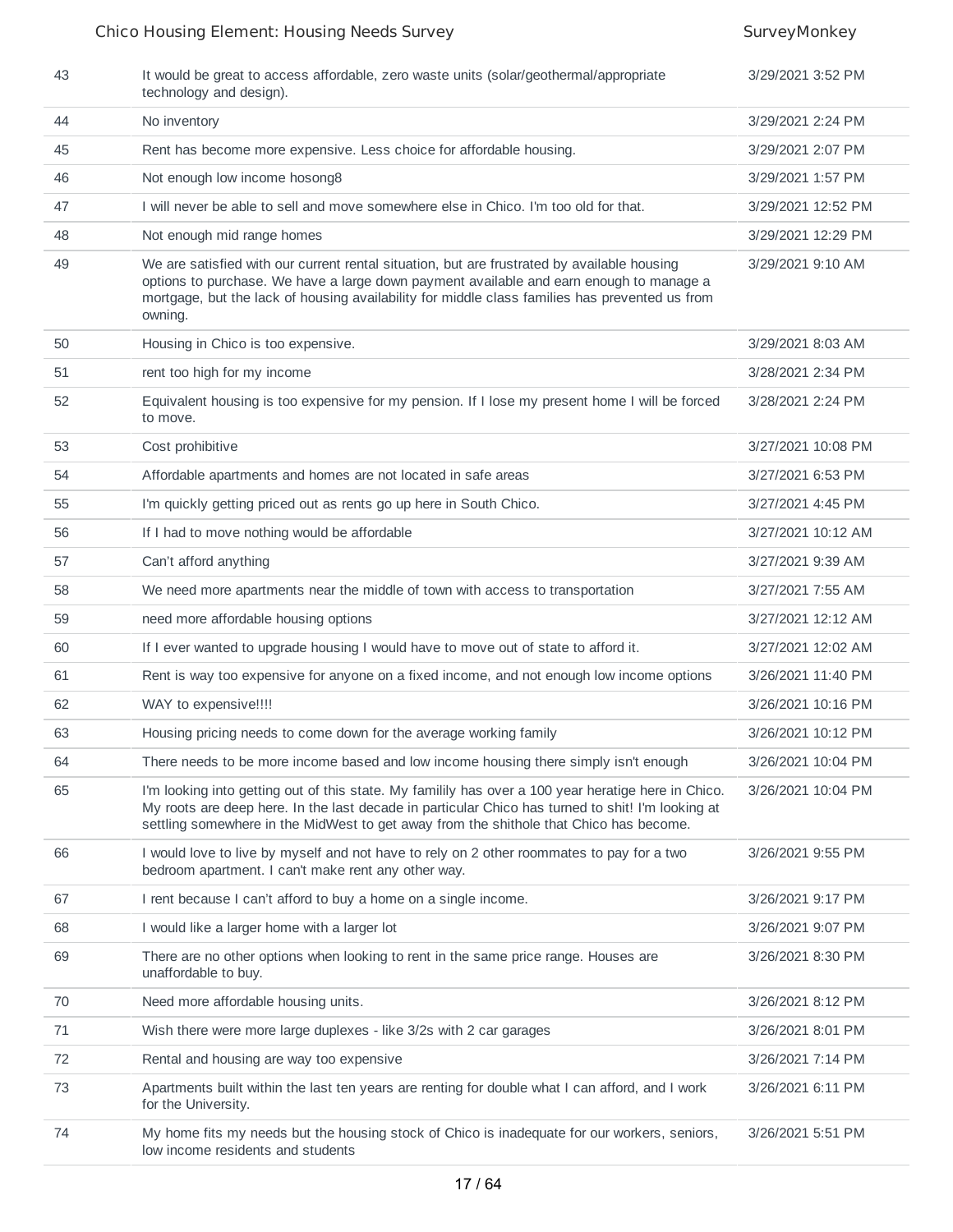| 75  | I am a college student, one of many here. I don't see nearly enough housing in general. And at<br>a cost I can afford (even working full time on minimum wage)? Nearly impossible. Not unless<br>I'd like to have lots of roommates. My ideal situation would be a 1 bedroom studio. But you<br>just can't find that here | 3/26/2021 5:13 PM  |
|-----|---------------------------------------------------------------------------------------------------------------------------------------------------------------------------------------------------------------------------------------------------------------------------------------------------------------------------|--------------------|
| 76  | Very few homes on the market under 350000 in decent condition/decent areas                                                                                                                                                                                                                                                | 3/26/2021 2:42 PM  |
| 77  | If I were told to vacate I would not find anything equal to what I have now                                                                                                                                                                                                                                               | 3/26/2021 2:19 PM  |
| 78  | No. Current range of housing options are way beyond what we can comfortable afford.                                                                                                                                                                                                                                       | 3/26/2021 1:54 PM  |
| 79  | Unaffordable                                                                                                                                                                                                                                                                                                              | 3/26/2021 12:29 PM |
| 80  | There is a significant shortage of housing for low income families and individuals                                                                                                                                                                                                                                        | 3/26/2021 12:26 PM |
| 81  | No low income housing solutions. Wait list for housing authority is months long. even IF I get a<br>voucher, hardly any place for rent                                                                                                                                                                                    | 3/26/2021 12:01 PM |
| 82  | Not affordable                                                                                                                                                                                                                                                                                                            | 3/26/2021 11:16 AM |
| 83  | If I had to move now I would not be able to afford a place in comparable condition to where I<br>am now, even though my home is very outdated and has caused high maintenance.                                                                                                                                            | 3/26/2021 11:01 AM |
| 84  | More senior housing                                                                                                                                                                                                                                                                                                       | 3/26/2021 10:45 AM |
| 85  | The cost of housing is too high. There are not many affordable options that are safe. I don't<br>drive.                                                                                                                                                                                                                   | 3/26/2021 9:38 AM  |
| 86  | There are not enough affordable housing units for Low income, Disabled, Families, Retired.<br>Rentals are overpriced and Landlords have more rights then tenants in our Community creating<br>much homeless for low income locals.                                                                                        | 3/26/2021 7:56 AM  |
| 87  | The cost are very high                                                                                                                                                                                                                                                                                                    | 3/26/2021 5:41 AM  |
| 88  | All the houses are being built too close together. We need more nature integrated in our<br>neighborhoods. Everything is too expensive and the cheaper options are very ugly                                                                                                                                              | 3/26/2021 5:33 AM  |
| 89  | Rent too high for most places woth 2+bedrooms                                                                                                                                                                                                                                                                             | 3/26/2021 1:29 AM  |
| 90  | I cannot afford the rent here when working full time.                                                                                                                                                                                                                                                                     | 3/26/2021 12:46 AM |
| 91  | I couldn't have afforded my house without help from my parent.                                                                                                                                                                                                                                                            | 3/26/2021 12:10 AM |
| 92  | To expensive                                                                                                                                                                                                                                                                                                              | 3/25/2021 11:48 PM |
| 93  | I'm a working professional, but 2bd houses are going for 400,000. No reasonable person would<br>pay that. There needs to be more regulation on the housing market as well as the rental<br>market.                                                                                                                        | 3/25/2021 10:41 PM |
| 94  | Costly and very little available                                                                                                                                                                                                                                                                                          | 3/25/2021 10:39 PM |
| 95  | Many people need affordable housing.                                                                                                                                                                                                                                                                                      | 3/25/2021 10:21 PM |
| 96  | Can't afford a house or rent an apartment due to high cost of rent                                                                                                                                                                                                                                                        | 3/25/2021 9:58 PM  |
| 97  | No where enough affordable housing not enough low income housing.                                                                                                                                                                                                                                                         | 3/25/2021 9:35 PM  |
| 98  | There is not enough housing for low income or people with criminal records or eviction                                                                                                                                                                                                                                    | 3/25/2021 9:00 PM  |
| 99  | Too expensive                                                                                                                                                                                                                                                                                                             | 3/25/2021 8:58 PM  |
| 100 | We recently moved. Due to low inventory, it took us 9 months to find a new home. We made<br>several offers over asking and still got declined. We were looking for a 1700-2200sq ft house<br>with a large lot (.25acre+). We had to settle for a more modest lot, in a neighborhood we like.                              | 3/25/2021 8:34 PM  |
| 101 | We need more affordable housing for lower income families and people as well as affordable<br>housing for college students. There is not enough housing in Chico and most new options are<br>high end.                                                                                                                    | 3/25/2021 8:19 PM  |
| 102 | Too expensive for most families with even two high incomes.                                                                                                                                                                                                                                                               | 3/25/2021 8:10 PM  |
| 103 | There is no housing for seniors, no housing that accomodates pets or takes advantage of the<br>city's biggest asset - Bidwell Park & access to the outdoors. Rents are astronomical and the                                                                                                                               | 3/25/2021 7:40 PM  |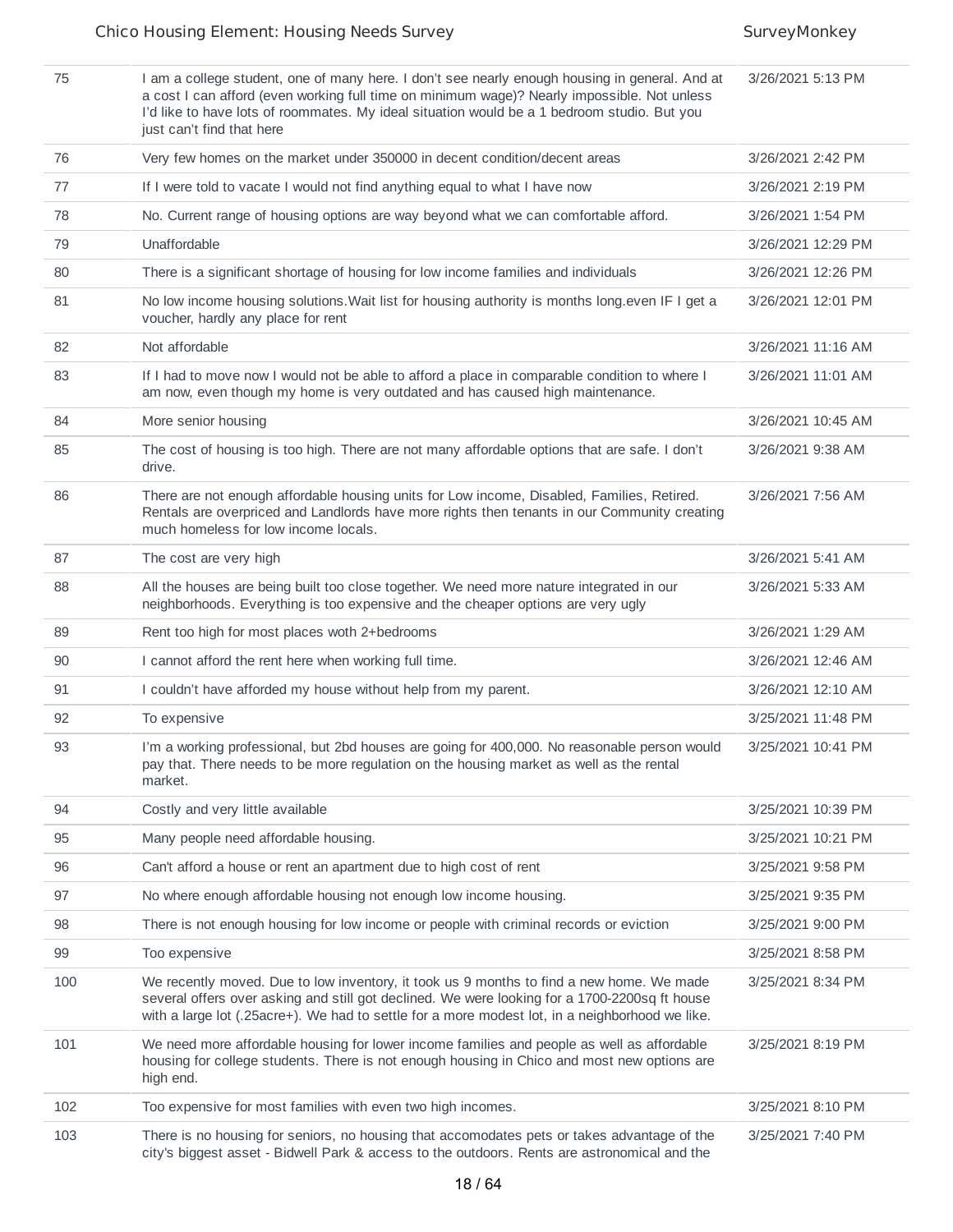wait list for subsidized housing is years long.

| 104 | Rent is astronomical in "new urban" apartment complexes and even old ones that have no right<br>to be so high when they don't don't have living room lights.                                                                                                                          | 3/25/2021 7:20 PM |
|-----|---------------------------------------------------------------------------------------------------------------------------------------------------------------------------------------------------------------------------------------------------------------------------------------|-------------------|
| 105 | There are long wait lists at every subsidized rental in Chico                                                                                                                                                                                                                         | 3/25/2021 6:47 PM |
| 106 | There's not enough affordable housing                                                                                                                                                                                                                                                 | 3/25/2021 6:45 PM |
| 107 | I would not be able to find a comparable house in Chico if I wanted to move to a better<br>neighborhood. I'm essentially financially stuck in my current circumstances. Housing has sky-<br>rocketed so a move is out of thebquestion.                                                | 3/25/2021 6:39 PM |
| 108 | Too expensive                                                                                                                                                                                                                                                                         | 3/25/2021 6:25 PM |
| 109 | It was hard to find this place several years ago and the rent keeps going up. The income<br>requirements are steep and it won't be too long before it becomes unaffordable.                                                                                                           | 3/25/2021 5:38 PM |
| 110 | When looking for a studio everything was over 900.00                                                                                                                                                                                                                                  | 3/25/2021 5:25 PM |
| 111 | Would love less of the gigantic gated luxury complexes, and more small 1-br, affordable<br>housing. converted houses to apts? Or just build new, clean, cheap apts?                                                                                                                   | 3/25/2021 5:15 PM |
| 112 | Disabled senior complexes                                                                                                                                                                                                                                                             | 3/25/2021 5:12 PM |
| 113 | I have friends living in poor condition houses, and I won't be satisfied until their living<br>situations are as good or better than mine                                                                                                                                             | 3/25/2021 4:57 PM |
| 114 | There are no low income housing options since the fire, and very few moderate priced ones                                                                                                                                                                                             | 3/25/2021 4:50 PM |
| 115 | Need more low-income rentals                                                                                                                                                                                                                                                          | 3/25/2021 4:45 PM |
| 116 | Stuck in house I love, but cannot maintain; not enough income to get something else if I sell<br>house (my mortgage payment is low, compared to rental prices).                                                                                                                       | 3/25/2021 4:44 PM |
| 117 | Hard to find an affordable apartments                                                                                                                                                                                                                                                 | 3/25/2021 4:30 PM |
| 118 | Issues of cost and impact                                                                                                                                                                                                                                                             | 3/25/2021 4:16 PM |
| 119 | Houses were too expensive and unavailable in Chico.                                                                                                                                                                                                                                   | 3/25/2021 4:15 PM |
| 120 | Not enough 1 bedroom units and the ones that exist are too expensive. If I left my current<br>apartment, I don't know that I could secure comparable housing. Not enough affordable<br>housing tied into commercial/walkable areas and public transportation.                         | 3/25/2021 4:05 PM |
| 121 | When we were looking for a place a few years ago, we only had two options available to lease.<br>When our house sold in another state, the cost of buying here is so much higher that we<br>couldn't afford to buy even after making a decent profit off the sale of our other house. | 3/25/2021 4:03 PM |
| 122 | Costs are too high for working class home ownership.                                                                                                                                                                                                                                  | 3/25/2021 3:57 PM |
| 123 | Too expensive, we are considering moving out of state                                                                                                                                                                                                                                 | 3/25/2021 3:51 PM |
| 124 | It's very expensive to support a family of 5. Rent is raised every year.                                                                                                                                                                                                              | 3/25/2021 3:46 PM |
| 125 | The price of homes have sky rocketed and exceed affordability based on the income and jobs<br>in this area.                                                                                                                                                                           | 3/25/2021 3:20 PM |
| 126 | The cost of housing far exceeds what i am capable of paying, even as a fully employed<br>college graduate.                                                                                                                                                                            | 3/25/2021 2:58 PM |
| 127 | My mother is currently living with us and is struggling to find a place of her own that she can<br>afford.                                                                                                                                                                            | 3/25/2021 2:27 PM |
| 128 | Too expensive for me and my small family. We can hardly afford a house big enough to<br>accommodate our needs                                                                                                                                                                         | 3/25/2021 2:15 PM |
| 129 | I already have a home but considering costs I could not sell it to downsize                                                                                                                                                                                                           | 3/25/2021 1:56 PM |
| 130 | Displaced by camp fire. Available inventory too large and/or too expensive                                                                                                                                                                                                            | 3/25/2021 1:42 PM |
| 131 | difficult to rent                                                                                                                                                                                                                                                                     | 3/25/2021 1:40 PM |
|     |                                                                                                                                                                                                                                                                                       |                   |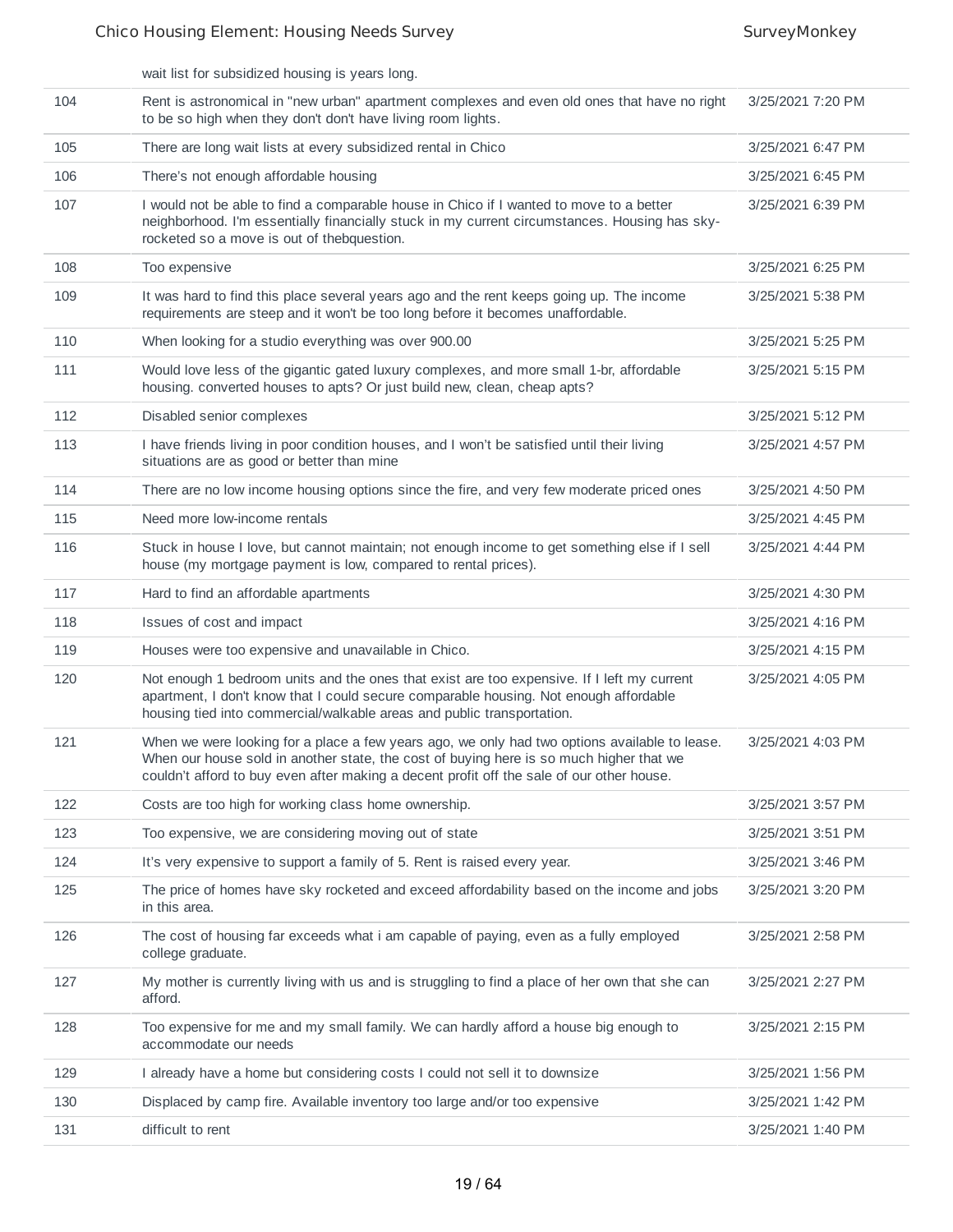| 132 | I'm considered middle class, based on income alone, but I can barely afford to live in the town<br>I grew up in. I don't have children or a partner and I feel like the current housing market<br>punishes people like me and makes it very difficult to meet our needs. Chico has nothing for<br>singles over 30 (housing and lifestyle-wise.)           | 3/25/2021 1:15 PM  |
|-----|-----------------------------------------------------------------------------------------------------------------------------------------------------------------------------------------------------------------------------------------------------------------------------------------------------------------------------------------------------------|--------------------|
| 133 | I need affordable housing options for students, families, homeless individuals.                                                                                                                                                                                                                                                                           | 3/25/2021 1:06 PM  |
| 134 | My landlady rents at below-market value. If it weren't for her, it would be difficult to rent an<br>apartment without a roommate.                                                                                                                                                                                                                         | 3/25/2021 1:05 PM  |
| 135 | We are lucky we purchased our house back before the housing boom, but other houses are too<br>expensive for us to move to if we want to expand our living situation.                                                                                                                                                                                      | 3/25/2021 12:18 PM |
| 136 | Prices to both rent and own have exploded since the Camp Fire, further exacerbated by the<br>COVID-19 migration of people into towns like ours.                                                                                                                                                                                                           | 3/25/2021 11:48 AM |
| 137 | there is a lack of available housing, thus driving up prices                                                                                                                                                                                                                                                                                              | 3/25/2021 11:17 AM |
| 138 | Many high end newly built subdivisions are available, but while we look to purchase our first<br>home soon these areas that some might call overpriced are some of the only homes we can<br>find for sale.                                                                                                                                                | 3/25/2021 11:13 AM |
| 139 | Need more options for homes under \$400,000                                                                                                                                                                                                                                                                                                               | 3/25/2021 9:27 AM  |
| 140 | Would like more houses like the ones on Pebblewood Pines Dr. Upscale Smaller housing                                                                                                                                                                                                                                                                      | 3/25/2021 7:17 AM  |
| 141 | Most 1-2 bedroom spaces are not very affordable. Or they don't have any outdoor spaces<br>(shared or private)                                                                                                                                                                                                                                             | 3/24/2021 10:18 PM |
| 142 | Single family really expensive                                                                                                                                                                                                                                                                                                                            | 3/24/2021 7:06 PM  |
| 143 | Rent is almost half my income                                                                                                                                                                                                                                                                                                                             | 3/24/2021 5:44 PM  |
| 144 | We drive by Commanche Creek every day and there is a town of homeless.                                                                                                                                                                                                                                                                                    | 3/24/2021 2:55 PM  |
| 145 | I would love more information about other available, excellent, ground level, senior housing<br>options in Chico.                                                                                                                                                                                                                                         | 3/24/2021 1:58 PM  |
| 146 | Speaking for friends who are in rentals and can't afford home ownership, the housing options in<br>Chico are pretty grim for young working professionals who can't afford to be homeowners but<br>want to live in a safe, single family home.                                                                                                             | 3/24/2021 11:41 AM |
| 147 | Need more condos for seniors                                                                                                                                                                                                                                                                                                                              | 3/24/2021 11:30 AM |
| 148 | Not enough single family homes available creating a sellers market.                                                                                                                                                                                                                                                                                       | 3/24/2021 11:03 AM |
| 149 | I have a number of older single women friends. We have talked often of how we wish we had a<br>living situation in which we each could have our own 1 or 2 bedroom apartment but with a<br>communal space we could share with a few others and one yard area to share. We-4 of us-<br>would be the owners and oversee things together. Like a quadroplex! | 3/24/2021 10:27 AM |
| 150 | Very expensive                                                                                                                                                                                                                                                                                                                                            | 3/24/2021 10:10 AM |
| 151 | Price of homes do not seem to match the average income.                                                                                                                                                                                                                                                                                                   | 3/24/2021 9:07 AM  |
| 152 | We want more space and the prices are too high.                                                                                                                                                                                                                                                                                                           | 3/23/2021 8:57 PM  |
| 153 | Options are increasingly unaffordable                                                                                                                                                                                                                                                                                                                     | 3/23/2021 8:39 PM  |
| 154 | There's not enough affordable housing. the yo front costs to move into a place are absurd.                                                                                                                                                                                                                                                                | 3/23/2021 6:17 PM  |
| 155 | Over priced                                                                                                                                                                                                                                                                                                                                               | 3/23/2021 5:18 PM  |
| 156 | It is extremely hard to find a rental for a family, affordable for a family with kids, that is not<br>kept like a college rental. I've rented for 20 years, across the country and Chico has the worst<br>housing!                                                                                                                                        | 3/23/2021 5:15 PM  |
| 157 | Would like to buy a house but inventory low prices high                                                                                                                                                                                                                                                                                                   | 3/23/2021 4:27 PM  |
| 158 | When we were looking to move 5 years ago, there were very few options                                                                                                                                                                                                                                                                                     | 3/23/2021 2:22 PM  |
| 159 | Everything in Chico is so expensive, that's why I've been stuck here since the fire.                                                                                                                                                                                                                                                                      | 3/23/2021 12:42 PM |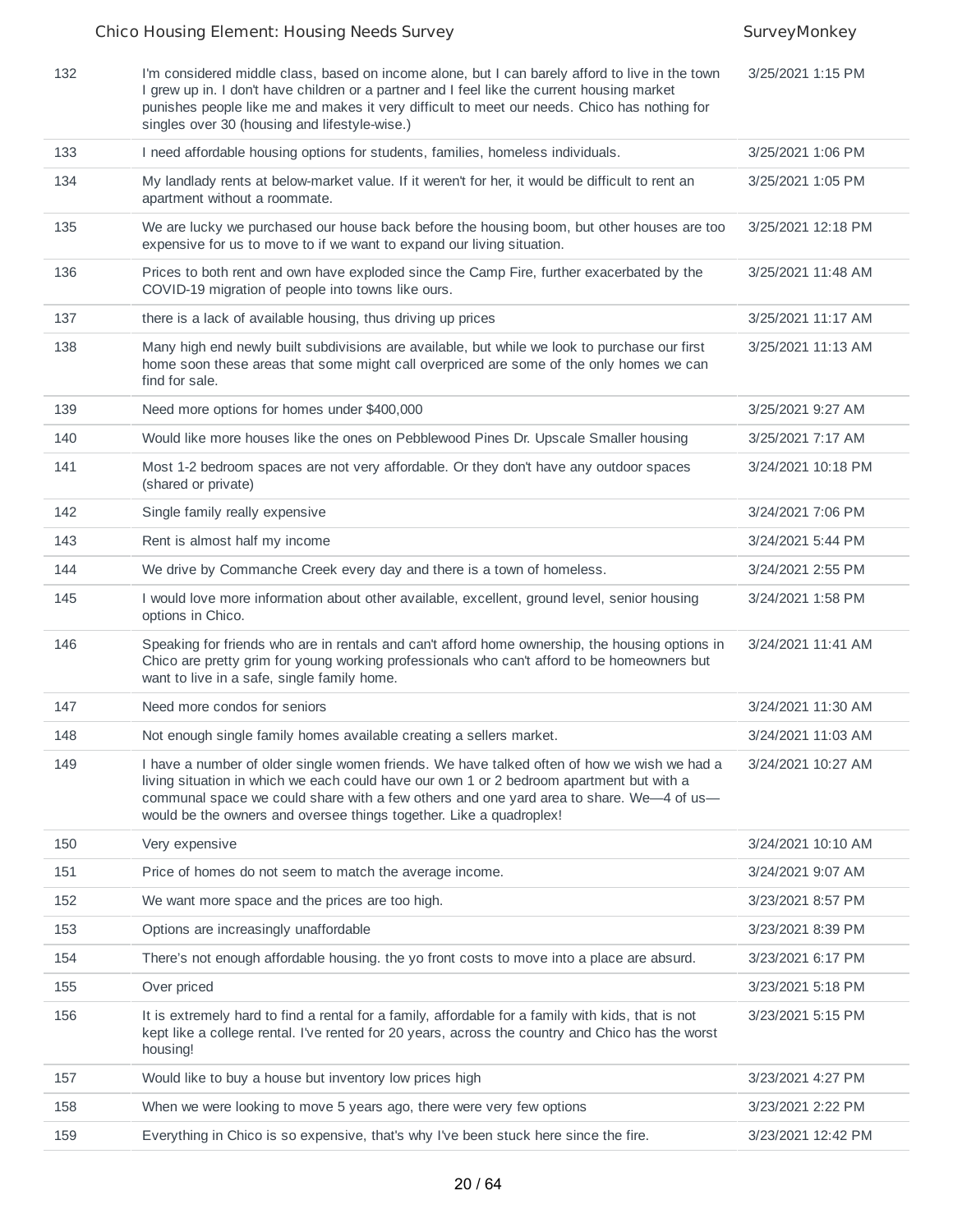| 160 | It was a challenge to find adequate housing in my price range when I moved to my current<br>home a year ago.                                                                                                                                                                             | 3/23/2021 10:03 AM |
|-----|------------------------------------------------------------------------------------------------------------------------------------------------------------------------------------------------------------------------------------------------------------------------------------------|--------------------|
| 161 | My personal housing needs are met, but many people who are lower income do not have<br>affordable housing options.                                                                                                                                                                       | 3/23/2021 9:45 AM  |
| 162 | There are no alternatives available                                                                                                                                                                                                                                                      | 3/23/2021 6:59 AM  |
| 163 | Prices are way too high for anyone.                                                                                                                                                                                                                                                      | 3/23/2021 6:51 AM  |
| 164 | Not enough low-income housing available                                                                                                                                                                                                                                                  | 3/23/2021 6:22 AM  |
| 165 | Rents and homes to purchase are over priced.                                                                                                                                                                                                                                             | 3/23/2021 4:33 AM  |
| 166 | It has become increasingly difficult to find affordable housing                                                                                                                                                                                                                          | 3/23/2021 3:38 AM  |
| 167 | Houses available for purchase after so limited and market is moving very fast.                                                                                                                                                                                                           | 3/22/2021 11:46 PM |
| 168 | Not nearly enough 'affordable' housing to meet the needs of the community.                                                                                                                                                                                                               | 3/22/2021 9:46 PM  |
| 169 | There are no affordable options to rent much less own in Chico. It is expensive to be poor.                                                                                                                                                                                              | 3/22/2021 8:15 PM  |
| 170 | Yo expensive and not much places accept animals                                                                                                                                                                                                                                          | 3/22/2021 7:51 PM  |
| 171 | We are in the most tragic and urgent human shelter crisis to hit the streets of Chico in my<br>lifetime.                                                                                                                                                                                 | 3/22/2021 7:46 PM  |
| 172 | Again affordable housing is so hard to find                                                                                                                                                                                                                                              | 3/22/2021 6:47 PM  |
| 173 | I am not looking for any housing currently just need money to remodel my place                                                                                                                                                                                                           | 3/22/2021 6:33 PM  |
| 174 | no, need more inventory and more affordability                                                                                                                                                                                                                                           | 3/22/2021 6:31 PM  |
| 175 | Not enough low and moderate housing options                                                                                                                                                                                                                                              | 3/22/2021 6:15 PM  |
| 176 | No housing for child to move into                                                                                                                                                                                                                                                        | 3/22/2021 6:13 PM  |
| 177 | There is very little affordable housing of any kind                                                                                                                                                                                                                                      | 3/22/2021 6:10 PM  |
| 178 | There are no options for housing in my price range in Chico.                                                                                                                                                                                                                             | 3/22/2021 5:55 PM  |
| 179 | Rent is too high and no affordable homes to purchase                                                                                                                                                                                                                                     | 3/22/2021 5:35 PM  |
| 180 | Housing in Chico is way too expensive for the average people who live here.                                                                                                                                                                                                              | 3/22/2021 5:21 PM  |
| 181 | Very cost prohibitive                                                                                                                                                                                                                                                                    | 3/22/2021 5:03 PM  |
| 182 | not enough housing for general folks                                                                                                                                                                                                                                                     | 3/22/2021 4:37 PM  |
| 183 | As a campfire survivor and student I have not been able to qualify for standards such as proof<br>of income 3 times more than the current rent of the facilities, also I have a cat which<br>disqualifies me. There are very few options for people trying to work their way up in life. | 3/22/2021 4:23 PM  |
| 184 | I have a great credit history and cannot afford a 1 bed house. I have section 8 and look forward<br>to moving into a new apartment very soon.                                                                                                                                            | 3/21/2021 2:18 PM  |
| 185 | Accesibility to bathrooms, kithcens, hallways and even the bedrooms are diffificult to navigate<br>though is you are lucky and very limited to find an an affordable area                                                                                                                | 3/19/2021 10:10 AM |
| 186 | I don't need the amount of space I currently own but it would be too expensive to buy a smaller<br>home.                                                                                                                                                                                 | 3/19/2021 9:39 AM  |
| 187 | Not enough options away from the college area and in some cases one bedroom apartments<br>are more expensive than two bedroom apartments.                                                                                                                                                | 3/19/2021 9:33 AM  |
| 188 | Rents are high and so are the housing prices ever since the Camp Fire                                                                                                                                                                                                                    | 3/18/2021 5:29 PM  |
| 189 | Cheaper options need to be available                                                                                                                                                                                                                                                     | 3/18/2021 4:47 PM  |
| 190 | More Senior Affordable Housing needed                                                                                                                                                                                                                                                    | 3/18/2021 4:34 PM  |
| 191 | Few available homes on the market, all are getting too expensive to buy                                                                                                                                                                                                                  | 3/18/2021 4:04 PM  |
| 192 | Too expensive unless you want to live in squalor                                                                                                                                                                                                                                         | 3/16/2021 7:49 AM  |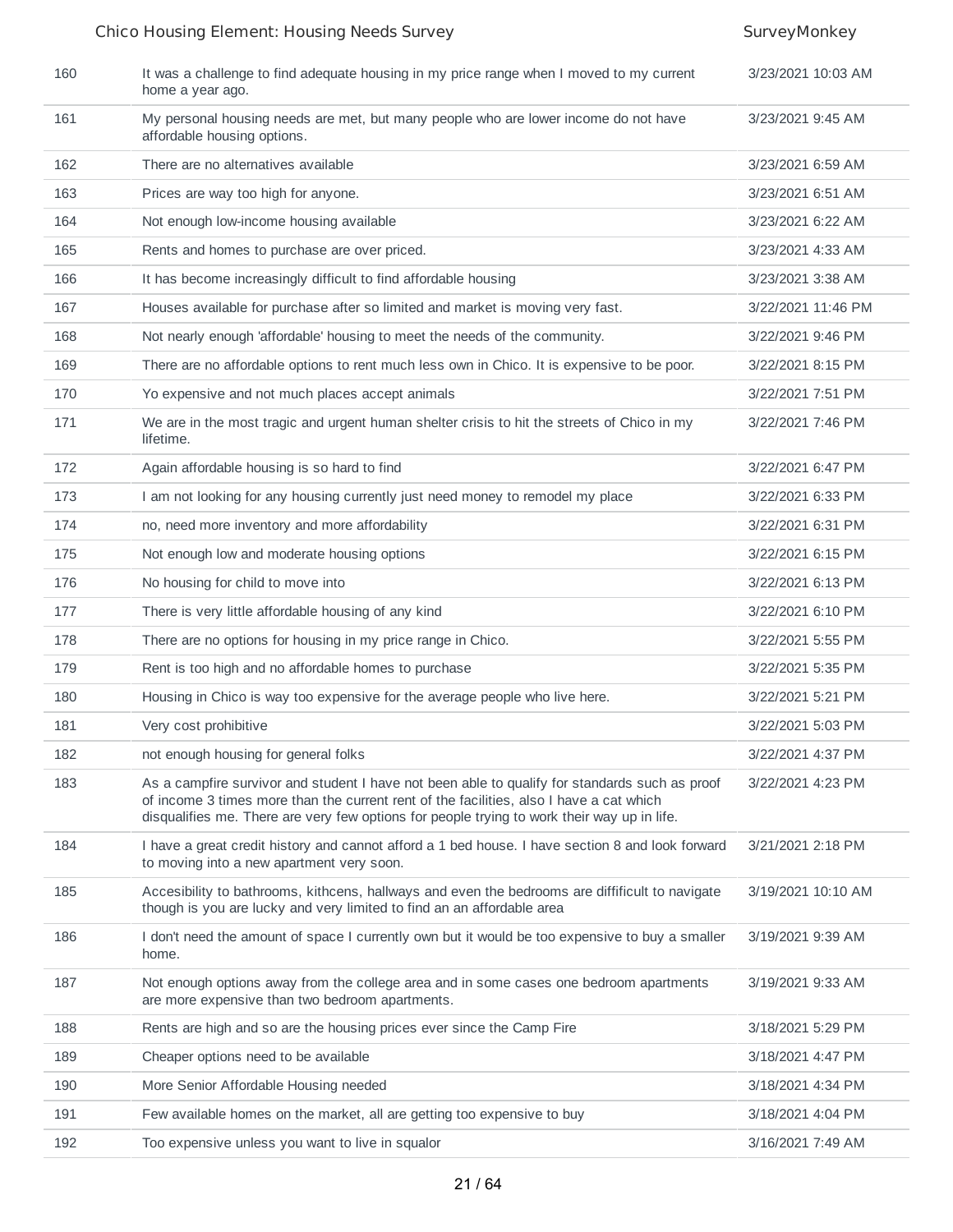| 193 | There is nothing available for a low income person                                                                                                                                                                                                                                                                                                                                                                                                                                                                                                                                                                                                                                                                                                                                                                                                                                                                 | 3/16/2021 7:39 AM  |
|-----|--------------------------------------------------------------------------------------------------------------------------------------------------------------------------------------------------------------------------------------------------------------------------------------------------------------------------------------------------------------------------------------------------------------------------------------------------------------------------------------------------------------------------------------------------------------------------------------------------------------------------------------------------------------------------------------------------------------------------------------------------------------------------------------------------------------------------------------------------------------------------------------------------------------------|--------------------|
| 194 | Not enough affordable housing for all                                                                                                                                                                                                                                                                                                                                                                                                                                                                                                                                                                                                                                                                                                                                                                                                                                                                              | 3/14/2021 9:35 AM  |
| 195 | If I was taking care of my mom and living with her I could not afford housing in Chico. I was<br>evicted with. y mentally ill son because he had episode in neighborhood                                                                                                                                                                                                                                                                                                                                                                                                                                                                                                                                                                                                                                                                                                                                           | 3/12/2021 6:47 PM  |
| 196 | Too expensive                                                                                                                                                                                                                                                                                                                                                                                                                                                                                                                                                                                                                                                                                                                                                                                                                                                                                                      | 3/12/2021 5:36 PM  |
| 197 | More emergency housing, more inclusive zoning, more affordable housing                                                                                                                                                                                                                                                                                                                                                                                                                                                                                                                                                                                                                                                                                                                                                                                                                                             | 3/11/2021 9:13 PM  |
| 198 | I'd like to move up to a bigger and better home, but the inventory is low.                                                                                                                                                                                                                                                                                                                                                                                                                                                                                                                                                                                                                                                                                                                                                                                                                                         | 3/10/2021 12:57 PM |
| 199 | We need housing for adults and seniors in quiet neighborhoods with good infrastructure                                                                                                                                                                                                                                                                                                                                                                                                                                                                                                                                                                                                                                                                                                                                                                                                                             | 3/10/2021 12:12 PM |
| 200 | Range meets my personal needs, but not the needs of my adult children, nor the homeless,<br>low income folks.                                                                                                                                                                                                                                                                                                                                                                                                                                                                                                                                                                                                                                                                                                                                                                                                      | 3/10/2021 11:36 AM |
| 201 | In an effort to control housing availability, the government has chased investors and<br>developers out of California                                                                                                                                                                                                                                                                                                                                                                                                                                                                                                                                                                                                                                                                                                                                                                                              | 3/10/2021 10:05 AM |
| 202 | NO inventory                                                                                                                                                                                                                                                                                                                                                                                                                                                                                                                                                                                                                                                                                                                                                                                                                                                                                                       | 3/10/2021 8:29 AM  |
| 203 | Home prices are to high                                                                                                                                                                                                                                                                                                                                                                                                                                                                                                                                                                                                                                                                                                                                                                                                                                                                                            | 3/9/2021 9:55 PM   |
| 204 | Outdated, over priced and not enough options for single mothers.                                                                                                                                                                                                                                                                                                                                                                                                                                                                                                                                                                                                                                                                                                                                                                                                                                                   | 3/9/2021 6:59 PM   |
| 205 | I'm an excellent, respectful, non-smoking tenant and like so many other either retired,<br>disabled, lower income, etc. Why is it so hard to just build decent affordable places with NO<br>common walls, a small yard and single story. Separate enough with PRIVATE little fenced<br>yards so we can have joy an not have to hear or share with unknown people? I hate, am<br>against, and abhor these evil apts. And pray for justice from any more builders who build"apt<br>homes" with everything you need EXCEPT the MAIN thing: Not having to hear people through<br>walls, ceilings, and floors!!! This is hell on earth and I one should have to live this way(I'm sure<br>they don't have toSo because EVEN though I'm older, because I'm disabled,I am now treated<br>like a criminal??????! I'm a very good person, clean and want to work. How many years do I<br>have left to keep living like this | 3/9/2021 5:24 PM   |
| 206 | Prices are too high                                                                                                                                                                                                                                                                                                                                                                                                                                                                                                                                                                                                                                                                                                                                                                                                                                                                                                | 3/9/2021 3:13 PM   |
| 207 | Need more low low income housing                                                                                                                                                                                                                                                                                                                                                                                                                                                                                                                                                                                                                                                                                                                                                                                                                                                                                   | 3/9/2021 12:23 PM  |
| 208 | My immediate shelter needs are met, but the range of housing options in Chico does not meet<br>the shelter and/or physical safety needs of many people (unhoused, at-risk, Camp Fire<br>refugees, and lower-income residents), thus affecting the health and safety of my community.                                                                                                                                                                                                                                                                                                                                                                                                                                                                                                                                                                                                                               | 3/9/2021 11:44 AM  |
| 209 | Houses (with yards and safe neighborhoods) are very expensive                                                                                                                                                                                                                                                                                                                                                                                                                                                                                                                                                                                                                                                                                                                                                                                                                                                      | 3/9/2021 10:26 AM  |
| 210 | Housing Shortage                                                                                                                                                                                                                                                                                                                                                                                                                                                                                                                                                                                                                                                                                                                                                                                                                                                                                                   | 3/9/2021 9:57 AM   |
| 211 | Affordability and if affordable it is not a safe neighborhood.                                                                                                                                                                                                                                                                                                                                                                                                                                                                                                                                                                                                                                                                                                                                                                                                                                                     | 3/9/2021 8:38 AM   |
| 212 | We could not afford to buy a home if we sold ours. The market is ridiculous.                                                                                                                                                                                                                                                                                                                                                                                                                                                                                                                                                                                                                                                                                                                                                                                                                                       | 3/8/2021 10:33 PM  |
| 213 | There are not enough available homes on the market.                                                                                                                                                                                                                                                                                                                                                                                                                                                                                                                                                                                                                                                                                                                                                                                                                                                                | 3/8/2021 9:47 PM   |
| 214 | The people experiencing homelessness need shelter.                                                                                                                                                                                                                                                                                                                                                                                                                                                                                                                                                                                                                                                                                                                                                                                                                                                                 | 3/8/2021 9:00 PM   |
| 215 | Expensive                                                                                                                                                                                                                                                                                                                                                                                                                                                                                                                                                                                                                                                                                                                                                                                                                                                                                                          | 3/8/2021 7:49 PM   |
| 216 | Single family houses to rent are typically close to \$2,000 plus a month. We feel fortunate to<br>have found one for \$1600.                                                                                                                                                                                                                                                                                                                                                                                                                                                                                                                                                                                                                                                                                                                                                                                       | 3/8/2021 7:36 PM   |
| 217 | it is hard to get anyone to respond to my application these days                                                                                                                                                                                                                                                                                                                                                                                                                                                                                                                                                                                                                                                                                                                                                                                                                                                   | 3/8/2021 6:04 PM   |
| 218 | Everything is so expensive or bad spots for college students                                                                                                                                                                                                                                                                                                                                                                                                                                                                                                                                                                                                                                                                                                                                                                                                                                                       | 3/8/2021 3:44 PM   |
| 219 | The number of single family homes for sale that meet our needs and are in the \$400k-\$600k<br>range are in the single digits                                                                                                                                                                                                                                                                                                                                                                                                                                                                                                                                                                                                                                                                                                                                                                                      | 3/8/2021 3:38 PM   |
| 220 | can't afford a decent place                                                                                                                                                                                                                                                                                                                                                                                                                                                                                                                                                                                                                                                                                                                                                                                                                                                                                        | 3/8/2021 2:47 PM   |
| 221 | More housing is needed of all types to limit inflation in both rental cost and housing cost                                                                                                                                                                                                                                                                                                                                                                                                                                                                                                                                                                                                                                                                                                                                                                                                                        | 3/8/2021 10:39 AM  |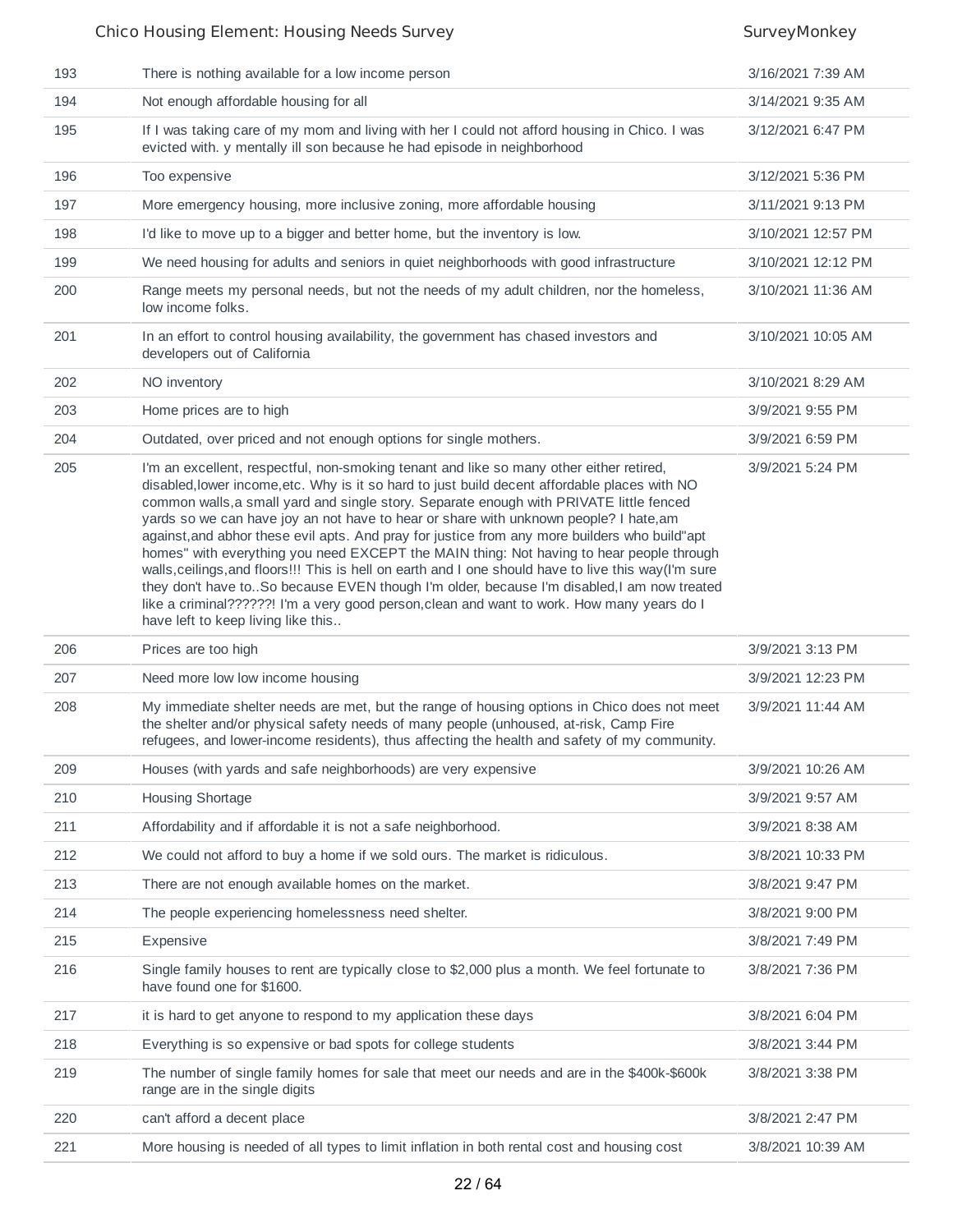### Chico Housing Element: Housing Needs Survey Survey SurveyMonkey 222 Wanted a home on a large lot. Would not live on a 6-7 lot/acre home. Finally located one but had to overpay to purchase it. Why would anyone want to live in a home where your neighbor's home is 5-10' away and your backyard fence is your backyard. 3/8/2021 5:45 AM 223 We were looking to buy a house in Chico last year, but the prices were way too high for the quality of available houses 3/8/2021 2:52 AM 224 meets my needs, but need more low income housing, too much very high income housing being built, due to builders profit. 3/6/2021 12:32 PM 225 My needs are, but I'm not sure my adult kids will be able to afford to live independently in the near future. 3/5/2021 5:56 PM 226 There are not enough homes for sale, the owners are asking too high a price. I feel stuck. 3/5/2021 3:23 PM 227 It is too expensive to rent and/or buy in Chico for the median household income 3/5/2021 1:13 PM over my budget and the state of the state of the state 3/5/2021 12:37 PM 229 There are no houses to buy at my income level. See above explanation. 3/5/2021 8:39 AM 230 Housing prices in Chico are greater than the wages available to many in the community. 3/4/2021 6:24 PM 231 I would prefer to purchase a small (800-100 sq ft) newer home. 3/4/2021 4:40 PM 232 Housing is expensive! 3/4/2021 2:44 PM 233 Way too expensive and not very many on the market 3/4/2021 2:10 PM 234 Inventory is very low and so is the amount of rentals available. It is driving up the housing prices, but job raises are not following suit. 3/4/2021 1:10 PM 235 We need a 5-6 bedroom home and it's either a 1950's phone booth or a 1.1 million dollar ranch. 5-6 bedroom 3200 sq feet homes would be GREAT! 3/4/2021 12:58 PM 236 Not enough 3-4 bedroom houses on the market 3/4/2021 12:44 PM 237 Average rents are far too high compared to the median income of Chico residents 3/4/2021 12:42 PM 238 Lack of SFH 3/4/2021 12:38 PM 239 I couldn't move because there is no very low income housing available. 3/4/2021 12:34 PM 240 Inventory is incredibly low, and options for buyers are very limited 3/4/2021 12:30 PM 241 We are lucky to have an apartment with affordable rent. But if we were to move anywhere else in town, the rental rates would keep us from being able to save money. Same goes for housing prices. Our one-bedroom apartment is adequate for now, but we feel trapped by the market if we were to seek larger housing for starting a family. 3/4/2021 12:28 PM 242 we wouldliketo buy but for a decent house its too expensive. and not very nice or big enough options are way over priced 3/4/2021 12:11 PM 243 Rent for houses is too high 3/4/2021 9:27 AM 244 Houses are too expensive 3/4/2021 7:48 AM 245 I am distraught about the lack of affordable housing for low income people of all ages. 3/4/2021 7:39 AM 246 There is an insufficient supply of small inexpensive units for persons with low incomes. 3/4/2021 7:09 AM

find housing or are living in substandard units. 247 I am stable in my home; was fortunate to purchase it over 30 years ago. It is now paid for, I am now retired and spend an average of \$500 per month on insurance, taxes and maintenance. If for some reason I needed to find housing today, I might be among the unhoused. I would not be able to afford the high rents that are considered common in Chico. The \$500 a month that I spend pretty much maxes out my income from social security and a small inheritance. If I had to pay more, I would have to do without basic needs such as food, automobile upkeep, etc. 3/4/2021 12:33 AM

College students, seniors on foxed income, and individuals with minimum wage jobs cannot

248 I'm trying to find a rental that accepts section 8. I am disabled, need subsidized housing, or I'll 3/3/2021 8:06 PM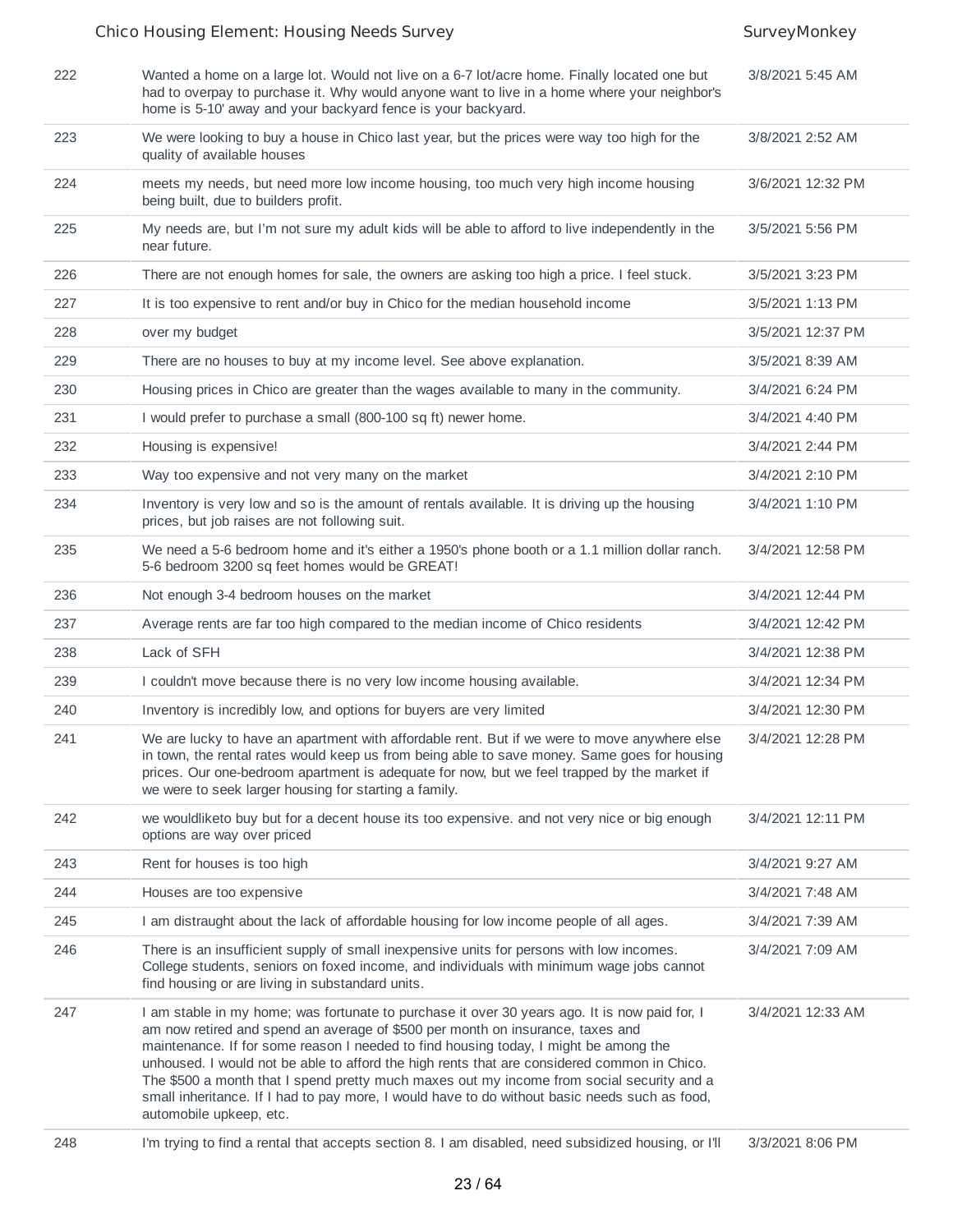|     | be on the streets soon.                                                                                                                                                                                                                                                                              |                   |
|-----|------------------------------------------------------------------------------------------------------------------------------------------------------------------------------------------------------------------------------------------------------------------------------------------------------|-------------------|
| 249 | my needs are not what drives my interest, co-creating a community where our grandkids can<br>live together is                                                                                                                                                                                        | 3/3/2021 7:23 PM  |
| 250 | Everythjing is so expensive, and most of it is crap. Property managements need to know your<br>making 3x the rent, which has really gone up, without any increased job opportunities or higher<br>pay. I lucked out after 45 months of looking.                                                      | 3/3/2021 7:22 PM  |
| 251 | Barely bought a house with help, very little options in renting or buying. We got lucky                                                                                                                                                                                                              | 3/3/2021 1:39 PM  |
| 252 | Way too expensive                                                                                                                                                                                                                                                                                    | 3/3/2021 11:59 AM |
| 253 | There isn't enough Low income housing                                                                                                                                                                                                                                                                | 3/3/2021 10:55 AM |
| 254 | Chico housing prices are way too high.                                                                                                                                                                                                                                                               | 3/3/2021 10:31 AM |
| 255 | This question has no bearing on anything. If I'm living in a home then my housing needs are<br>met. You might want to ask what do you see your housing needs now, in 5 years, in 10 years,<br>after retirement, and when you are older. Housing needs vary usually with age and family<br>situation. | 3/3/2021 9:58 AM  |
| 256 | More single family homes are needed.                                                                                                                                                                                                                                                                 | 3/3/2021 9:31 AM  |
| 257 | I am a homeowner so this question doesn't make sense to me personally - but if it were a<br>general question about housing options I'd answer no                                                                                                                                                     | 3/3/2021 8:39 AM  |
| 258 | There is a shortage of housing to choose from to purchase for the past 3 years                                                                                                                                                                                                                       | 3/3/2021 8:28 AM  |
| 259 | There needs to be more opportunities for interesting and unique developments. Not just cookie<br>cutter homes.                                                                                                                                                                                       | 3/3/2021 7:17 AM  |
| 260 | I'm married and if I were ever to divorce, I wouldn't be able to afford housing with a single<br>income. I work FT in a professional career and wouldn't be able to afford a decent 1 bedroom<br>apartment in Chico.                                                                                 | 3/2/2021 9:57 PM  |
| 261 | Too much track housing without backyards                                                                                                                                                                                                                                                             | 3/2/2021 8:41 PM  |
| 262 | Not enough new developments in the \$200k - \$300k ie: condos, duplexes, townhouses, etc<br>that individuals can buy.                                                                                                                                                                                | 3/2/2021 8:31 PM  |
| 263 | The pool of houses for sale is smaller than usual and most of what is offered now is not to my<br>taste or need.                                                                                                                                                                                     | 3/2/2021 7:52 PM  |
| 264 | There is a shortage of affordable housing                                                                                                                                                                                                                                                            | 3/2/2021 7:11 PM  |
| 265 | Limited availability, high rents                                                                                                                                                                                                                                                                     | 3/2/2021 6:55 PM  |
| 266 | The first time home buyers market is way too expensive                                                                                                                                                                                                                                               | 3/2/2021 6:36 PM  |
| 267 | We are in our "first" home and despite having steady increases in our salaries over the last 15<br>years, the cost of moving on to a larger, nicer 2nd home is out of reach.                                                                                                                         | 3/2/2021 5:47 PM  |
| 268 | Too high to buy another                                                                                                                                                                                                                                                                              | 3/2/2021 5:30 PM  |
| 269 | Inventory of certain sized homes and apartments is very hard to come by                                                                                                                                                                                                                              | 3/2/2021 5:03 PM  |
| 270 | Too pricey                                                                                                                                                                                                                                                                                           | 3/2/2021 4:01 PM  |
| 271 | You can't get a decent home anymore under 350k and wages are not going up.                                                                                                                                                                                                                           | 3/2/2021 3:46 PM  |
| 272 | There needs to be more apartments/duplexs/single family home but not built on top of each<br>other. It's time to spread out.                                                                                                                                                                         | 3/2/2021 3:24 PM  |
| 273 | The cost of living in Chico on a single salary is not realistic. For many adults wishing to<br>establish a life in the area it seems impossible to save money for the unexpected or live<br>without the assistance of roommates with the continually increasing cost of living.                      | 3/2/2021 2:28 PM  |
| 274 | Minimal housing options                                                                                                                                                                                                                                                                              | 3/2/2021 1:50 PM  |
| 275 | Very hard to find good quality rentals at a realistic price point                                                                                                                                                                                                                                    | 3/2/2021 1:17 PM  |
| 276 | This is my work. Would like more.                                                                                                                                                                                                                                                                    | 3/2/2021 10:05 AM |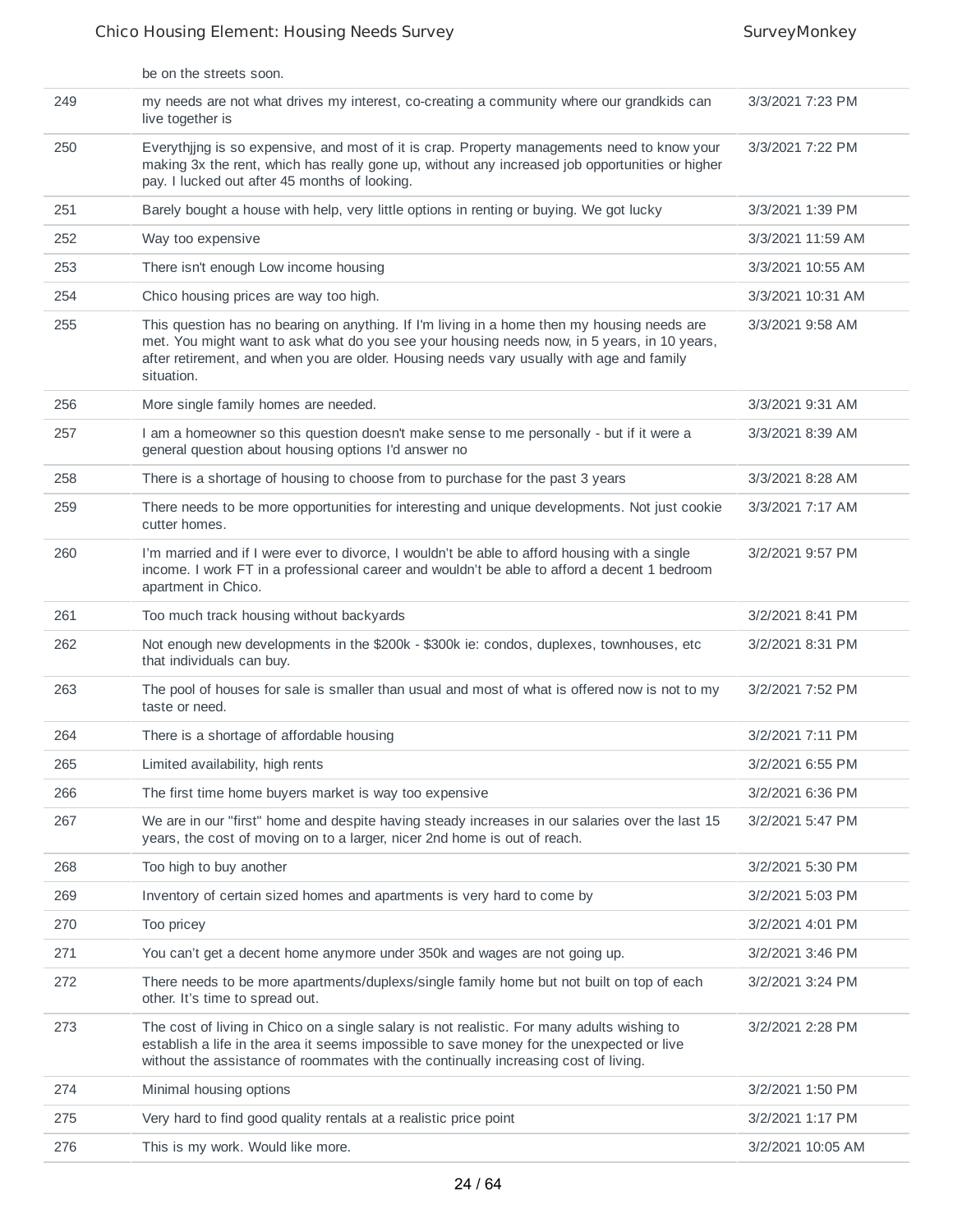| 277 | Affordable housing is rare/not available                                                                                                                                                                                                                                                                                                                                                                                                                                                    | 3/2/2021 9:53 AM   |
|-----|---------------------------------------------------------------------------------------------------------------------------------------------------------------------------------------------------------------------------------------------------------------------------------------------------------------------------------------------------------------------------------------------------------------------------------------------------------------------------------------------|--------------------|
| 278 | The homes that I consider "nice" are severely over priced and out of my price range and those<br>that are "affordable" are very dumpy.                                                                                                                                                                                                                                                                                                                                                      | 3/2/2021 8:53 AM   |
| 279 | There need a greater range of housing types ie smaller footprint, duplex-triplex, etc.                                                                                                                                                                                                                                                                                                                                                                                                      | 3/2/2021 8:04 AM   |
| 280 | Not enough homes.                                                                                                                                                                                                                                                                                                                                                                                                                                                                           | 3/2/2021 7:08 AM   |
| 281 | Low inventory                                                                                                                                                                                                                                                                                                                                                                                                                                                                               | 3/1/2021 9:23 PM   |
| 282 | Too expensive.                                                                                                                                                                                                                                                                                                                                                                                                                                                                              | 3/1/2021 8:59 PM   |
| 283 | high prices                                                                                                                                                                                                                                                                                                                                                                                                                                                                                 | 3/1/2021 6:40 PM   |
| 284 | Not enough available at any level of income                                                                                                                                                                                                                                                                                                                                                                                                                                                 | 3/1/2021 6:30 PM   |
| 285 | Super low inventory and newer apartments have the same price as a mortgage                                                                                                                                                                                                                                                                                                                                                                                                                  | 3/1/2021 4:59 PM   |
| 286 | Too expensive                                                                                                                                                                                                                                                                                                                                                                                                                                                                               | 3/1/2021 4:27 PM   |
| 287 | Lack of inventory of affordable housing due in part to red tape and fees for new construction                                                                                                                                                                                                                                                                                                                                                                                               | 3/1/2021 4:20 PM   |
| 288 | I have too many buyers, as we all do :)                                                                                                                                                                                                                                                                                                                                                                                                                                                     | 3/1/2021 4:08 PM   |
| 289 | Too high of prices for budget right now                                                                                                                                                                                                                                                                                                                                                                                                                                                     | 3/1/2021 2:47 PM   |
| 290 | Lack of affordable housing; lack of housing for unsheltered people; poor, irresponsible planning<br>(sprawl); need for infill, smart growth                                                                                                                                                                                                                                                                                                                                                 | 3/1/2021 2:12 PM   |
| 291 | Limited availability leading to higher prices                                                                                                                                                                                                                                                                                                                                                                                                                                               | 3/1/2021 1:39 PM   |
| 292 |                                                                                                                                                                                                                                                                                                                                                                                                                                                                                             | 3/1/2021 1:34 PM   |
| 293 | We need more housing for sale that is at the affordable price point (\$250-400k)                                                                                                                                                                                                                                                                                                                                                                                                            | 3/1/2021 1:21 PM   |
| 294 | chico is mostly car centric SFD void of walkable stores and shops. except Meriam Park. Lets<br>get out planing right and the buildingd will follow                                                                                                                                                                                                                                                                                                                                          | 3/1/2021 1:05 PM   |
| 295 | Rent should not be more than 1/5 of a person's income. The 1/3 rule hinders low income<br>people from living comfortable while saving to own their own home. It feels almost impossible<br>to buy a house once you're stuck paying rent for housing you will never own. Rental units<br>should be limited from being built any further in the city, or be fully controlled so they remain<br>accessible, affordable, and safe. Renting is a scam that the city does not fully benefit from. | 3/1/2021 12:55 PM  |
| 296 | There are no alternatives available                                                                                                                                                                                                                                                                                                                                                                                                                                                         | 3/1/2021 12:45 PM  |
| 297 | The cost of housing in Chico is so much that there is no other housing unit I could afford either<br>to buy or rent                                                                                                                                                                                                                                                                                                                                                                         | 3/1/2021 12:39 PM  |
| 298 | too expensive for a single income                                                                                                                                                                                                                                                                                                                                                                                                                                                           | 3/1/2021 12:27 PM  |
| 299 | Very low selection and too expensive (to buy)                                                                                                                                                                                                                                                                                                                                                                                                                                               | 3/1/2021 12:25 PM  |
| 300 | The majority of housing options are for college students. Many of the "one bedrooms" are<br>actually just a bedroom, in a 3 or 4 bedroom house shared with young college students. If you<br>are a single adult (especially with children), this is not ideal and finding an affordable one or<br>two- bedroom apartment is impossible.                                                                                                                                                     | 3/1/2021 11:39 AM  |
| 301 | Rent is too expensive for a single person with one income.                                                                                                                                                                                                                                                                                                                                                                                                                                  | 3/1/2021 11:35 AM  |
| 302 | The expense of owning or renting a home in Chico far exceeds the current income limitations I<br>work for the City Of Chico and I own a small business and still cannot afford to live in this town                                                                                                                                                                                                                                                                                         | 3/1/2021 11:31 AM  |
| 303 | We have lived in our home for 17 years and have an amazing landlord- if we had to move, it<br>would be impossible to find suitable housing.                                                                                                                                                                                                                                                                                                                                                 | 3/1/2021 9:27 AM   |
| 304 | I have a young family and would love to buy a home. There is almost nothing available to first-<br>time-buyers in Chico.                                                                                                                                                                                                                                                                                                                                                                    | 2/27/2021 9:00 AM  |
| 305 | Its hard finding what I need in my price range                                                                                                                                                                                                                                                                                                                                                                                                                                              | 2/26/2021 10:50 PM |
| 306 | such a wide swing in rent prices                                                                                                                                                                                                                                                                                                                                                                                                                                                            | 2/26/2021 4:37 PM  |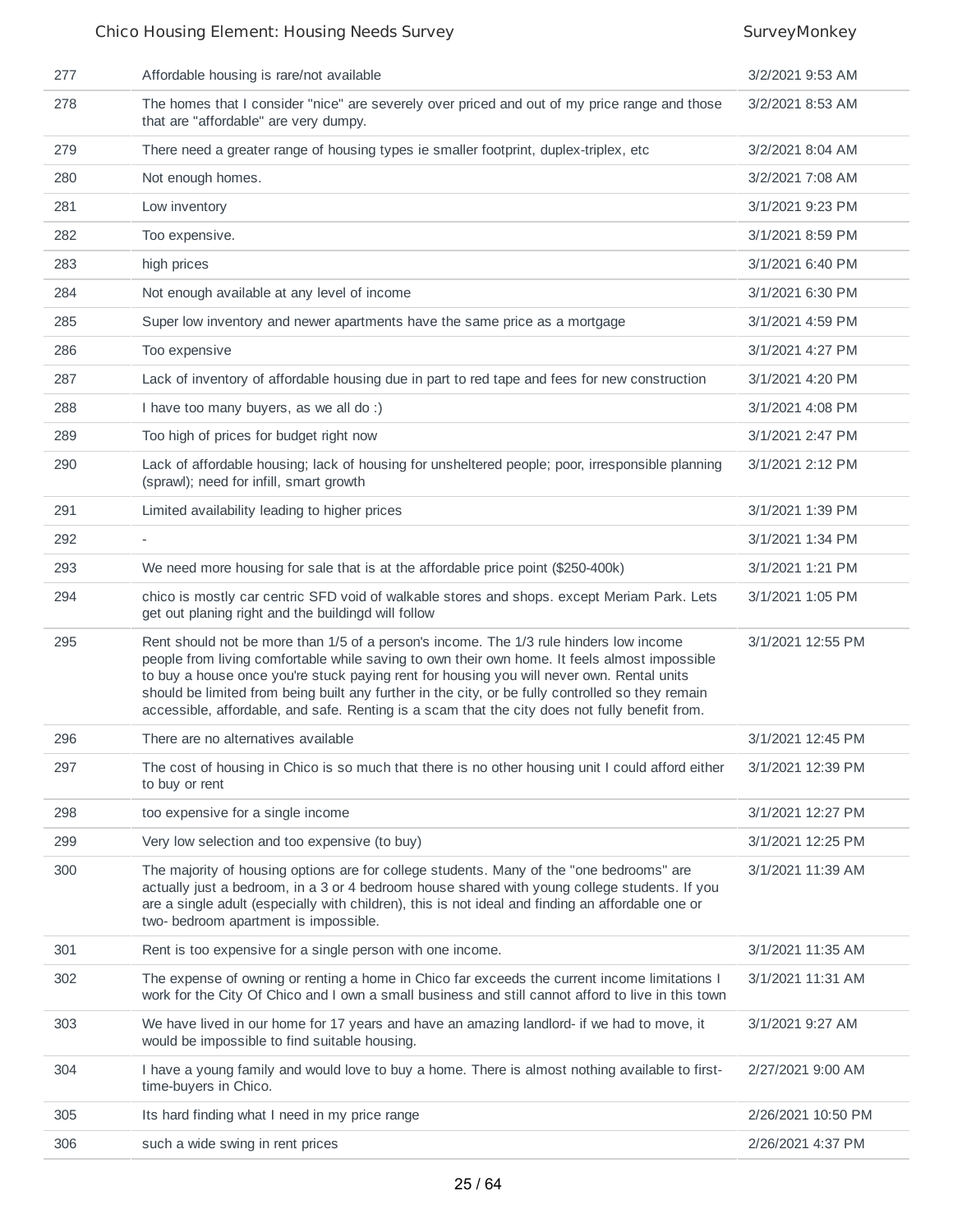| 307 | too high cost                                                                                                                                                                                                                                                                                                                                                                                                                                                                                                                                                       | 2/26/2021 12:45 PM |
|-----|---------------------------------------------------------------------------------------------------------------------------------------------------------------------------------------------------------------------------------------------------------------------------------------------------------------------------------------------------------------------------------------------------------------------------------------------------------------------------------------------------------------------------------------------------------------------|--------------------|
| 308 | It is severely limited for those with low income.                                                                                                                                                                                                                                                                                                                                                                                                                                                                                                                   | 2/26/2021 12:22 PM |
| 309 | Housing prices are very high even for small homes.                                                                                                                                                                                                                                                                                                                                                                                                                                                                                                                  | 2/26/2021 8:47 AM  |
| 310 | Limited housing in our budget                                                                                                                                                                                                                                                                                                                                                                                                                                                                                                                                       | 2/26/2021 7:58 AM  |
| 311 | not enough housing available that is affordable and in good condition                                                                                                                                                                                                                                                                                                                                                                                                                                                                                               | 2/26/2021 7:57 AM  |
| 312 | We need more low income housing                                                                                                                                                                                                                                                                                                                                                                                                                                                                                                                                     | 2/25/2021 10:40 PM |
| 313 | The only reason I can afford to live by myself is that my landlady charges below market value<br>rent.                                                                                                                                                                                                                                                                                                                                                                                                                                                              | 2/25/2021 8:37 PM  |
| 314 | We need more affordable housing for families and young people                                                                                                                                                                                                                                                                                                                                                                                                                                                                                                       | 2/25/2021 4:34 PM  |
| 315 | I'm not really looking for housing so I don't know that this applies to me                                                                                                                                                                                                                                                                                                                                                                                                                                                                                          | 2/25/2021 4:30 PM  |
| 316 | The cost of housing is skyrocketing in Chico. We are ready to buy but we can't find an<br>affordable house that meets our 4 person family's needs. The cost of rent in Chico and the<br>availability of non college rentals also makes renting in the future impossible. Once our<br>landlords want to retire and take this house back we won't be able to afford to live here. We<br>plan on leaving the state next year because of the cost. It's a shame, we love Chico but can<br>no longer afford to live here as a solidly middle class income family.        | 2/25/2021 4:03 PM  |
| 317 | If we were thinking about moving, homes are overpriced right now.                                                                                                                                                                                                                                                                                                                                                                                                                                                                                                   | 2/25/2021 3:51 PM  |
| 318 | Most housing in this city seems to focus on families or college students. The options for single<br>individuals are very low and it's difficult to find housing for a single person that is reasonably<br>priced and not very outdated. Chico will struggle to find young professionals, though housing<br>isn't the only cause of that. Housing options for these individuals isn't spread out very well in<br>town, either. There are only specific or areas or random units. Downtown living options mostly<br>cater to college students or are expensive homes. | 2/25/2021 3:06 PM  |
| 319 | I can not afford to pay the prices in the current market                                                                                                                                                                                                                                                                                                                                                                                                                                                                                                            | 2/25/2021 2:36 PM  |
| 320 | price is too high, more affordable and better options outside of Chico, we live in Gridley                                                                                                                                                                                                                                                                                                                                                                                                                                                                          | 2/25/2021 2:04 PM  |
| 321 | I have to live with other people to afford the place I'm renting. I would prefer to have more<br>housing available within my rent \$ bracket.                                                                                                                                                                                                                                                                                                                                                                                                                       | 2/25/2021 1:59 PM  |
| 322 | Low rental inventory, rent would be too high if we moved. Unable to afford to buy a house in<br>Chico.                                                                                                                                                                                                                                                                                                                                                                                                                                                              | 2/25/2021 1:54 PM  |
| 323 | I have to live in public housing because I cannot afford reg. rent.                                                                                                                                                                                                                                                                                                                                                                                                                                                                                                 | 2/25/2021 1:53 PM  |
| 324 | Cannot afford to live in majority of available housing in Chico. I have to borrow money to live in<br>my current apartment                                                                                                                                                                                                                                                                                                                                                                                                                                          | 2/25/2021 1:26 PM  |
| 325 | More diverse housing is needed to provide options for family size and type                                                                                                                                                                                                                                                                                                                                                                                                                                                                                          | 2/25/2021 1:01 PM  |
| 326 | If rent goes up much more, due to my fixed income, I could become homeless.                                                                                                                                                                                                                                                                                                                                                                                                                                                                                         | 2/25/2021 12:48 PM |
| 327 | I cannot locate affordable housing.                                                                                                                                                                                                                                                                                                                                                                                                                                                                                                                                 | 2/25/2021 12:48 PM |
| 328 | There is a lack of housing inventory.                                                                                                                                                                                                                                                                                                                                                                                                                                                                                                                               | 2/25/2021 12:40 PM |
| 329 | My children are unable to afford housing                                                                                                                                                                                                                                                                                                                                                                                                                                                                                                                            | 2/25/2021 12:31 PM |
| 330 | Rents are too high and places that are just above my ability to pay are in unsafe area.                                                                                                                                                                                                                                                                                                                                                                                                                                                                             | 2/25/2021 12:13 PM |
| 331 | If I was looking for a place to rent, there are not many housing options that are available for my<br>family in our price range. I am grateful that we have two incomes and a home, but if we were<br>looking for something new I am not sure where we would be able to find it. Affordable housing<br>in Chico is next to none.                                                                                                                                                                                                                                    | 2/25/2021 11:55 AM |
| 332 | This would be a no because the rent keeps going up, A lot of the people who have no housing<br>are live in our parks are being evicted and have no where to go. The people who are making it<br>difficult for people to live and pay rent are also making it difficult to even live in parks! The city<br>council should focus on creating more housing opportunities instead of evicting people from<br>the only place that they can be at.                                                                                                                        | 2/25/2021 11:42 AM |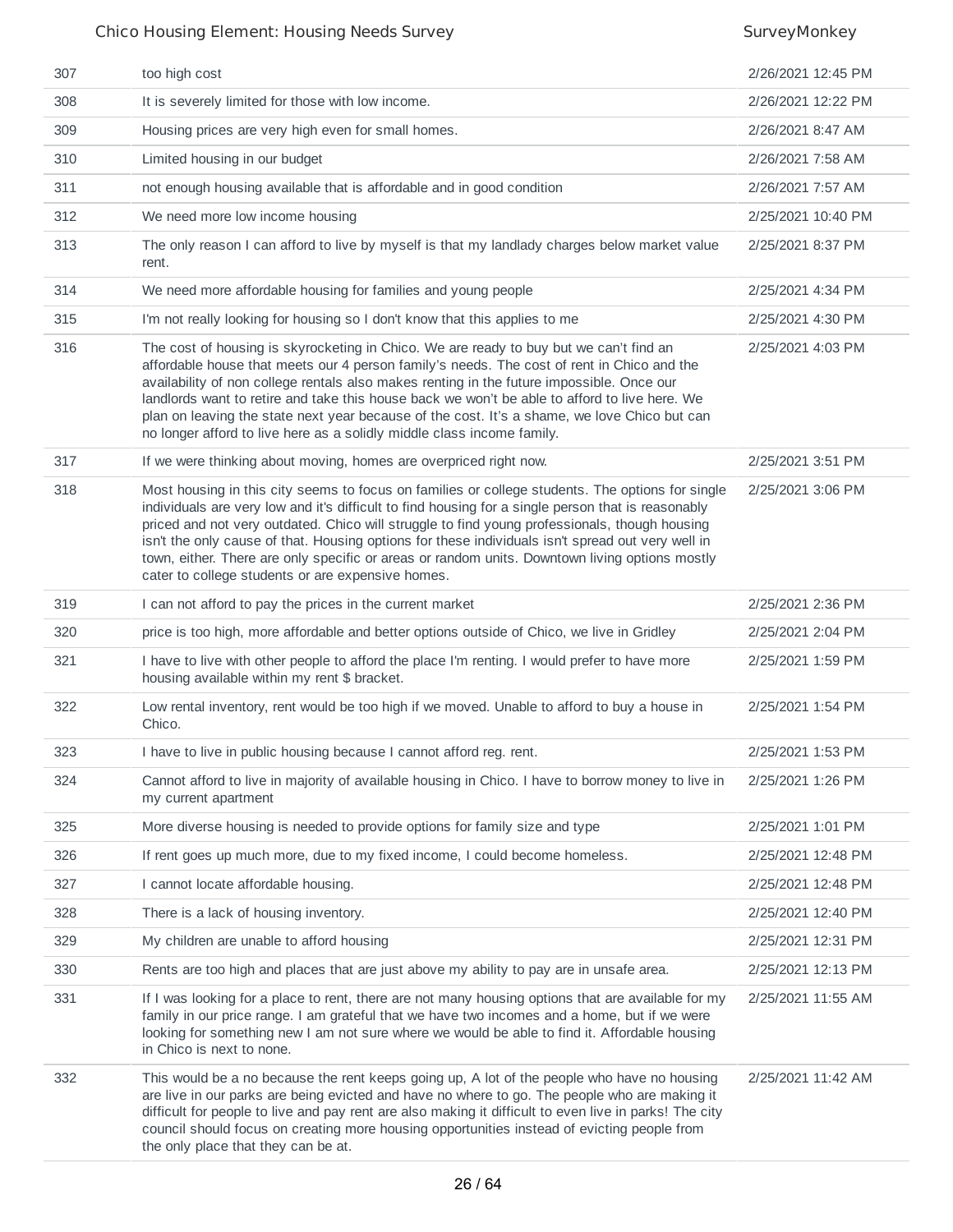2/25/2021 11:29 AM

| 333 | I live with three other friends (4 people total) in a 3 bedroom house. We are fortunate to have |
|-----|-------------------------------------------------------------------------------------------------|
|     | moved in three years ago, but if we were evicted now I doubt we could find a house to meet      |
|     | our needs that we could afford.                                                                 |

| 334 | Unaffordable                                                                                                                                                                                                                                                                                                                    | 2/25/2021 11:27 AM |
|-----|---------------------------------------------------------------------------------------------------------------------------------------------------------------------------------------------------------------------------------------------------------------------------------------------------------------------------------|--------------------|
| 335 | Rent is too expensive for the low wages in Butte county.                                                                                                                                                                                                                                                                        | 2/25/2021 11:27 AM |
| 336 | There is very little available. I don't qualify for section 8. average rent in Chico doesn't reflect<br>minimum wage.                                                                                                                                                                                                           | 2/25/2021 11:20 AM |
| 337 | Inventory was and continues to be sparse, so I settled for something other than what I really<br>wanted. Low inventory freezes homeowners in place.                                                                                                                                                                             | 2/25/2021 11:05 AM |
| 338 | Too Expensive                                                                                                                                                                                                                                                                                                                   | 2/25/2021 11:04 AM |
| 339 | Not enough affordable housing based on monthly income                                                                                                                                                                                                                                                                           | 2/25/2021 10:58 AM |
| 340 | Unaffordable                                                                                                                                                                                                                                                                                                                    | 2/25/2021 10:20 AM |
| 341 | There is a lack of good rental homes that aren't student housing.                                                                                                                                                                                                                                                               | 2/25/2021 10:15 AM |
| 342 | Need more single family housing options                                                                                                                                                                                                                                                                                         | 2/25/2021 10:07 AM |
| 343 | I would like more affordable housing in the community to provide opportunities for people to get<br>housed                                                                                                                                                                                                                      | 2/25/2021 10:06 AM |
| 344 | Chico needs more affordable housing                                                                                                                                                                                                                                                                                             | 2/25/2021 10:04 AM |
| 345 | Overpriced                                                                                                                                                                                                                                                                                                                      | 2/24/2021 10:04 PM |
| 346 | Too expensive                                                                                                                                                                                                                                                                                                                   | 2/24/2021 7:56 PM  |
| 347 | I cannot afford to own a house in Chico                                                                                                                                                                                                                                                                                         | 2/24/2021 6:50 PM  |
| 348 | To expensive                                                                                                                                                                                                                                                                                                                    | 2/24/2021 6:21 PM  |
| 349 | In a weird limbo between qualifying for specific assistance, and making enough money to<br>rent/own                                                                                                                                                                                                                             | 2/24/2021 5:16 PM  |
| 350 | I make to much for low income but not enough for 3x average housing                                                                                                                                                                                                                                                             | 2/24/2021 4:15 PM  |
| 351 | Single mom and disabled with disabled children have more needs                                                                                                                                                                                                                                                                  | 2/24/2021 10:46 AM |
| 352 | Low income housing here is practically non-existent                                                                                                                                                                                                                                                                             | 2/24/2021 10:24 AM |
| 353 | It is hard to find affordable housing I would be able to afford and the low income housing list<br>takes a long time                                                                                                                                                                                                            | 2/24/2021 10:11 AM |
| 354 | I cant afford whats available                                                                                                                                                                                                                                                                                                   | 2/24/2021 9:45 AM  |
| 355 | I have under market rent now. If I had to leave this house I would have a hard time finding<br>similar housing that is affordable                                                                                                                                                                                               | 2/24/2021 8:32 AM  |
| 356 | Extremely difficult and not affordable to buy                                                                                                                                                                                                                                                                                   | 2/24/2021 7:21 AM  |
| 357 | I feel lucky I have a cheap option, and am comfortable sharing space, but the future feels<br>uncertain.                                                                                                                                                                                                                        | 2/22/2021 10:59 PM |
| 358 | We own a decent home, but thought about selling. There were so few homes to sell, however,<br>that we changed our minds.                                                                                                                                                                                                        | 2/22/2021 9:59 PM  |
| 359 | Little to no options for lower income families                                                                                                                                                                                                                                                                                  | 2/22/2021 9:45 PM  |
| 360 | MY needs are met, but that's not the measure of housing options currently available in Chico.<br>People are dying on the streets as a direct result of homelessness. For every hundred families<br>who need subsidized housing, there are less than two units available. Clearly our needs as a<br>community are not being met. | 2/22/2021 9:30 PM  |
| 361 | Very little housing that I can actually afford                                                                                                                                                                                                                                                                                  | 2/22/2021 8:57 PM  |
| 362 | Not enough affordable and low income housing                                                                                                                                                                                                                                                                                    | 2/22/2021 7:18 PM  |
| 363 | few options at my price and many are too close to the college where I don't want to live with                                                                                                                                                                                                                                   | 2/22/2021 3:26 PM  |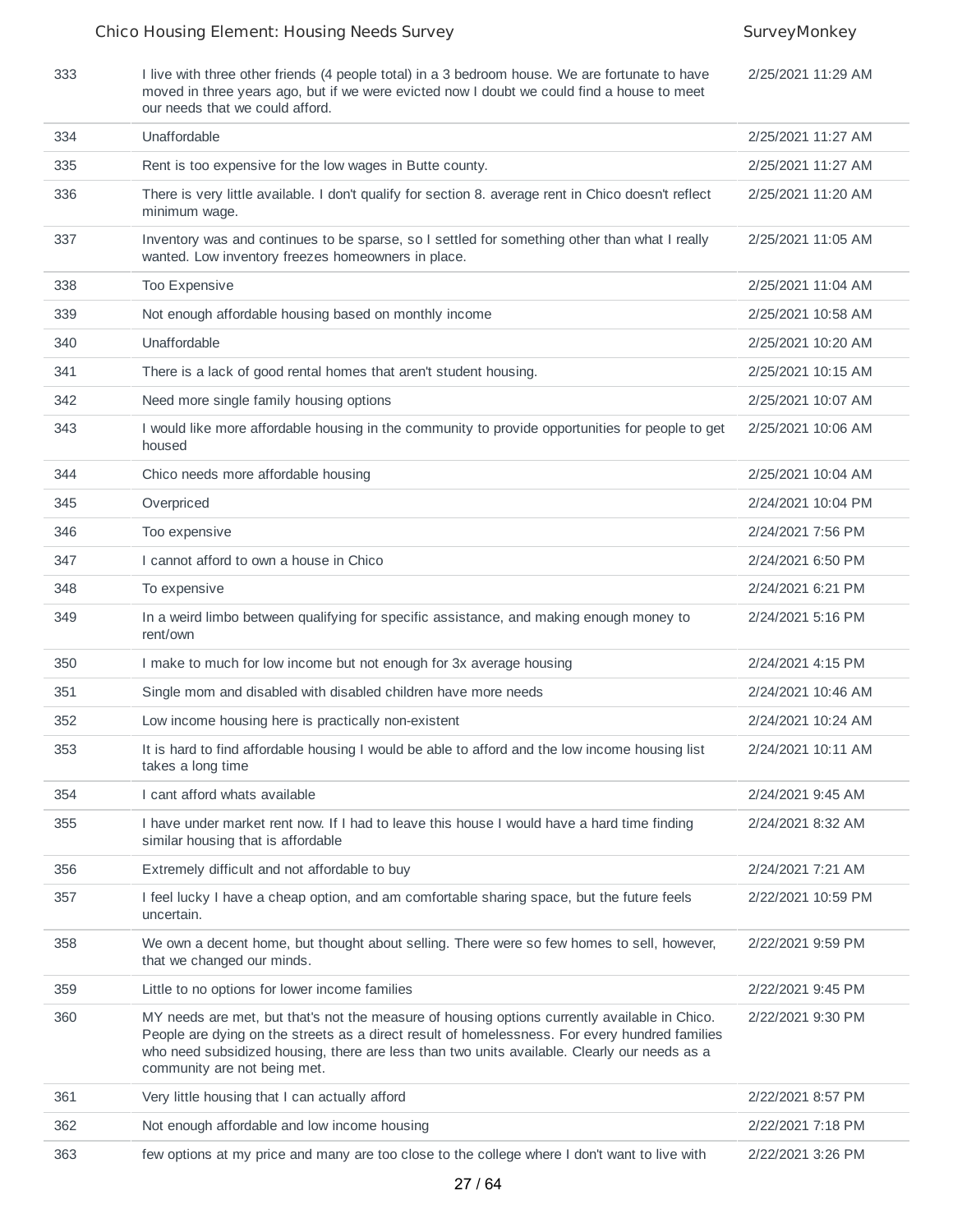|     | the noise and disruptions                                                                                                                                                                                                                                                                                                                                                                                                                                                                                                                                                                                                                          |                    |
|-----|----------------------------------------------------------------------------------------------------------------------------------------------------------------------------------------------------------------------------------------------------------------------------------------------------------------------------------------------------------------------------------------------------------------------------------------------------------------------------------------------------------------------------------------------------------------------------------------------------------------------------------------------------|--------------------|
| 364 | I would have liked to step up into something better, but prices are too high. I will keep my<br>house until I die.                                                                                                                                                                                                                                                                                                                                                                                                                                                                                                                                 | 2/22/2021 11:06 AM |
| 365 | Not enough low income housing options                                                                                                                                                                                                                                                                                                                                                                                                                                                                                                                                                                                                              | 2/22/2021 10:13 AM |
| 366 | I just got lucky with my situation - we need more low-income housing that units working people<br>can afford.                                                                                                                                                                                                                                                                                                                                                                                                                                                                                                                                      | 2/22/2021 9:49 AM  |
| 367 | There are very few to no affordable homes available on the market to purchase. Prices of<br>homes and rentals far exceed average income affordability.                                                                                                                                                                                                                                                                                                                                                                                                                                                                                             | 2/22/2021 8:35 AM  |
| 368 | Far too restrictive as is.                                                                                                                                                                                                                                                                                                                                                                                                                                                                                                                                                                                                                         | 2/22/2021 5:37 AM  |
| 369 | We need more new affordable/efficinnt housing. More sec 8 housing that isn't 50 years old.<br>Cooling my small botom floor apartment costs \$120+ a month in the summer due ot old<br>efficiency stndards.                                                                                                                                                                                                                                                                                                                                                                                                                                         | 2/21/2021 7:45 PM  |
| 370 | Chico has outgrown itself. We need more affordable housing outside of college town for<br>families.                                                                                                                                                                                                                                                                                                                                                                                                                                                                                                                                                | 2/21/2021 4:55 PM  |
| 371 | It's all too expensive, not enough walkable neighborhoods - too dependent on cars. But mostly<br>just too expensive                                                                                                                                                                                                                                                                                                                                                                                                                                                                                                                                | 2/21/2021 4:50 PM  |
| 372 | The houses are really over priced for what they are offering especially considering the income<br>medium in chico                                                                                                                                                                                                                                                                                                                                                                                                                                                                                                                                  | 2/21/2021 2:40 PM  |
| 373 | See above                                                                                                                                                                                                                                                                                                                                                                                                                                                                                                                                                                                                                                          | 2/21/2021 2:15 PM  |
| 374 | There are few if any affordable small to mid size family homes available to purchase for under<br>300k                                                                                                                                                                                                                                                                                                                                                                                                                                                                                                                                             | 2/21/2021 2:15 PM  |
| 375 | I saw a tiny studio going for \$1100/mo recently. Where is affordable housing?                                                                                                                                                                                                                                                                                                                                                                                                                                                                                                                                                                     | 2/21/2021 1:53 PM  |
| 376 | No low-income housing available                                                                                                                                                                                                                                                                                                                                                                                                                                                                                                                                                                                                                    | 2/21/2021 12:04 PM |
| 377 | We would love to find a larger space that we could modify to meet our own needs. With an<br>educator income and a wife on disability, we are priced out of everything.                                                                                                                                                                                                                                                                                                                                                                                                                                                                             | 2/21/2021 11:31 AM |
| 378 | Full time student, part time worker, cannot afford rent at places that are available and okay<br>quality. Also few places accept pets.                                                                                                                                                                                                                                                                                                                                                                                                                                                                                                             | 2/21/2021 11:12 AM |
| 379 | Prices way too high on top of wanting unreasonable deposits                                                                                                                                                                                                                                                                                                                                                                                                                                                                                                                                                                                        | 2/21/2021 11:00 AM |
| 380 | Too expensive!                                                                                                                                                                                                                                                                                                                                                                                                                                                                                                                                                                                                                                     | 2/21/2021 10:56 AM |
| 381 | If I needed to move, I would have trouble finding another small home that meets my needs<br>(garden space, walkable, transit friendly) for a price I can afford. I pay \$1300/month for my 2-<br>bedroom 800sqft house (2 houses on one corner lot, legally a duplex), which is already<br>expensive, but the equivalent homes I see for rent are asking \$1500 or more now. I was<br>considering buying a home and could qualify, but there are almost no options available under<br>\$300K because all the homes being constructed are huge, as in twice the size of my house or<br>more. All the small houses for sale are pending within days. | 2/21/2021 10:30 AM |
| 382 | There are no affordable rentals for low-middle income families.                                                                                                                                                                                                                                                                                                                                                                                                                                                                                                                                                                                    | 2/18/2021 12:34 PM |
| 383 | There is not enough housing for very low income people                                                                                                                                                                                                                                                                                                                                                                                                                                                                                                                                                                                             | 2/17/2021 6:02 PM  |
| 384 | It meets my needs, but it doesn't meet the needs of many who don't have adequate resources.                                                                                                                                                                                                                                                                                                                                                                                                                                                                                                                                                        | 2/12/2021 11:23 AM |
| 385 | Need more single family homes under \$400,000                                                                                                                                                                                                                                                                                                                                                                                                                                                                                                                                                                                                      | 2/11/2021 5:02 PM  |
| 386 | What I own meets MY needs but there are not enough options on the market for a variety of<br>needs                                                                                                                                                                                                                                                                                                                                                                                                                                                                                                                                                 | 2/11/2021 10:28 AM |
| 387 | If I had to move, there's not much around at a reasonable rent                                                                                                                                                                                                                                                                                                                                                                                                                                                                                                                                                                                     | 2/11/2021 7:52 AM  |
| 388 | Need more low income housing for all                                                                                                                                                                                                                                                                                                                                                                                                                                                                                                                                                                                                               | 2/10/2021 8:48 PM  |
| 389 | Your own polls at beginning proved the point that very & low income & multifamily housing get<br>short shrift. Homeless only get harassed to leave town - per City Council Member Sean                                                                                                                                                                                                                                                                                                                                                                                                                                                             | 2/10/2021 8:48 PM  |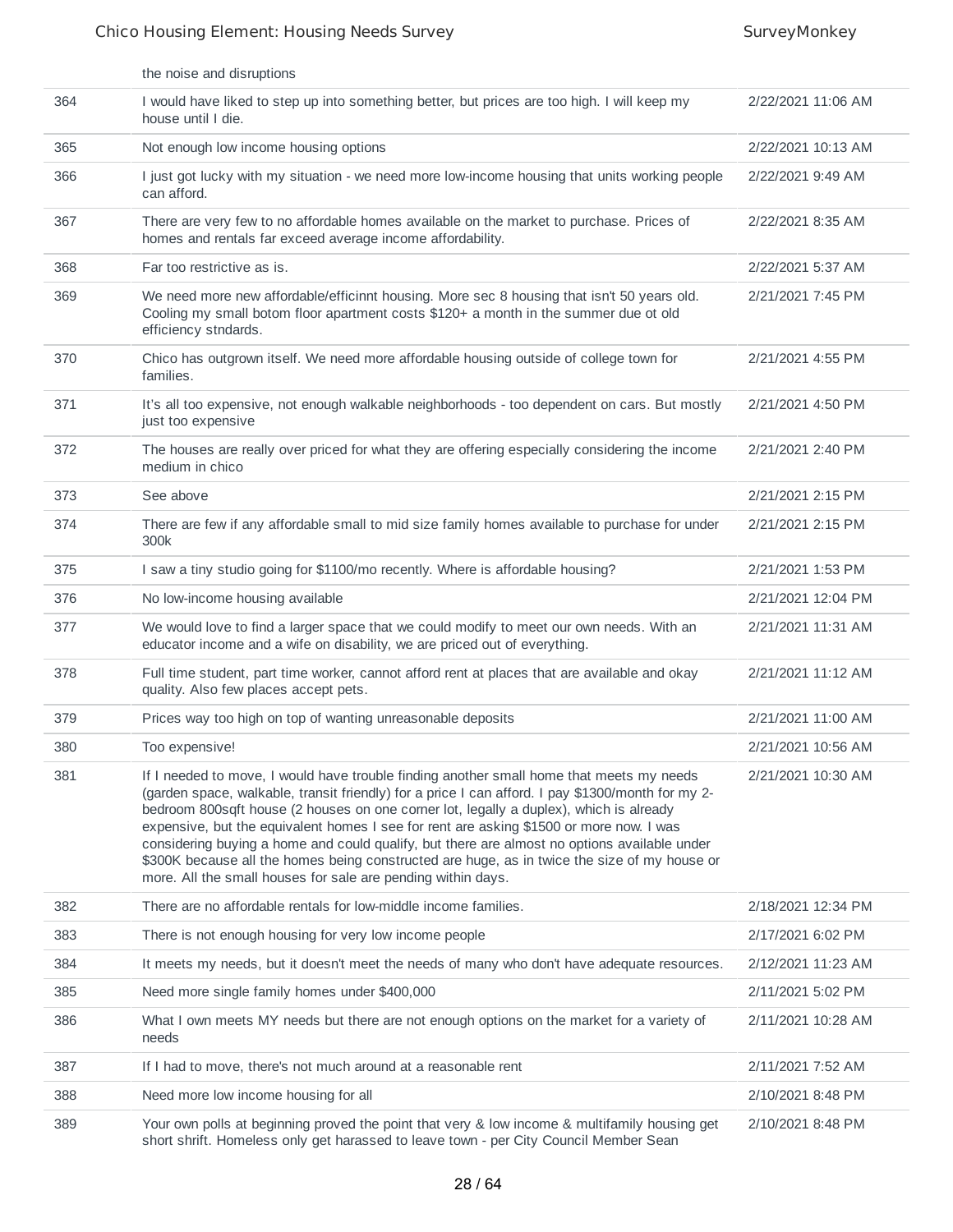|     | Morgan on radio. Make them so miserable they will live Chico. Not going to happen.                                                                                                                                                                                                                     |                   |
|-----|--------------------------------------------------------------------------------------------------------------------------------------------------------------------------------------------------------------------------------------------------------------------------------------------------------|-------------------|
| 390 | I'm currently working from home in a 1BR apartment and it's tight. We need a bigger place for<br>far less money. The rental prices in Chico are far higher than what most people I know can<br>afford.                                                                                                 | 2/10/2021 8:42 PM |
| 391 | It meets my personal needs but falls short of my community's needs                                                                                                                                                                                                                                     | 2/10/2021 8:41 PM |
| 392 | Lack of affordable housing lowers quality of life city wide                                                                                                                                                                                                                                            | 2/10/2021 8:37 PM |
| 393 | There are no affordable options equivalent to my current home. I have lived there for 11 years<br>and the rent has gone up several times, but with the huge jumps in rent in the area, it is still<br>less. To get something equivalent would triple my rent and that is more than 50% of my<br>income | 2/10/2021 6:57 PM |
| 394 | There is not enough centrally located housing units available. I would like to see higher density<br>infill development be prioritized.                                                                                                                                                                | 2/10/2021 6:55 PM |
| 395 | Well, my needs are met b/c I live in a home I own. But other family members wish to move<br>here to purchase or rent a home and that will be challenging. I also am concerned about other<br>community members who cannot afford decent housing. mwander family not of all my famil                    | 2/10/2021 6:53 PM |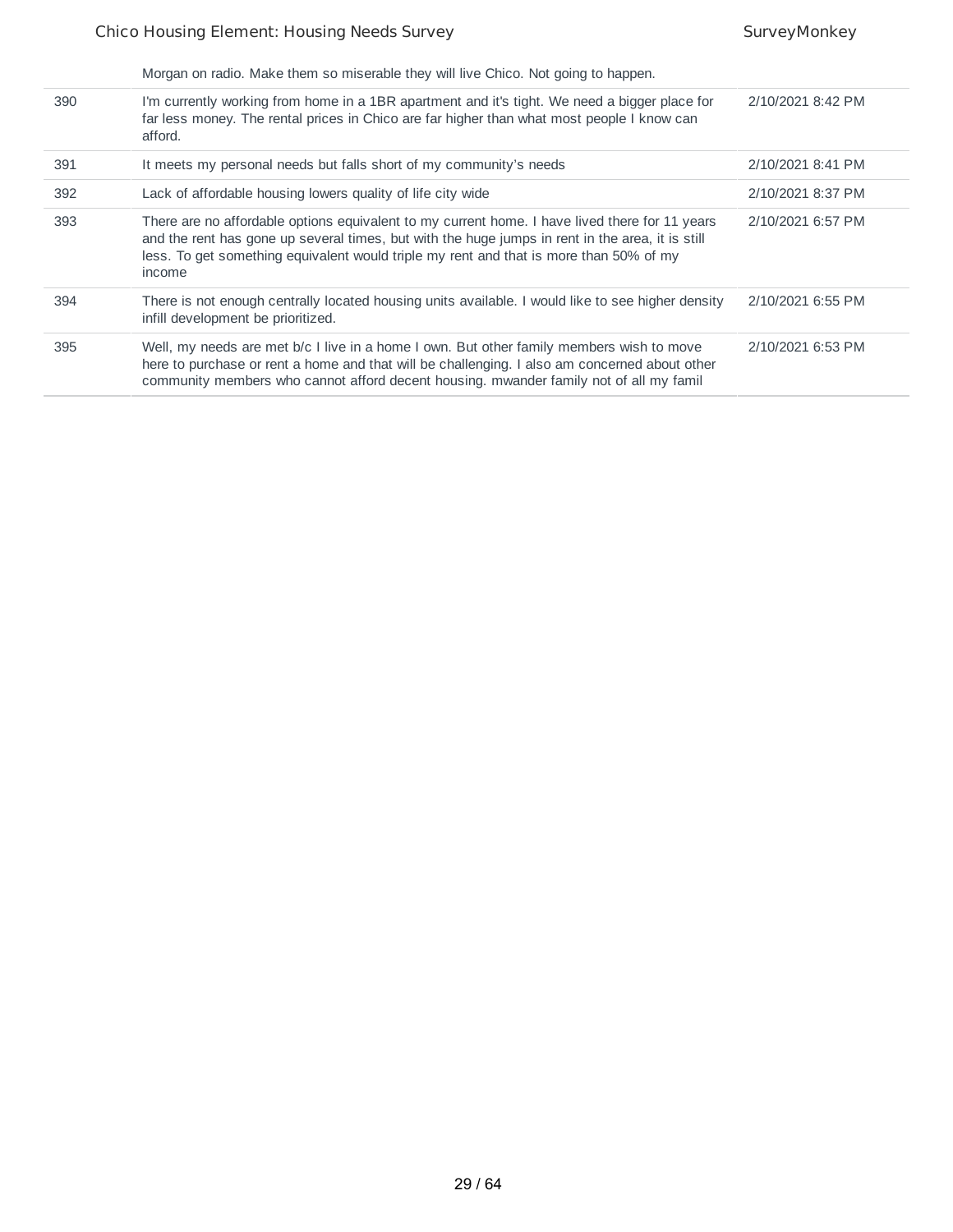## Q8 What types of housing are most needed in Chico (choose all that apply):

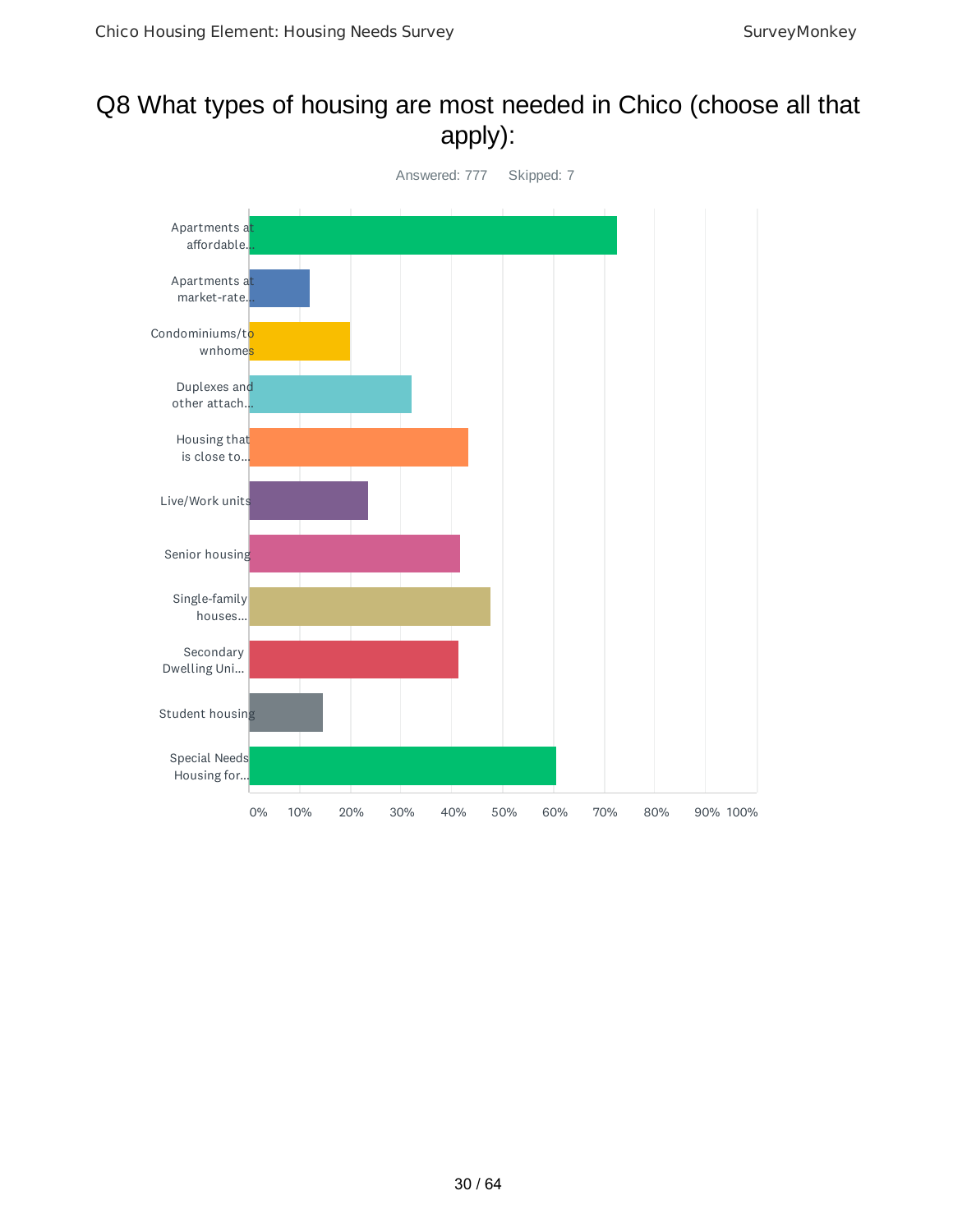| <b>ANSWER CHOICES</b>                                                                             | <b>RESPONSES</b> |     |
|---------------------------------------------------------------------------------------------------|------------------|-----|
| Apartments at affordable rents                                                                    | 72.59%           | 564 |
| Apartments at market-rate rents                                                                   | 12.23%           | 95  |
| Condominiums/townhomes                                                                            | 20.08%           | 156 |
| Duplexes and other attached housing                                                               | 32.30%           | 251 |
| Housing that is close to services and/or public transportation                                    | 43.37%           | 337 |
| Live/Work units                                                                                   | 23.55%           | 183 |
| Senior housing                                                                                    | 41.57%           | 323 |
| Single-family houses (detached)                                                                   | 47.75%           | 371 |
| Secondary Dwelling Units (also known as ADUs, guesthouses, "granny flats")                        | 41.44%           | 322 |
| Student housing                                                                                   | 14.54%           | 113 |
| Special Needs Housing for persons with disabilities and persons who have experienced homelessness | 60.62%           | 471 |
| Total Respondents: 777                                                                            |                  |     |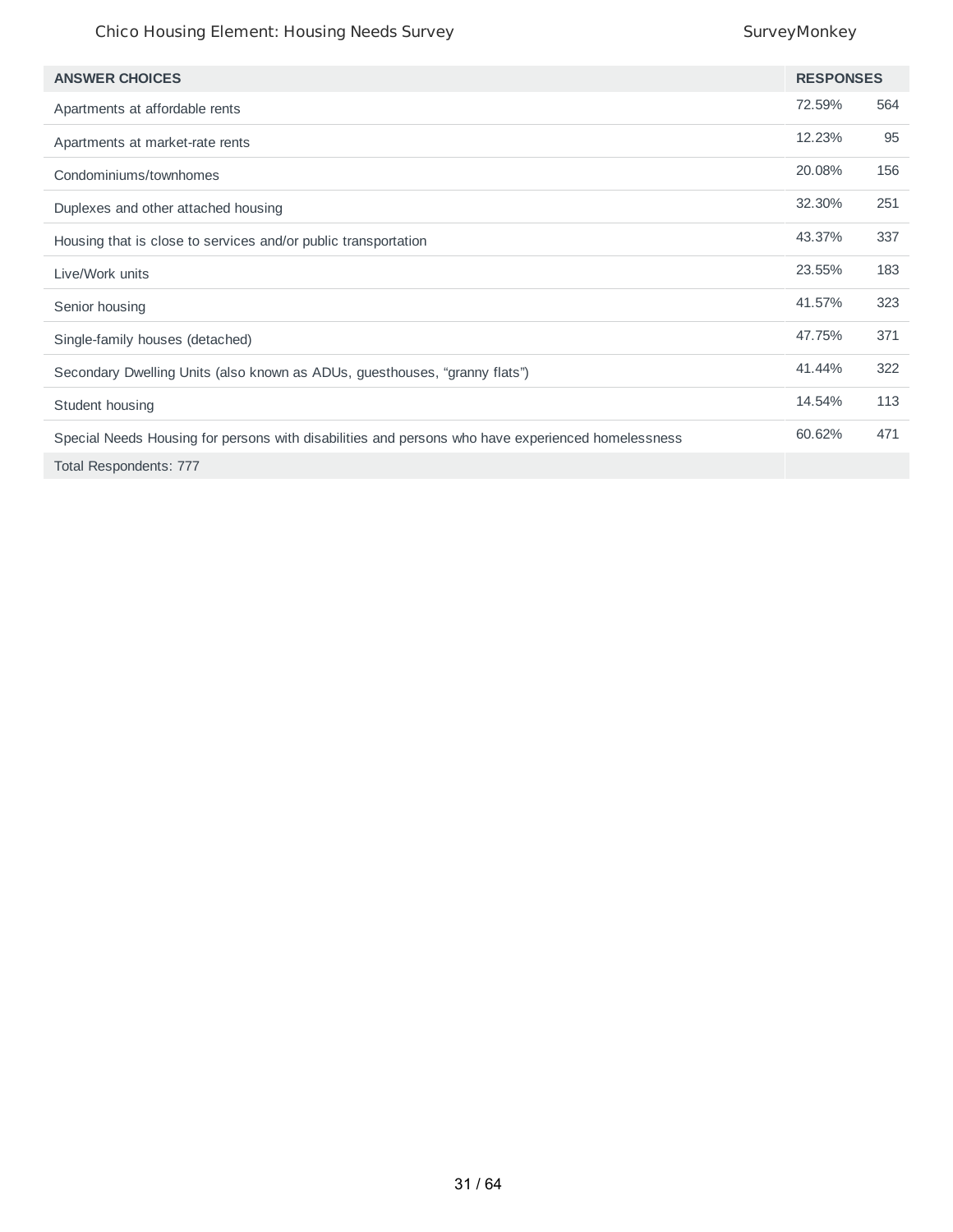## Q9 If you need affordable rental housing, what challenges have you experienced? Choose all that apply:



| <b>ANSWER CHOICES</b>                                                 | <b>RESPONSES</b> |     |
|-----------------------------------------------------------------------|------------------|-----|
| Unable to come up with money for deposit(s)                           | 17.79%           | 132 |
| Not enough affordable units; long wait lists                          | 32.35%           | 240 |
| Poor credit or rental history/history of homelessness                 | 12.67%           | 94  |
| Units not sized to fit my household needs                             | 13.75%           | 102 |
| Lack of accessibility to fully accommodate a disability               | 3.77%            | 28  |
| Landlord unwilling to accept a Section 8 Housing Choice Voucher       | 9.43%            | 70  |
| Not sure how to apply for an affordable unit or get rental assistance | 7.41%            | 55  |
| No challenges experienced                                             | 8.63%            | 64  |
| Not applicable to my situation, I don't need affordable housing       | 56.74%           | 421 |
| Total Respondents: 742                                                |                  |     |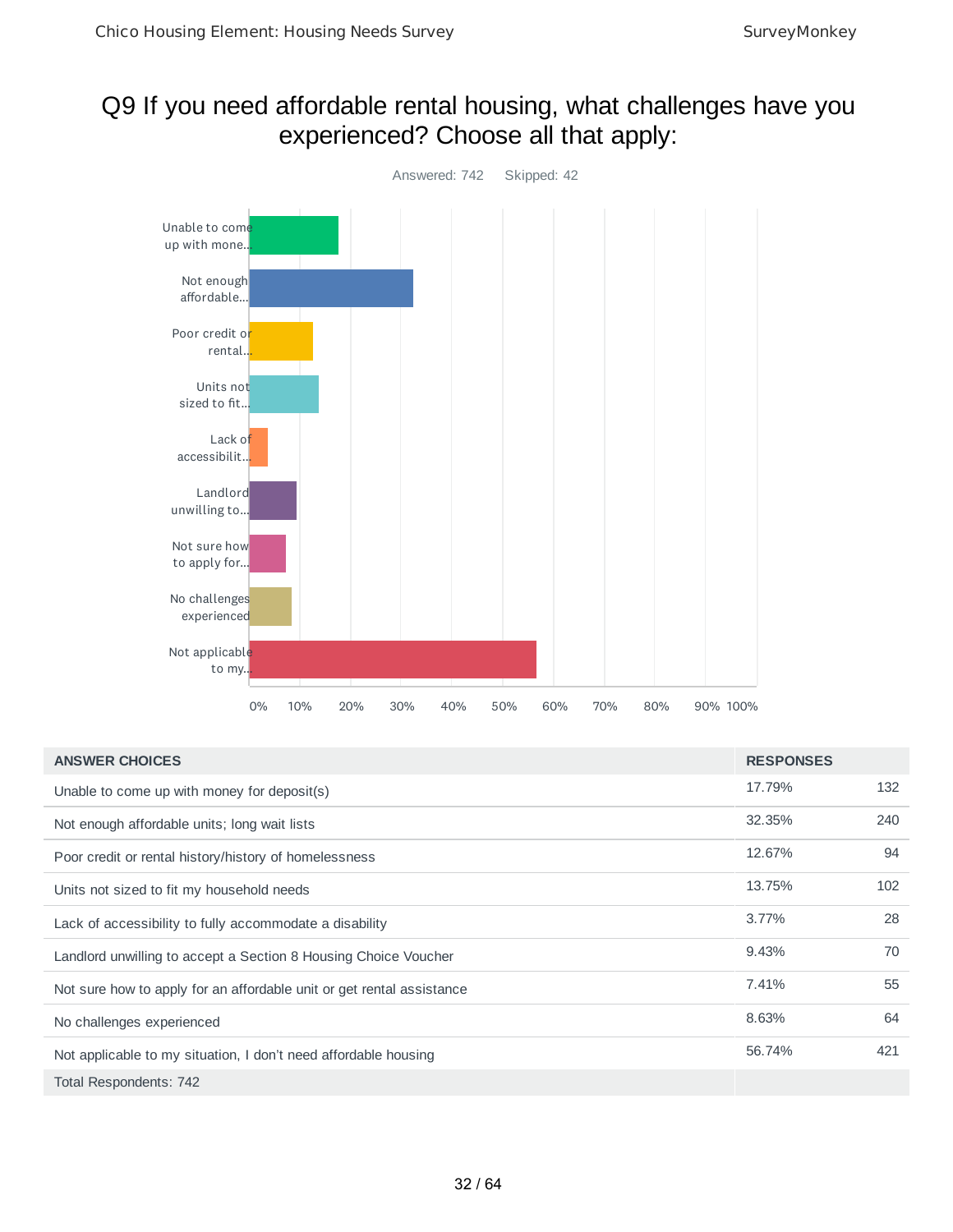## Q10 In your search for housing, have you experienced discrimination based on things like your race, ethnicity, gender, sexual orientation, religion, age, disability or homeless status?



| <b>ANSWER CHOICES</b>  | <b>RESPONSES</b> |     |
|------------------------|------------------|-----|
| <b>No</b>              | 90.93%           | 692 |
| Yes (describe briefly) | 9.07%            | 69  |
| <b>TOTAL</b>           |                  | 761 |

| #  | <b>YES (DESCRIBE BRIEFLY)</b>                                                                                                                                                                                                                                                                                          | <b>DATE</b>        |
|----|------------------------------------------------------------------------------------------------------------------------------------------------------------------------------------------------------------------------------------------------------------------------------------------------------------------------|--------------------|
| 1  | Yo soy catolica y el manager es cristiano y dijo que se quiten las imagenes.                                                                                                                                                                                                                                           | 5/26/2021 1:12 PM  |
| 2  | Ethnicity                                                                                                                                                                                                                                                                                                              | 5/25/2021 5:08 PM  |
| 3  | When the landlord found out we were a married lesbian couple he wouldn't rent to us                                                                                                                                                                                                                                    | 3/31/2021 6:12 PM  |
| 4  | I had been on this waiting list for over 3 years. I had been living for over 2 years in another<br>senior apt complex this PM company had recently acquired, with the same federal and state<br>acceptance/financial criteria. I had the same county job, no rent delinquency, just bad credit<br>from 8 years before. | 3/29/2021 10:31 PM |
| 5  | Unwilling to rent because I'm homeless, and there for either a addict or a drug dealer.                                                                                                                                                                                                                                | 3/29/2021 6:41 PM  |
| 6  | High income requirements and credit requirements                                                                                                                                                                                                                                                                       | 3/29/2021 6:01 PM  |
| 7  | Sex orientation bias                                                                                                                                                                                                                                                                                                   | 3/29/2021 5:46 PM  |
| 8  | In the past I was denied a rental because I was a young single mother.                                                                                                                                                                                                                                                 | 3/29/2021 5:44 PM  |
| 9  | I have five people in my family and have been told multiple times that my family is too big for<br>the two or three bedroom unit I was applying for                                                                                                                                                                    | 3/26/2021 10:04 PM |
| 10 | Gender, marriage discrimination. Told women don't make enough money. Asked why I wasn't<br>married. Told no co-signer allowed. I have plenty of money.                                                                                                                                                                 | 3/26/2021 8:12 PM  |
| 11 | Landlord unwilling to even look at application once they see that I'm currently homeless.                                                                                                                                                                                                                              | 3/26/2021 12:01 PM |
| 12 | Not enough for low income, low credit score, racial divide due to economic reasons                                                                                                                                                                                                                                     | 3/26/2021 11:16 AM |
| 13 | Where to start? Denied housing many times based on being a single woman with children. Told<br>many reasons or just insulted to my face. One tenant was given permission to choose the next<br>tenant and he grabbed my hands and told me I wouldn't be able to maintain the yard. Others                              | 3/26/2021 11:01 AM |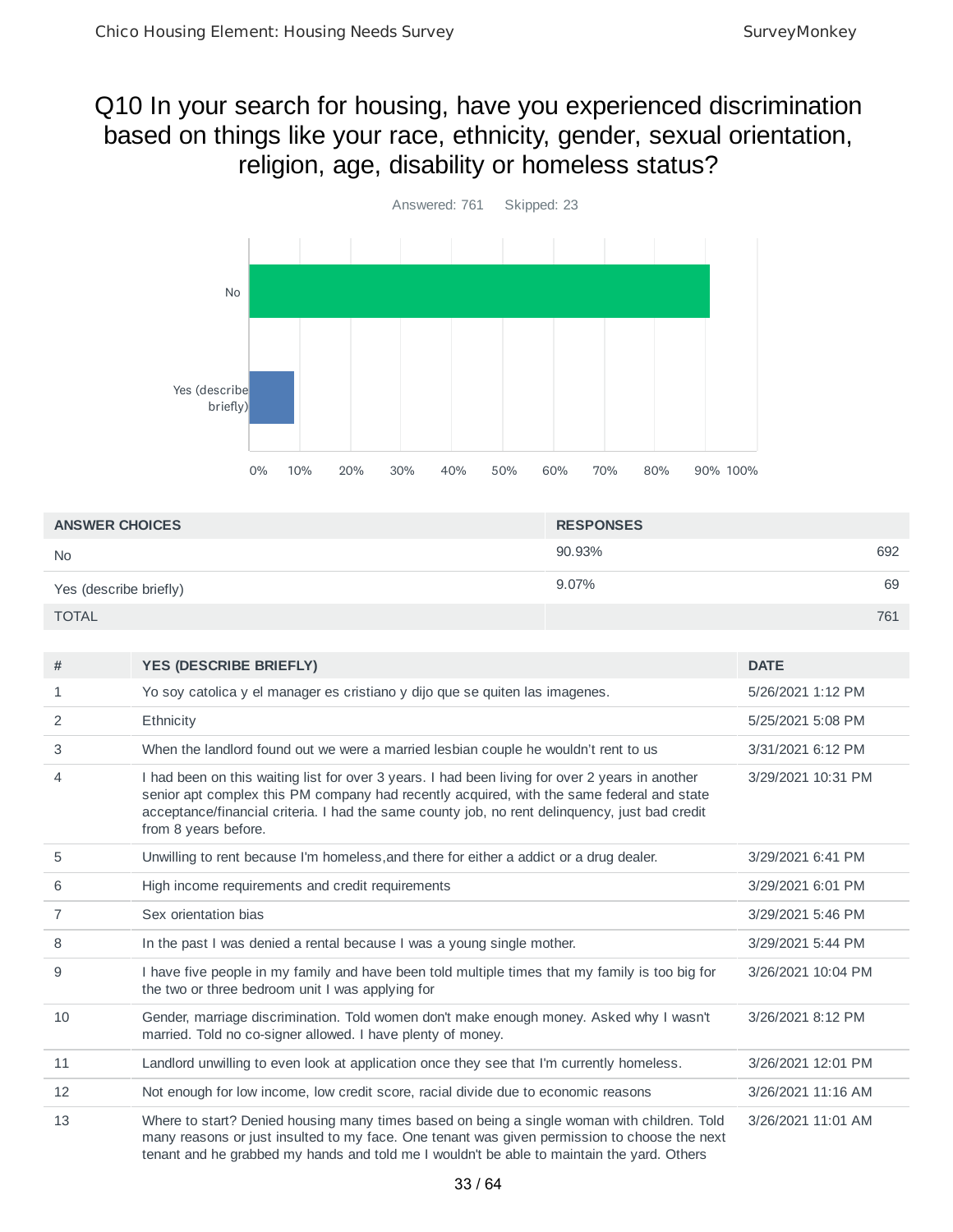told me they were looking for "a nice family" meaning one with a male in charge. Been bullied by rental agencies treating me like a student, which is their MO in Chico for renters.

| 14 | Discrimination due to being Liw income, disabled singe parent.                                                                                                                                                                                                                                                                                                                            | 3/26/2021 7:56 AM  |
|----|-------------------------------------------------------------------------------------------------------------------------------------------------------------------------------------------------------------------------------------------------------------------------------------------------------------------------------------------------------------------------------------------|--------------------|
| 15 | Economic class only                                                                                                                                                                                                                                                                                                                                                                       | 3/26/2021 12:46 AM |
| 16 | Single mom with ok credit it was very hard for a long time.                                                                                                                                                                                                                                                                                                                               | 3/25/2021 10:21 PM |
| 17 | They get really frustrated when finding out I'm on SSI and my income is fixed as if it's<br>somehow my fault that the amount I can afford to pay won't change. There's often a really<br>obnoxious comment about how they're not dealing with Section 8.                                                                                                                                  | 3/25/2021 9:28 PM  |
| 18 | For having children                                                                                                                                                                                                                                                                                                                                                                       | 3/25/2021 9:00 PM  |
| 19 | As a senior, and especially during the pandemic, my greatest asset is my dogs, yet landlords<br>actively discriminate against dogs instead of making allowances or negotiating for this type of<br>use. I need a place with a fenced yard, access to a park, garden space. It simply doesn't exist<br>here. I'm considering leaving the state to retire.                                  | 3/25/2021 7:40 PM  |
| 20 | i don't have any credit b/c i don't have debt or credit cards.                                                                                                                                                                                                                                                                                                                            | 3/25/2021 5:15 PM  |
| 21 | Low income                                                                                                                                                                                                                                                                                                                                                                                | 3/25/2021 5:12 PM  |
| 22 | Age, gender                                                                                                                                                                                                                                                                                                                                                                               | 3/25/2021 4:45 PM  |
| 23 | Race and Ethnicity                                                                                                                                                                                                                                                                                                                                                                        | 3/25/2021 3:20 PM  |
| 24 | Religious discrimination                                                                                                                                                                                                                                                                                                                                                                  | 3/25/2021 2:58 PM  |
| 25 | Transphobia                                                                                                                                                                                                                                                                                                                                                                               | 3/25/2021 2:15 PM  |
| 26 | my husband's race                                                                                                                                                                                                                                                                                                                                                                         | 3/25/2021 1:40 PM  |
| 27 | I was discriminated against based on assumptions about my income made based on what I<br>was wearing.                                                                                                                                                                                                                                                                                     | 3/25/2021 1:06 PM  |
| 28 | Being passed over by landlords to allow their "friends" or acquaintances to rent instead. No pet<br>friendly housing available.                                                                                                                                                                                                                                                           | 3/25/2021 11:48 AM |
| 29 | In the 70s, very difficult for a single working woman to get a home loan.                                                                                                                                                                                                                                                                                                                 | 3/25/2021 7:17 AM  |
| 30 | Race and family size have been a factor.                                                                                                                                                                                                                                                                                                                                                  | 3/22/2021 6:15 PM  |
| 31 | Homeless statues, the landlord in Chico wouldn't rent to me because I had a paste due amount<br>from my previous apt. Due to job layoff/no unemployment /shelter in place laws.                                                                                                                                                                                                           | 3/22/2021 5:55 PM  |
| 32 | Because I was homeless as a teen as well as homeless after the campfire I was turned down<br>from multiple properties available even though I worked full time and went to school full time in<br>Chico.                                                                                                                                                                                  | 3/22/2021 4:23 PM  |
| 33 | Race, Ethnicity, Disability and "the right to refuse service"                                                                                                                                                                                                                                                                                                                             | 3/19/2021 10:10 AM |
| 34 | Before I was a homeowner, I experienced difficulties finding housing because I was a single<br>parent with low income.                                                                                                                                                                                                                                                                    | 3/19/2021 9:39 AM  |
| 35 | Gender                                                                                                                                                                                                                                                                                                                                                                                    | 3/16/2021 7:49 AM  |
| 36 | Child disability                                                                                                                                                                                                                                                                                                                                                                          | 3/12/2021 6:47 PM  |
| 37 | Low income discrimination. ALL the time! There are some rude tenants in low income, etc.<br>Some really evil! But mostly, just just normal people struggling. I know I have tenant rights with<br>my responsibility, and yet I've had landlor things I could never prove. I'm a great tenant<br>whydon't landlords have to pass MY credit check Also!!! Most landlords are liars, and and | 3/9/2021 5:24 PM   |
| 38 | Age. We were young when we purchased our home and no one wanted to sell to us.                                                                                                                                                                                                                                                                                                            | 3/8/2021 10:33 PM  |
| 39 | Biased towards me when I was a college student                                                                                                                                                                                                                                                                                                                                            | 3/8/2021 8:09 PM   |
| 40 | We experienced discrimination because we were renting with a child in a duplex situation. The<br>owner lived on the other unit. His wife worked nights and they wouldn't rent to us because we<br>had a small child who would be home during the day.                                                                                                                                     | 3/8/2021 7:36 PM   |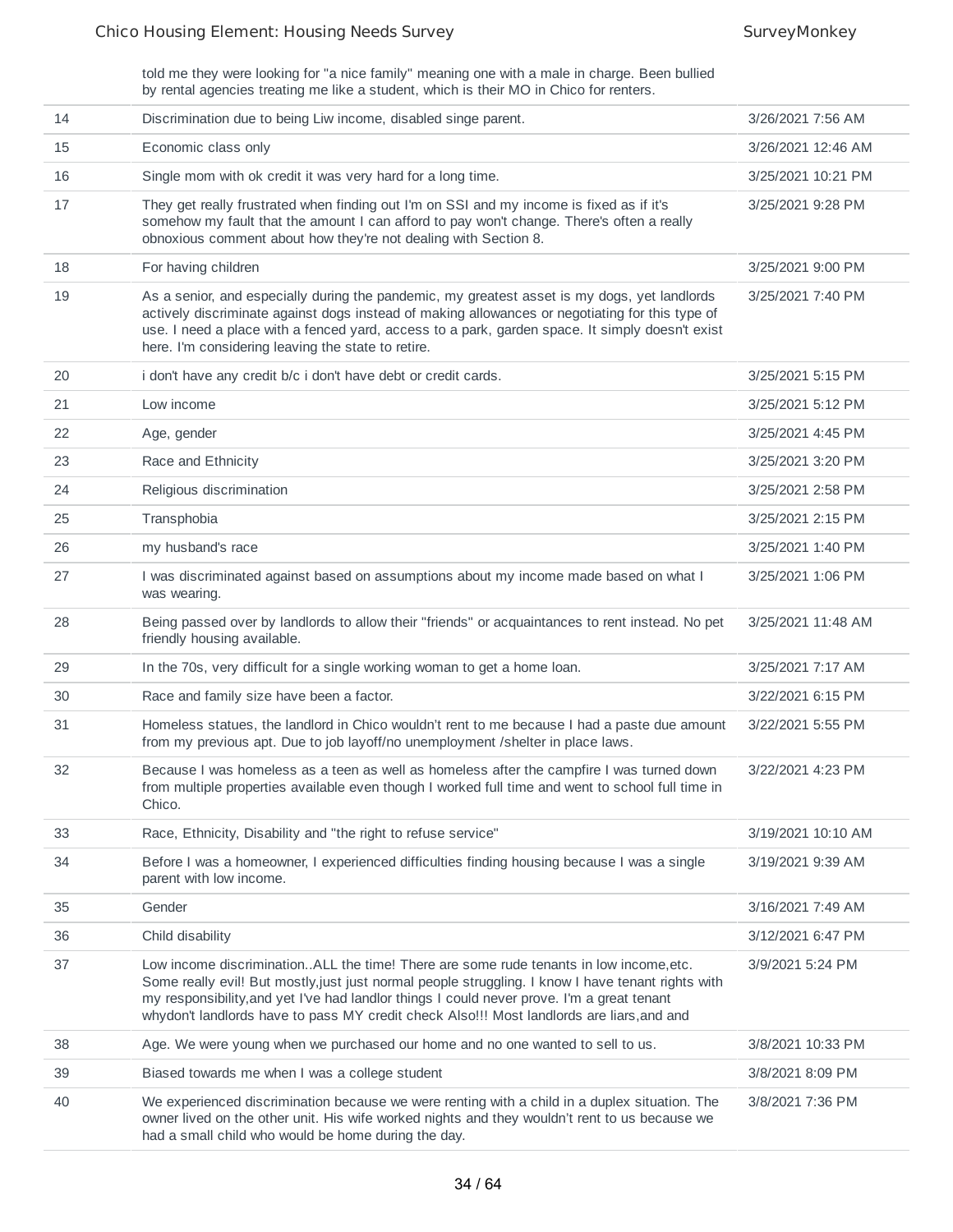| 41 | gender discrimination                                                                                                                                                                                                                                 | 3/7/2021 9:33 AM   |
|----|-------------------------------------------------------------------------------------------------------------------------------------------------------------------------------------------------------------------------------------------------------|--------------------|
| 42 | Every rental company I've dealt with unfairly discriminates based on a person's economic<br>status. People who can afford to pay the monthly rent are instead held to a higher financial<br>standard, one many people cannot meet without a cosigner. | 3/4/2021 6:24 PM   |
| 43 | race                                                                                                                                                                                                                                                  | 3/4/2021 8:54 AM   |
| 44 | My partner is Black and we have experienced discrimination in the past.                                                                                                                                                                               | 3/4/2021 7:02 AM   |
| 45 | Homeless, blank spaces in rental history does not appeal to potential landlords.                                                                                                                                                                      | 3/3/2021 8:06 PM   |
| 46 | gender, age                                                                                                                                                                                                                                           | 3/3/2021 7:23 PM   |
| 47 | Disability-many landlords struggled with service dogs. Didn't outright deny me, but questioned<br>and found other reasons to deny me when service dog was disnclosed up front.                                                                        | 3/3/2021 1:39 PM   |
| 48 | Gender and age                                                                                                                                                                                                                                        | 3/2/2021 9:57 PM   |
| 49 | You need to have 3 times the amount of rent as income and a credit score of 650 or higher.                                                                                                                                                            | 3/2/2021 3:46 PM   |
| 50 | At times, yes I feel we have been discriminated because a roommate is in a wheelchair.                                                                                                                                                                | 3/2/2021 8:53 AM   |
| 51 | 5 year waiting list, biggest discrimination is financial. Rent and "move-in" is too high!                                                                                                                                                             | 3/1/2021 12:45 PM  |
| 52 | My daughter has a wheel chair the landlord said he would need to talk to the neighbor to make<br>sure we didn't cross onto his property. The owner never called me back to say we could move<br>in.                                                   | 2/26/2021 12:45 PM |
| 53 | A few low income housing places have denied my applications based on color                                                                                                                                                                            | 2/25/2021 10:40 PM |
| 54 | Was refused housing due to be a lesbian, 2 times.                                                                                                                                                                                                     | 2/25/2021 7:05 PM  |
| 55 | Based upon her pronunciation the realtor asked what nationality that I was. It seemed odd.                                                                                                                                                            | 2/25/2021 1:01 PM  |
| 56 | I am answering on behalf of the clients I work with who are looking for housing.                                                                                                                                                                      | 2/25/2021 11:55 AM |
| 57 | not having a cosigner has made things harder because I am "younger" than most people with<br>family                                                                                                                                                   | 2/25/2021 11:42 AM |
| 58 | Affirmative action, discrimination base on my skin color and not my actions. I received no<br>handouts, I'm stronger because of it.                                                                                                                   | 2/25/2021 11:30 AM |
| 59 | I have been denied housing by privately owned properties for being Gay                                                                                                                                                                                | 2/25/2021 11:20 AM |
| 60 | Criminal back ground                                                                                                                                                                                                                                  | 2/24/2021 4:15 PM  |
| 61 | Alot of people do not want to rent if you've been homeless you don't have a rental history<br>And that seems to be a big problem. I believe alit of places are not renting to me because I'm<br>over weight                                           | 2/24/2021 10:46 AM |
| 62 | I've seen many landlords deny people based on past homelessness                                                                                                                                                                                       | 2/24/2021 10:24 AM |
| 63 | I was discriminated against as a single mother with a young child.                                                                                                                                                                                    | 2/22/2021 9:30 PM  |
| 64 | Not at this time, but there need to be more protections in the area.                                                                                                                                                                                  | 2/22/2021 7:18 PM  |
| 65 | Age and being a single female                                                                                                                                                                                                                         | 2/22/2021 12:49 PM |
| 66 | Landlords do not like single dads on sec 8.                                                                                                                                                                                                           | 2/21/2021 7:45 PM  |
| 67 | Age and having a child                                                                                                                                                                                                                                | 2/21/2021 4:55 PM  |
| 68 | As an elder, as a single woman                                                                                                                                                                                                                        | 2/21/2021 12:04 PM |
| 69 | Age and disability. I own a mobile home and also rent the lot (rent doubled) and pay the prop<br>taxes which have quintupled - yet I can't put any solar products in, no smart meters.                                                                | 2/10/2021 8:48 PM  |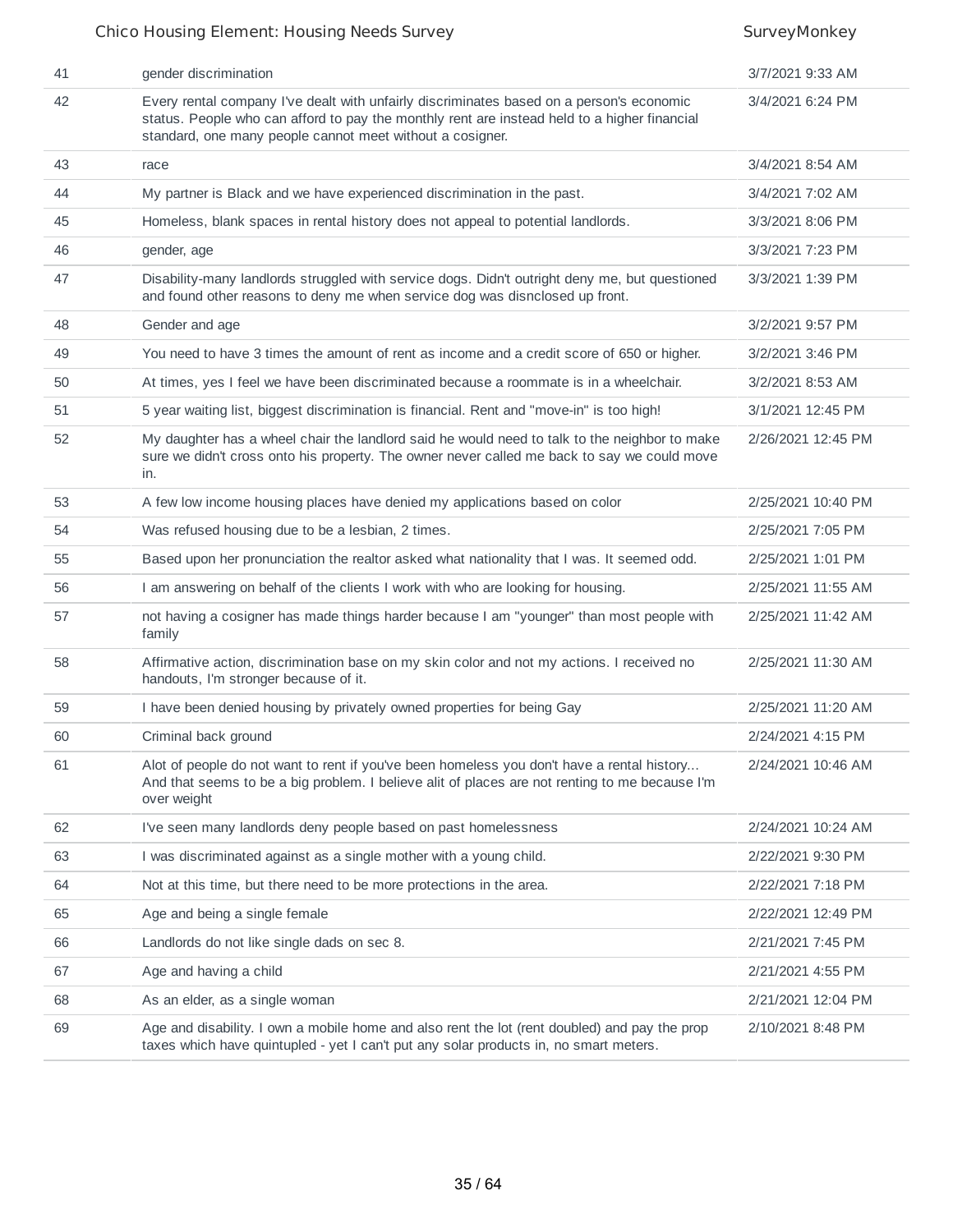## Q11 Do you or a family member need a housing accommodation for a disability such as physical, sensory or developmental disability?



| <b>ANSWER CHOICES</b>  | <b>RESPONSES</b> |     |
|------------------------|------------------|-----|
| <b>No</b>              | 90.74%           | 696 |
| Yes (describe briefly) | 9.26%            | 71  |
| <b>TOTAL</b>           |                  | 767 |

| #              | <b>YES (DESCRIBE BRIEFLY)</b>                                                                                                                                                                                                                                                                                                                                                                                                                                                                                                                                                                                                                                                                                                                                                                                                                                                                                                                                                                                          | <b>DATE</b>        |
|----------------|------------------------------------------------------------------------------------------------------------------------------------------------------------------------------------------------------------------------------------------------------------------------------------------------------------------------------------------------------------------------------------------------------------------------------------------------------------------------------------------------------------------------------------------------------------------------------------------------------------------------------------------------------------------------------------------------------------------------------------------------------------------------------------------------------------------------------------------------------------------------------------------------------------------------------------------------------------------------------------------------------------------------|--------------------|
| $\mathbf{1}$   | need an elevator if multi-story                                                                                                                                                                                                                                                                                                                                                                                                                                                                                                                                                                                                                                                                                                                                                                                                                                                                                                                                                                                        | 5/25/2021 6:11 PM  |
| 2              | Grab bars are a need                                                                                                                                                                                                                                                                                                                                                                                                                                                                                                                                                                                                                                                                                                                                                                                                                                                                                                                                                                                                   | 5/25/2021 6:05 PM  |
| 3              | physical                                                                                                                                                                                                                                                                                                                                                                                                                                                                                                                                                                                                                                                                                                                                                                                                                                                                                                                                                                                                               | 5/25/2021 5:05 PM  |
| 4              | vision issues                                                                                                                                                                                                                                                                                                                                                                                                                                                                                                                                                                                                                                                                                                                                                                                                                                                                                                                                                                                                          | 3/31/2021 2:03 PM  |
| 5              | Both my mother and step-father have physical and developmental disabilities that require<br>accommodations.                                                                                                                                                                                                                                                                                                                                                                                                                                                                                                                                                                                                                                                                                                                                                                                                                                                                                                            | 3/30/2021 11:46 AM |
| 6              | As I'm getting older I need things that will help me get around better without falling. My sister is<br>disabled and she spent years in an upstairs apartment that she had a hard time going up and<br>down until she finally got a ground floor unit.                                                                                                                                                                                                                                                                                                                                                                                                                                                                                                                                                                                                                                                                                                                                                                 | 3/30/2021 10:32 AM |
| $\overline{7}$ | In my opinion, none of these questions can be answered briefly, this is a life we are talking<br>about. I am over 65, according to federal and state criteria I am disabled. I have long-term<br>mobility limitations due to nerve pain, decreased strength, and fatigue. I need easy access to<br>materials/supplies/equipment in my home. I have personally made accommodations for these<br>needs, within the housing authority regulations. I have always passed federal, state, and<br>property management inspections, yet PM writes her opinion "overcrowded and excessively<br>cluttered", on the 2/24/2020 Apt Inspection Status Notification. Each year I complete, turn in,<br>certification documentation within criteria, yet after over 2 years time, this property manager<br>(PM) blames me, again, for hindering recertification, with her opinion, on my 05/15/2019 Lease<br>Agreement, "Interferance with or Harassment of Landlord". If that were true I would not have<br>passed recertification. | 3/29/2021 10:31 PM |
| 8              | No stairs, shower access without stepping over a tub                                                                                                                                                                                                                                                                                                                                                                                                                                                                                                                                                                                                                                                                                                                                                                                                                                                                                                                                                                   | 3/29/2021 5:46 PM  |
| 9              | Both my mother and brother live in another town because they need reduced rent and a unit<br>that allows for a cane /walker.                                                                                                                                                                                                                                                                                                                                                                                                                                                                                                                                                                                                                                                                                                                                                                                                                                                                                           | 3/29/2021 5:44 PM  |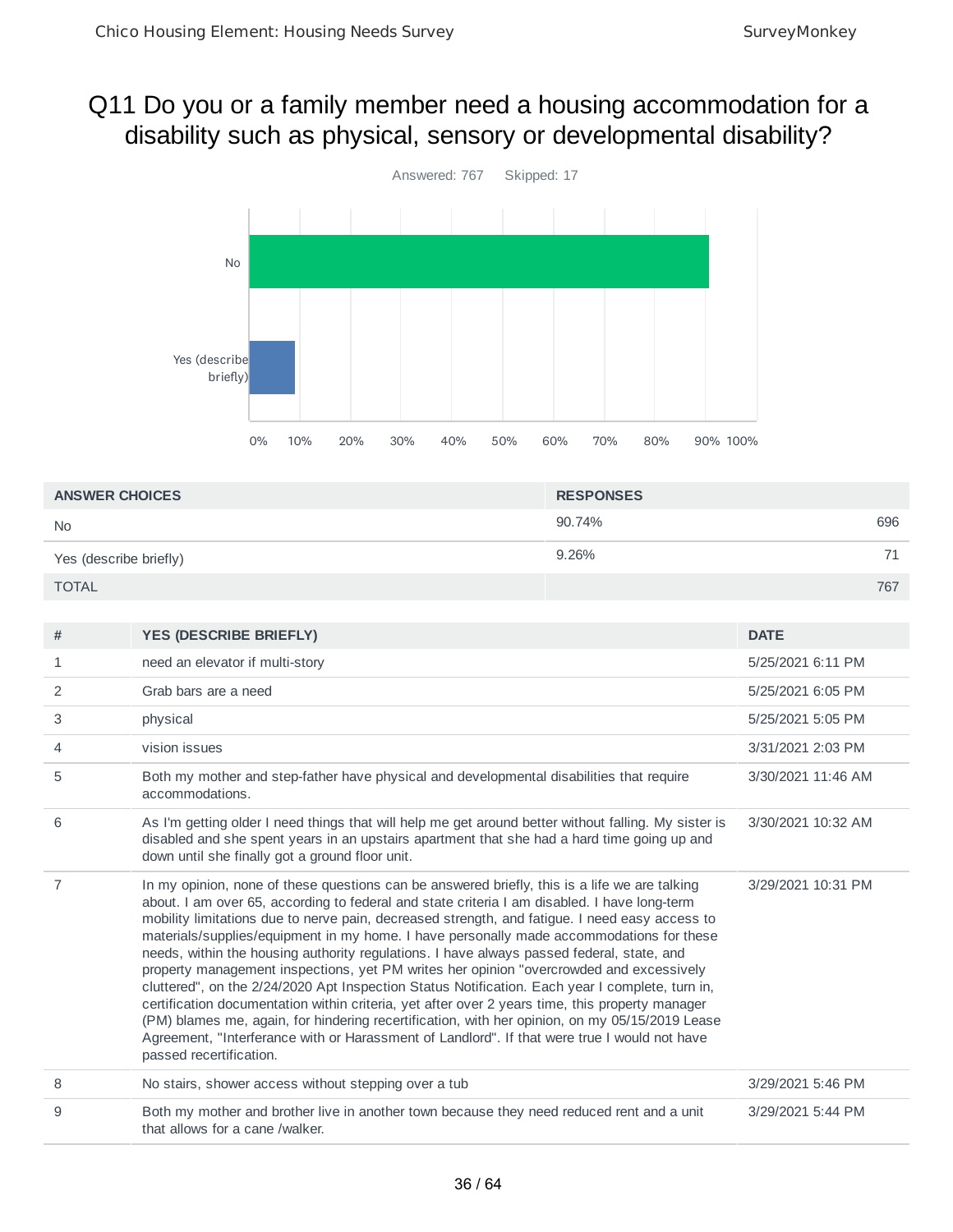| 10 | My son daughtet n husband have needs                                                                                                                                                                                                                                                                                                                  | 3/29/2021 5:39 PM  |
|----|-------------------------------------------------------------------------------------------------------------------------------------------------------------------------------------------------------------------------------------------------------------------------------------------------------------------------------------------------------|--------------------|
| 11 | Ground level needed                                                                                                                                                                                                                                                                                                                                   | 3/29/2021 4:52 PM  |
| 12 | Do, mental health issues                                                                                                                                                                                                                                                                                                                              | 3/29/2021 1:57 PM  |
| 13 | No stairs or steps                                                                                                                                                                                                                                                                                                                                    | 3/26/2021 11:40 PM |
| 14 | We need a downstairs unit as I am visually impaired and climbing stairs is also exceptionally<br>difficult for my mother who has a myriad of painful conditions that limit her mobility                                                                                                                                                               | 3/26/2021 10:04 PM |
| 15 | I need to have sensory accommodation noise is a serious problem and the building I currently<br>live in does not isolate inside and outside noise.                                                                                                                                                                                                    | 3/26/2021 9:55 PM  |
| 16 | Wheel chair access.                                                                                                                                                                                                                                                                                                                                   | 3/26/2021 8:12 PM  |
| 17 | My stepson is mentally ill and homeless                                                                                                                                                                                                                                                                                                               | 3/26/2021 10:37 AM |
| 18 | No stairs, room for wheelchair                                                                                                                                                                                                                                                                                                                        | 3/25/2021 10:39 PM |
| 19 | Mobility issues                                                                                                                                                                                                                                                                                                                                       | 3/25/2021 9:35 PM  |
| 20 | Camp Fire family here                                                                                                                                                                                                                                                                                                                                 | 3/25/2021 9:21 PM  |
| 21 | My dad needs housing that he can use walker in and have a shower only                                                                                                                                                                                                                                                                                 | 3/25/2021 9:00 PM  |
| 22 | <b>COPD</b>                                                                                                                                                                                                                                                                                                                                           | 3/25/2021 6:47 PM  |
| 23 | When I came to Chico in 2016, I had planned to live with a roommate in a wheel chair. There<br>are most no rentals in Chico that can accommodate a wheelchair                                                                                                                                                                                         | 3/25/2021 5:38 PM  |
| 24 | My son lives with me and suffers from chronic pain which leaves him with few options for<br>further education or employment                                                                                                                                                                                                                           | 3/25/2021 5:12 PM  |
| 25 | ADA certified apt.                                                                                                                                                                                                                                                                                                                                    | 3/25/2021 5:12 PM  |
| 26 | Single story, no stairs. Walk in Shower.                                                                                                                                                                                                                                                                                                              | 3/25/2021 4:03 PM  |
| 27 | No stairs; wheelchair accessible                                                                                                                                                                                                                                                                                                                      | 3/25/2021 7:17 AM  |
| 28 | I'm a single, female senior that needs single level housing that accommodates mobility needs<br>using a cane or walker (no stairs, no elevator).                                                                                                                                                                                                      | 3/24/2021 1:58 PM  |
| 29 | I have a family friend who is paraplegic and his income is a \$900 disability check every month.<br>He had an impossible time finding a property that could accommodate his wheelchair. I had to<br>purchase him a home and rent it to him otherwise he would have become homeless.                                                                   | 3/24/2021 11:41 AM |
| 30 | physical. I am mobility disabled and deaf. Also I don't drive so I need to be near mass transit,<br>doctors and shopping                                                                                                                                                                                                                              | 3/23/2021 6:59 AM  |
| 31 | Physical disabilities- wheelchair                                                                                                                                                                                                                                                                                                                     | 3/22/2021 5:37 PM  |
| 32 | An ADA compliant unit where i wont be damaging the walls and door ways while moving<br>around the unit. Light dimmers for sensory issue. Isulation to block out noise as a corner unit. I<br>currently use my stove hood fan daily to help with other sensory issues. having ease of<br>access to my parking spaces as designated upon lease signing. | 3/19/2021 10:10 AM |
| 33 | <b>Physical limitations</b>                                                                                                                                                                                                                                                                                                                           | 3/18/2021 6:42 PM  |
| 34 | Low steps and stairs or a ramp                                                                                                                                                                                                                                                                                                                        | 3/18/2021 5:29 PM  |
| 35 | My adult son with autism wants to live on his own but this type of living situation has long wait<br>lists.                                                                                                                                                                                                                                           | 3/9/2021 8:38 AM   |
| 36 | I am hearing impaired. The freeway noise makes it hard to hear conversations. We need a<br>freeway wall to help middle it.                                                                                                                                                                                                                            | 3/8/2021 10:33 PM  |
| 37 | Our daughter has a physical disability so we look for housing modifications such as limited<br>carpet, steps, even pavement in the front and back yard, sidewalks, a garage, and wide<br>doorways.                                                                                                                                                    | 3/8/2021 7:36 PM   |
| 38 | physical disability                                                                                                                                                                                                                                                                                                                                   | 3/8/2021 12:33 PM  |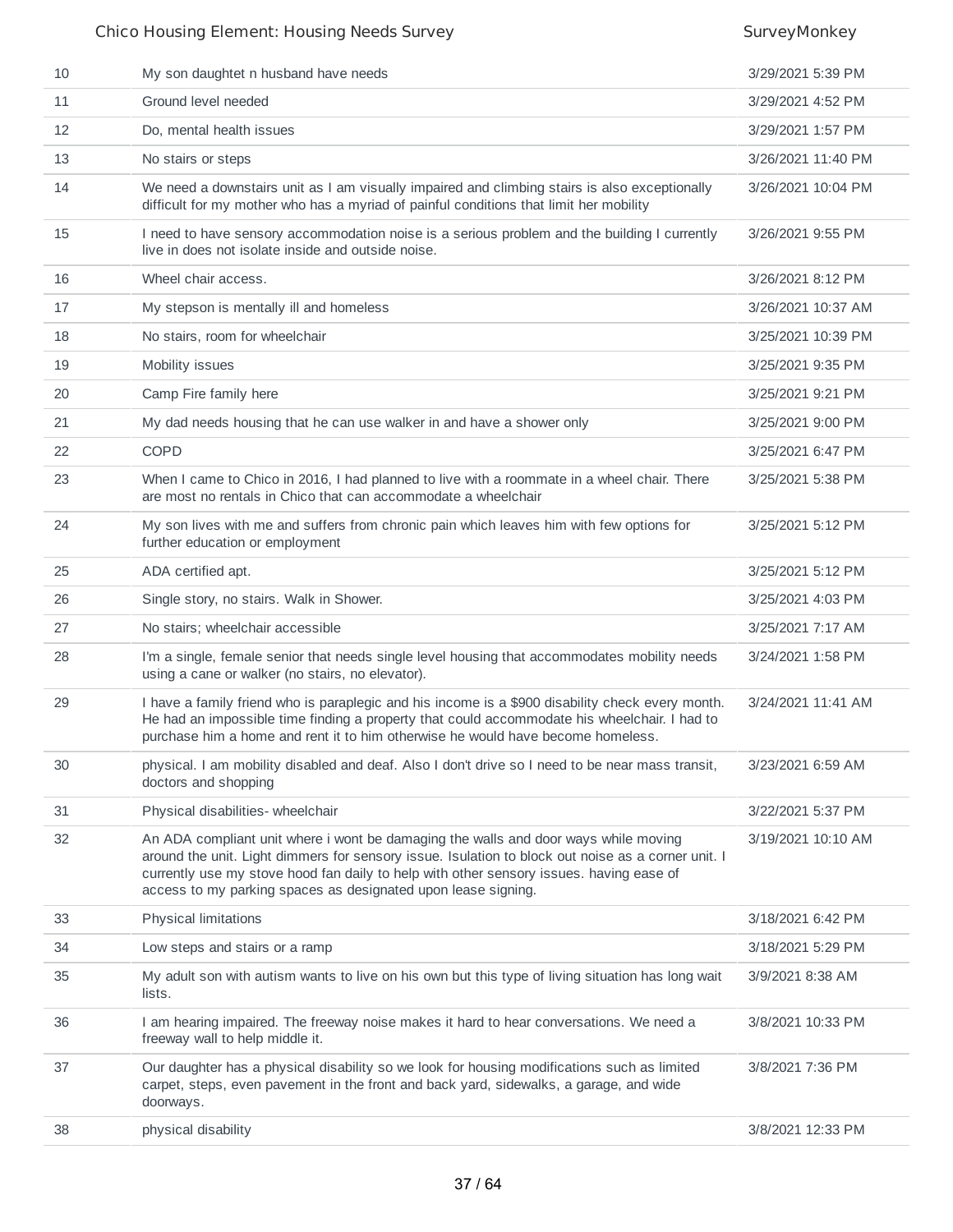| 39 | Single level housing due to mobility issues                                                                                                                                                   | 3/7/2021 6:48 PM   |
|----|-----------------------------------------------------------------------------------------------------------------------------------------------------------------------------------------------|--------------------|
| 40 | Bipolar mother                                                                                                                                                                                | 3/7/2021 8:08 AM   |
| 41 | Relative with physical issues from a stroke and heart attack.                                                                                                                                 | 3/6/2021 7:07 AM   |
| 42 | My father currently lives with me, but is losing his sight and mobility. His living space couldn't<br>accommodate a wheelchair when/if it becomes necessary.                                  | 3/5/2021 5:56 PM   |
| 43 | I am blind                                                                                                                                                                                    | 3/5/2021 12:37 PM  |
| 44 | Ramps, door widening, bathroom remodels.                                                                                                                                                      | 3/4/2021 12:34 PM  |
| 45 | My sister in law has mobility issues                                                                                                                                                          | 3/4/2021 7:02 AM   |
| 46 | No stairs, easy access to yard/area for service dog to bathroom                                                                                                                               | 3/3/2021 1:39 PM   |
| 47 | Sensory/developmental                                                                                                                                                                         | 3/2/2021 9:53 AM   |
| 48 | Not typically, if there is a bathtub/shower combo.                                                                                                                                            | 3/2/2021 8:53 AM   |
| 49 | No steps                                                                                                                                                                                      | 3/1/2021 4:27 PM   |
| 50 | physical. I am mobility disabled and deaf. Also I don't drive so I need to be near mass transit,<br>doctors and shopping                                                                      | 3/1/2021 12:45 PM  |
| 51 | I just need the location to be near stuff like bus stops and pharmacies, and not be right next to<br>a really consistently loud area                                                          | 2/26/2021 10:50 PM |
| 52 | physical wheelchair access with shower                                                                                                                                                        | 2/26/2021 12:45 PM |
| 53 | developmental disability                                                                                                                                                                      | 2/26/2021 11:14 AM |
| 54 | I have an autistic child in my household.                                                                                                                                                     | 2/26/2021 8:47 AM  |
| 55 | Deaf and need housing with flashing smoke detectors                                                                                                                                           | 2/25/2021 10:40 PM |
| 56 | physical disability                                                                                                                                                                           | 2/25/2021 1:50 PM  |
| 57 | my mother has physical limitations/disabilities due to her age                                                                                                                                | 2/25/2021 12:55 PM |
| 58 | I have a developmental disability and require support workers who may have to stay but are<br>not necessarily a roommate. Sometimes landlords don't understand this need.                     | 2/25/2021 12:13 PM |
| 59 | Vision impairment                                                                                                                                                                             | 2/25/2021 11:54 AM |
| 60 | My father, he's old, SS doesn't give him enough to live on. I took care of it though, he is my<br>family, no government help needed.                                                          | 2/25/2021 11:30 AM |
| 61 | One of my roommates is visually impaired and has a seeing eye dog. It is a struggle to find<br>affordable housing that is appropriate to house a dog in (i.e. large enough, has a yard, etc.) | 2/25/2021 11:29 AM |
| 62 | Elder member needs accessible housing for someone with limited mobility.                                                                                                                      | 2/25/2021 10:12 AM |
| 63 | Mobility issues                                                                                                                                                                               | 2/24/2021 10:04 PM |
| 64 | I have a physical disability so to properly take care of two special needs kiddos I have more<br>needs in accessability                                                                       | 2/24/2021 10:46 AM |
| 65 | Alot of places don't recognize that certain medical problems require special accommodations<br>because I can't haul things up and down the stairs on my own.                                  | 2/24/2021 10:11 AM |
| 66 | Disabled senior with dementia and mental illness, one level walker friendly.                                                                                                                  | 2/22/2021 7:18 PM  |
| 67 | I need single home to keep away from VOCs, scents, and loud noise (sensory issues). I have<br>Lyme disease and can't handle 2-stories, need parking close to door                             | 2/22/2021 3:26 PM  |
| 68 | Just need reasonable level of quiet to keep from going nuts.                                                                                                                                  | 2/21/2021 7:45 PM  |
| 69 | stepson has a brain injury - has Section 8 housing                                                                                                                                            | 2/18/2021 2:28 PM  |
| 70 | I need disability help with plumbing repairs, gutter repairs and steps with ramps.                                                                                                            | 2/10/2021 8:48 PM  |
| 71 | brother needs to get placed in an ICF, not enough available                                                                                                                                   | 2/10/2021 8:37 PM  |
|    |                                                                                                                                                                                               |                    |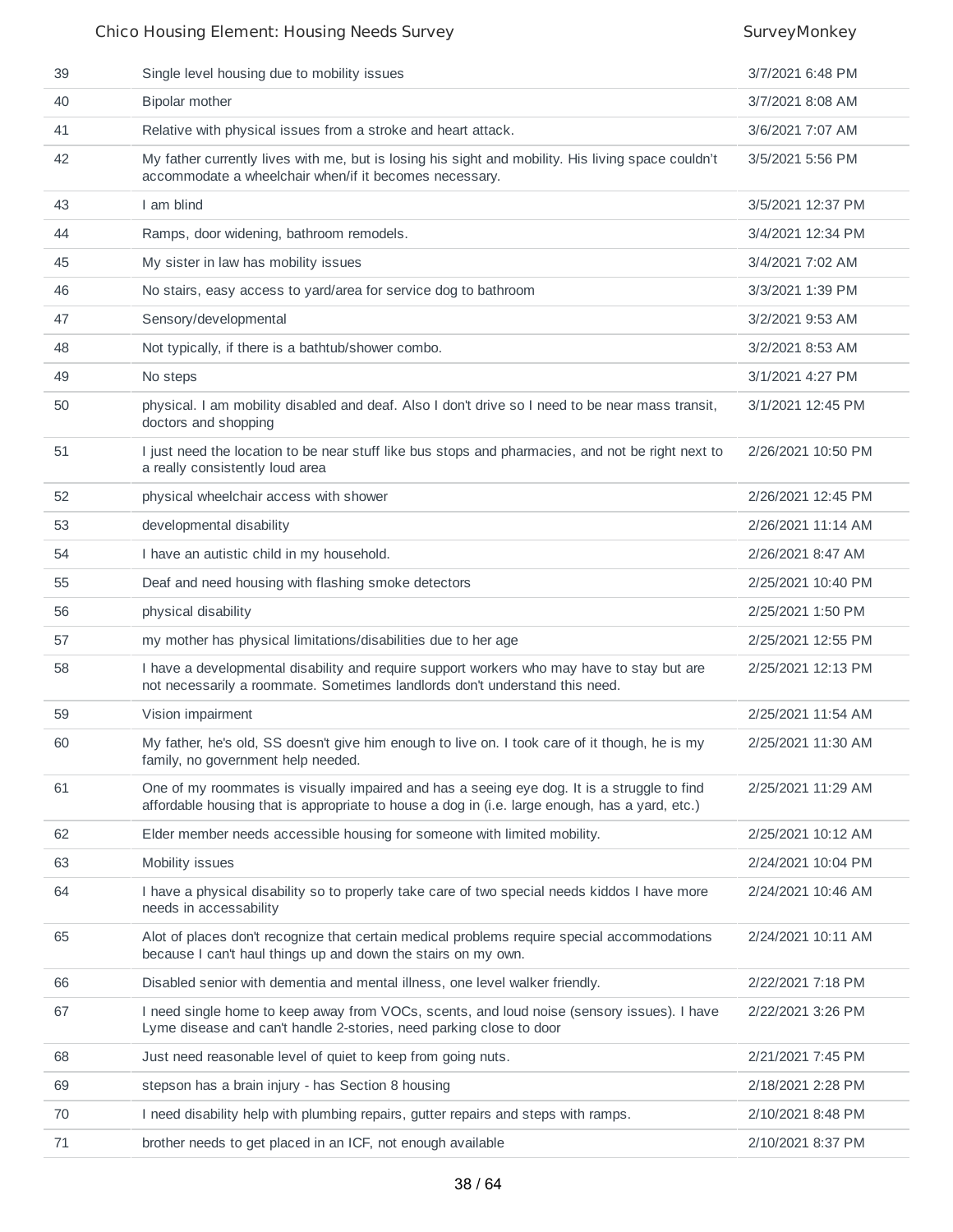## Q12 If you wish to own a home in Chico but do not currently own one, what issues are preventing you from owning a home at this time? Choose all that apply.



| <b>ANSWER CHOICES</b>                                                                                  | <b>RESPONSES</b> |     |
|--------------------------------------------------------------------------------------------------------|------------------|-----|
| cannot find a home within my affordable price range in Chico                                           | 55.73%           | 292 |
| cannot find a home that suits my living needs in Chico (housing size, disability accommodations, etc.) | 14.69%           | 77  |
| I do not have the funds for a down payment                                                             | 37.40%           | 196 |
| Due to competitiveness of housing market, I've been unable to successfully bid on a home               | 22.33%           | 117 |
| My income does not qualify me for a mortgage                                                           | 25.76%           | 135 |
| I do not currently wish to own a home in Chico                                                         | 31.11%           | 163 |
| Total Respondents: 524                                                                                 |                  |     |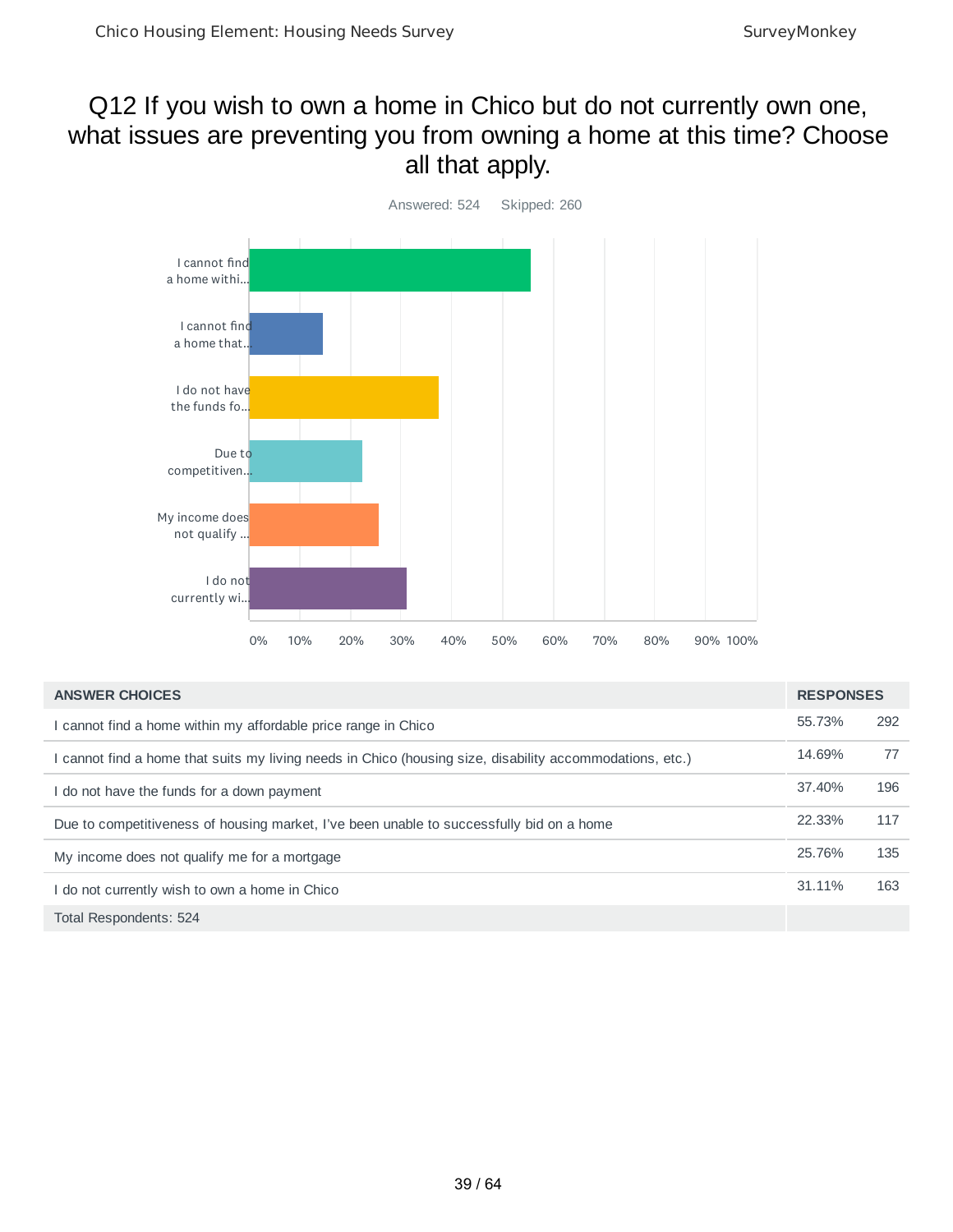## Q13 What types of assistance do you think are needed to help people in Chico with their housing needs? Please rank these answers in the order of priority for you, with "1" being the highest priority and "5" the lowest priority.



|                                                              | $\mathbf{1}$  | $\overline{2}$ | 3             | $\overline{4}$ | 5             | <b>TOTAL</b> | <b>SCORE</b> |
|--------------------------------------------------------------|---------------|----------------|---------------|----------------|---------------|--------------|--------------|
| Deposit assistance for rentals                               | 23.13%<br>158 | 27.96%<br>191  | 25.04%<br>171 | 16.98%<br>116  | 6.88%<br>47   | 683          | 3.43         |
| Monthly rental assistance                                    | 20.23%<br>139 | 22.27%<br>153  | 18.78%<br>129 | 21.25%<br>146  | 17.47%<br>120 | 687          | 3.07         |
| Down payment assistance for homeownership                    | 20.23%<br>141 | 14.06%<br>98   | 21.23%<br>148 | 13.63%<br>95   | 30.85%<br>215 | 697          | 2.79         |
| Information on assistance programs and how to access<br>them | 23.01%<br>159 | 19.54%<br>135  | 17.08%<br>118 | 25.04%<br>173  | 15.34%<br>106 | 691          | 3.10         |
| Housing Navigators to help people find housing               | 16.62%<br>116 | 17.05%<br>119  | 17.77%<br>124 | 20.92%<br>146  | 27.65%<br>193 | 698          | 2.74         |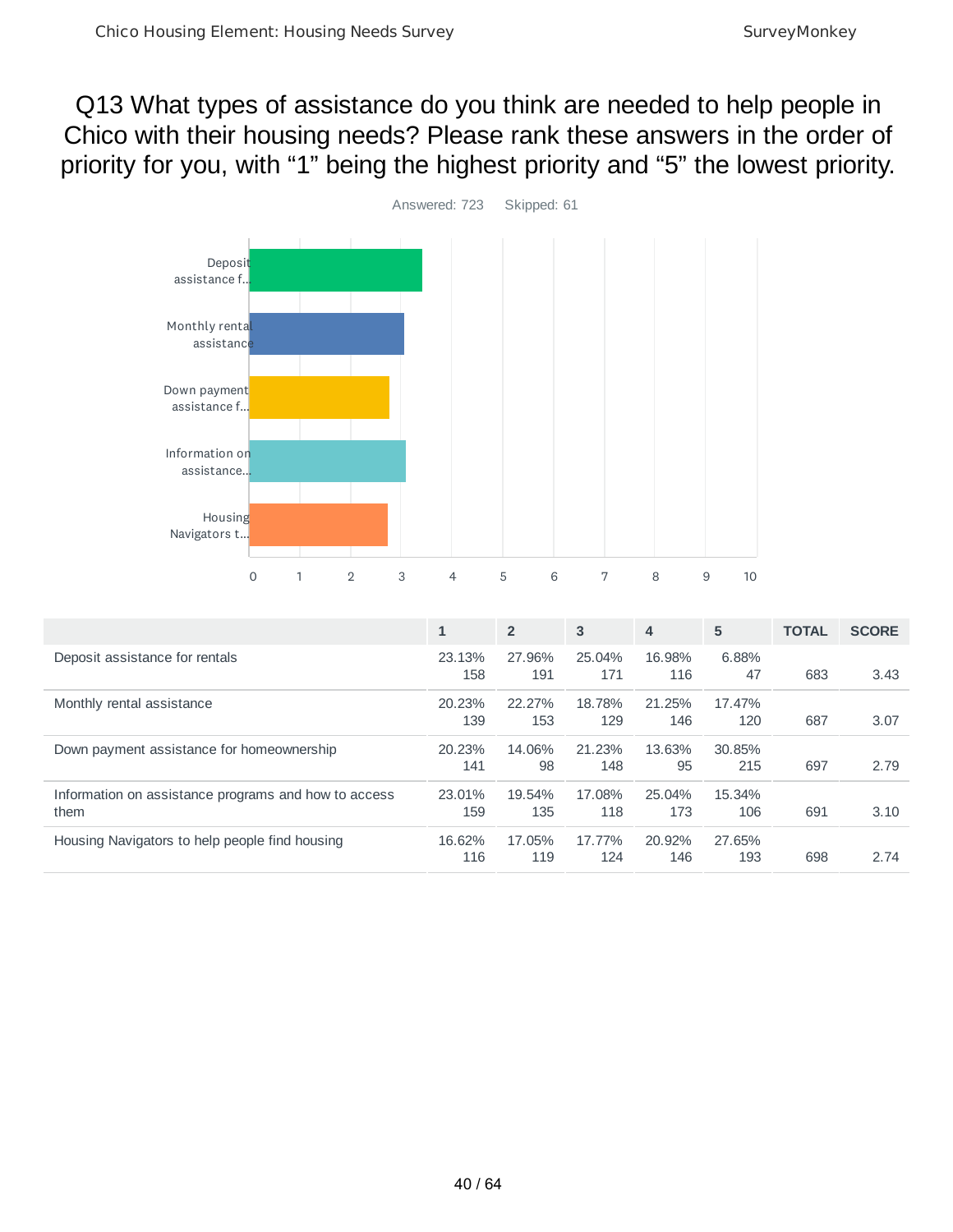## Q14 How important are the following housing concerns to you?

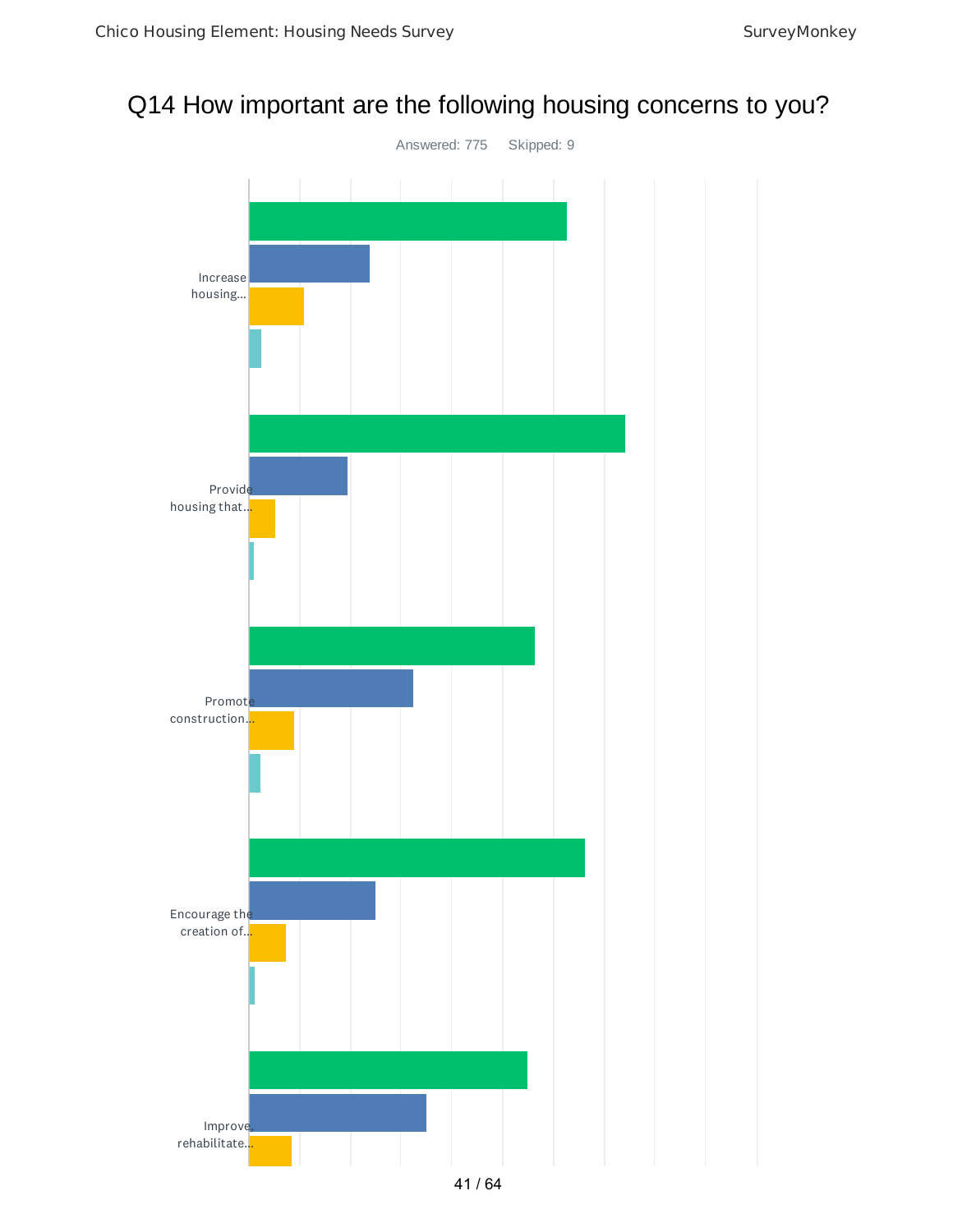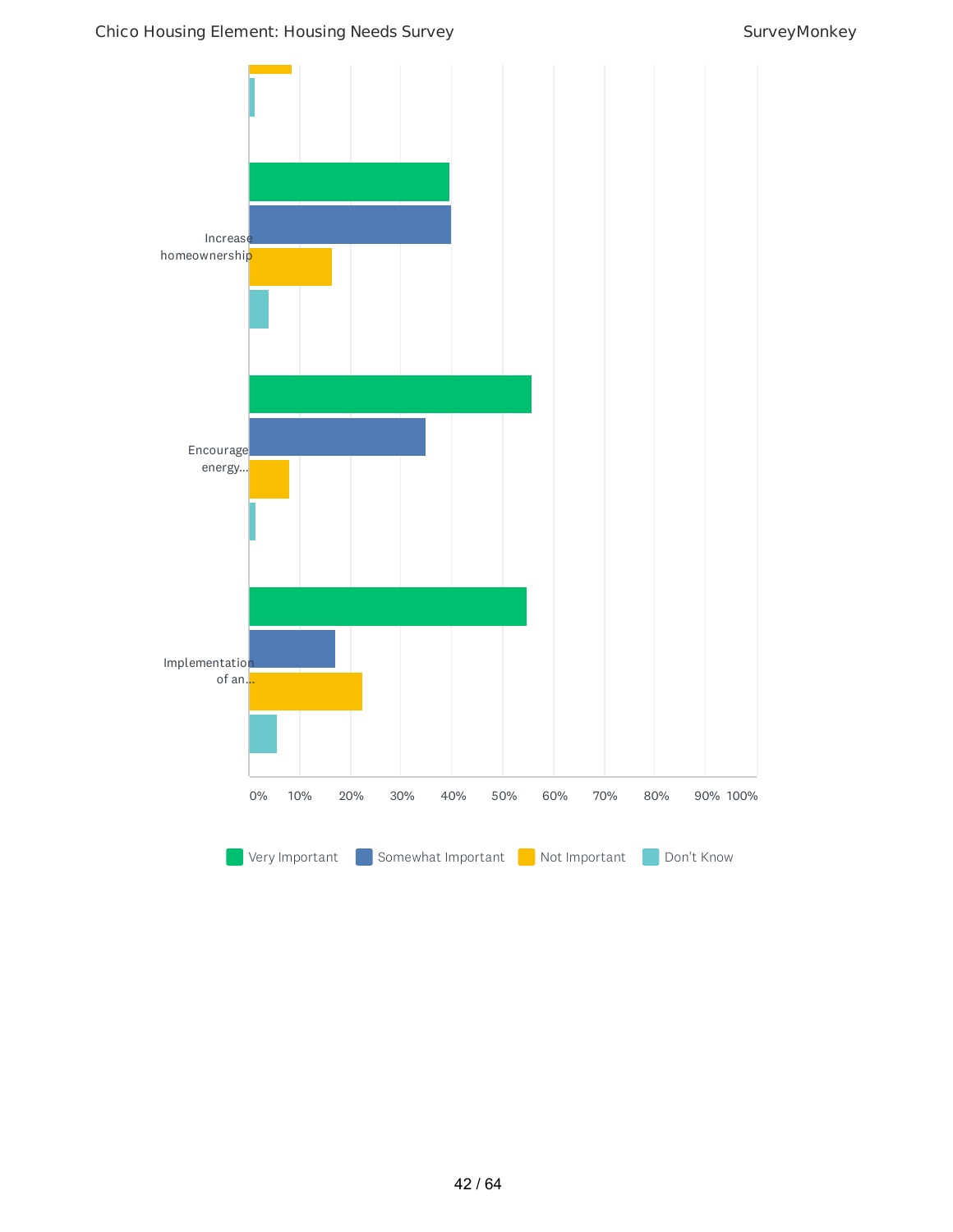|                                                                                                                                                                                                                                                        | <b>VERY</b><br><b>IMPORTANT</b> | <b>SOMEWHAT</b><br><b>IMPORTANT</b> | <b>NOT</b><br><b>IMPORTANT</b> | <b>DON'T</b><br><b>KNOW</b> | <b>TOTAL</b> | <b>WEIGHTED</b><br><b>AVERAGE</b> |
|--------------------------------------------------------------------------------------------------------------------------------------------------------------------------------------------------------------------------------------------------------|---------------------------------|-------------------------------------|--------------------------------|-----------------------------|--------------|-----------------------------------|
| Increase housing opportunities for a variety of<br>populations, including racial minorities, persons<br>with disabilities, etc.                                                                                                                        | 62.86%<br>484                   | 23.90%<br>184                       | 10.78%<br>83                   | 2.47%<br>19                 | 770          | 2.47                              |
| Provide housing that is affordable to low incomes                                                                                                                                                                                                      | 74.32%<br>573                   | 19.46%<br>150                       | 5.19%<br>40                    | 1.04%<br>8                  | 771          | 2.67                              |
| Promote construction of a wide range of housing<br>types                                                                                                                                                                                               | 56.40%<br>432                   | 32.38%<br>248                       | 9.01%<br>69                    | 2.22%<br>17                 | 766          | 2.43                              |
| Encourage the creation of housing for people with<br>special needs, including seniors, those with<br>disabilities, and people experiencing<br>homelessness                                                                                             | 66.32%<br>512                   | 25.13%<br>194                       | 7.38%<br>57                    | 1.17%<br>9                  | 772          | 2.57                              |
| Improve, rehabilitate and revitalize existing<br>neighborhoods                                                                                                                                                                                         | 54.99%<br>424                   | 35.15%<br>271                       | 8.56%<br>66                    | 1.30%<br>10                 | 771          | 2.44                              |
| Increase homeownership                                                                                                                                                                                                                                 | 39.63%<br>302                   | 39.90%<br>304                       | 16.54%<br>126                  | 3.94%<br>30                 | 762          | 2.15                              |
| Encourage energy efficiency in housing                                                                                                                                                                                                                 | 55.83%<br>426                   | 34.86%<br>266                       | 7.86%<br>60                    | 1.44%<br>11                 | 763          | 2.45                              |
| Implementation of an "inclusionary housing"<br>program in Chico, where housing developers<br>would be required to build a certain percentage of<br>housing units in new residential developments for<br>very-low, low- and moderate-income households. | 54.76%<br>420                   | 17.21%<br>132                       | 22.43%<br>172                  | 5.61%<br>43                 | 767          | 2.21                              |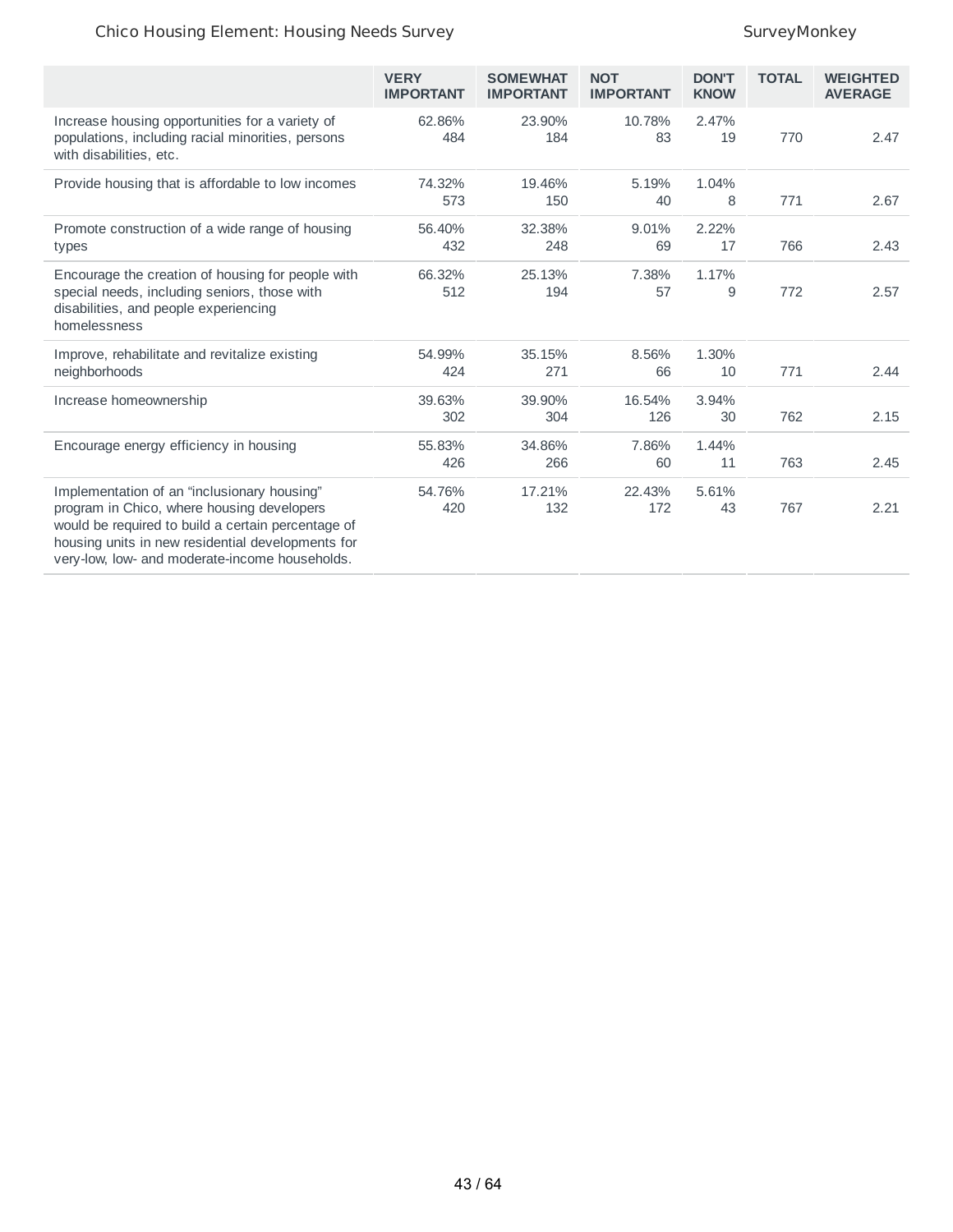# Q15 Are you actively involved in a community-based organization?



| <b>ANSWER CHOICES</b>            | <b>RESPONSES</b> |     |
|----------------------------------|------------------|-----|
| <b>No</b>                        | 68.95%           | 533 |
| Yes (describe briefly which one) | 31.05%           | 240 |
| <b>TOTAL</b>                     |                  | 773 |

| $\#$                       |  |
|----------------------------|--|
| $\ensuremath{\mathbbm{1}}$ |  |
| $\overline{2}$             |  |
| $\sqrt{3}$                 |  |
| $\overline{4}$             |  |
| $\sqrt{5}$                 |  |
| $\,6\,$                    |  |
| $\overline{7}$             |  |
| $\, 8$                     |  |
| $\boldsymbol{9}$           |  |
| $10\,$                     |  |
|                            |  |
| $11\,$                     |  |
| $12\,$                     |  |
| $13\,$                     |  |
| $14\,$                     |  |
| $15\,$                     |  |
| $16\,$                     |  |
| $17\,$                     |  |
| $18\,$                     |  |
|                            |  |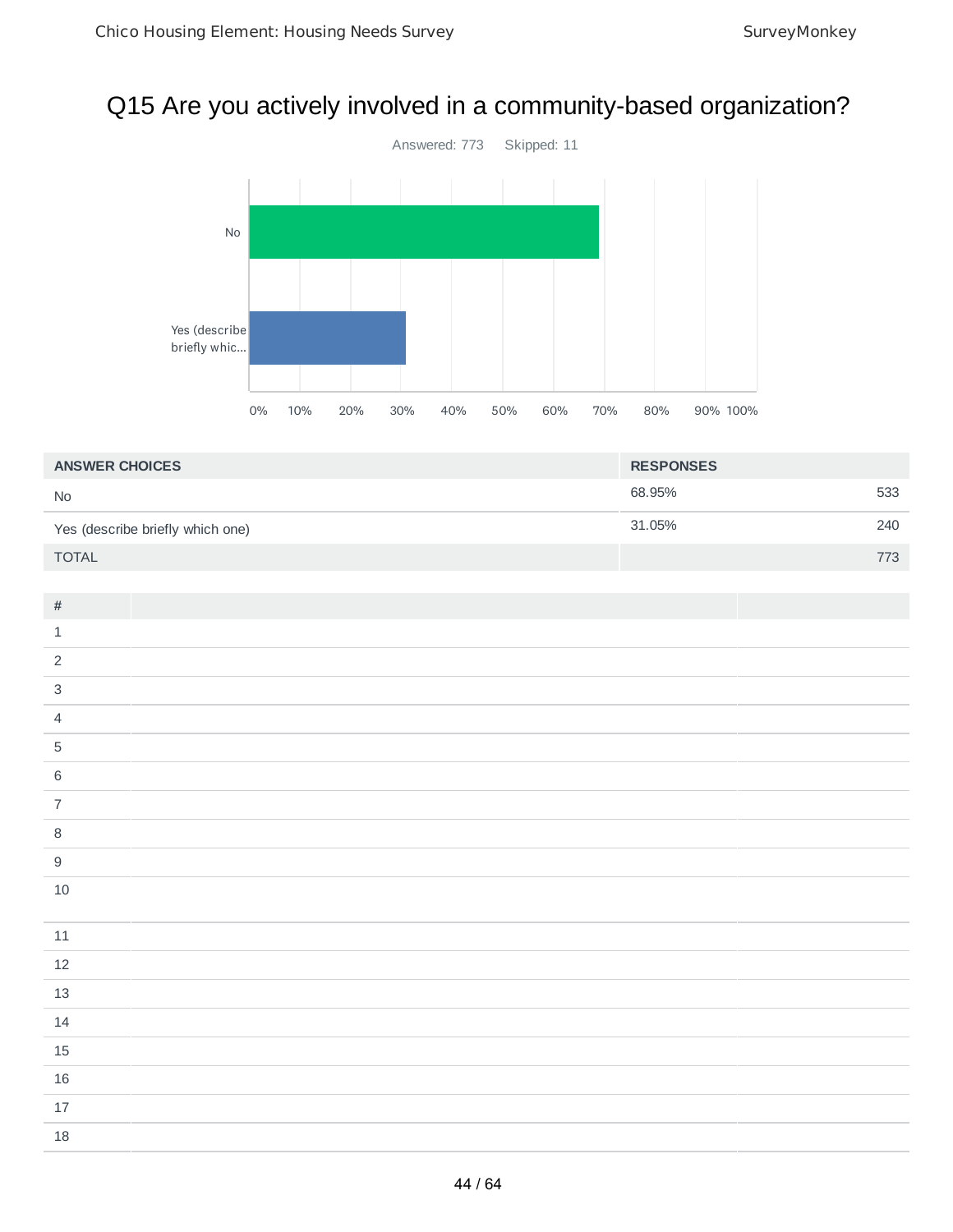## Q16 Are there any other comments you would like to share with the City of Chico relevant to the Housing Element Update?

Answered: 412 Skipped: 372

| #              | <b>RESPONSES</b>                                                                                                                                                                                                                                                                                                                                                                                                                                                                                                                                                                                                                                                                                                                                                                                               | <b>DATE</b>       |
|----------------|----------------------------------------------------------------------------------------------------------------------------------------------------------------------------------------------------------------------------------------------------------------------------------------------------------------------------------------------------------------------------------------------------------------------------------------------------------------------------------------------------------------------------------------------------------------------------------------------------------------------------------------------------------------------------------------------------------------------------------------------------------------------------------------------------------------|-------------------|
| 1              | Necessitamos servicios para adultos mayores.                                                                                                                                                                                                                                                                                                                                                                                                                                                                                                                                                                                                                                                                                                                                                                   | 5/26/2021 1:14 PM |
| 2              | All should be treated with dignity before and after purches or renting                                                                                                                                                                                                                                                                                                                                                                                                                                                                                                                                                                                                                                                                                                                                         | 5/25/2021 6:13 PM |
| 3              | I plan to live here forever                                                                                                                                                                                                                                                                                                                                                                                                                                                                                                                                                                                                                                                                                                                                                                                    | 5/25/2021 6:05 PM |
| 4              | Chico seems to have a big homeless population, men and women and teens sleeping on the<br>trails. Very sad and very concerned about safety                                                                                                                                                                                                                                                                                                                                                                                                                                                                                                                                                                                                                                                                     | 5/25/2021 6:03 PM |
| 5              | I think you have been doing well but increasing homelessness is a concern of mine                                                                                                                                                                                                                                                                                                                                                                                                                                                                                                                                                                                                                                                                                                                              | 5/25/2021 5:11 PM |
| 6              | Funding for mental health                                                                                                                                                                                                                                                                                                                                                                                                                                                                                                                                                                                                                                                                                                                                                                                      | 5/25/2021 5:05 PM |
| $\overline{7}$ | Try to provide as much affordable housing as you can                                                                                                                                                                                                                                                                                                                                                                                                                                                                                                                                                                                                                                                                                                                                                           | 5/25/2021 4:53 PM |
| 8              | It feels like we have an explosion of new homes in Chico over the last decade. I am concerned<br>about the ability for our neighbors to work and live here. Commuting for hours is not a long<br>term solution. We need viable businesses to support our community and a working airport.                                                                                                                                                                                                                                                                                                                                                                                                                                                                                                                      | 4/1/2021 6:53 AM  |
| 9              | all low income housing units should have a requirement of a drug free zone and some way to<br>regulate that because drug addicts will take advantage off these opportunities and it is unfair to<br>others and the community because most homeless are drug addicts and alcoholics this should<br>be for actual low income people or families not just druggies who won't work or get their life<br>together and thats the real reason their homless                                                                                                                                                                                                                                                                                                                                                           | 4/1/2021 6:03 AM  |
| 10             | support people who need housing without inviting more vagrants to our town.                                                                                                                                                                                                                                                                                                                                                                                                                                                                                                                                                                                                                                                                                                                                    | 3/31/2021 8:08 PM |
| 11             | Apartments take what the low wage earner could use for saving for a home. It's a neverending<br>treadmill for the poor to support the landlords. Why can't housing in apartments be capped at a<br>percentage of what the average low wage earner would make in Chico? And then have some<br>viable stepping stones to home ownership. Townhouses not owned by investors for instance.<br>Assistance is great, but without a few in between steps, a person is stuck. Hopefully the<br>housing bubble pops big, because nobody starting from ground zero can afford a half million<br>dollar house on the wages here. They will continue to be owned by investors who take<br>advantage of the workers here in Chico. Greedy landlords are the cause of a lot of pain for and<br>hardship for people in Chico. | 3/31/2021 7:00 PM |
| 12             | Mixed Use housing near Downtown would provide a variety of housing options, and walkability,<br>and if there were electric shuttles with short headways, people could get around without cars<br>much of the time. This kind of housing can also be affordable, and provide community. It could<br>be a draw for Chico, and this alternative doesn't exist yet in Chico.                                                                                                                                                                                                                                                                                                                                                                                                                                       | 3/31/2021 6:15 PM |
| 13             | Make multi-unit housing complexes smokefree. It is safer for people's health and saves the<br>owner money in the long run                                                                                                                                                                                                                                                                                                                                                                                                                                                                                                                                                                                                                                                                                      | 3/31/2021 6:12 PM |
| 14             | I would like to be involved in a community based organization or donate                                                                                                                                                                                                                                                                                                                                                                                                                                                                                                                                                                                                                                                                                                                                        | 3/31/2021 6:10 PM |
| 15             | What about creating/ restoring some of the lost trailer park housing? Since it's so hard to<br>finance new construction of affordable housing, that is a good alternative. People with very<br>little money need places to live!                                                                                                                                                                                                                                                                                                                                                                                                                                                                                                                                                                               | 3/31/2021 3:33 PM |
| 16             | Please improve existing neighborhoods while green lighting new development. Issue permits to<br>current home owners for unpermitted improvements that have already happened if applicable to<br>encourage home maintenance, e.g. new windows or similar.                                                                                                                                                                                                                                                                                                                                                                                                                                                                                                                                                       | 3/31/2021 2:46 PM |
| 17             | No                                                                                                                                                                                                                                                                                                                                                                                                                                                                                                                                                                                                                                                                                                                                                                                                             | 3/31/2021 2:08 PM |
| 18             | infill must be a priority                                                                                                                                                                                                                                                                                                                                                                                                                                                                                                                                                                                                                                                                                                                                                                                      | 3/31/2021 2:03 PM |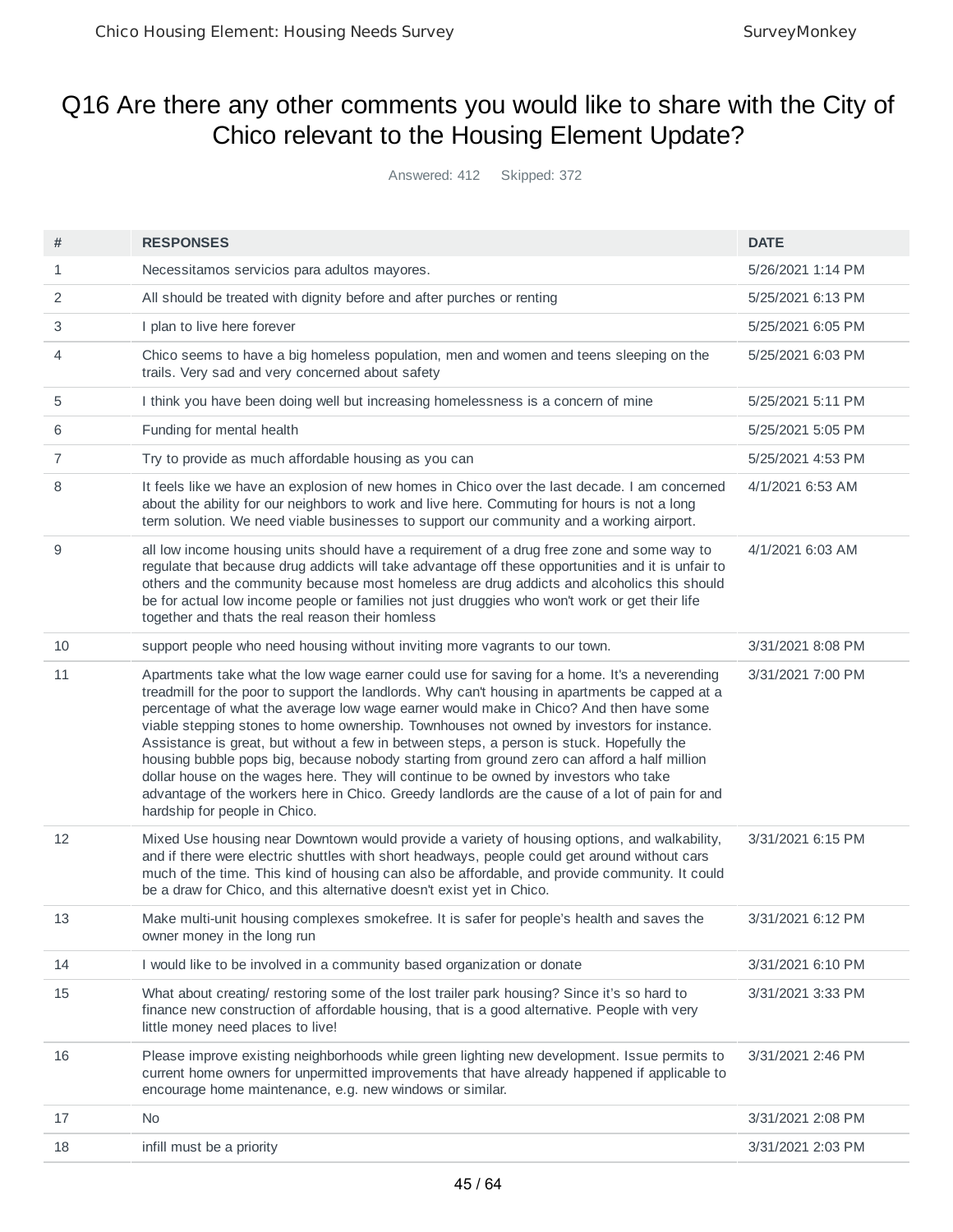| 19 | Do something to help people                                                                                                                                                                                                                                                                                                                                                                                                                                                                                                                                                              | 3/31/2021 9:16 AM  |
|----|------------------------------------------------------------------------------------------------------------------------------------------------------------------------------------------------------------------------------------------------------------------------------------------------------------------------------------------------------------------------------------------------------------------------------------------------------------------------------------------------------------------------------------------------------------------------------------------|--------------------|
| 20 | No.                                                                                                                                                                                                                                                                                                                                                                                                                                                                                                                                                                                      | 3/31/2021 8:22 AM  |
| 21 | a tiny home village with future home owners helping to build and work within village to pay off<br>their home                                                                                                                                                                                                                                                                                                                                                                                                                                                                            | 3/31/2021 3:39 AM  |
| 22 | Take our parks and down town back.                                                                                                                                                                                                                                                                                                                                                                                                                                                                                                                                                       | 3/30/2021 10:43 PM |
| 23 | infill, multi-unit, mult-story housing                                                                                                                                                                                                                                                                                                                                                                                                                                                                                                                                                   | 3/30/2021 9:56 PM  |
| 24 | I'm looking forward to a new apartment. Thanks                                                                                                                                                                                                                                                                                                                                                                                                                                                                                                                                           | 3/30/2021 6:37 PM  |
| 25 | I had to buy property so that my family members who had children and were working but<br>couldn't afford housing could have a safe place to raise their children. Since then one of them<br>has been able to buy their rental from me and are successful members of our community. The<br>other is still financially struggling. We desperately need more affordable housing in Chico for all<br>income levels.                                                                                                                                                                          | 3/30/2021 2:12 PM  |
| 26 | We need more affordable housing and infill. No more sprawl. No more developing automobile<br>dependent communities.                                                                                                                                                                                                                                                                                                                                                                                                                                                                      | 3/30/2021 11:50 AM |
| 27 | Chico's housing crisis is not unique but what we do moving forward can make us unique!<br>Compassion, strategic planning and inclusive and equitable policy can make our community<br>leaders in solving problems related to the housing crisis in CA.                                                                                                                                                                                                                                                                                                                                   | 3/30/2021 11:46 AM |
| 28 | Not at this time. Thank you!                                                                                                                                                                                                                                                                                                                                                                                                                                                                                                                                                             | 3/30/2021 9:48 AM  |
| 29 | My impression is that the current city plan is to threaten the homeless out of town, as the city<br>has provided no solutions to date, only opposition. This is unconscionable, dumb and won't<br>work.                                                                                                                                                                                                                                                                                                                                                                                  | 3/30/2021 9:19 AM  |
| 30 | What opportunities are being provided to unhoused or without internet to respond to the survey<br>for                                                                                                                                                                                                                                                                                                                                                                                                                                                                                    | 3/30/2021 8:38 AM  |
| 31 | Tax landlords.                                                                                                                                                                                                                                                                                                                                                                                                                                                                                                                                                                           | 3/30/2021 8:04 AM  |
| 32 | dfgdfg                                                                                                                                                                                                                                                                                                                                                                                                                                                                                                                                                                                   | 3/29/2021 11:36 PM |
| 33 | Yes, this survey needs to be available, and promoted not only on-line, but also made more<br>easily accessible to people without access to, or knowledge of how to use computers. This is<br>discriminatory practice, because this survey is especially important to people who are low-<br>income, homeless, and older adults. They need to be heard, and this survey may significantly<br>effect their lives. I have already signed up for, and suggested this to the City of Chico Housing<br>Element Update, on 01/20/2021. I received no reply to my email, I will try again below. | 3/29/2021 10:31 PM |
| 34 | No                                                                                                                                                                                                                                                                                                                                                                                                                                                                                                                                                                                       | 3/29/2021 10:13 PM |
| 35 | no                                                                                                                                                                                                                                                                                                                                                                                                                                                                                                                                                                                       | 3/29/2021 8:24 PM  |
| 36 | <b>No</b>                                                                                                                                                                                                                                                                                                                                                                                                                                                                                                                                                                                | 3/29/2021 6:41 PM  |
| 37 | Promote affordable housing close to transit or walkable/bikeable please! Smart density is<br>good.                                                                                                                                                                                                                                                                                                                                                                                                                                                                                       | 3/29/2021 6:23 PM  |
| 38 | Homeless from outside Butte County need to go back from where they came from.                                                                                                                                                                                                                                                                                                                                                                                                                                                                                                            | 3/29/2021 6:01 PM  |
| 39 | After Covid my community involvement will resume!                                                                                                                                                                                                                                                                                                                                                                                                                                                                                                                                        | 3/29/2021 5:46 PM  |
| 40 | The situation with our unhoused community is a travesty and must be a priority in any housing<br>discussions. There are many compassionate viable solutions to this issue.                                                                                                                                                                                                                                                                                                                                                                                                               | 3/29/2021 5:44 PM  |
| 41 | N/A                                                                                                                                                                                                                                                                                                                                                                                                                                                                                                                                                                                      | 3/29/2021 5:36 PM  |
| 42 | Housing should help build diversity in Chico.                                                                                                                                                                                                                                                                                                                                                                                                                                                                                                                                            | 3/29/2021 5:27 PM  |
| 43 | We need to invest in homes and services for the homeless. Not waste money on shelters and<br>other short-sighted solutions.                                                                                                                                                                                                                                                                                                                                                                                                                                                              | 3/29/2021 5:26 PM  |
| 44 | <b>No</b>                                                                                                                                                                                                                                                                                                                                                                                                                                                                                                                                                                                | 3/29/2021 5:21 PM  |
| 45 | Need to solve the unhoused situation, not just move them along in the inhumane fashion we                                                                                                                                                                                                                                                                                                                                                                                                                                                                                                | 3/29/2021 5:00 PM  |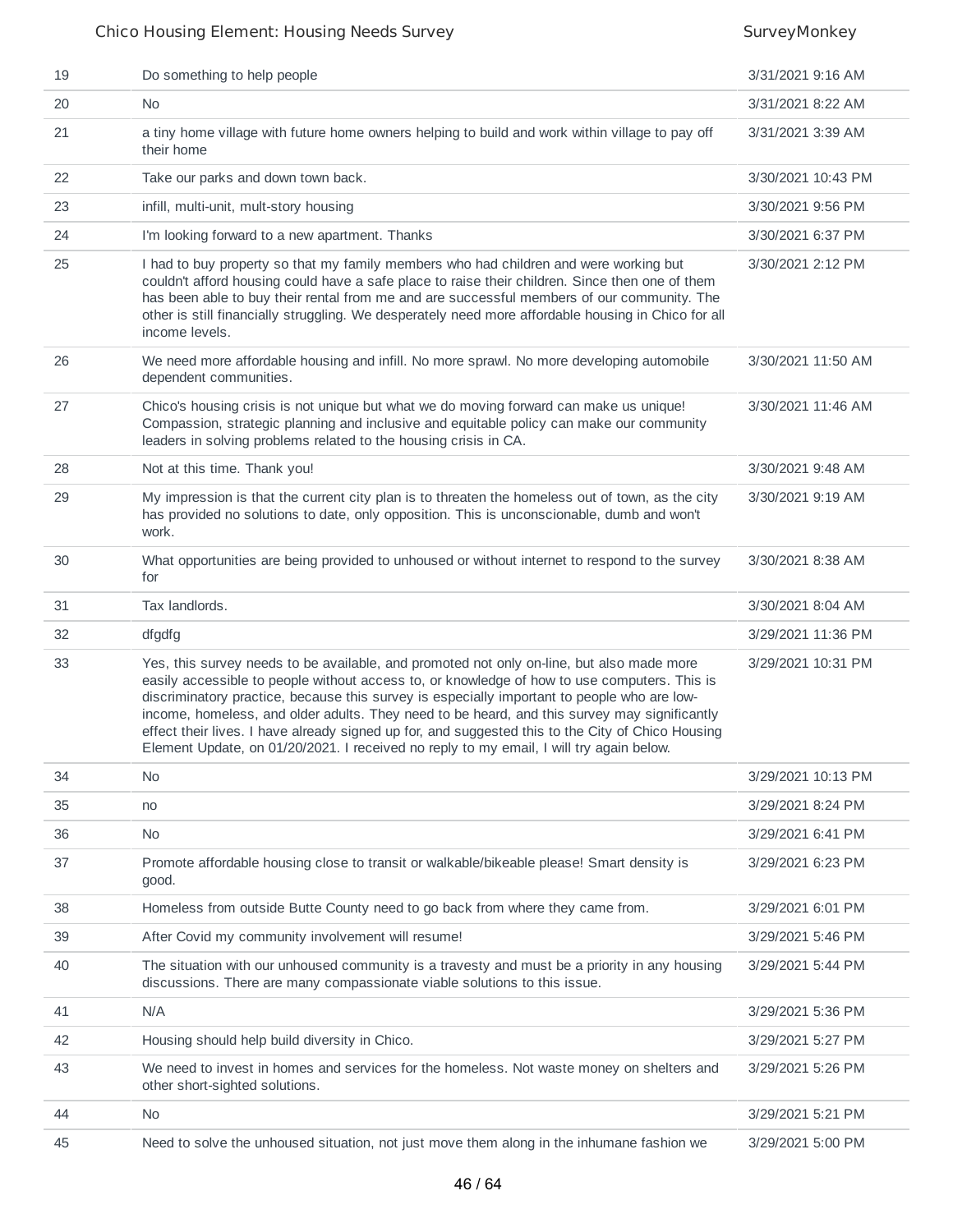|    | have been seeing.                                                                                                                                                                                                                                                                                                                                                                                                                                                                                  |                    |
|----|----------------------------------------------------------------------------------------------------------------------------------------------------------------------------------------------------------------------------------------------------------------------------------------------------------------------------------------------------------------------------------------------------------------------------------------------------------------------------------------------------|--------------------|
| 46 | The Element appears to be understate the need of low income while overstating the need for<br>market rate and above housing                                                                                                                                                                                                                                                                                                                                                                        | 3/29/2021 4:52 PM  |
| 47 | no thank you                                                                                                                                                                                                                                                                                                                                                                                                                                                                                       | 3/29/2021 4:35 PM  |
| 48 | <b>NA</b>                                                                                                                                                                                                                                                                                                                                                                                                                                                                                          | 3/29/2021 4:23 PM  |
| 49 | There are many large homes but not many small homes. We need to help house our unhorsed<br>population.                                                                                                                                                                                                                                                                                                                                                                                             | 3/29/2021 4:20 PM  |
| 50 | City of Chico leaders/management should work and focus on securing federal, state and<br>private foundation funds to create world examples of zero waste/appropriate housing (this will<br>attrack industry and jobs and we have the community that could do it if we have leaders<br>working towards the future of zero waste/emission housing). AND please get a grant to do<br>household/municipal composting, that is a no brainer!                                                            | 3/29/2021 3:52 PM  |
| 51 | N <sub>0</sub>                                                                                                                                                                                                                                                                                                                                                                                                                                                                                     | 3/29/2021 1:57 PM  |
| 52 | Your survey choices are limited. Housing and economic develop strategies are tightly coupled.<br>Your survey should reflect that reality.                                                                                                                                                                                                                                                                                                                                                          | 3/29/2021 1:24 PM  |
| 53 | Provide housing for homeless that allows them to keep their pets.                                                                                                                                                                                                                                                                                                                                                                                                                                  | 3/29/2021 12:52 PM |
| 54 | Open up the freedom of builders to build what is profitable. The shortage of low income<br>housing is do the lack of medium and high income houses for people to move to. The shortage<br>of medium and high income housing is driving up demand and prices of all income housing.                                                                                                                                                                                                                 | 3/29/2021 12:29 PM |
| 55 | We need affordable housing, rent control so rent cannot be raised to ridiculous prices like they<br>have been. We need to focus on housing for residents in need, not those who chose to live in<br>a tent because they don't want to simple rules of society and destroy the town.                                                                                                                                                                                                                | 3/29/2021 8:03 AM  |
| 56 | I have been so fortunate that i was able to but when i did (17 years ago) as there is no way i<br>could afford rent in todays market with the lack of decent paying jobs in this city. It is a shame<br>the amount of stories i hear of folks not being able to find housing even when they can afford<br>it.                                                                                                                                                                                      | 3/28/2021 10:25 PM |
| 57 | Chico                                                                                                                                                                                                                                                                                                                                                                                                                                                                                              | 3/28/2021 2:34 PM  |
| 58 | We MUST give homeless people a place to camp until they can get assistance in finding a<br>more permanent home. It is not illegal to be homeless, but it is illegal for us to keep treating<br>this issue as if we are dealing with criminals!!!                                                                                                                                                                                                                                                   | 3/28/2021 2:24 PM  |
| 59 | Encourge Habit for Humanity projects, where people ACTUALLY take a REAL ownership<br>interest in their residence                                                                                                                                                                                                                                                                                                                                                                                   | 3/28/2021 9:00 AM  |
| 60 | Crime is too high in college and other more affordable neighborhoods                                                                                                                                                                                                                                                                                                                                                                                                                               | 3/27/2021 6:53 PM  |
| 61 | The character that gives this town it's charm and livability is it's neighborhoods. Not it's<br>sprawling suburbs or tract condos (replacing beautiful and disappearing oak savannah). It is in<br>its neighborhoods and their unique character. It's in the mixed blue collar and student<br>neighborhoods like the Barber and South Campus. And it's in being a small college town in the<br>long stretch of the North Valley. We cannot bear bay area development and retain that<br>character. | 3/27/2021 4:45 PM  |
| 62 | Tiny homes and organized camp areas with facilities for those that can't maintain a house                                                                                                                                                                                                                                                                                                                                                                                                          | 3/27/2021 3:46 PM  |
| 63 | N <sub>0</sub>                                                                                                                                                                                                                                                                                                                                                                                                                                                                                     | 3/27/2021 12:19 PM |
| 64 | Nope                                                                                                                                                                                                                                                                                                                                                                                                                                                                                               | 3/27/2021 11:41 AM |
| 65 | Hand up, not hand out                                                                                                                                                                                                                                                                                                                                                                                                                                                                              | 3/27/2021 9:51 AM  |
| 66 | Homes that are consistent with Chico charm, regardless of type of housing, is important too                                                                                                                                                                                                                                                                                                                                                                                                        | 3/27/2021 9:43 AM  |
| 67 | I am from Paradise Camp Fire people who lost their house and are still struggling                                                                                                                                                                                                                                                                                                                                                                                                                  | 3/27/2021 9:39 AM  |
| 68 | No                                                                                                                                                                                                                                                                                                                                                                                                                                                                                                 | 3/27/2021 7:55 AM  |
| 69 | Yes, the lack of higher paying jobs is this area is not being considered. Perhaps business like<br>manufacturing should be encouraged to come here. Also, many homeless are drug/alcohol                                                                                                                                                                                                                                                                                                           | 3/27/2021 7:54 AM  |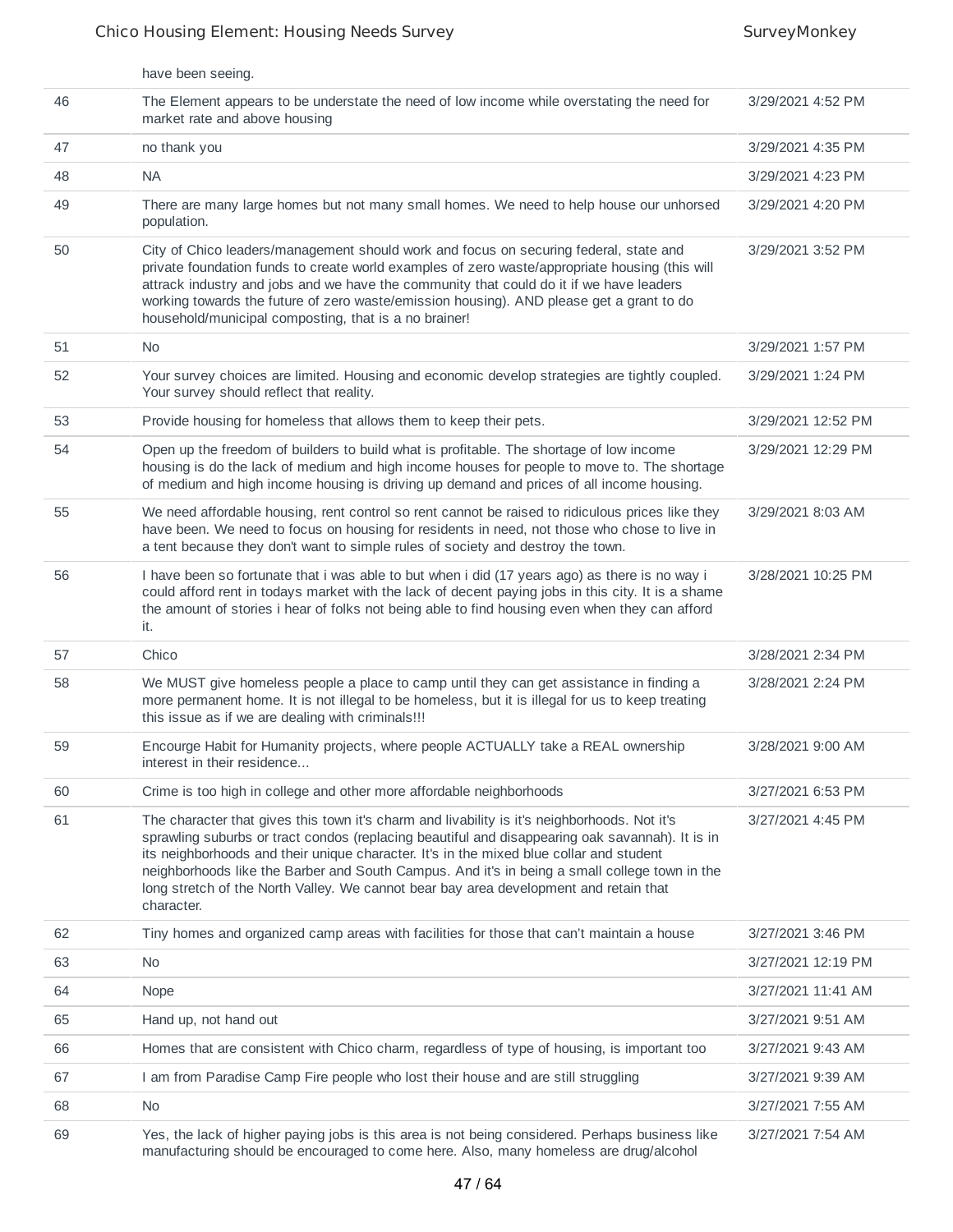addicts and/or mentally ill. All the tiny houses in the world won't help that! Perhaps housing is not really the problem at all.

| 70 | There is housing. It is either too expensive or over run by drugs                                                                                                                                                                                                                                                                                                                                                                                                                                                                                                                                                                                                                                                | 3/27/2021 7:46 AM  |
|----|------------------------------------------------------------------------------------------------------------------------------------------------------------------------------------------------------------------------------------------------------------------------------------------------------------------------------------------------------------------------------------------------------------------------------------------------------------------------------------------------------------------------------------------------------------------------------------------------------------------------------------------------------------------------------------------------------------------|--------------------|
| 71 | move the green line or other ideas to make development of land more affordable. Sprawl will<br>happen or economic opportunities and growth will occur in Orland/Oroville resulting in a lower<br>tax base and more unaffordable living for locals. More land to develop will reduce the cost of<br>dirt, therefore reduce the cost to develop, resulting in a lower cost to purchase. = (More<br>affordable housing)                                                                                                                                                                                                                                                                                             | 3/27/2021 7:00 AM  |
| 72 | Not at this time                                                                                                                                                                                                                                                                                                                                                                                                                                                                                                                                                                                                                                                                                                 | 3/27/2021 6:34 AM  |
| 73 | This survey has been designed to fit a narrative that is already written.                                                                                                                                                                                                                                                                                                                                                                                                                                                                                                                                                                                                                                        | 3/27/2021 4:19 AM  |
| 74 | <b>No</b>                                                                                                                                                                                                                                                                                                                                                                                                                                                                                                                                                                                                                                                                                                        | 3/27/2021 3:28 AM  |
| 75 | Offer a hand up, not a hand out; do not foster dependency on aid.                                                                                                                                                                                                                                                                                                                                                                                                                                                                                                                                                                                                                                                | 3/27/2021 2:32 AM  |
| 76 | Thank you for all your hard work!                                                                                                                                                                                                                                                                                                                                                                                                                                                                                                                                                                                                                                                                                | 3/27/2021 12:12 AM |
| 77 | Please, no more sprawl. Build taller buildings downtown, replace dead retail big-boxes,<br>anything but more pavement and cars and alienated segregated suburbs.                                                                                                                                                                                                                                                                                                                                                                                                                                                                                                                                                 | 3/27/2021 12:04 AM |
| 78 | No                                                                                                                                                                                                                                                                                                                                                                                                                                                                                                                                                                                                                                                                                                               | 3/26/2021 11:40 PM |
| 79 | Accountability is key! I know of several people who lived in low income homes during my<br>college years who could afford regular housing, taking away spaces of those who truly need<br>them. Also, the incentives to stay in a low income bracket are high as people who work very<br>hard in this community "get milked." Why does everything require overpriced permits?                                                                                                                                                                                                                                                                                                                                     | 3/26/2021 10:24 PM |
| 80 | Housing cost in Chico is extremely expensive for the average two working family to buy a<br>home                                                                                                                                                                                                                                                                                                                                                                                                                                                                                                                                                                                                                 | 3/26/2021 10:12 PM |
| 81 | I am a single mother and have been homeless for a year not because I am lazy or drunk or on<br>drugs but simply because there are not enough places I can afford there are months long<br>waiting lists for homeless shelters as well as low income and income based housing options<br>the fact of the matter is we need more much more of these things we need landlords who will<br>take people with messed up credit or who only make two times the income or who are willing to<br>adjust rent based on income we need landlords willing to waive application fees when<br>necessary this is getting out of hand I have enough money for a deposit and first months and<br>still can't find a place to live | 3/26/2021 10:04 PM |
| 82 | I'm looking into getting out of this state. My familily has over a 100 year heratige here in Chico.<br>My roots are deep here. In the last decade in particular Chico has turned to shit! I'm looking at<br>settling somewhere in the MidWest to get away from the shithole that Chico has become                                                                                                                                                                                                                                                                                                                                                                                                                | 3/26/2021 10:04 PM |
| 83 | We need emergency housing for the homeless. If you give them homes that solves a myriad<br>of problems.                                                                                                                                                                                                                                                                                                                                                                                                                                                                                                                                                                                                          | 3/26/2021 9:55 PM  |
| 84 | We must provide temporary shelters and find housing for the homeless. Every proposal has<br>been struck down by the city. It is unconscionable. We can build infrastructure with mental<br>health, drug rehabilitation, showers, job search, etc. to help them succeed. Other counties<br>have been successful with tiny home villages. We have many large empty buildings in Chico<br>that could be used for shelters. Relocating their tents is not the answer. We need real<br>solutions.                                                                                                                                                                                                                     | 3/26/2021 9:17 PM  |
| 85 | Chico                                                                                                                                                                                                                                                                                                                                                                                                                                                                                                                                                                                                                                                                                                            | 3/26/2021 8:30 PM  |
| 86 | Affordable housing in Chico has been in short supply for over 20 years and what the fires many<br>victims have nowhere to go and if students are to continue going to school in Chico there must<br>be affordable housing options along with senior housing and low-income options                                                                                                                                                                                                                                                                                                                                                                                                                               | 3/26/2021 8:12 PM  |
| 87 | As a single adult in my 40s, I should be able to afford a place of my own, even an apartment,<br>that is in good condition and in a quiet neighborhood, without needing roommates. I currently<br>work for Chico State, and most of my single co-workers have roommates for this very reason.<br>As a divorced single parent leaving an abusive situation, it was extremely difficult to find<br>something I can afford that meets our needs. As it is, the apartment I was able to find is not in<br>an ideal neighborhood, and my young teenage daughter is now being raised in an apartment<br>complex full of college students. My other options for housing were also places where I don't                  | 3/26/2021 6:11 PM  |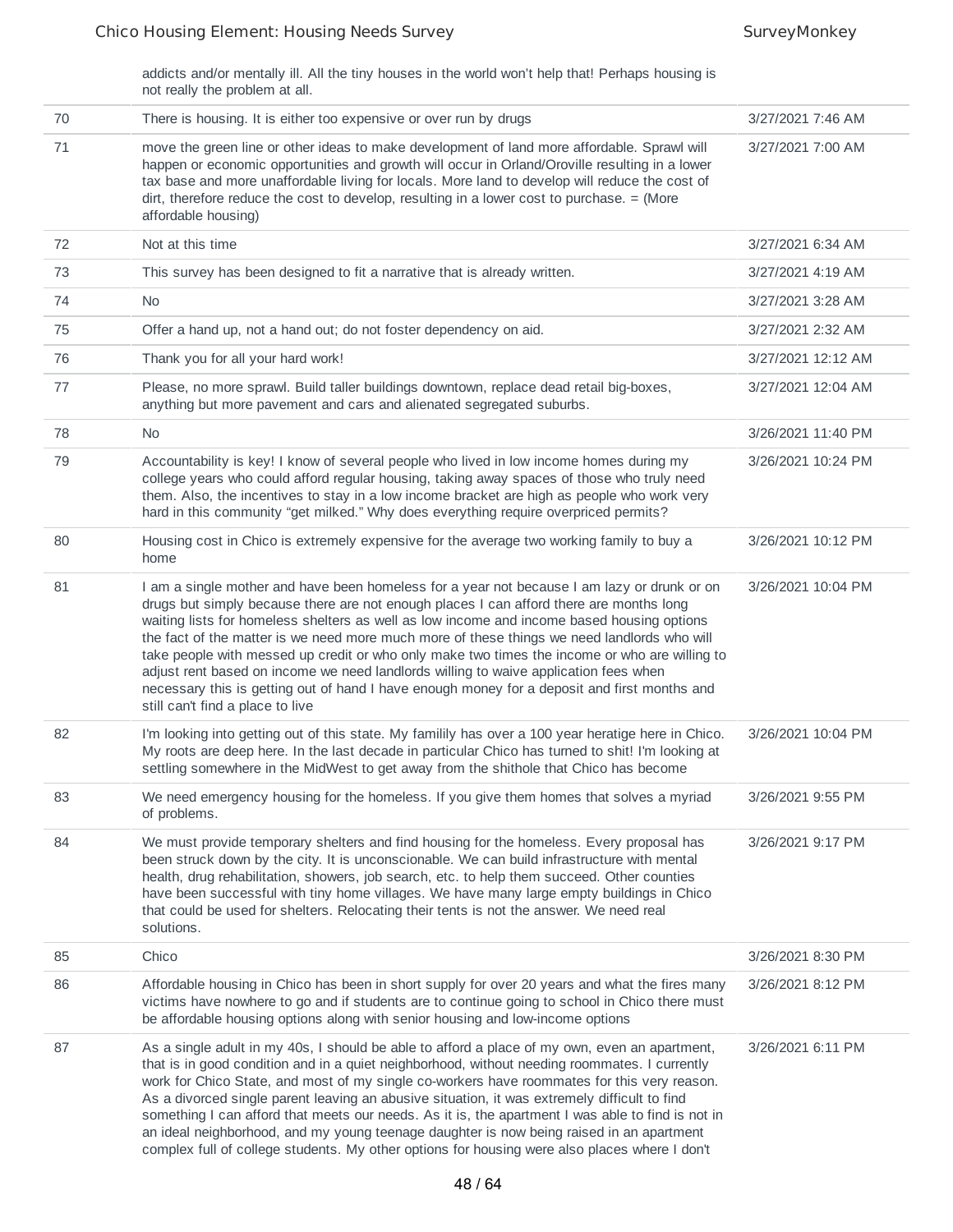| feel safe. Our complex has had three break-ins in the last few months, as well as a few        |
|------------------------------------------------------------------------------------------------|
| shootings in our general area. And more housing is being built but at rates that are untenable |
| for long-term Chico residents like myself.                                                     |

| 88  | We need affordable housing, including tiny homes, a legal campground and small units of<br>various types                                                                                                                                                                                                                                                                                                                                                                                                                                                                                                                                                                                                                                                                                                                                                                                                        | 3/26/2021 5:51 PM  |
|-----|-----------------------------------------------------------------------------------------------------------------------------------------------------------------------------------------------------------------------------------------------------------------------------------------------------------------------------------------------------------------------------------------------------------------------------------------------------------------------------------------------------------------------------------------------------------------------------------------------------------------------------------------------------------------------------------------------------------------------------------------------------------------------------------------------------------------------------------------------------------------------------------------------------------------|--------------------|
| 89  | Since the 1940's Chico has failed to plan for appropriate projected traffic 30-40 years after a<br>development. One need only look at East 1st Avenue, Forest Avenue, Eaton as examples. DO<br>NOT BUILD ANOTHER MERIUM PARK. It is one the ugliest developments ever created in<br>this community. Neighbors are disgusted with the crowded development, narrow streets as well<br>as traffic. When this development was approved, the CC went to Richmond to examine such a<br>development. Chico is NOT a major metropolitan community so don't develop it as such. It is<br>time for the city to establish what makes a community positive by looking at other towns of a<br>similar size. It is also time to create a new airport and to work with the state in establishing 99<br>as a major highway all the way to Red Bluff. We continue to miss out on a lot of business<br>because we are off of I-5. | 3/26/2021 4:04 PM  |
| 90  | I believe that mental health and addiction are underling issues and that homelessness is one<br>of their symptoms.                                                                                                                                                                                                                                                                                                                                                                                                                                                                                                                                                                                                                                                                                                                                                                                              | 3/26/2021 2:25 PM  |
| 91  | Get on it                                                                                                                                                                                                                                                                                                                                                                                                                                                                                                                                                                                                                                                                                                                                                                                                                                                                                                       | 3/26/2021 2:19 PM  |
| 92  | "Affordable" housing doesnt exist. Their reduced rent forces everyone else to pay more. Rents<br>or Mortgages simply equal how much it cost to build it. I cant afford to pay my rent and pay<br>more to contribute to my neighbors lower rent bill.                                                                                                                                                                                                                                                                                                                                                                                                                                                                                                                                                                                                                                                            | 3/26/2021 2:16 PM  |
| 93  | Chico city council should have a council member who has is or had been homeless for a year<br>to get a real picture of what the challenges are                                                                                                                                                                                                                                                                                                                                                                                                                                                                                                                                                                                                                                                                                                                                                                  | 3/26/2021 12:01 PM |
| 94  | Encourage tiny houses being set up                                                                                                                                                                                                                                                                                                                                                                                                                                                                                                                                                                                                                                                                                                                                                                                                                                                                              | 3/26/2021 11:51 AM |
| 95  | No free housing. Assisted rents with rules one. The esplanade house for women is a great,<br>successful model. I believe in a "A handup, not a handout". Chico should not be responsible<br>for solving the drug and homeless issue of the US. So many on our homeless are NOT locals.<br>They are here for free services we are so graciously offering. Women with children who pass<br>drug tests should have first priority for any assistance.                                                                                                                                                                                                                                                                                                                                                                                                                                                              | 3/26/2021 11:26 AM |
| 96  | G                                                                                                                                                                                                                                                                                                                                                                                                                                                                                                                                                                                                                                                                                                                                                                                                                                                                                                               | 3/26/2021 11:16 AM |
| 97  | Please create housing opportunities for low income people.                                                                                                                                                                                                                                                                                                                                                                                                                                                                                                                                                                                                                                                                                                                                                                                                                                                      | 3/26/2021 11:05 AM |
| 98  | Quit trying to tie "acceptability" of people to their need for safe housing. Many people who own<br>homes or have good rental history also have histories of mental illness, substance use/abuse,<br>preference for limited social interaction - why place restrictions on safe housing for people<br>experiencing these same issues?                                                                                                                                                                                                                                                                                                                                                                                                                                                                                                                                                                           | 3/26/2021 11:01 AM |
| 99  | I am very dissatisfied with the lack of a plan to help the homeless in Chico. That includes<br>homeless students, seniors, Camp Fire survivors, mentally ill and addicts.                                                                                                                                                                                                                                                                                                                                                                                                                                                                                                                                                                                                                                                                                                                                       | 3/26/2021 10:45 AM |
| 100 | House the house less and care for people with mental illness, special needs                                                                                                                                                                                                                                                                                                                                                                                                                                                                                                                                                                                                                                                                                                                                                                                                                                     | 3/26/2021 10:37 AM |
| 101 | We need more smaller, affordable homes.                                                                                                                                                                                                                                                                                                                                                                                                                                                                                                                                                                                                                                                                                                                                                                                                                                                                         | 3/26/2021 9:38 AM  |
| 102 | I am currently unhoused and can not find an affordable living situation. I'm a disabled senior,<br>my income will not change and this is frightening to say the least. There needs to be more<br>options for people in my situation. There needs to be accountability for Landlords in our<br>community.                                                                                                                                                                                                                                                                                                                                                                                                                                                                                                                                                                                                        | 3/26/2021 7:56 AM  |
| 103 | We should not be building houses for certain races. Housing should be for all races! This<br>survey is tilted in favor of your groups views.                                                                                                                                                                                                                                                                                                                                                                                                                                                                                                                                                                                                                                                                                                                                                                    | 3/26/2021 7:48 AM  |
| 104 | Affordable, clean, safe housing is so important for our community. We have to include<br>everyone. We have no affordable housing for seniors and people on SSI. We also need to<br>allow people to build smaller homes or allow manufactured homes on private property.<br>Something has to be done to help the average young and low income citizens. I am a retired<br>teacher and now a realtor.                                                                                                                                                                                                                                                                                                                                                                                                                                                                                                             | 3/26/2021 6:44 AM  |
| 105 | I think helping people that are helping themselves by working if they can, is where the effort<br>should be.                                                                                                                                                                                                                                                                                                                                                                                                                                                                                                                                                                                                                                                                                                                                                                                                    | 3/26/2021 5:49 AM  |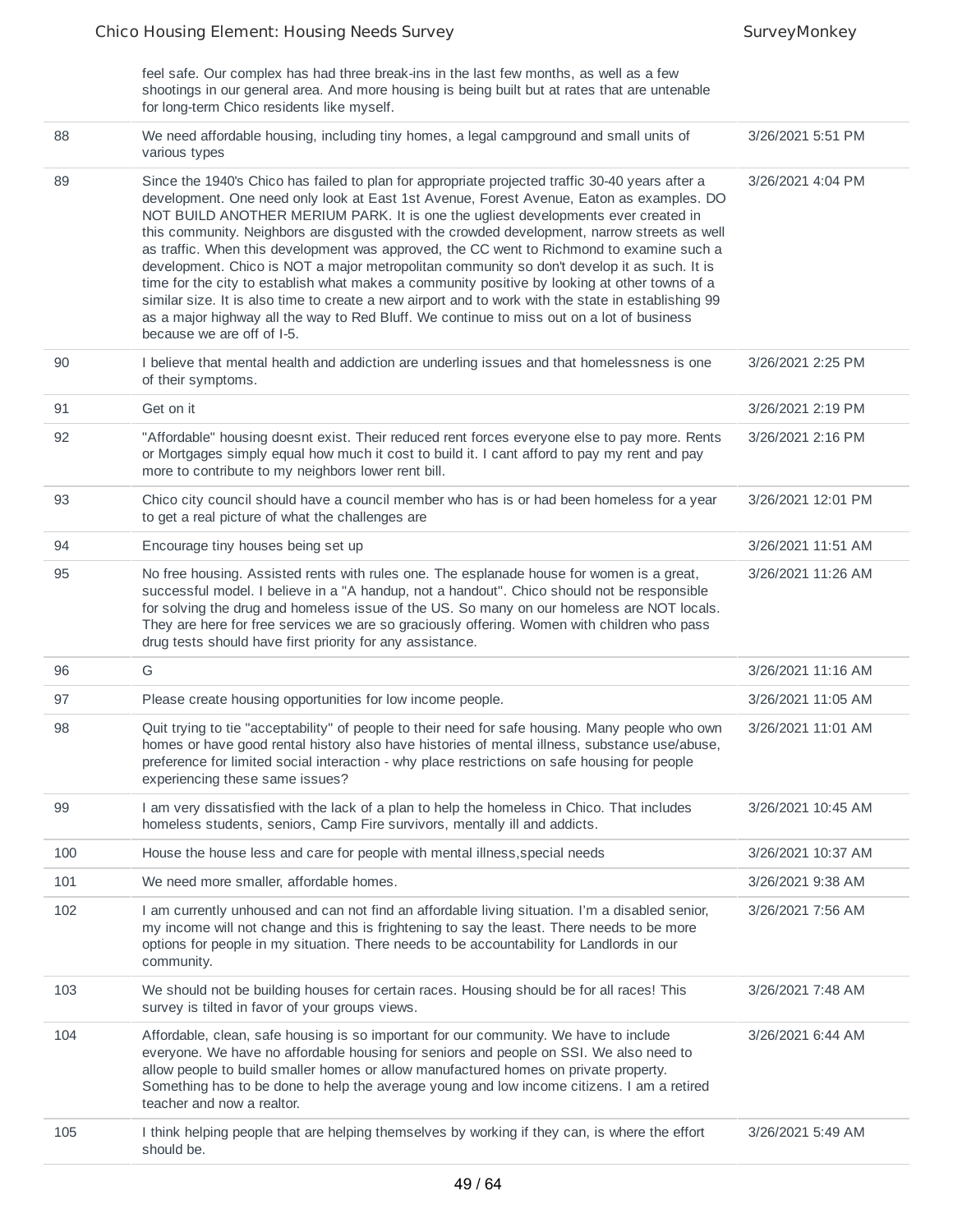| 106<br>Please include more spacious lots. Cookie cutter neighborhoods where the houses fill the<br>3/26/2021 5:33 AM<br>entire lot ruin the beauty of this area. Also adding speed reduction features in existing<br>neighborhoods would be much appreciated.<br>107<br>We need several tiny house villages with different levels of social service help, depending on<br>3/26/2021 12:46 AM<br>residents. Shipping container homes with cladding and insulation to look like a small home.<br>City water and sewer, possibly solar for each. Multiple neighborhoods, multiple age groups,<br>from student to senior. With decks and covered porches for additional space and outdoor<br>living. We need to be small bouse friendly and advocate for a thousand units, possibly more.<br>108<br><b>No</b><br>3/25/2021 11:48 PM<br>109<br>I suggest you build a campground and put in the infrastructure needed, i.e. water and<br>3/25/2021 11:34 PM<br>electricity. It would probably be a good idea to have a building that would work as a kitchen for<br>groups that are willing to come in and feed these people. Obviously, they need a place to camp<br>for at least a while before they get into low income housing, and you can't just keep chasing<br>them off of the only place they can find to camp. If there was something better than the park,<br>they will go to it. And of course you would need a bus stop As adequate shelter and with<br>transparent walls for safety so people can get to their appointments and education and work.<br>We can do this, I have no doubt.<br>110<br>Make Chico accessible again! We are not the small town we were 10 years ago. Grow,<br>3/25/2021 10:41 PM<br>innovate, see the need and come up with answers instead of ignoring the situation.<br>111<br>Homeless people need to be housed<br>3/25/2021 9:58 PM<br>112<br>We need more low income housing for the people here instead of attracting high income people<br>3/25/2021 9:35 PM<br>that make it impossible for lower income people to be housed.<br>113<br>Who is paying for the assistance you are proposing?<br>3/25/2021 9:29 PM<br>Evictions need to be halted during this pandemic and kicking people out of parks doesn't solve<br>114<br>3/25/2021 9:28 PM<br>the housing problem. All it does is move the problem out of sight.<br>115<br>Stop moving people with nowhere to go. Figure out a better plan.<br>3/25/2021 9:14 PM<br>Consider a tiny house community for homeless individuals and those with special needs. We<br>116<br>3/25/2021 8:19 PM<br>need LOTS of these. Social service programs could help manage sites and provide assistance<br>to help transition/graduate people to other programs. Expand Esplande House by creating a<br>second site. This program does amazing work in our community.<br>117<br>You've seen an exodus of people since the Camp Fire and this will continue until you make a<br>3/25/2021 7:40 PM<br>place for everyone in the community - disabled, seniors, those on limited incomes, people who<br>own pets. You should invest in diversity of your citizens if you want a thriving community.<br>118<br>Most of the people renting in Chico are not college students with thousands of dollars in<br>3/25/2021 7:20 PM<br>financial aid. They are Chico citizens who have Chico/Butte jobs, often at minimum wage<br>(ignoring the fact that we've been in a pandemic for a year), and rent rates do not reflect that.<br>People should not have to have multiple roommates just to be able to afford rent in addition to<br>their other monthly bills.<br>119<br>Low income housing is greatly needed in Chico now and into the future.<br>3/25/2021 6:47 PM<br>120<br>There needs to be less obstruction of housing alternatives for those experiencing<br>3/25/2021 6:39 PM<br>homelessness. A number of options beyond emergency congregate shelters should be<br>developed for those that are homeless or about to become so. A tiny house village, a<br>campground and a safe parking program are desparately needed. Meet people where they are,<br>encourage success without coercing compliance through legal enforcement for those living in<br>our public spaces. Sweeps are a waste of money and personnel. Funds are better spent<br>stabilizing the population.<br>121<br>I have been fortunate to live in the same house for the last almost 9 years without my landlord<br>3/25/2021 6:25 PM<br>raising my rent yet and my rent is very reasonable considering the expensive rent prices that<br>are in Chico right now. I believe that if I were to try to find affordable housing right now, it may<br>be difficult, but luckily I haven't had to look for new housing in a long time period<br>122<br>This survey was extremely biased. What about the normal midle class resident of Chico?<br>3/25/2021 6:09 PM<br>We;re trying to live in a nice City and find it filling with folks who expect everything free. |  |  |
|------------------------------------------------------------------------------------------------------------------------------------------------------------------------------------------------------------------------------------------------------------------------------------------------------------------------------------------------------------------------------------------------------------------------------------------------------------------------------------------------------------------------------------------------------------------------------------------------------------------------------------------------------------------------------------------------------------------------------------------------------------------------------------------------------------------------------------------------------------------------------------------------------------------------------------------------------------------------------------------------------------------------------------------------------------------------------------------------------------------------------------------------------------------------------------------------------------------------------------------------------------------------------------------------------------------------------------------------------------------------------------------------------------------------------------------------------------------------------------------------------------------------------------------------------------------------------------------------------------------------------------------------------------------------------------------------------------------------------------------------------------------------------------------------------------------------------------------------------------------------------------------------------------------------------------------------------------------------------------------------------------------------------------------------------------------------------------------------------------------------------------------------------------------------------------------------------------------------------------------------------------------------------------------------------------------------------------------------------------------------------------------------------------------------------------------------------------------------------------------------------------------------------------------------------------------------------------------------------------------------------------------------------------------------------------------------------------------------------------------------------------------------------------------------------------------------------------------------------------------------------------------------------------------------------------------------------------------------------------------------------------------------------------------------------------------------------------------------------------------------------------------------------------------------------------------------------------------------------------------------------------------------------------------------------------------------------------------------------------------------------------------------------------------------------------------------------------------------------------------------------------------------------------------------------------------------------------------------------------------------------------------------------------------------------------------------------------------------------------------------------------------------------------------------------------------------------------------------------------------------------------------------------------------------------------------------------------------------------------------------------------------------------------------------------------------------------------------------------------------------------------------------------------------------------------------------------------------------------------------------------------------------------------------------------------------------------------------------------------------------------------------------------------------------------------------------------------------------------------------------------------------------------------------------------------------------------------------------------------------------------------------------------------------------------------------------------------------------------------------------------------------------------------------------------------------------------------------------------------------------------------------------------------------------------------------------------------------------------------------------------------------------|--|--|
|                                                                                                                                                                                                                                                                                                                                                                                                                                                                                                                                                                                                                                                                                                                                                                                                                                                                                                                                                                                                                                                                                                                                                                                                                                                                                                                                                                                                                                                                                                                                                                                                                                                                                                                                                                                                                                                                                                                                                                                                                                                                                                                                                                                                                                                                                                                                                                                                                                                                                                                                                                                                                                                                                                                                                                                                                                                                                                                                                                                                                                                                                                                                                                                                                                                                                                                                                                                                                                                                                                                                                                                                                                                                                                                                                                                                                                                                                                                                                                                                                                                                                                                                                                                                                                                                                                                                                                                                                                                                                                                                                                                                                                                                                                                                                                                                                                                                                                                                                                                                                        |  |  |
|                                                                                                                                                                                                                                                                                                                                                                                                                                                                                                                                                                                                                                                                                                                                                                                                                                                                                                                                                                                                                                                                                                                                                                                                                                                                                                                                                                                                                                                                                                                                                                                                                                                                                                                                                                                                                                                                                                                                                                                                                                                                                                                                                                                                                                                                                                                                                                                                                                                                                                                                                                                                                                                                                                                                                                                                                                                                                                                                                                                                                                                                                                                                                                                                                                                                                                                                                                                                                                                                                                                                                                                                                                                                                                                                                                                                                                                                                                                                                                                                                                                                                                                                                                                                                                                                                                                                                                                                                                                                                                                                                                                                                                                                                                                                                                                                                                                                                                                                                                                                                        |  |  |
|                                                                                                                                                                                                                                                                                                                                                                                                                                                                                                                                                                                                                                                                                                                                                                                                                                                                                                                                                                                                                                                                                                                                                                                                                                                                                                                                                                                                                                                                                                                                                                                                                                                                                                                                                                                                                                                                                                                                                                                                                                                                                                                                                                                                                                                                                                                                                                                                                                                                                                                                                                                                                                                                                                                                                                                                                                                                                                                                                                                                                                                                                                                                                                                                                                                                                                                                                                                                                                                                                                                                                                                                                                                                                                                                                                                                                                                                                                                                                                                                                                                                                                                                                                                                                                                                                                                                                                                                                                                                                                                                                                                                                                                                                                                                                                                                                                                                                                                                                                                                                        |  |  |
|                                                                                                                                                                                                                                                                                                                                                                                                                                                                                                                                                                                                                                                                                                                                                                                                                                                                                                                                                                                                                                                                                                                                                                                                                                                                                                                                                                                                                                                                                                                                                                                                                                                                                                                                                                                                                                                                                                                                                                                                                                                                                                                                                                                                                                                                                                                                                                                                                                                                                                                                                                                                                                                                                                                                                                                                                                                                                                                                                                                                                                                                                                                                                                                                                                                                                                                                                                                                                                                                                                                                                                                                                                                                                                                                                                                                                                                                                                                                                                                                                                                                                                                                                                                                                                                                                                                                                                                                                                                                                                                                                                                                                                                                                                                                                                                                                                                                                                                                                                                                                        |  |  |
|                                                                                                                                                                                                                                                                                                                                                                                                                                                                                                                                                                                                                                                                                                                                                                                                                                                                                                                                                                                                                                                                                                                                                                                                                                                                                                                                                                                                                                                                                                                                                                                                                                                                                                                                                                                                                                                                                                                                                                                                                                                                                                                                                                                                                                                                                                                                                                                                                                                                                                                                                                                                                                                                                                                                                                                                                                                                                                                                                                                                                                                                                                                                                                                                                                                                                                                                                                                                                                                                                                                                                                                                                                                                                                                                                                                                                                                                                                                                                                                                                                                                                                                                                                                                                                                                                                                                                                                                                                                                                                                                                                                                                                                                                                                                                                                                                                                                                                                                                                                                                        |  |  |
|                                                                                                                                                                                                                                                                                                                                                                                                                                                                                                                                                                                                                                                                                                                                                                                                                                                                                                                                                                                                                                                                                                                                                                                                                                                                                                                                                                                                                                                                                                                                                                                                                                                                                                                                                                                                                                                                                                                                                                                                                                                                                                                                                                                                                                                                                                                                                                                                                                                                                                                                                                                                                                                                                                                                                                                                                                                                                                                                                                                                                                                                                                                                                                                                                                                                                                                                                                                                                                                                                                                                                                                                                                                                                                                                                                                                                                                                                                                                                                                                                                                                                                                                                                                                                                                                                                                                                                                                                                                                                                                                                                                                                                                                                                                                                                                                                                                                                                                                                                                                                        |  |  |
|                                                                                                                                                                                                                                                                                                                                                                                                                                                                                                                                                                                                                                                                                                                                                                                                                                                                                                                                                                                                                                                                                                                                                                                                                                                                                                                                                                                                                                                                                                                                                                                                                                                                                                                                                                                                                                                                                                                                                                                                                                                                                                                                                                                                                                                                                                                                                                                                                                                                                                                                                                                                                                                                                                                                                                                                                                                                                                                                                                                                                                                                                                                                                                                                                                                                                                                                                                                                                                                                                                                                                                                                                                                                                                                                                                                                                                                                                                                                                                                                                                                                                                                                                                                                                                                                                                                                                                                                                                                                                                                                                                                                                                                                                                                                                                                                                                                                                                                                                                                                                        |  |  |
|                                                                                                                                                                                                                                                                                                                                                                                                                                                                                                                                                                                                                                                                                                                                                                                                                                                                                                                                                                                                                                                                                                                                                                                                                                                                                                                                                                                                                                                                                                                                                                                                                                                                                                                                                                                                                                                                                                                                                                                                                                                                                                                                                                                                                                                                                                                                                                                                                                                                                                                                                                                                                                                                                                                                                                                                                                                                                                                                                                                                                                                                                                                                                                                                                                                                                                                                                                                                                                                                                                                                                                                                                                                                                                                                                                                                                                                                                                                                                                                                                                                                                                                                                                                                                                                                                                                                                                                                                                                                                                                                                                                                                                                                                                                                                                                                                                                                                                                                                                                                                        |  |  |
|                                                                                                                                                                                                                                                                                                                                                                                                                                                                                                                                                                                                                                                                                                                                                                                                                                                                                                                                                                                                                                                                                                                                                                                                                                                                                                                                                                                                                                                                                                                                                                                                                                                                                                                                                                                                                                                                                                                                                                                                                                                                                                                                                                                                                                                                                                                                                                                                                                                                                                                                                                                                                                                                                                                                                                                                                                                                                                                                                                                                                                                                                                                                                                                                                                                                                                                                                                                                                                                                                                                                                                                                                                                                                                                                                                                                                                                                                                                                                                                                                                                                                                                                                                                                                                                                                                                                                                                                                                                                                                                                                                                                                                                                                                                                                                                                                                                                                                                                                                                                                        |  |  |
|                                                                                                                                                                                                                                                                                                                                                                                                                                                                                                                                                                                                                                                                                                                                                                                                                                                                                                                                                                                                                                                                                                                                                                                                                                                                                                                                                                                                                                                                                                                                                                                                                                                                                                                                                                                                                                                                                                                                                                                                                                                                                                                                                                                                                                                                                                                                                                                                                                                                                                                                                                                                                                                                                                                                                                                                                                                                                                                                                                                                                                                                                                                                                                                                                                                                                                                                                                                                                                                                                                                                                                                                                                                                                                                                                                                                                                                                                                                                                                                                                                                                                                                                                                                                                                                                                                                                                                                                                                                                                                                                                                                                                                                                                                                                                                                                                                                                                                                                                                                                                        |  |  |
|                                                                                                                                                                                                                                                                                                                                                                                                                                                                                                                                                                                                                                                                                                                                                                                                                                                                                                                                                                                                                                                                                                                                                                                                                                                                                                                                                                                                                                                                                                                                                                                                                                                                                                                                                                                                                                                                                                                                                                                                                                                                                                                                                                                                                                                                                                                                                                                                                                                                                                                                                                                                                                                                                                                                                                                                                                                                                                                                                                                                                                                                                                                                                                                                                                                                                                                                                                                                                                                                                                                                                                                                                                                                                                                                                                                                                                                                                                                                                                                                                                                                                                                                                                                                                                                                                                                                                                                                                                                                                                                                                                                                                                                                                                                                                                                                                                                                                                                                                                                                                        |  |  |
|                                                                                                                                                                                                                                                                                                                                                                                                                                                                                                                                                                                                                                                                                                                                                                                                                                                                                                                                                                                                                                                                                                                                                                                                                                                                                                                                                                                                                                                                                                                                                                                                                                                                                                                                                                                                                                                                                                                                                                                                                                                                                                                                                                                                                                                                                                                                                                                                                                                                                                                                                                                                                                                                                                                                                                                                                                                                                                                                                                                                                                                                                                                                                                                                                                                                                                                                                                                                                                                                                                                                                                                                                                                                                                                                                                                                                                                                                                                                                                                                                                                                                                                                                                                                                                                                                                                                                                                                                                                                                                                                                                                                                                                                                                                                                                                                                                                                                                                                                                                                                        |  |  |
|                                                                                                                                                                                                                                                                                                                                                                                                                                                                                                                                                                                                                                                                                                                                                                                                                                                                                                                                                                                                                                                                                                                                                                                                                                                                                                                                                                                                                                                                                                                                                                                                                                                                                                                                                                                                                                                                                                                                                                                                                                                                                                                                                                                                                                                                                                                                                                                                                                                                                                                                                                                                                                                                                                                                                                                                                                                                                                                                                                                                                                                                                                                                                                                                                                                                                                                                                                                                                                                                                                                                                                                                                                                                                                                                                                                                                                                                                                                                                                                                                                                                                                                                                                                                                                                                                                                                                                                                                                                                                                                                                                                                                                                                                                                                                                                                                                                                                                                                                                                                                        |  |  |
|                                                                                                                                                                                                                                                                                                                                                                                                                                                                                                                                                                                                                                                                                                                                                                                                                                                                                                                                                                                                                                                                                                                                                                                                                                                                                                                                                                                                                                                                                                                                                                                                                                                                                                                                                                                                                                                                                                                                                                                                                                                                                                                                                                                                                                                                                                                                                                                                                                                                                                                                                                                                                                                                                                                                                                                                                                                                                                                                                                                                                                                                                                                                                                                                                                                                                                                                                                                                                                                                                                                                                                                                                                                                                                                                                                                                                                                                                                                                                                                                                                                                                                                                                                                                                                                                                                                                                                                                                                                                                                                                                                                                                                                                                                                                                                                                                                                                                                                                                                                                                        |  |  |
|                                                                                                                                                                                                                                                                                                                                                                                                                                                                                                                                                                                                                                                                                                                                                                                                                                                                                                                                                                                                                                                                                                                                                                                                                                                                                                                                                                                                                                                                                                                                                                                                                                                                                                                                                                                                                                                                                                                                                                                                                                                                                                                                                                                                                                                                                                                                                                                                                                                                                                                                                                                                                                                                                                                                                                                                                                                                                                                                                                                                                                                                                                                                                                                                                                                                                                                                                                                                                                                                                                                                                                                                                                                                                                                                                                                                                                                                                                                                                                                                                                                                                                                                                                                                                                                                                                                                                                                                                                                                                                                                                                                                                                                                                                                                                                                                                                                                                                                                                                                                                        |  |  |
|                                                                                                                                                                                                                                                                                                                                                                                                                                                                                                                                                                                                                                                                                                                                                                                                                                                                                                                                                                                                                                                                                                                                                                                                                                                                                                                                                                                                                                                                                                                                                                                                                                                                                                                                                                                                                                                                                                                                                                                                                                                                                                                                                                                                                                                                                                                                                                                                                                                                                                                                                                                                                                                                                                                                                                                                                                                                                                                                                                                                                                                                                                                                                                                                                                                                                                                                                                                                                                                                                                                                                                                                                                                                                                                                                                                                                                                                                                                                                                                                                                                                                                                                                                                                                                                                                                                                                                                                                                                                                                                                                                                                                                                                                                                                                                                                                                                                                                                                                                                                                        |  |  |
|                                                                                                                                                                                                                                                                                                                                                                                                                                                                                                                                                                                                                                                                                                                                                                                                                                                                                                                                                                                                                                                                                                                                                                                                                                                                                                                                                                                                                                                                                                                                                                                                                                                                                                                                                                                                                                                                                                                                                                                                                                                                                                                                                                                                                                                                                                                                                                                                                                                                                                                                                                                                                                                                                                                                                                                                                                                                                                                                                                                                                                                                                                                                                                                                                                                                                                                                                                                                                                                                                                                                                                                                                                                                                                                                                                                                                                                                                                                                                                                                                                                                                                                                                                                                                                                                                                                                                                                                                                                                                                                                                                                                                                                                                                                                                                                                                                                                                                                                                                                                                        |  |  |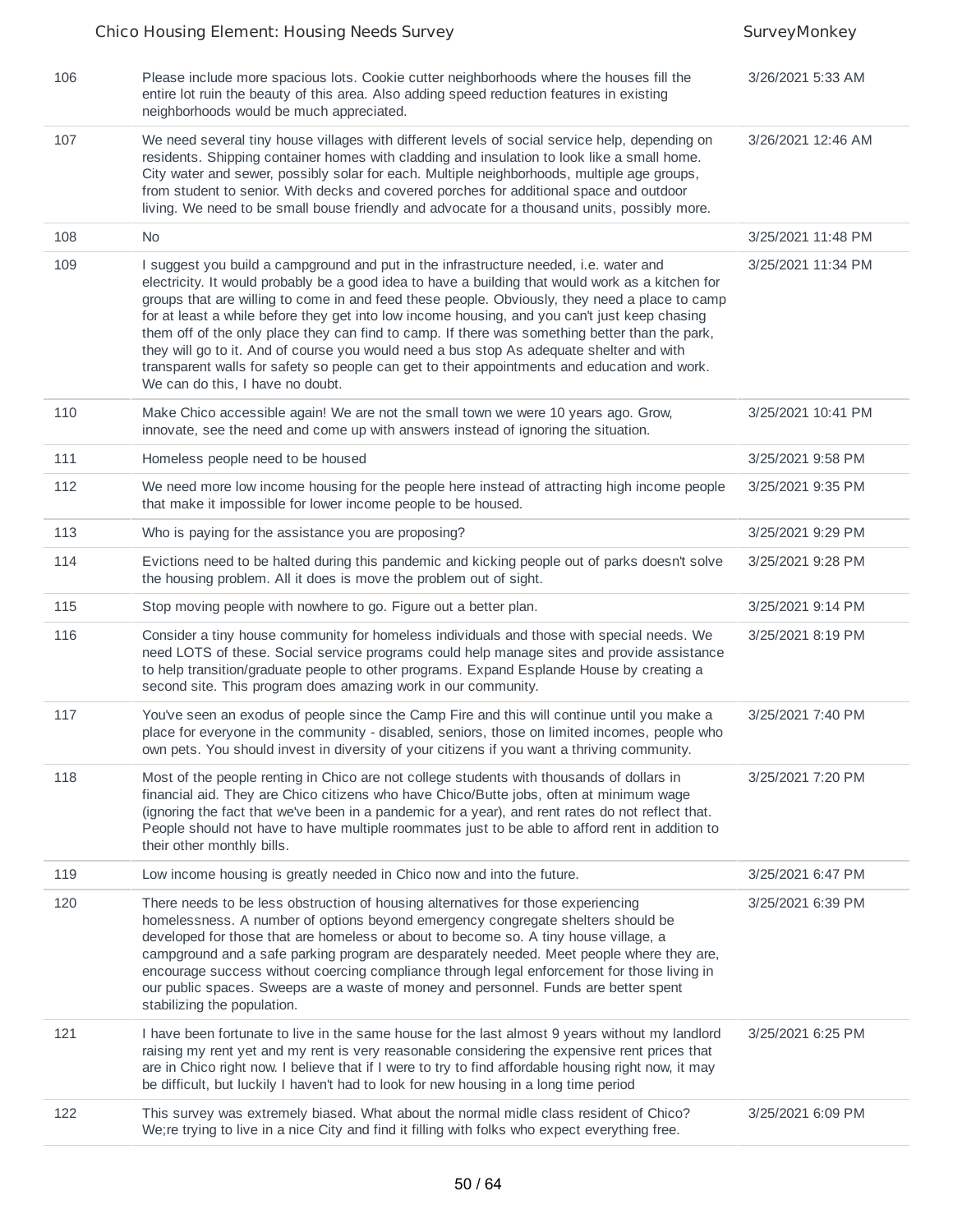### Chico Housing Element: Housing Needs Survey Survey SurveyMonkey 123 People who are homeless, no matter the reason, need help not harassment. I've been saddened and embarrassed at the way has been treating our homeless population . 3/25/2021 5:38 PM 124 would love more simple, low-cost, small, affordable 1-brs and studios. 3/25/2021 5:15 PM 125 From news I regularly read, it seems some elected leaders advocate for special interest, not for the collective needs 3/25/2021 5:12 PM 126 Let's end homelessness in Chico by helping people and providing habitations. 3/25/2021 5:07 PM 127 No 3/25/2021 4:58 PM 128 Those experiencing homelessness need long term shelter 3/25/2021 4:57 PM 129 These problems aren't just in Chico, but this won't get better without mandating contractors build the housing we need if they want to keep building the \$500k+ subdivisions 3/25/2021 4:50 PM 130 Do better. 3/25/2021 4:45 PM 131 More acceptance of, development of, clean/safe spaces for people to park vehicles in which they live (RVs, travel trailers, et al). Or at least more spaces made in "Mobile/Modular Home Communities" (especially Senior/55+) to accommodate space for long-term RV parking. Many of us seniors (especially women) don't receive enough on our social security to afford the modular units. We CAN buy an RV, tho; it would be nice to be allowed to park in a safe place for long term (3 months, 6 months or more). 3/25/2021 4:44 PM 132 We need affordable housing!!! 32 and 50 and 50 and 50 and 50 and 50 and 50 and 50 and 50 and 50 and 50 and 50 and 50 and 50 and 50 and 50 and 50 and 50 and 50 and 50 and 50 and 50 and 50 and 50 and 50 and 50 and 50 and 133 On question 13, in my experience as a housing navigator, without the creation of new affordable units, those other assists, while important, really don't get us very far. It takes a heroic amount of effort to help people find and keep affordable units right now. Also, in question 14, while I agree in principle that we need a variety of units, the truth is that we have overbuilt single family market rate housing, and at this point, we need to focus primarily on rental and ownership units for low income households. Thank you! 3/25/2021 4:05 PM 134 Please - do what you can to get more affordable housing built. And require developers to chip in for improvements to roads, parks, utilities, etc. 3/25/2021 4:03 PM 135 How can a "green city" have all of its workforce drive here from brown communities? 3/25/2021 3:57 PM 136 We should have tiny homes at the fairgrounds 3/25/2021 3:51 PM 137 We need housing for everyone. Homeless, veterans, students, families, etc. Can we get housing that covers a broad range of affordability and spectrum in size. So that those who can afford more can have it, but also those who can't afford more have access to decent housing. 3/25/2021 3:20 PM 138 Chico's priorities need to reexamined - not just in housing. 3/25/2021 2:58 PM 139 Why is talking about housing the houseless in Chico so difficult? 3/25/2021 2:58 PM 140 It is imperative that we provide permanent housing for people who are homeless. 3/25/2021 2:27 PM 141 Please help the unhoused community. They need support. They need safe and affordable housing to get on their feet. Nobody can thrive and hardly anyone can heal while living on the streets. It's not impossible but for the majority of the unhoused population it just isn't doable. 3/25/2021 2:15 PM 142 Please focus on current residents who need help over people who wish to move here 3/25/2021 2:03 PM 143 No 3/25/2021 1:36 PM 144 NO 3/25/2021 1:33 PM 145 Acquiring affordable housing is just one step; another critical step is being able to maintain the property. 3/25/2021 1:29 PM 146 We need to offer housing for everyone. I know the city would like to get people with money to come here, but we can't just leave our poor and homeless to die on the streets. There is really no excuse for someone like me, who works full time and is considered middle class, to be rent burdened to have a home with old, energy wasting equipment and live in fear that my plumbing and electrical equipment will create a crisis any day now. We need homes with things like in unit laundry and parking. 3/25/2021 1:15 PM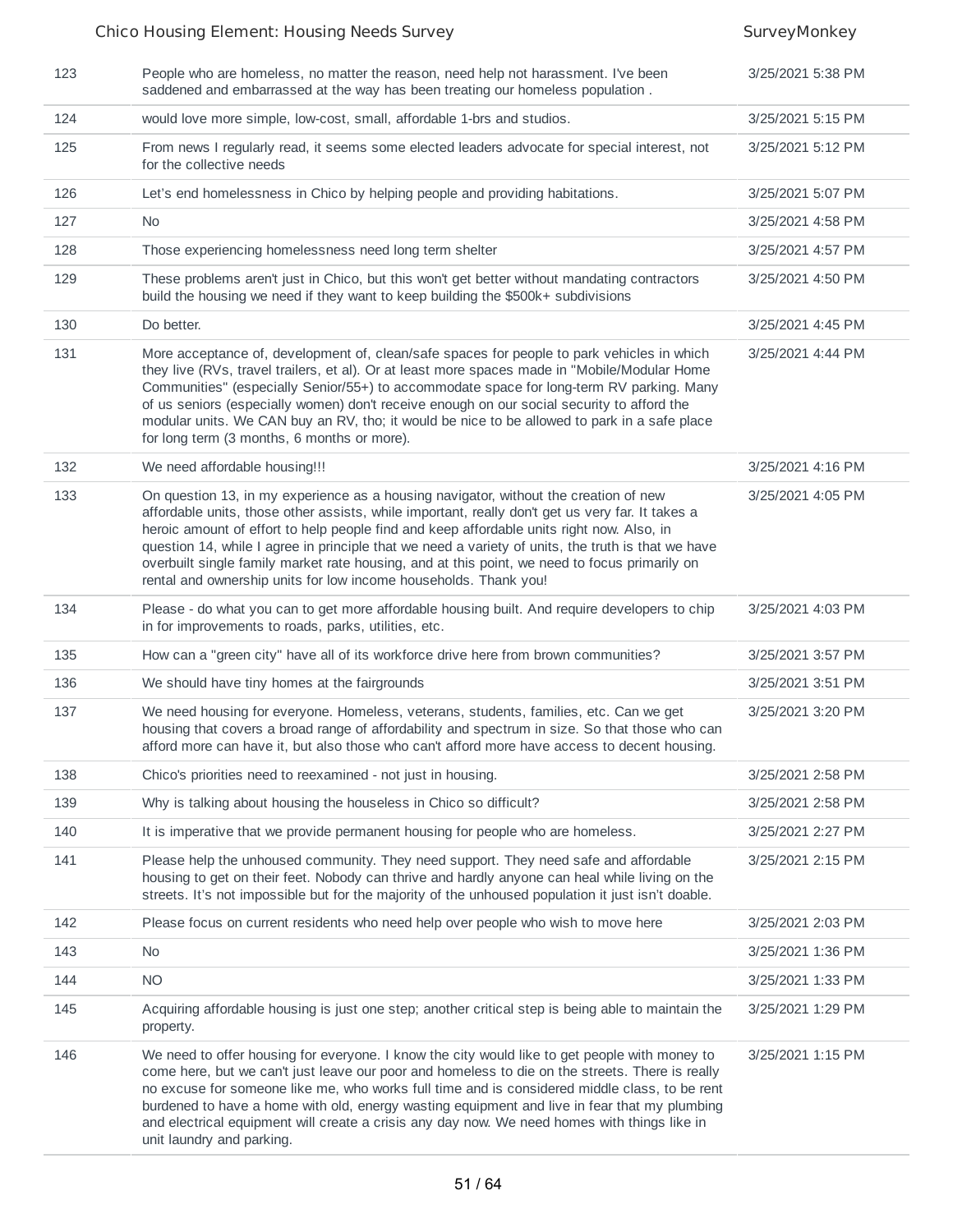| 147 | Chico                                                                                                                                                                                                                                                                                                                                                                                                                                                                                                                                                     | 3/25/2021 1:11 PM  |
|-----|-----------------------------------------------------------------------------------------------------------------------------------------------------------------------------------------------------------------------------------------------------------------------------------------------------------------------------------------------------------------------------------------------------------------------------------------------------------------------------------------------------------------------------------------------------------|--------------------|
| 148 | Please make affordable and accessible housing a priority.                                                                                                                                                                                                                                                                                                                                                                                                                                                                                                 | 3/25/2021 1:06 PM  |
| 149 | We don't need more spawling "McMansion" suburbs with \$400,000 and up houses.                                                                                                                                                                                                                                                                                                                                                                                                                                                                             | 3/25/2021 1:05 PM  |
| 150 | We need housing available for EVERYONE, not just the wealthiest Chicoans. This includes<br>our homeless population.                                                                                                                                                                                                                                                                                                                                                                                                                                       | 3/25/2021 12:18 PM |
| 151 | We need affordable housing for people who already live in Chico, not high-end detached single-<br>family homes to draw people to the area. Let's create solutions for our current population first.                                                                                                                                                                                                                                                                                                                                                       | 3/25/2021 12:05 PM |
| 152 | no                                                                                                                                                                                                                                                                                                                                                                                                                                                                                                                                                        | 3/25/2021 11:17 AM |
| 153 | Supply and demand                                                                                                                                                                                                                                                                                                                                                                                                                                                                                                                                         | 3/25/2021 10:27 AM |
| 154 | Chico                                                                                                                                                                                                                                                                                                                                                                                                                                                                                                                                                     | 3/25/2021 9:27 AM  |
| 155 | I appreciate efforts to have community gardens and outdoor spaces for apartment buildings or<br>other housing units that do not have their own private outdoor spaces. I'd like to continue to<br>see more of this.                                                                                                                                                                                                                                                                                                                                       | 3/24/2021 10:18 PM |
| 156 | Yes. I owned a home for 15 years, and was at-risk of entering foreclosure. I opted to sell it,<br>hoping to build a tiny house on land. I took my profit, paid off my remaining mortgage & bought<br>1.6 acres in Magalia. I had just enough left to buy a tiny house. I learned I was excluded from<br>putting a tiny house on my own property due to county restrictions. As a result, I have been<br>forced to pay half my income to rent for 5 years, bc I'm unable to build, within my means, on<br>property that I own. I feel completely defeated. | 3/24/2021 5:44 PM  |
| 157 | Homeless need shelter before we attend to all others.                                                                                                                                                                                                                                                                                                                                                                                                                                                                                                     | 3/24/2021 11:57 AM |
| 158 | Housing First is a flawed model. We need drug rehab.                                                                                                                                                                                                                                                                                                                                                                                                                                                                                                      | 3/24/2021 11:52 AM |
| 159 | This survey clearly only intends to represent the interests of a very select advocate group in<br>Chico. Shame on you, if you use it, to base any actual decisions for our community.                                                                                                                                                                                                                                                                                                                                                                     | 3/24/2021 11:06 AM |
| 160 | Loosen up building zoning as a way to bring more lots on the market for housing                                                                                                                                                                                                                                                                                                                                                                                                                                                                           | 3/24/2021 9:50 AM  |
| 161 | Chico                                                                                                                                                                                                                                                                                                                                                                                                                                                                                                                                                     | 3/24/2021 9:00 AM  |
| 162 | Rents need to be lower/more accessible across the board                                                                                                                                                                                                                                                                                                                                                                                                                                                                                                   | 3/23/2021 8:39 PM  |
| 163 | The stress of the homeless on the streets is such a sad and difficult issue. Folks need help<br>and a place to sleep and live and have value.                                                                                                                                                                                                                                                                                                                                                                                                             | 3/23/2021 7:57 PM  |
| 164 | Housing for the homeless is the biggest issue Chico currently faces.                                                                                                                                                                                                                                                                                                                                                                                                                                                                                      | 3/23/2021 7:53 PM  |
| 165 | Use common sense when making decisions that effect those who have to pay for the free<br>services and programs that are given freely to others with little thought, care or concern.                                                                                                                                                                                                                                                                                                                                                                      | 3/23/2021 4:11 PM  |
| 166 | STOP requiring low income housing construction. Look at what is already in the pipeline before<br>you approve more projects!                                                                                                                                                                                                                                                                                                                                                                                                                              | 3/23/2021 3:57 PM  |
| 167 | Adus are great way to fill in areas with affordable housing. Let them be built with little or no<br>permit fees or occupancy restrictions.                                                                                                                                                                                                                                                                                                                                                                                                                | 3/23/2021 3:15 PM  |
| 168 | none                                                                                                                                                                                                                                                                                                                                                                                                                                                                                                                                                      | 3/23/2021 2:22 PM  |
| 169 | No                                                                                                                                                                                                                                                                                                                                                                                                                                                                                                                                                        | 3/23/2021 10:39 AM |
| 170 | Programs to address homelessness in a real way are long overdue.                                                                                                                                                                                                                                                                                                                                                                                                                                                                                          | 3/23/2021 10:03 AM |
| 171 | Chico                                                                                                                                                                                                                                                                                                                                                                                                                                                                                                                                                     | 3/23/2021 9:45 AM  |
| 172 | We need more options for our homeless folks here. Minimal resources combined with<br>unlawfully evicting those that are unhoused is simply the criminalization of poverty.                                                                                                                                                                                                                                                                                                                                                                                | 3/23/2021 6:51 AM  |
| 173 | None                                                                                                                                                                                                                                                                                                                                                                                                                                                                                                                                                      | 3/23/2021 6:22 AM  |
| 174 | We NEED inclusionary zoning!!!! It's embarrassing that a city of our size does not have it!                                                                                                                                                                                                                                                                                                                                                                                                                                                               | 3/23/2021 4:33 AM  |
| 175 | No                                                                                                                                                                                                                                                                                                                                                                                                                                                                                                                                                        | 3/22/2021 7:51 PM  |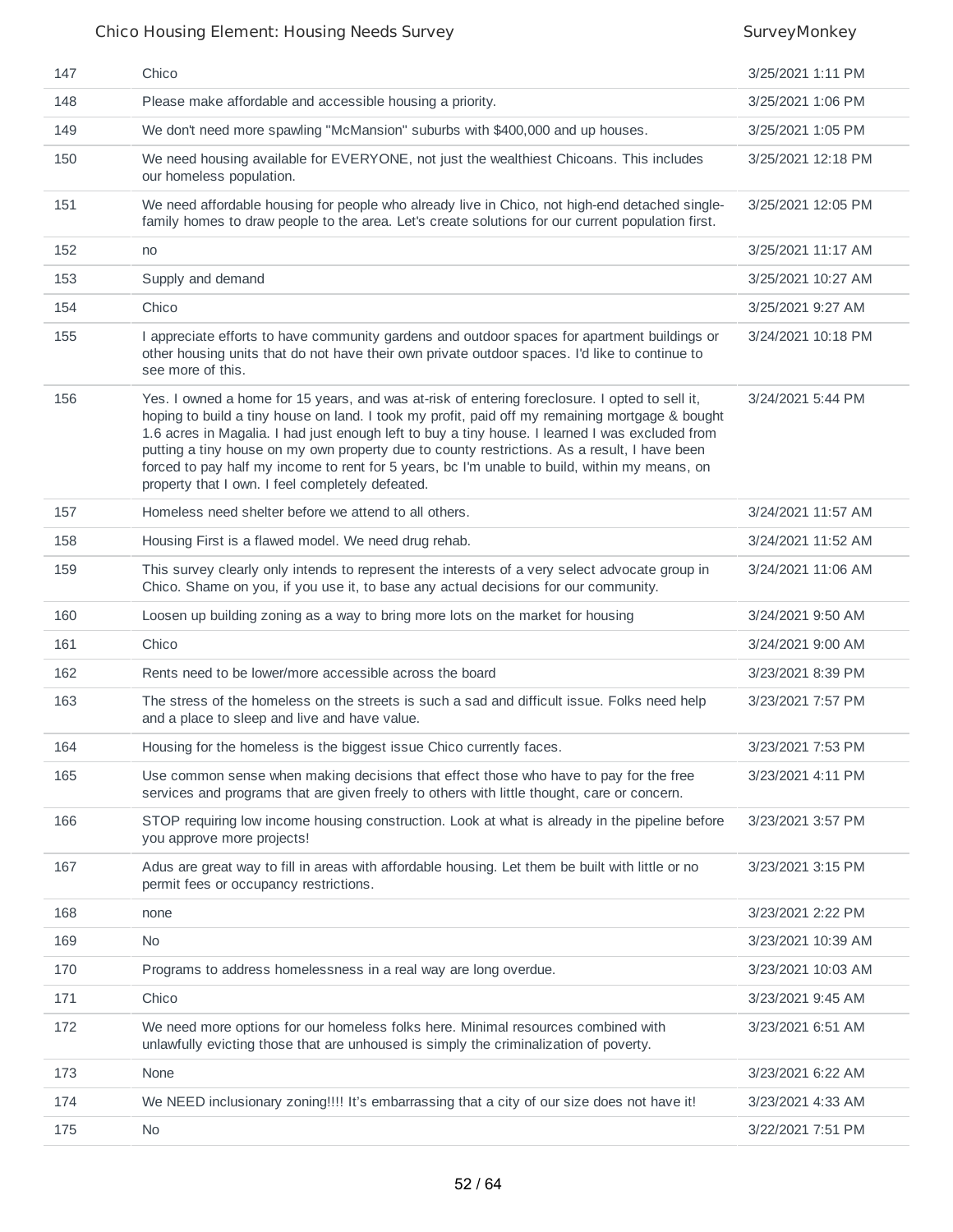| 176 | We are in a SHELTER CRISIS ! We need sanctioned campgrounds first, then we can talk<br>about housing.                                                                                                                                                                                                                                                                                                                                                                                                                                                                                                                                                                                                                                                                                                                                                                                                                | 3/22/2021 7:46 PM  |
|-----|----------------------------------------------------------------------------------------------------------------------------------------------------------------------------------------------------------------------------------------------------------------------------------------------------------------------------------------------------------------------------------------------------------------------------------------------------------------------------------------------------------------------------------------------------------------------------------------------------------------------------------------------------------------------------------------------------------------------------------------------------------------------------------------------------------------------------------------------------------------------------------------------------------------------|--------------------|
| 177 | I currently work with campfire survivors who are looking for housing                                                                                                                                                                                                                                                                                                                                                                                                                                                                                                                                                                                                                                                                                                                                                                                                                                                 | 3/22/2021 6:33 PM  |
| 178 | Let people camp somewhere and provide them with bathrooms and water and garbage disposal                                                                                                                                                                                                                                                                                                                                                                                                                                                                                                                                                                                                                                                                                                                                                                                                                             | 3/22/2021 6:31 PM  |
| 179 | Please consider vulnerable populations in your housing expansion plans.                                                                                                                                                                                                                                                                                                                                                                                                                                                                                                                                                                                                                                                                                                                                                                                                                                              | 3/22/2021 6:15 PM  |
| 180 | Higher density building for multi family optimization must be the focus, not more expensive<br>single family homes                                                                                                                                                                                                                                                                                                                                                                                                                                                                                                                                                                                                                                                                                                                                                                                                   | 3/22/2021 6:10 PM  |
| 181 | The CDC recommends against "sweeps" during the Covid-19 Pandemic, why are sweeps<br>allowed in Butte County? What are some of the immediate options for people working in Chico<br>but can't afford to live in Chico?                                                                                                                                                                                                                                                                                                                                                                                                                                                                                                                                                                                                                                                                                                | 3/22/2021 5:55 PM  |
| 182 | I would like to express how extremely hard it has been to find a suitable home, especially after<br>the campfire. It seems many properties are owned by a small number of people and<br>businesses, every time I think I have a lead on a good place I find out I am disqualified<br>because I do not make over 3 times the rental amount and have cats. Myself as well as many<br>other up and coming teachers I am with in Chico States Credentialing program see this as a<br>big issue now and are wanting to look to move away from Chico because we cannot envision<br>ourselves being able to even as a teacher finding a good house to rent or to try and buy<br>because this almost monopolistic housing situation in Chico seems like an uphill battle to try<br>and develop roots in a place that chooses to support this type of action in a community when it<br>comes to a basic need such as housing. | 3/22/2021 4:23 PM  |
| 183 | no                                                                                                                                                                                                                                                                                                                                                                                                                                                                                                                                                                                                                                                                                                                                                                                                                                                                                                                   | 3/22/2021 4:21 PM  |
| 184 | It is i inhumane to continue to build housing that is totally out of reach for the majority of<br>people in Butte County                                                                                                                                                                                                                                                                                                                                                                                                                                                                                                                                                                                                                                                                                                                                                                                             | 3/22/2021 4:12 PM  |
| 185 | I hope my newly built apartment comes with a washer and dryer                                                                                                                                                                                                                                                                                                                                                                                                                                                                                                                                                                                                                                                                                                                                                                                                                                                        | 3/21/2021 2:18 PM  |
| 186 | none                                                                                                                                                                                                                                                                                                                                                                                                                                                                                                                                                                                                                                                                                                                                                                                                                                                                                                                 | 3/19/2021 1:20 PM  |
| 187 | need to focus on housing for extremely low income households                                                                                                                                                                                                                                                                                                                                                                                                                                                                                                                                                                                                                                                                                                                                                                                                                                                         | 3/19/2021 11:01 AM |
| 188 | I appreciate this opppritunity to express my opinios on this platform. Please let's keep "Moving<br>Forward".                                                                                                                                                                                                                                                                                                                                                                                                                                                                                                                                                                                                                                                                                                                                                                                                        | 3/19/2021 10:10 AM |
| 189 | Absolutely no more kicking the homeless population out of their campspots and absolutely<br>allowing them to keep their tents and belongings.                                                                                                                                                                                                                                                                                                                                                                                                                                                                                                                                                                                                                                                                                                                                                                        | 3/19/2021 9:39 AM  |
| 190 | <b>No</b>                                                                                                                                                                                                                                                                                                                                                                                                                                                                                                                                                                                                                                                                                                                                                                                                                                                                                                            | 3/19/2021 9:33 AM  |
| 191 | Please don't let the need for affordable and supportive housing continue to be dismissed.<br>These are important for the health of our community!                                                                                                                                                                                                                                                                                                                                                                                                                                                                                                                                                                                                                                                                                                                                                                    | 3/18/2021 6:42 PM  |
| 192 | The homelessness issue in Chico is a real problem and the theft, graffiti, litter and pollution<br>have increased with the increase of homelessness                                                                                                                                                                                                                                                                                                                                                                                                                                                                                                                                                                                                                                                                                                                                                                  | 3/18/2021 5:29 PM  |
| 193 | Housing should be a human right. I think we should provide housing at low to no cost for<br>anyone experiencing homelessness. New developments should also be built sustainability and<br>promote walkable communities instead of increasing urban sprawl.                                                                                                                                                                                                                                                                                                                                                                                                                                                                                                                                                                                                                                                           | 3/18/2021 4:47 PM  |
| 194 | As an apartment manager for low-income affordable housing, each year I see small raises in<br>social security, and big raises in rent. Even the small amount they get as a raise is usually<br>taken up by Medical or Medicare expenses. This is a no-win situation as eventually these<br>people will not even be able to afford low income housing.                                                                                                                                                                                                                                                                                                                                                                                                                                                                                                                                                                | 3/18/2021 4:34 PM  |
| 195 | We need more housing, period                                                                                                                                                                                                                                                                                                                                                                                                                                                                                                                                                                                                                                                                                                                                                                                                                                                                                         | 3/18/2021 4:04 PM  |
| 196 | Homeless need wrap around services, not just a home                                                                                                                                                                                                                                                                                                                                                                                                                                                                                                                                                                                                                                                                                                                                                                                                                                                                  | 3/18/2021 3:51 PM  |
| 197 | We need more shelters                                                                                                                                                                                                                                                                                                                                                                                                                                                                                                                                                                                                                                                                                                                                                                                                                                                                                                | 3/16/2021 7:39 AM  |
| 198 | Concerned about homelessness + the nativist backlash to homelessness.                                                                                                                                                                                                                                                                                                                                                                                                                                                                                                                                                                                                                                                                                                                                                                                                                                                | 3/13/2021 6:25 PM  |
| 199 | <b>No</b>                                                                                                                                                                                                                                                                                                                                                                                                                                                                                                                                                                                                                                                                                                                                                                                                                                                                                                            | 3/11/2021 9:13 PM  |
| 200 | Eliminate R1 Zoning to increase multi family housing                                                                                                                                                                                                                                                                                                                                                                                                                                                                                                                                                                                                                                                                                                                                                                                                                                                                 | 3/11/2021 4:14 PM  |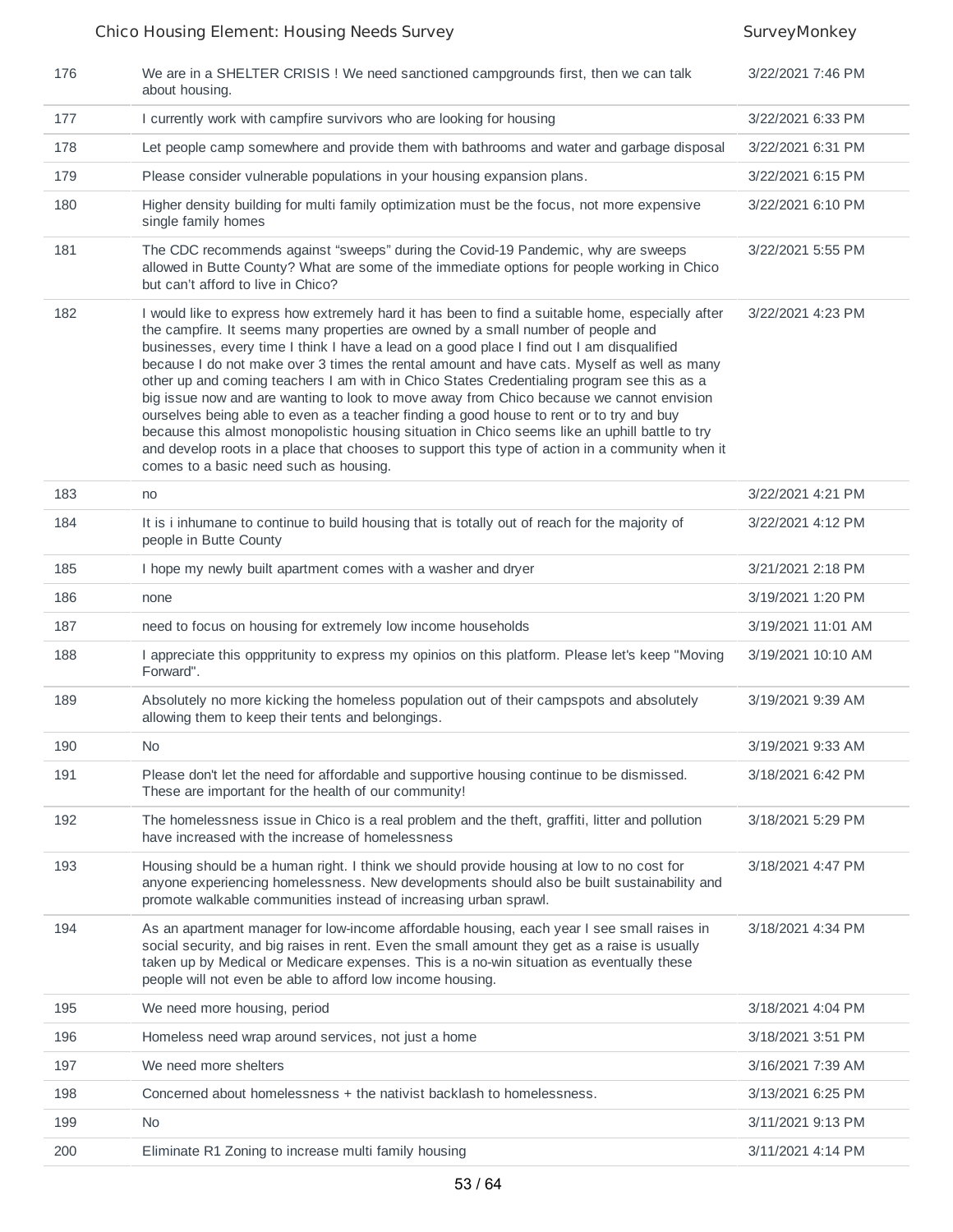| 201 | I think this is a very biased survey. It seems to be directed at low income people.                                                                                                                                                                                                                                                                                                                                                                                                                                                                                                                                                                                                                                                                                                                                                                                                                                                                                                                                                                                                                                                                                                                                                                                                                                                                                                                                                        | 3/10/2021 12:57 PM |
|-----|--------------------------------------------------------------------------------------------------------------------------------------------------------------------------------------------------------------------------------------------------------------------------------------------------------------------------------------------------------------------------------------------------------------------------------------------------------------------------------------------------------------------------------------------------------------------------------------------------------------------------------------------------------------------------------------------------------------------------------------------------------------------------------------------------------------------------------------------------------------------------------------------------------------------------------------------------------------------------------------------------------------------------------------------------------------------------------------------------------------------------------------------------------------------------------------------------------------------------------------------------------------------------------------------------------------------------------------------------------------------------------------------------------------------------------------------|--------------------|
| 202 | I feel a victim of infil. I know the city's priority for compact growth but allowing a second unit to<br>be 3 bedrooms 3 baths and 1500 sq ft is an insult to our old neighborhood with a much loved<br>rural feeling (no more). The biggest travesty is the elimination of the "Owner Occupancy<br>Clause" for ADU's leading to speculative buying and increased rentals instead of promoting<br>housing for first time buyers and stability in the neighborhood. Also, this developer chopped<br>down a 75 year old beautiful and highly productive bing cheery tree, several persimmon trees<br>and pecan trees and replaced that with stucco and gravel. Very sad reflection of what the city<br>deems permissible, all without having to improve the alley or provide parking. Not sure how<br>this equates to good growth. Its ruined my sense of private living and I've owned my home for<br>over 40 years. Those of us who put down our roots here lost our voice and peace of mind when<br>the city threw out "Owner Occupancy" rules of protection.                                                                                                                                                                                                                                                                                                                                                                             | 3/10/2021 12:12 PM |
| 203 | No urban sprawl, but don't cross the greenline. Think up, and redesign current parcels (e.g.<br>KMart, Park Avenue)                                                                                                                                                                                                                                                                                                                                                                                                                                                                                                                                                                                                                                                                                                                                                                                                                                                                                                                                                                                                                                                                                                                                                                                                                                                                                                                        | 3/10/2021 11:36 AM |
| 204 | Giving housing away without work required backfires                                                                                                                                                                                                                                                                                                                                                                                                                                                                                                                                                                                                                                                                                                                                                                                                                                                                                                                                                                                                                                                                                                                                                                                                                                                                                                                                                                                        | 3/10/2021 10:05 AM |
| 205 | IF you can not afford to buy a home in chico you can by in Oroville or Corning is Home<br>Ownership is that important to you.                                                                                                                                                                                                                                                                                                                                                                                                                                                                                                                                                                                                                                                                                                                                                                                                                                                                                                                                                                                                                                                                                                                                                                                                                                                                                                              | 3/10/2021 8:52 AM  |
| 206 | We need more first time home buyer homes! This should be a priority. \$400k and under priced<br>homes. New construction of small 3 bed 2 bath homes is a must! Allowing/encouraging more<br>infill projects via waiving of fee's and possible grants. Encourage current land owners to<br>subdivide instead of selling to a developer.                                                                                                                                                                                                                                                                                                                                                                                                                                                                                                                                                                                                                                                                                                                                                                                                                                                                                                                                                                                                                                                                                                     | 3/10/2021 8:29 AM  |
| 207 | Most people are afraid to complain, or comment for fear of severe retaliation from<br>landlords, managers, etc. This needs to stop. I know hundreds of people (older, etc.) Who<br>cannot seem to fight for themselves and trust no one, so they don't talk, so they won't be<br>wrongfully thrown out.Please STOP building unsafe, thinwalled horrible(pretty on the outside<br>only!)apts. highrises stacked on top of each other!!!! Other than the most humane and law<br>required basics(No bugs, clean inside and out, smoke detector, and other safety measures!) My<br>first thing I want to see on an ad on Facebook, or craigslist for "apts for rent", are We have a<br>safety plan, And YOU ABSOLUTELY CAN NOT hear through these walls, floors or ceilings!!!!!<br>That and an affordable price!!! Landlords MUST be required to build places like this for<br>EVERYONE, but especially the vulnerable, disabled, lower income seniors, ALL people while<br>doing the rest, and until that is fixed be required by law to reveal any and all walls, floors,<br>ceilings that are t not fill with SOMETHING so you don't hear your neighbors!!!!If they would<br>not live in it(and I don't mean a manager apt, made differently) then they should Not be building<br>it for other poor people to live off what little money we have!!!! (It would also in the long<br>run, save in many headaches for the land lords, too!!). | 3/9/2021 5:24 PM   |
| 208 | Don't destroy neighborhoods with low income housing.                                                                                                                                                                                                                                                                                                                                                                                                                                                                                                                                                                                                                                                                                                                                                                                                                                                                                                                                                                                                                                                                                                                                                                                                                                                                                                                                                                                       | 3/9/2021 3:13 PM   |
| 209 | Tax credit housing would eliminate the need for rent control. Build more units for this purpose.                                                                                                                                                                                                                                                                                                                                                                                                                                                                                                                                                                                                                                                                                                                                                                                                                                                                                                                                                                                                                                                                                                                                                                                                                                                                                                                                           | 3/9/2021 12:50 PM  |
| 210 | We need more housing for those experiencing homelessness, and more resources/knowledge<br>of resources for this interested in low low income housing.                                                                                                                                                                                                                                                                                                                                                                                                                                                                                                                                                                                                                                                                                                                                                                                                                                                                                                                                                                                                                                                                                                                                                                                                                                                                                      | 3/9/2021 12:23 PM  |
| 211 | Chico needs more affordable permanent housing. Chico should also follow through with the<br>Everhart Village being proposed by CHAT as one way to help unhoused residents transition<br>from houseless-ness to shelter while being able to access services they need.                                                                                                                                                                                                                                                                                                                                                                                                                                                                                                                                                                                                                                                                                                                                                                                                                                                                                                                                                                                                                                                                                                                                                                      | 3/9/2021 11:44 AM  |
| 212 | Chico                                                                                                                                                                                                                                                                                                                                                                                                                                                                                                                                                                                                                                                                                                                                                                                                                                                                                                                                                                                                                                                                                                                                                                                                                                                                                                                                                                                                                                      | 3/9/2021 9:57 AM   |
| 213 | Moving the homeless from place to place in a merry ground is not working. It's cruel and it<br>causes problems for the whole city. Focus on providing housing for our homeless, and while<br>you do that provide sanctioned camping. We have the space. What the city lacks is humanity.                                                                                                                                                                                                                                                                                                                                                                                                                                                                                                                                                                                                                                                                                                                                                                                                                                                                                                                                                                                                                                                                                                                                                   | 3/8/2021 10:33 PM  |
| 214 | In order to encourage growth and accommodate all classes we need to stop hindering<br>development of empty lots. Zoning variances need to be cheaper and more streamlined. Sewer<br>lines need to be expanded, incentivize owners to hook up. This will help preserve our aquifers<br>from nitrate contamination. Raise the height moratorium on many neighborhoods so they can<br>build up as we are running out of room to spread out. Having one neighborhood with a 15 height<br>moratorium and a neighborhood literally across the street with two story homes makes no<br>sense. Review and relax the height restrictions on older neighborhoods. Keep your heads up                                                                                                                                                                                                                                                                                                                                                                                                                                                                                                                                                                                                                                                                                                                                                                 | 3/8/2021 9:47 PM   |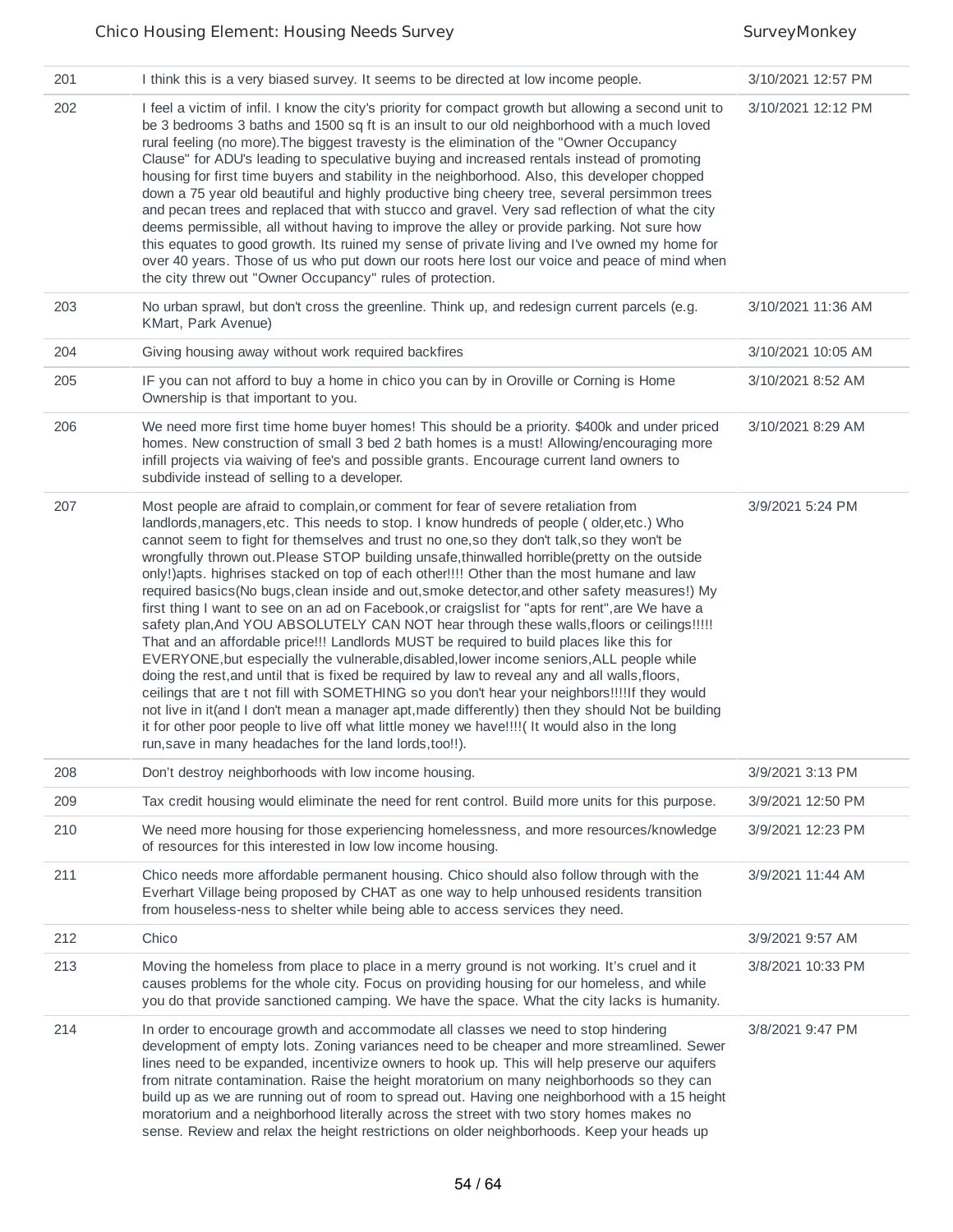and keep fighting the good fight! I have lived hear my whole life and want Chico to reclaim its beautiful parks and business opportunities.

| 215 | <b>No</b>                                                                                                                                                                                                                                                                                                                                                                                                                                                                                                                                        | 3/8/2021 7:49 PM  |
|-----|--------------------------------------------------------------------------------------------------------------------------------------------------------------------------------------------------------------------------------------------------------------------------------------------------------------------------------------------------------------------------------------------------------------------------------------------------------------------------------------------------------------------------------------------------|-------------------|
| 216 | The consideration of goals or policies encouraging the creation of fire resilient building<br>construction along the Bruce Rd corridor which seems to have a higher susceptibility to WUI<br>conditions.                                                                                                                                                                                                                                                                                                                                         | 3/8/2021 7:46 PM  |
| 217 | I would like to see more permanent housing for the large homeless population Chico is<br>experiencing. I realize this is a very complicated topic and look forward to seeing how it is<br>addressed.                                                                                                                                                                                                                                                                                                                                             | 3/8/2021 7:36 PM  |
| 218 | Hold dishonest property management companies accountable for illegally withholding security<br>deposits                                                                                                                                                                                                                                                                                                                                                                                                                                          | 3/8/2021 6:04 PM  |
| 219 | A lot of airbnb's are taking away good housing units from people who need them and making<br>housing more expensive                                                                                                                                                                                                                                                                                                                                                                                                                              | 3/8/2021 3:44 PM  |
| 220 | Please have the County own the homelessness issue that is negatively impacting home<br>values and allowing people to languish in misery in our open spaces. They need steps forward<br>and to be compelled to services.                                                                                                                                                                                                                                                                                                                          | 3/8/2021 3:41 PM  |
| 221 | The more requirements you put on developers, the more expensive homes will cost. The best<br>way Chico and CA can assist people in purchasing a home, is to stop driving up costs by<br>requiring things like residential fire sprinklers, solar and electric car charging stations. These<br>add tens of thousands of dollars to the cost of a home, pricing out many lower income families<br>from achieving the goal of home ownership. When I bought my 1st home in Chico, I could<br>barely afford an 1100 sqft house without those things. | 3/8/2021 3:38 PM  |
| 222 | So many opportunities for infill, yet the city enourages sprawl.                                                                                                                                                                                                                                                                                                                                                                                                                                                                                 | 3/8/2021 2:47 PM  |
| 223 | This survey seems to be very on-sided towards homeless advocates and those experiencing<br>homelessness. The questions seem to encourage specific answers for a specific agenda. I<br>hope a wide variety of people take this survey to represent all of Chico and not just those this<br>survey seems to be made for!!                                                                                                                                                                                                                          | 3/8/2021 1:28 PM  |
| 224 | Let the market take care of itself except on the issue of homelessness, because the only way<br>that will be resolved is with the government's help and attention.                                                                                                                                                                                                                                                                                                                                                                               | 3/8/2021 12:53 PM |
| 225 | The costs of complying with unecessary regulations is one huge reason that housing costs are<br>going up. We don't need more regulation, we need less. The market should decide what is<br>built, not government.                                                                                                                                                                                                                                                                                                                                | 3/8/2021 11:06 AM |
| 226 | Putting low income housing burden on developers and raises the price for other home buyers<br>and can lower neighborhood values. You need to find stand alone solutions for the problem.                                                                                                                                                                                                                                                                                                                                                         | 3/8/2021 11:01 AM |
| 227 | The City needs to assist in any way possible to increase housing supply and reduce prices.<br>This may include working to reduce both State and City requirements                                                                                                                                                                                                                                                                                                                                                                                | 3/8/2021 10:39 AM |
| 228 | We do not need more expensive homes on acres of land. No McMansions                                                                                                                                                                                                                                                                                                                                                                                                                                                                              | 3/7/2021 6:48 PM  |
| 229 | Consider the Future of the town and STOP building apartments. Build smaller affordable<br>homes that people will be proud to own.                                                                                                                                                                                                                                                                                                                                                                                                                | 3/7/2021 11:02 AM |
| 230 | Chico                                                                                                                                                                                                                                                                                                                                                                                                                                                                                                                                            | 3/7/2021 10:59 AM |
| 231 | I hope this survey is reaching an equal percent of home-challenged people, and not just<br>homeowners and developers.                                                                                                                                                                                                                                                                                                                                                                                                                            | 3/7/2021 9:33 AM  |
| 232 | Free market pricing is what i want, no rent caps or forcing developers to build low income<br>housing. And tiny homes/ auxiliary housing should be built for special needs people. Loosen<br>the permit process to build mother in law units.                                                                                                                                                                                                                                                                                                    | 3/7/2021 8:08 AM  |
| 233 | Homeless housing. An area NEEDS to be set aside, out by the airport, with daily busing into<br>town, toilets, trash/garbage pick-up - and with out exception's all homeless tent people moved<br>there, for their sake and the Chico community. How can you keep moving them, without a<br>place to move too ?????                                                                                                                                                                                                                               | 3/6/2021 12:32 PM |
| 234 | People need to live where they can afford to live. Not everyone can live where they would like<br>to live. If they can't afford a community they should look elsewhere.                                                                                                                                                                                                                                                                                                                                                                          | 3/5/2021 11:22 PM |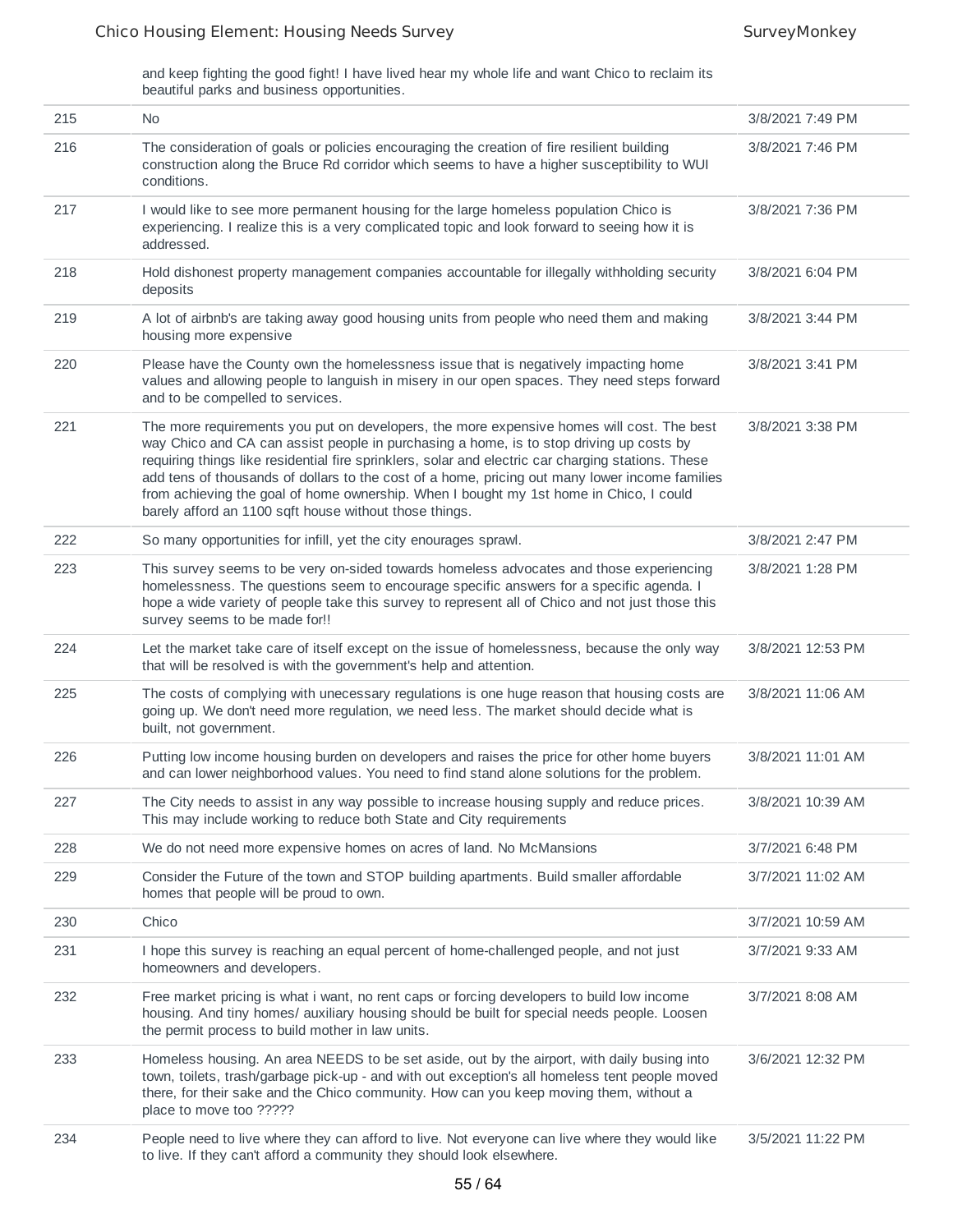| 235 | no                                                                                                                                                                                                                                                                                                                                                                                                                                                                                                                                                                                                                                                                                                                                                                                                                                                                                                                 | 3/5/2021 9:40 PM  |
|-----|--------------------------------------------------------------------------------------------------------------------------------------------------------------------------------------------------------------------------------------------------------------------------------------------------------------------------------------------------------------------------------------------------------------------------------------------------------------------------------------------------------------------------------------------------------------------------------------------------------------------------------------------------------------------------------------------------------------------------------------------------------------------------------------------------------------------------------------------------------------------------------------------------------------------|-------------------|
| 236 | <b>CHICO</b>                                                                                                                                                                                                                                                                                                                                                                                                                                                                                                                                                                                                                                                                                                                                                                                                                                                                                                       | 3/5/2021 6:30 PM  |
| 237 | Chico                                                                                                                                                                                                                                                                                                                                                                                                                                                                                                                                                                                                                                                                                                                                                                                                                                                                                                              | 3/5/2021 6:07 PM  |
| 238 | Shelter Now! Campground location for our houseless community members. It's literally the<br>very least you can do.                                                                                                                                                                                                                                                                                                                                                                                                                                                                                                                                                                                                                                                                                                                                                                                                 | 3/5/2021 5:56 PM  |
| 239 | In regard to question on supporting more options-- I believe disabled have fewer options due to<br>physical constraints and more options would be nice. I don't believe minorities are constrained.<br>Hard to answer the question.                                                                                                                                                                                                                                                                                                                                                                                                                                                                                                                                                                                                                                                                                | 3/5/2021 3:23 PM  |
| 240 | Chico does not have enough affordable housing (all types of housing)                                                                                                                                                                                                                                                                                                                                                                                                                                                                                                                                                                                                                                                                                                                                                                                                                                               | 3/5/2021 1:13 PM  |
| 241 | Chico needs a legal campground & vehile parking                                                                                                                                                                                                                                                                                                                                                                                                                                                                                                                                                                                                                                                                                                                                                                                                                                                                    | 3/5/2021 11:21 AM |
| 242 | If lectures at Chico State can't afford housing here, they will leave. The university will only<br>have inexperienced lecturers willing to teach there. Quality of education will go down.<br>Enrollment will go down. Chico will die.                                                                                                                                                                                                                                                                                                                                                                                                                                                                                                                                                                                                                                                                             | 3/5/2021 8:39 AM  |
| 243 | <b>No</b>                                                                                                                                                                                                                                                                                                                                                                                                                                                                                                                                                                                                                                                                                                                                                                                                                                                                                                          | 3/4/2021 9:50 PM  |
| 244 | This community would really benefit from rent control. Without it, life for workers at the lower<br>end of the socio-economic spectrum will continue to degrade until it becomes untenable.                                                                                                                                                                                                                                                                                                                                                                                                                                                                                                                                                                                                                                                                                                                        | 3/4/2021 6:24 PM  |
| 245 | the city should get out of way and get it done.                                                                                                                                                                                                                                                                                                                                                                                                                                                                                                                                                                                                                                                                                                                                                                                                                                                                    | 3/4/2021 5:09 PM  |
| 246 | Find a place to shelter the homeless !!!                                                                                                                                                                                                                                                                                                                                                                                                                                                                                                                                                                                                                                                                                                                                                                                                                                                                           | 3/4/2021 4:46 PM  |
| 247 | WE need more housing units and the high impact fees reduce those opportunities                                                                                                                                                                                                                                                                                                                                                                                                                                                                                                                                                                                                                                                                                                                                                                                                                                     | 3/4/2021 4:10 PM  |
| 248 | We need a municipal campground, most likely at the old BMX track. We have been talking<br>about this for over 2 years. Why has it not been done?                                                                                                                                                                                                                                                                                                                                                                                                                                                                                                                                                                                                                                                                                                                                                                   | 3/4/2021 4:00 PM  |
| 249 | No, I think the questionaire covered the most relevant issues.                                                                                                                                                                                                                                                                                                                                                                                                                                                                                                                                                                                                                                                                                                                                                                                                                                                     | 3/4/2021 3:33 PM  |
| 250 | Homeless need help right away.                                                                                                                                                                                                                                                                                                                                                                                                                                                                                                                                                                                                                                                                                                                                                                                                                                                                                     | 3/4/2021 2:36 PM  |
| 251 | no                                                                                                                                                                                                                                                                                                                                                                                                                                                                                                                                                                                                                                                                                                                                                                                                                                                                                                                 | 3/4/2021 2:10 PM  |
| 252 | We do not need more government, the cost of housing is a function of earnings, people make<br>more money now than ever before. If you make nothing and choose not to participate then you<br>are going to get priced out of Chico quickly. There are other places near by that are a lot<br>cheaper.                                                                                                                                                                                                                                                                                                                                                                                                                                                                                                                                                                                                               | 3/4/2021 1:25 PM  |
| 253 | Homeless programs need to require treatment, job training and then housing. Thank you.                                                                                                                                                                                                                                                                                                                                                                                                                                                                                                                                                                                                                                                                                                                                                                                                                             | 3/4/2021 12:58 PM |
| 254 | The primary driver of unaffordable housing in this city (and the state) is the additional burdens<br>various government entities impose on builders, property owners, and citizens. All those<br>requirements contribute to costs which are in many cases unnecessary. More people and<br>businesses are leaving this state on an annual basis than are coming to it and the primary<br>driver for this is based in the difficulty and expense of doing business and living in this state.<br>These difficulties and expenses are directly related to the amount of government regulation<br>imposed upon individuals, businesses and property owners. In order to improve the housing<br>situation in Chico, you should first look at reducing the government-related costs our<br>businesses, developers and property owners incur -- those costs are passed down to the<br>individuals who need their services. | 3/4/2021 12:56 PM |
| 255 | High rental rates for newly built housing keeps driving up the local "market rents" therefore<br>does not help with our "lack of housing" issue. A 40 year old run down 2bd/1ba should not be<br>priced at the same level as newly built housing.                                                                                                                                                                                                                                                                                                                                                                                                                                                                                                                                                                                                                                                                  | 3/4/2021 12:42 PM |
| 256 | New construction (and more affordable fees to do so) solves all Chico's housing issues. Any<br>price point is fine, our number one issue is INVENTORY. Just build more housing.                                                                                                                                                                                                                                                                                                                                                                                                                                                                                                                                                                                                                                                                                                                                    | 3/4/2021 12:41 PM |
| 257 | Your process is limiting creative ideas and solutions, your boxes are too boxed in.                                                                                                                                                                                                                                                                                                                                                                                                                                                                                                                                                                                                                                                                                                                                                                                                                                | 3/4/2021 12:34 PM |
| 258 | We need more houses and ADU's                                                                                                                                                                                                                                                                                                                                                                                                                                                                                                                                                                                                                                                                                                                                                                                                                                                                                      | 3/4/2021 12:30 PM |
| 259 | If you're able to make home ownership more accessible, you'll end up with more apartment                                                                                                                                                                                                                                                                                                                                                                                                                                                                                                                                                                                                                                                                                                                                                                                                                           | 3/4/2021 12:28 PM |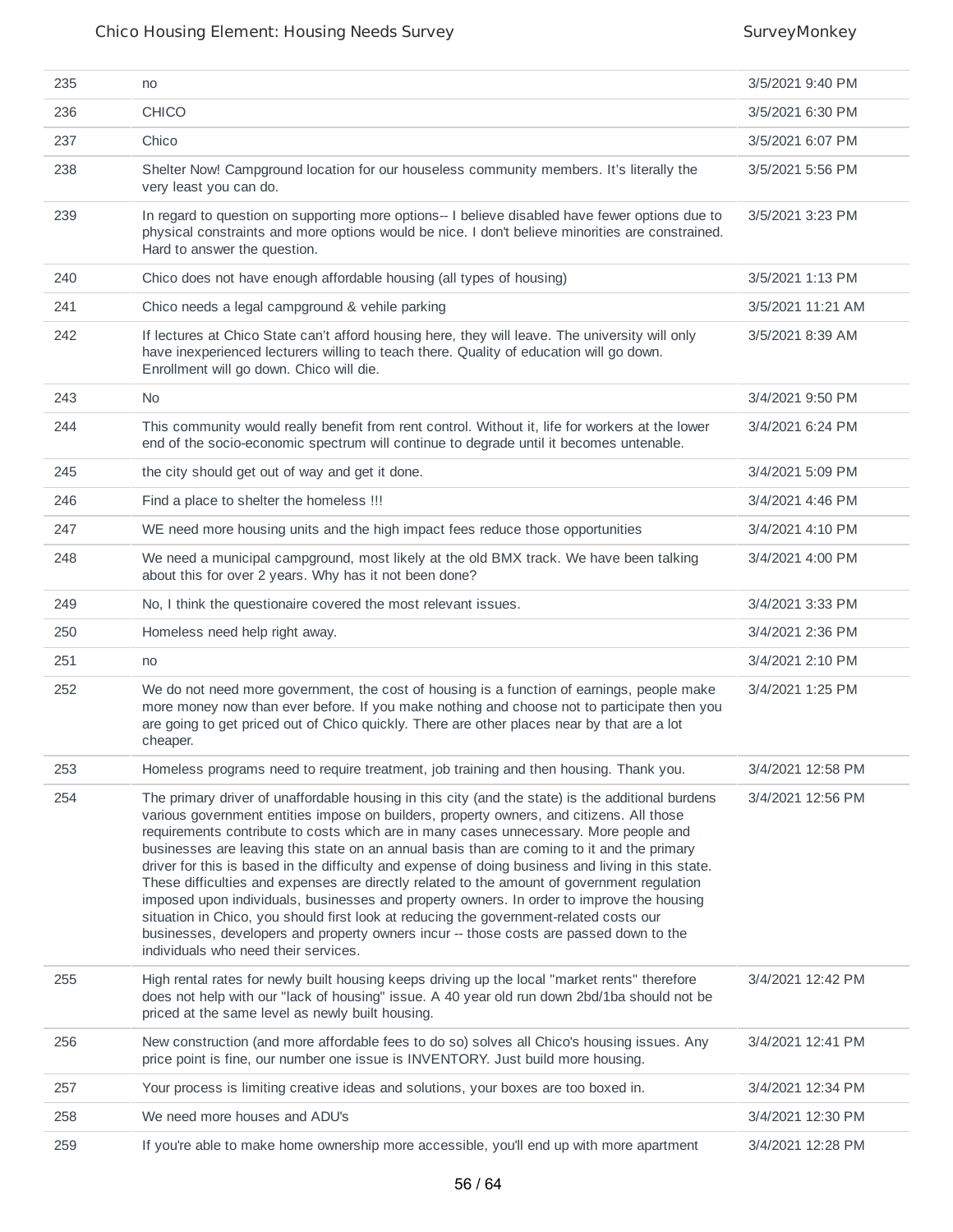availability which will reduce demand for rentals and bring down market rents, making apartment housing more accessible for lower income individuals and families. The difficulty in obtaining home ownership for young adults who are Chico locals is driving up demand for apartments and increasing rental rates.

| 260 | unhoused people need homes                                                                                                                                                                                                                                                                                                                                                                                                                                                                                                                                                                                                                                                                                                                                                                                                                                                                                                                                                                                     | 3/4/2021 12:11 PM |
|-----|----------------------------------------------------------------------------------------------------------------------------------------------------------------------------------------------------------------------------------------------------------------------------------------------------------------------------------------------------------------------------------------------------------------------------------------------------------------------------------------------------------------------------------------------------------------------------------------------------------------------------------------------------------------------------------------------------------------------------------------------------------------------------------------------------------------------------------------------------------------------------------------------------------------------------------------------------------------------------------------------------------------|-------------------|
| 261 | no                                                                                                                                                                                                                                                                                                                                                                                                                                                                                                                                                                                                                                                                                                                                                                                                                                                                                                                                                                                                             | 3/4/2021 9:27 AM  |
| 262 | We need to take care of established older neighborhoods!                                                                                                                                                                                                                                                                                                                                                                                                                                                                                                                                                                                                                                                                                                                                                                                                                                                                                                                                                       | 3/4/2021 8:59 AM  |
| 263 | Chico                                                                                                                                                                                                                                                                                                                                                                                                                                                                                                                                                                                                                                                                                                                                                                                                                                                                                                                                                                                                          | 3/4/2021 8:39 AM  |
| 264 | This survey has a bias and an agenda                                                                                                                                                                                                                                                                                                                                                                                                                                                                                                                                                                                                                                                                                                                                                                                                                                                                                                                                                                           | 3/4/2021 7:48 AM  |
| 265 | I would like to see transitional housing like car camping and campgrounds with bathroom,<br>shower, cooking and clothes washing facilities while providing social service outreach.                                                                                                                                                                                                                                                                                                                                                                                                                                                                                                                                                                                                                                                                                                                                                                                                                            | 3/4/2021 7:39 AM  |
| 266 | Above all focus on transitional housing for homeless and small efficiency housing units for<br>people in college and on fixed incomes.                                                                                                                                                                                                                                                                                                                                                                                                                                                                                                                                                                                                                                                                                                                                                                                                                                                                         | 3/4/2021 7:09 AM  |
| 267 | Be mindful of 'doughnut economics', which invite nature and ecosystem integrity into the<br>community planning process.                                                                                                                                                                                                                                                                                                                                                                                                                                                                                                                                                                                                                                                                                                                                                                                                                                                                                        | 3/4/2021 7:02 AM  |
| 268 | The present situation with the hundreds of unhoused in Chico is a humanitarian crisis. The City<br>of Chico MUST find ways to provide for this basic human need, from sanctioned low barrier<br>camp grounds and shelters to housing assistance with wrap-around services to low income<br>housing                                                                                                                                                                                                                                                                                                                                                                                                                                                                                                                                                                                                                                                                                                             | 3/4/2021 12:33 AM |
| 269 | Housing First. Affordable units, tiny house villages, require developers to build percentage of<br>affordable. More subsidized housing for people who are very low income. Supportive housing<br>for vulnerable adults                                                                                                                                                                                                                                                                                                                                                                                                                                                                                                                                                                                                                                                                                                                                                                                         | 3/3/2021 8:06 PM  |
| 270 | Thank you                                                                                                                                                                                                                                                                                                                                                                                                                                                                                                                                                                                                                                                                                                                                                                                                                                                                                                                                                                                                      | 3/3/2021 7:23 PM  |
| 271 | Renters with good jobs and deep roots here are having a heck if a time. I can't imagine those<br>who don't have strong networks and unstable work - everyone needs a home. The housing<br>definitely needs to be more diverse, loads more low incomed rentals, and love and attention<br>towards keeping up the rentals.                                                                                                                                                                                                                                                                                                                                                                                                                                                                                                                                                                                                                                                                                       | 3/3/2021 7:22 PM  |
| 272 | Tiny homes for homeless seniors would be a great start                                                                                                                                                                                                                                                                                                                                                                                                                                                                                                                                                                                                                                                                                                                                                                                                                                                                                                                                                         | 3/3/2021 10:55 AM |
| 273 | Your questions leave a bit to be desired in a housing survey. First, everyone needs housing<br>that is affordable to their situation. You use affordable to reflect "low-income" or "public<br>assistance" housing. Say "low-income" when talking about that and affordable when it address<br>median income meeting median ownership/rental costs. 2. The other side of the affordable<br>equation is income, why no questions about that? 3. Housing needs vary with age,<br>employment, and family situation. Right now I'm comfortable in my three-bedroom house living<br>by myself but I'm over-housed. In ten years I might want to live in something much smaller,<br>will there be that type of housing available? The baby boomers are starting to flood the small<br>house market, is it ready for us? What about asking how many housing units do you own? In<br>Chico there are a lot of investment opportunities for people to buy housing and rent it out,<br>because of the student situation. | 3/3/2021 9:58 AM  |
| 274 | Focus on middle income single family housing NOT with zero to little lot lines                                                                                                                                                                                                                                                                                                                                                                                                                                                                                                                                                                                                                                                                                                                                                                                                                                                                                                                                 | 3/3/2021 9:31 AM  |
| 275 | The current treatment of people who are in housed is unacceptable. It is imperative that<br>housing be created that is accessible to people who are currently experiencing houselessness.                                                                                                                                                                                                                                                                                                                                                                                                                                                                                                                                                                                                                                                                                                                                                                                                                      | 3/3/2021 8:58 AM  |
| 276 | The City should look at existing improved/unimproved/abandoned areas for development to<br>develop                                                                                                                                                                                                                                                                                                                                                                                                                                                                                                                                                                                                                                                                                                                                                                                                                                                                                                             | 3/3/2021 8:39 AM  |
| 277 | The most desireable homes is Chico are on wider streets with a community park. Allow<br>building that encourages space for children to get off the comuter and safely outside.                                                                                                                                                                                                                                                                                                                                                                                                                                                                                                                                                                                                                                                                                                                                                                                                                                 | 3/3/2021 8:13 AM  |
| 278 | Inclusionary Zoning will generate the opposite effect that it's proponents contend; encourage<br>building so people move from older stock, freeing that up for lower income folks                                                                                                                                                                                                                                                                                                                                                                                                                                                                                                                                                                                                                                                                                                                                                                                                                              | 3/3/2021 8:08 AM  |
| 279 | The restrictions placed on developers limit the infill development potential of Chico. There are<br>lots of properties that have the land available to add units but minimum lot sizes, flag lot                                                                                                                                                                                                                                                                                                                                                                                                                                                                                                                                                                                                                                                                                                                                                                                                               | 3/3/2021 7:17 AM  |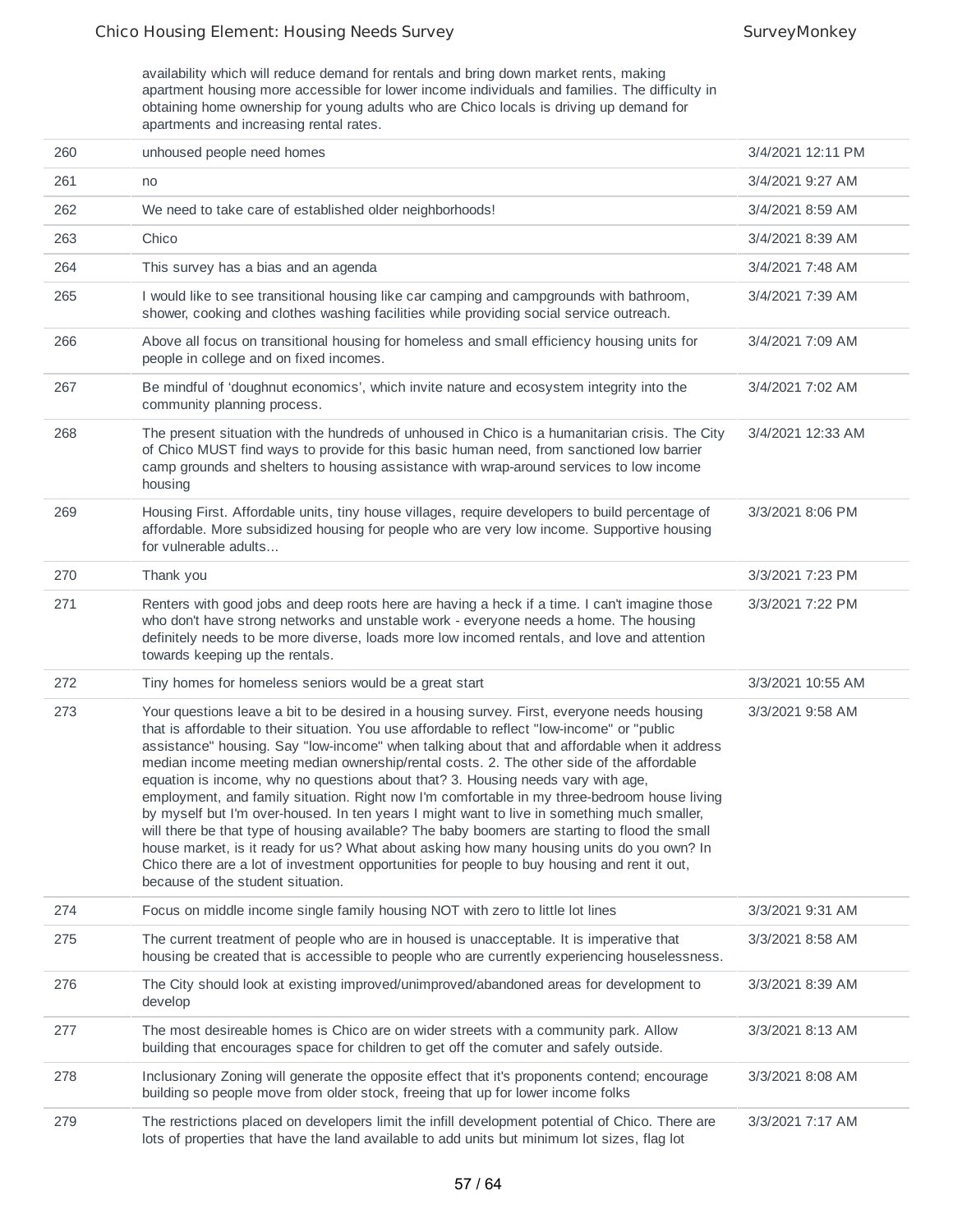| requirements, infrastructure requirements, and the cost and uncertainty in receiving approval |
|-----------------------------------------------------------------------------------------------|
| limits the development potential.                                                             |

| 280 | It would be nice if the City would look into options for helping our unhoused/homeless<br>community find some sort of shelter BEFORE they evict them. You can evict when there are<br>shelters not accepting new individuals. What's happening now is disgusting and inhumane. If it<br>weren't for COVID and compromised health, I'd be down protesting as well. Invest in your<br>community members and in return they'll want to invest in their communities.                                                                                                                                                        | 3/2/2021 9:57 PM  |
|-----|-------------------------------------------------------------------------------------------------------------------------------------------------------------------------------------------------------------------------------------------------------------------------------------------------------------------------------------------------------------------------------------------------------------------------------------------------------------------------------------------------------------------------------------------------------------------------------------------------------------------------|-------------------|
| 281 | More housing needs to be available for people with pets!                                                                                                                                                                                                                                                                                                                                                                                                                                                                                                                                                                | 3/2/2021 9:54 PM  |
| 282 | We need emergency housing now. Please stop the illegal evictions of our unhoused neighbors.<br>They don't have anywhere else to go!!                                                                                                                                                                                                                                                                                                                                                                                                                                                                                    | 3/2/2021 8:41 PM  |
| 283 | Bring back the first time home buyer down payment assistance program.                                                                                                                                                                                                                                                                                                                                                                                                                                                                                                                                                   | 3/2/2021 8:31 PM  |
| 284 | Please stop treating the unhoused so poorly.                                                                                                                                                                                                                                                                                                                                                                                                                                                                                                                                                                            | 3/2/2021 7:52 PM  |
| 285 | Do not allow discrimination against people with pets - e.g. a security deposit should apply to<br>any damage; a separate pet deposit and/or pet rent should be illegal                                                                                                                                                                                                                                                                                                                                                                                                                                                  | 3/2/2021 6:55 PM  |
| 286 | Too many people living in Chico.                                                                                                                                                                                                                                                                                                                                                                                                                                                                                                                                                                                        | 3/2/2021 6:53 PM  |
| 287 | No                                                                                                                                                                                                                                                                                                                                                                                                                                                                                                                                                                                                                      | 3/2/2021 6:36 PM  |
| 288 |                                                                                                                                                                                                                                                                                                                                                                                                                                                                                                                                                                                                                         | 3/2/2021 6:13 PM  |
| 289 | No                                                                                                                                                                                                                                                                                                                                                                                                                                                                                                                                                                                                                      | 3/2/2021 5:03 PM  |
| 290 | No                                                                                                                                                                                                                                                                                                                                                                                                                                                                                                                                                                                                                      | 3/2/2021 4:01 PM  |
| 291 | Landlords should ask 3 times the income for a rental. There should be programs available for<br>1st time homebuyers in Chico!                                                                                                                                                                                                                                                                                                                                                                                                                                                                                           | 3/2/2021 3:46 PM  |
| 292 | There needs to be a decrease in the amount of non-owner occupied homes. There are to many<br>people who one more than the house they live in, decreasing the amount homes available for<br>others, new homes cost to much. Have programs that can fix houses that are run down, and<br>sell them. Require CSU to provide more campus housing, for example all freshman need to<br>live on campus.                                                                                                                                                                                                                       | 3/2/2021 3:24 PM  |
| 293 | Rent control and inclusionary zoning will not help housing in Chico                                                                                                                                                                                                                                                                                                                                                                                                                                                                                                                                                     | 3/2/2021 2:15 PM  |
| 294 | Confusing why the city cannot set up a parcel where folks can camp. That can't be so difficult.                                                                                                                                                                                                                                                                                                                                                                                                                                                                                                                         | 3/2/2021 12:13 PM |
| 295 | ä,                                                                                                                                                                                                                                                                                                                                                                                                                                                                                                                                                                                                                      | 3/2/2021 9:53 AM  |
| 296 | N <sub>0</sub>                                                                                                                                                                                                                                                                                                                                                                                                                                                                                                                                                                                                          | 3/2/2021 8:53 AM  |
| 297 | We need to encourage and promote increasing the land available for development. i believe<br>one of the only solutions to pursuing market rate affordability is to increase the supply of<br>development property to a point where is actual competition. For the last 10-12 years there has<br>not been enough available land to generate competition among builders or raw land owners, so<br>they have been able to charge whatever the market bears. Unfortunately, there is a fairly<br>strong cohort of those who demand both no-growth and affordability, which are incompatible<br>without significant subsidy. | 3/2/2021 8:04 AM  |
| 298 | No                                                                                                                                                                                                                                                                                                                                                                                                                                                                                                                                                                                                                      | 3/2/2021 7:08 AM  |
| 299 | It would be great to be able to promote and facilitate more SROs, ADUs, RV and mobile home<br>parks, and other very low income housing options.                                                                                                                                                                                                                                                                                                                                                                                                                                                                         | 3/1/2021 8:59 PM  |
| 300 | I think it is important to have a wide range of housing types that cover all price ranges.                                                                                                                                                                                                                                                                                                                                                                                                                                                                                                                              | 3/1/2021 7:04 PM  |
| 301 | no                                                                                                                                                                                                                                                                                                                                                                                                                                                                                                                                                                                                                      | 3/1/2021 6:40 PM  |
| 302 | We just need more housing! Single family homes                                                                                                                                                                                                                                                                                                                                                                                                                                                                                                                                                                          | 3/1/2021 6:30 PM  |
| 303 | I think a city sponsored housing development that offered well-designed 600 to 750 ft <sup>2</sup> homes<br>that are only available to owner occupant buyers. These would be units that could be only<br>sublet for short-term situations and not turned into rental units                                                                                                                                                                                                                                                                                                                                              | 3/1/2021 6:09 PM  |
| 304 | We need more new construction for single family homes                                                                                                                                                                                                                                                                                                                                                                                                                                                                                                                                                                   | 3/1/2021 5:52 PM  |
|     |                                                                                                                                                                                                                                                                                                                                                                                                                                                                                                                                                                                                                         |                   |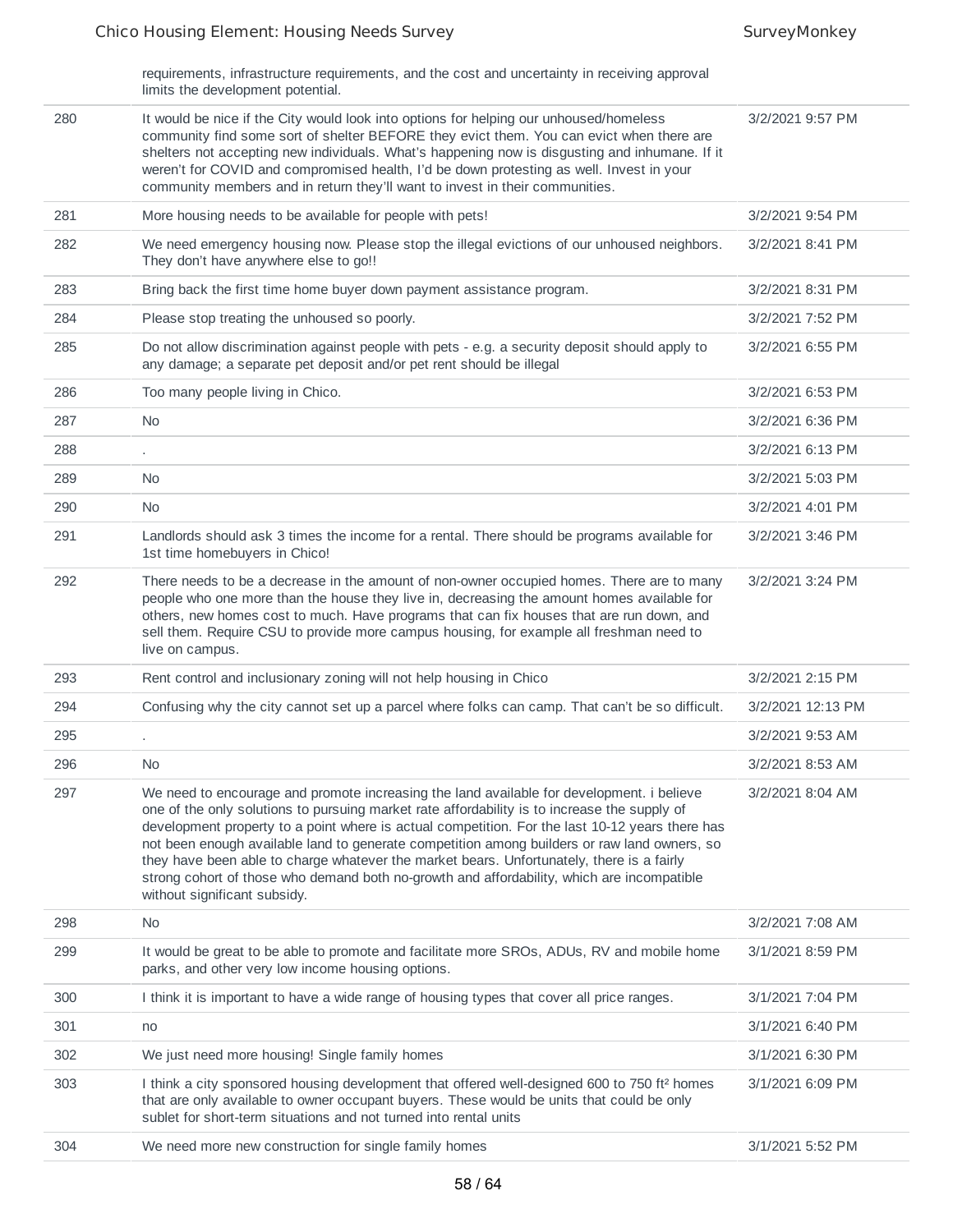| 305 | Increased no cost or low cost temporary housing                                                                                                                                                                                                                                                                                                                                                                                                                                                                                                                                                                                                                                                                                                                                                                                                                                                                                                                                                                                                                                                                                            | 3/1/2021 4:44 PM  |
|-----|--------------------------------------------------------------------------------------------------------------------------------------------------------------------------------------------------------------------------------------------------------------------------------------------------------------------------------------------------------------------------------------------------------------------------------------------------------------------------------------------------------------------------------------------------------------------------------------------------------------------------------------------------------------------------------------------------------------------------------------------------------------------------------------------------------------------------------------------------------------------------------------------------------------------------------------------------------------------------------------------------------------------------------------------------------------------------------------------------------------------------------------------|-------------------|
| 306 | N <sub>0</sub>                                                                                                                                                                                                                                                                                                                                                                                                                                                                                                                                                                                                                                                                                                                                                                                                                                                                                                                                                                                                                                                                                                                             | 3/1/2021 3:37 PM  |
| 307 | Need to address housing needs to mitigate for climate change; fire safe zoning; prioritize<br>sustainable building; revise zoning and construction codes to allow alternate materials,<br>increase density                                                                                                                                                                                                                                                                                                                                                                                                                                                                                                                                                                                                                                                                                                                                                                                                                                                                                                                                 | 3/1/2021 2:12 PM  |
| 308 | Rent control is not helping to keep rents down, as it is encouraging landlords to get out of the<br>renal business and reducing the amount of rentals available.                                                                                                                                                                                                                                                                                                                                                                                                                                                                                                                                                                                                                                                                                                                                                                                                                                                                                                                                                                           | 3/1/2021 1:39 PM  |
| 309 | <b>No</b>                                                                                                                                                                                                                                                                                                                                                                                                                                                                                                                                                                                                                                                                                                                                                                                                                                                                                                                                                                                                                                                                                                                                  | 3/1/2021 1:34 PM  |
| 310 | We need to incentivize more market rate housing, both for sale and for rent. This should<br>include allowing smaller lot sizes, waiving parking requirements, and allowing higher vertical<br>structures, especially near major transit corridors                                                                                                                                                                                                                                                                                                                                                                                                                                                                                                                                                                                                                                                                                                                                                                                                                                                                                          | 3/1/2021 1:21 PM  |
| 311 | Yes, Id like to see the community shelter brought into the housing element including<br>transistional housing. Chico should be operationf from a understanding on the amount of<br>shelter beds needed to the population, Transistional housing should be a element of the<br>sheleter efforts Willy Nilly solves nothing and puts the city in a posistion of no stategy, no<br>plan and no one with any idea what to do,                                                                                                                                                                                                                                                                                                                                                                                                                                                                                                                                                                                                                                                                                                                  | 3/1/2021 1:05 PM  |
| 312 | I don't understand why this survey lists rent assistance as an option to help low income<br>families with housing. Why should the city use tax money to pay landlords to provide a basic<br>human need? Why should taxes be used as profit for a guy that owns 12 rental units. What do<br>they do to strengthen our city and make our lives better? Focus on helping people instead. Add<br>rent control to the list of options so that affordable housing remains affordable and people can<br>invest in themselves instead of scraping to make rent. Rent control will keep people more<br>securely housed. Will increase the disposable income of tens of thousands of people. Which in<br>turn, will help Chico grow. The incentives should not be solely for real estate/developer<br>companies. There needs to be incentives for people to live here, to build homes here, to<br>prosper here. Start from the bottom up. Rent control is the easiest step we can take to allow<br>low income families a chance to rest and make long term plans without the threat of<br>homelessness continuously looming at the end of the month. | 3/1/2021 12:55 PM |
| 313 | Chico We need to provide housing for people who presently live in Chico especially the<br>homeless. vs. "outsiders" looking for cheaper housing                                                                                                                                                                                                                                                                                                                                                                                                                                                                                                                                                                                                                                                                                                                                                                                                                                                                                                                                                                                            | 3/1/2021 12:45 PM |
| 314 | I participated in the first public session. I was stuck in a group with right wing fascists who's<br>goals are to oppress poor people. I wish there would have been an opportunity to change<br>groups. It's difficult participation with people who want Chico to be Walnut Creek and do not<br>appreciate diversity of social economic and racial groups                                                                                                                                                                                                                                                                                                                                                                                                                                                                                                                                                                                                                                                                                                                                                                                 | 3/1/2021 12:39 PM |
| 315 | become knowledgeable about the obstacles that interfere with an adequate supply of housing<br>types and use the Housing Element Update to inform Chico's residents what these obstacles<br>are                                                                                                                                                                                                                                                                                                                                                                                                                                                                                                                                                                                                                                                                                                                                                                                                                                                                                                                                             | 3/1/2021 12:33 PM |
| 316 | no                                                                                                                                                                                                                                                                                                                                                                                                                                                                                                                                                                                                                                                                                                                                                                                                                                                                                                                                                                                                                                                                                                                                         | 3/1/2021 12:27 PM |
| 317 | Affordable Housing! Transitional Housing!                                                                                                                                                                                                                                                                                                                                                                                                                                                                                                                                                                                                                                                                                                                                                                                                                                                                                                                                                                                                                                                                                                  | 3/1/2021 12:25 PM |
| 318 | Housing developments that are built cheaply yet take up a large land area seem to be the<br>going trend yet seem totally inefficient. Cheap housing should maximize land usage (low, med<br>and upper rent apartments).                                                                                                                                                                                                                                                                                                                                                                                                                                                                                                                                                                                                                                                                                                                                                                                                                                                                                                                    | 3/1/2021 12:25 PM |
| 319 | Need more Housing off all kinds. Reduce Frivalous lawsuits that drive up cost and quantity of<br>housing                                                                                                                                                                                                                                                                                                                                                                                                                                                                                                                                                                                                                                                                                                                                                                                                                                                                                                                                                                                                                                   | 3/1/2021 11:51 AM |
| 320 | I understand that City Of Chico has developed a housing crisis since the campfire but housing<br>was unaffordable prior to that as well I've worked for the City Of Chico for 17 years and have<br>never been able to afford a home in this town I'm a single father and I work basically two jobs<br>and still can barely afford my rent in a not so desirable neighborhood where I can't even let my<br>daughter go outside to play because of the transients and the bad elements it would be nice to<br>be able to stay hereBut I'm probably going to have to move to another town pretty soon                                                                                                                                                                                                                                                                                                                                                                                                                                                                                                                                         | 3/1/2021 11:31 AM |
| 321 | I can't be comfortable when I see homeless people every time I go to town with no where tut o<br>be. We need more shelters, a campground, and safe parking for folks living in vehicles.                                                                                                                                                                                                                                                                                                                                                                                                                                                                                                                                                                                                                                                                                                                                                                                                                                                                                                                                                   | 2/28/2021 5:28 PM |
| 322 | I am excited to see an effort toward better housing for all in Chico. I appreciate the opportunity                                                                                                                                                                                                                                                                                                                                                                                                                                                                                                                                                                                                                                                                                                                                                                                                                                                                                                                                                                                                                                         | 2/27/2021 9:00 AM |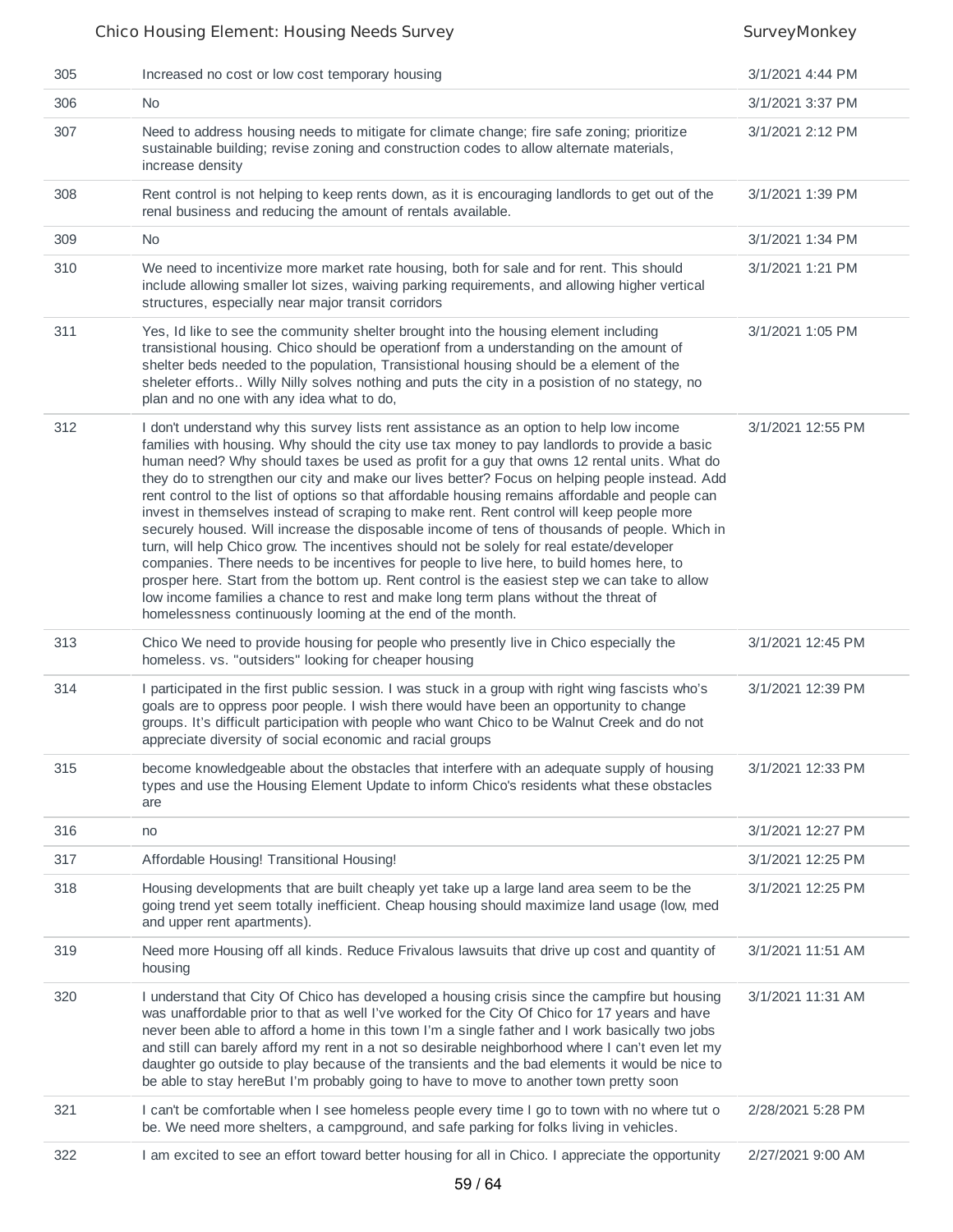for my voice and many more to be heard through this survey. I encourage you to make decisions that create equal opportunities that I turn make Chico beautiful. Beautifully diverse.

| 323 | House the unsheltered!!!!!! Make the cops stop abusing them!                                                                                                                                                                                                                                                                                                                                                                                                                                                                                                                                                                                                                                                                                                                                                                                                                                                                                                                                                                                                                                                                                                                                                                                       | 2/26/2021 10:50 PM |
|-----|----------------------------------------------------------------------------------------------------------------------------------------------------------------------------------------------------------------------------------------------------------------------------------------------------------------------------------------------------------------------------------------------------------------------------------------------------------------------------------------------------------------------------------------------------------------------------------------------------------------------------------------------------------------------------------------------------------------------------------------------------------------------------------------------------------------------------------------------------------------------------------------------------------------------------------------------------------------------------------------------------------------------------------------------------------------------------------------------------------------------------------------------------------------------------------------------------------------------------------------------------|--------------------|
| 324 | Would love to have opportunities to connect developers with those seeking to build a<br>"community" housing project                                                                                                                                                                                                                                                                                                                                                                                                                                                                                                                                                                                                                                                                                                                                                                                                                                                                                                                                                                                                                                                                                                                                | 2/26/2021 2:10 PM  |
| 325 | The City of Chico seems to adhere, ultimately, to the stance "We're not in the business of<br>housing", but government exists to provide services to its citizens. The City of Chico needs<br>to STEP IN and stop being afraid. Other cities and towns are taking actiontowns that didn't<br>suffer through the side effects of the Camp Fire, Bear Fire and the like. I think the things that<br>are the most heartbreaking to me as a long-time (1983) resident of Chico, are 1) the evictions<br>that are currently taking place- they feel utterly inhumane. I don't want people to (have to) live<br>in the park, but if there is no options for them what are they supposed to do??! I cannot<br>imagine being in that lowly situation, and then being "kicked out" from each new place. It's just<br>mean. And 2) I cannot conceive of the fact that we (the city of Chico) have long ago declared a<br>shelter crisis, and had TWO neighboring communities literally burn to the ground, and have<br>done exactly zero to mitigate the situation. I have a difficult time wrapping my head around this<br>utter failure. It makes me feel like the Chico I have known and loved for the past (almost) 40<br>years is becoming a real jerk. | 2/26/2021 12:22 PM |
| 326 | Finding affordable housing for low income residents is almost impossible. Especially with no<br>rental history, do not have 3x the rent as income or have a criminal record or eviction on their<br>record.                                                                                                                                                                                                                                                                                                                                                                                                                                                                                                                                                                                                                                                                                                                                                                                                                                                                                                                                                                                                                                        | 2/26/2021 11:33 AM |
| 327 | Create more affordable housing for low to moderate income families with access to fair<br>mortgage prices/rates.                                                                                                                                                                                                                                                                                                                                                                                                                                                                                                                                                                                                                                                                                                                                                                                                                                                                                                                                                                                                                                                                                                                                   | 2/26/2021 8:47 AM  |
| 328 | rental rates put housing out of the reach for many fixed income people and given the average<br>salaries of people living here it rent represents a dispropotionately high percentage of income                                                                                                                                                                                                                                                                                                                                                                                                                                                                                                                                                                                                                                                                                                                                                                                                                                                                                                                                                                                                                                                    | 2/26/2021 7:57 AM  |
| 329 | The part about inclusionary housing would be fantastic for our community                                                                                                                                                                                                                                                                                                                                                                                                                                                                                                                                                                                                                                                                                                                                                                                                                                                                                                                                                                                                                                                                                                                                                                           | 2/25/2021 10:40 PM |
| 330 | Housing for very low income families should be top priority.                                                                                                                                                                                                                                                                                                                                                                                                                                                                                                                                                                                                                                                                                                                                                                                                                                                                                                                                                                                                                                                                                                                                                                                       | 2/25/2021 8:37 PM  |
| 331 | I would like to know why some restaurants still remain open to the public.                                                                                                                                                                                                                                                                                                                                                                                                                                                                                                                                                                                                                                                                                                                                                                                                                                                                                                                                                                                                                                                                                                                                                                         | 2/25/2021 8:27 PM  |
| 332 | Focus on housing needs should be for entire population, not just a small sector of the<br>population.                                                                                                                                                                                                                                                                                                                                                                                                                                                                                                                                                                                                                                                                                                                                                                                                                                                                                                                                                                                                                                                                                                                                              | 2/25/2021 7:22 PM  |
| 333 | There needs to be action. The discussion has been too long                                                                                                                                                                                                                                                                                                                                                                                                                                                                                                                                                                                                                                                                                                                                                                                                                                                                                                                                                                                                                                                                                                                                                                                         | 2/25/2021 6:48 PM  |
| 334 | Be more kind to homeless people!!!!                                                                                                                                                                                                                                                                                                                                                                                                                                                                                                                                                                                                                                                                                                                                                                                                                                                                                                                                                                                                                                                                                                                                                                                                                | 2/25/2021 4:34 PM  |
| 335 | The housing situation in Chico is out of control and we will be leaving because of it.                                                                                                                                                                                                                                                                                                                                                                                                                                                                                                                                                                                                                                                                                                                                                                                                                                                                                                                                                                                                                                                                                                                                                             | 2/25/2021 4:03 PM  |
| 336 | <b>No</b>                                                                                                                                                                                                                                                                                                                                                                                                                                                                                                                                                                                                                                                                                                                                                                                                                                                                                                                                                                                                                                                                                                                                                                                                                                          | 2/25/2021 1:54 PM  |
| 337 | Please help house the homeless.                                                                                                                                                                                                                                                                                                                                                                                                                                                                                                                                                                                                                                                                                                                                                                                                                                                                                                                                                                                                                                                                                                                                                                                                                    | 2/25/2021 1:53 PM  |
| 338 | I would like to see people provided an opportunity for affordable housing. I would prefer that<br>people not be given housing when folks choose to be homeless and are transferred to the<br>Chico area from other locations in Ca and from out of state.                                                                                                                                                                                                                                                                                                                                                                                                                                                                                                                                                                                                                                                                                                                                                                                                                                                                                                                                                                                          | 2/25/2021 1:50 PM  |
| 339 | Need to develop housing options for the homeless                                                                                                                                                                                                                                                                                                                                                                                                                                                                                                                                                                                                                                                                                                                                                                                                                                                                                                                                                                                                                                                                                                                                                                                                   | 2/25/2021 1:47 PM  |
| 340 | Please dont lose sight of the need to revitalize existing neighborhoods. this is as important as<br>the push to build new housing. The layout and design of neighborhoods should be as important<br>as the actual construction of new buildings. the idea of "Complete streets" with attractive<br>landscapes and trees, bicycle lanes and safe sidewalks also contributes to the livability of the<br>town.                                                                                                                                                                                                                                                                                                                                                                                                                                                                                                                                                                                                                                                                                                                                                                                                                                       | 2/25/2021 1:47 PM  |
| 341 | Very disappointed to see all of the focus on affordable housing instead of development of city<br>as a whole                                                                                                                                                                                                                                                                                                                                                                                                                                                                                                                                                                                                                                                                                                                                                                                                                                                                                                                                                                                                                                                                                                                                       | 2/25/2021 1:28 PM  |
| 342 | we need more options. more affordable-low income housing                                                                                                                                                                                                                                                                                                                                                                                                                                                                                                                                                                                                                                                                                                                                                                                                                                                                                                                                                                                                                                                                                                                                                                                           | 2/25/2021 1:26 PM  |
| 343 | Thank you for the opportunity.                                                                                                                                                                                                                                                                                                                                                                                                                                                                                                                                                                                                                                                                                                                                                                                                                                                                                                                                                                                                                                                                                                                                                                                                                     | 2/25/2021 1:01 PM  |
| 344 | The City needs to work to find housing solutions and stop punishing people who are homeless.                                                                                                                                                                                                                                                                                                                                                                                                                                                                                                                                                                                                                                                                                                                                                                                                                                                                                                                                                                                                                                                                                                                                                       | 2/25/2021 12:48 PM |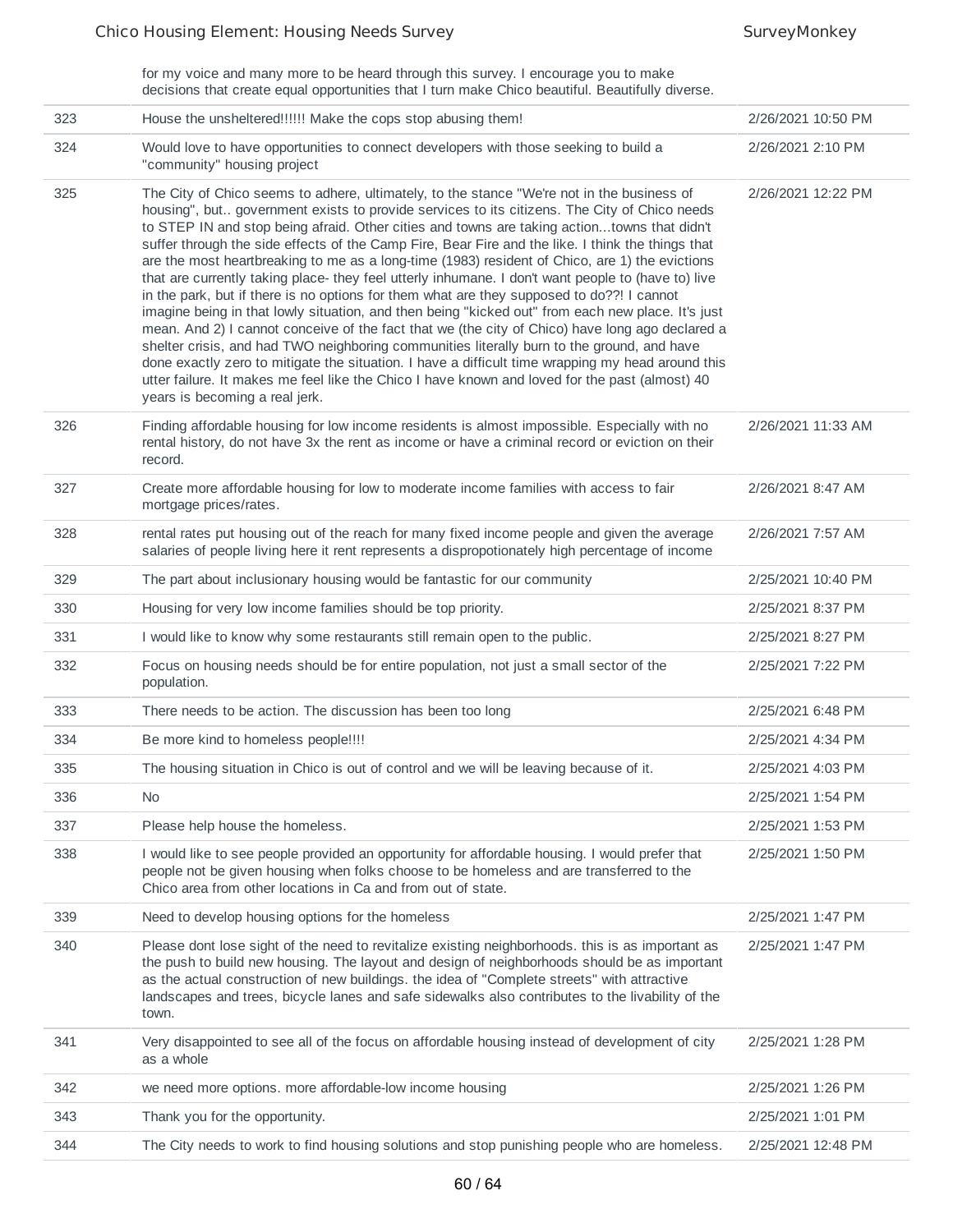| 345 | Housing of all types need developing.                                                                                                                                                                                                                                                                                                                                                                                                                                                                                                                                                                                                                                                                                                                                        | 2/25/2021 12:48 PM |
|-----|------------------------------------------------------------------------------------------------------------------------------------------------------------------------------------------------------------------------------------------------------------------------------------------------------------------------------------------------------------------------------------------------------------------------------------------------------------------------------------------------------------------------------------------------------------------------------------------------------------------------------------------------------------------------------------------------------------------------------------------------------------------------------|--------------------|
| 346 | Low income housing to support homeless sustainable housing                                                                                                                                                                                                                                                                                                                                                                                                                                                                                                                                                                                                                                                                                                                   | 2/25/2021 12:40 PM |
| 347 | No.                                                                                                                                                                                                                                                                                                                                                                                                                                                                                                                                                                                                                                                                                                                                                                          | 2/25/2021 12:36 PM |
| 348 | Hurry up with low cost housing                                                                                                                                                                                                                                                                                                                                                                                                                                                                                                                                                                                                                                                                                                                                               | 2/25/2021 12:31 PM |
| 349 | My neighborhood is an older neighbor hood - It gets treated poorly by City of Chico going and<br>increasing housing density IT RUINS THE EXISTING NEIGHBORHOOD CHACTER. Why<br>don't they increase density in Canyon Oaks and Amber grove                                                                                                                                                                                                                                                                                                                                                                                                                                                                                                                                    | 2/25/2021 12:30 PM |
| 350 | Need low to no income housing.                                                                                                                                                                                                                                                                                                                                                                                                                                                                                                                                                                                                                                                                                                                                               | 2/25/2021 12:28 PM |
| 351 | We all agree there is a housing crisis in Chico, especially for the most vulnerable among us<br>(low income, disabled mentally or physically, unsheltered, etc.) Hence, I would like to see a<br>concengtrated effort to provide "first step" solutions such as increasing access to master<br>lease programs, subsidized housing, and rental assistance programs.                                                                                                                                                                                                                                                                                                                                                                                                           | 2/25/2021 12:21 PM |
| 352 | Need to continue reducing building permit fees for smaller units. We need to advocate for State<br>to bring back Redevelopment Funds (RDA). Try to figure out how to bring collective community<br>together to allow solutions for affordable housing and homelessness to move forward.                                                                                                                                                                                                                                                                                                                                                                                                                                                                                      | 2/25/2021 12:16 PM |
| 353 | Supply & demand for developable land is completely out of balance. Chico is woefully short of<br>available development land for all uses. Infrastructure is lacking eg. sewer, water, storm drain,<br>road access, dry and wet utilities. This has been a long and on going issue in Chico leading to<br>exorbitant land prices cascading into higher house prices, higher apartment rents and<br>commercial rents. This will not change in the near term unless the community can accept<br>growth is a worthy goal to achieve sustainable jobs and affordable housing.                                                                                                                                                                                                     | 2/25/2021 12:13 PM |
| 354 | Why don't cities create housing options for persons with disabilities (ages 18-54) just like they<br>do for seniors (55+). This way I could have an affordable place to live and be around people<br>with similar disabilities that I can relate with. I have lived in situations where persons' who are<br>neuro-typical have either taken advantage of those with disabilities or find reasons to complain<br>about persons like myself living next door to them (ie, calling the police, or making up things<br>about the disabled to try and get them evicted). It would be nice to not have to worry about<br>these things. Especially, we need the police to be trained in understanding what disabilities are<br>in our community and not be afraid or angry with us. | 2/25/2021 12:13 PM |
| 355 | I am angry that the City Council has made it their business to push unhoused people out of<br>public areas with no place to go. I also would like to know whey exemptions were not made to<br>have Safe Space use existing space in Chico.                                                                                                                                                                                                                                                                                                                                                                                                                                                                                                                                   | 2/25/2021 11:54 AM |
| 356 | Don't feed the bears. If you build it, they will come. Promote a drug free environment and<br>homelessness will decrease. Reward hard work and responsibility.                                                                                                                                                                                                                                                                                                                                                                                                                                                                                                                                                                                                               | 2/25/2021 11:30 AM |
| 357 | I work with people on a daily basis who need affordable housing, and who are left in dangerous<br>and harmful situations without it, through no fault of their own. Creating low income and low<br>barrier housing cannot come a moment too soon.                                                                                                                                                                                                                                                                                                                                                                                                                                                                                                                            | 2/25/2021 11:29 AM |
| 358 | the homeless need a place/park to stay without the constant move but also protecting<br>neighborhoods from drug use, garbage, violence, and poor sanitation.                                                                                                                                                                                                                                                                                                                                                                                                                                                                                                                                                                                                                 | 2/25/2021 11:27 AM |
| 359 | Your questions that included seniors with disabilities in the same category as "homeless" will<br>skew the results, as perhaps you intended. housing for homeless is not the same need as<br>seniors with disabilities, at all.                                                                                                                                                                                                                                                                                                                                                                                                                                                                                                                                              | 2/25/2021 11:05 AM |
| 360 | rental housing needs to be affordable to working class income                                                                                                                                                                                                                                                                                                                                                                                                                                                                                                                                                                                                                                                                                                                | 2/25/2021 11:04 AM |
| 361 | We have a huge homeless population that we continue to ignore. We force them out of certain<br>areas in the community and provide them with no option. This is very criminal.                                                                                                                                                                                                                                                                                                                                                                                                                                                                                                                                                                                                | 2/25/2021 10:58 AM |
| 362 | N/A                                                                                                                                                                                                                                                                                                                                                                                                                                                                                                                                                                                                                                                                                                                                                                          | 2/25/2021 10:36 AM |
| 363 | no                                                                                                                                                                                                                                                                                                                                                                                                                                                                                                                                                                                                                                                                                                                                                                           | 2/25/2021 10:36 AM |
| 364 | Poll your lowest paid workers at the city of Chico, like Dept of Public Works crews and you will<br>find at least a third of them cannot afford to live in Chico.                                                                                                                                                                                                                                                                                                                                                                                                                                                                                                                                                                                                            | 2/25/2021 10:20 AM |
| 365 | Need more single family housing options                                                                                                                                                                                                                                                                                                                                                                                                                                                                                                                                                                                                                                                                                                                                      | 2/25/2021 10:07 AM |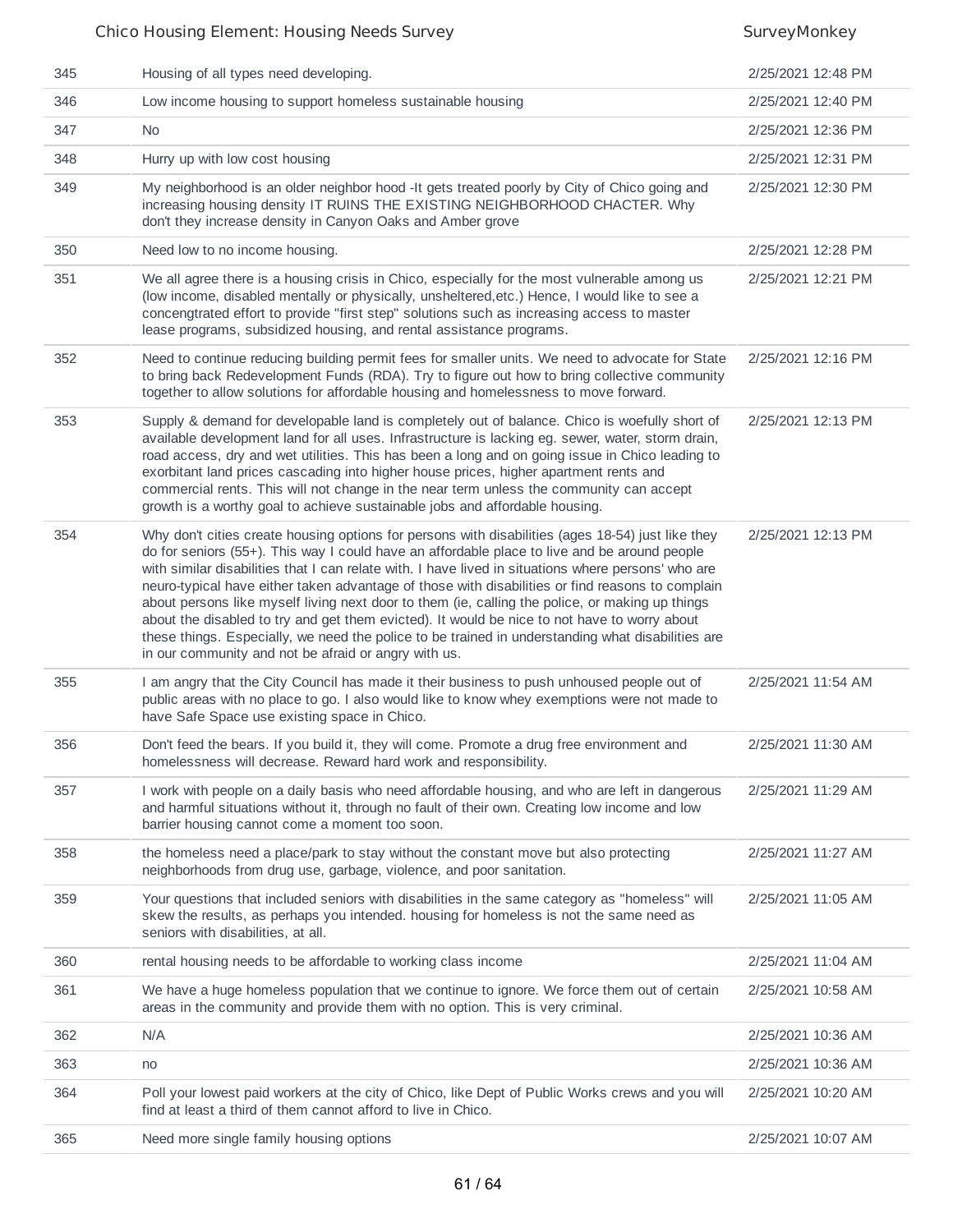| 366 | N <sub>0</sub>                                                                                                                                                                                                                                                                                                                                                                                                                                                                                                                                                                                                                                                                                                                                                                                                                                                                                                                                                                                                                                                                                                                                                                                                                                                                                                                                                                                                                                                                                                                                                       | 2/24/2021 10:04 PM |
|-----|----------------------------------------------------------------------------------------------------------------------------------------------------------------------------------------------------------------------------------------------------------------------------------------------------------------------------------------------------------------------------------------------------------------------------------------------------------------------------------------------------------------------------------------------------------------------------------------------------------------------------------------------------------------------------------------------------------------------------------------------------------------------------------------------------------------------------------------------------------------------------------------------------------------------------------------------------------------------------------------------------------------------------------------------------------------------------------------------------------------------------------------------------------------------------------------------------------------------------------------------------------------------------------------------------------------------------------------------------------------------------------------------------------------------------------------------------------------------------------------------------------------------------------------------------------------------|--------------------|
| 367 | <b>No</b>                                                                                                                                                                                                                                                                                                                                                                                                                                                                                                                                                                                                                                                                                                                                                                                                                                                                                                                                                                                                                                                                                                                                                                                                                                                                                                                                                                                                                                                                                                                                                            | 2/24/2021 7:56 PM  |
| 368 | The report on housing production goals met for lowest and lower income levels (1.5% and<br>1.3%) are abysmal and are what are driving our young and underpriveleged families out of the<br>area. The school disctict has been losing students over the past several years and those<br>students are leaving the county or state altogether, likely due to the prices of affordable<br>housing. Young families cannot afford to live here, and they are the ones who support the<br>foundation of the housing market and local small-business economy. With these folks being<br>priced out of the region, or barely making it to paycheck to paycheck, we will continue to see<br>our local small businesses struggle and our schools loose students to families leaving the<br>area.                                                                                                                                                                                                                                                                                                                                                                                                                                                                                                                                                                                                                                                                                                                                                                                | 2/24/2021 6:50 PM  |
| 369 | Chico needs housing that is more accessible to people with credit problems                                                                                                                                                                                                                                                                                                                                                                                                                                                                                                                                                                                                                                                                                                                                                                                                                                                                                                                                                                                                                                                                                                                                                                                                                                                                                                                                                                                                                                                                                           | 2/24/2021 6:21 PM  |
| 370 | We need options for assistance for the "working poor".                                                                                                                                                                                                                                                                                                                                                                                                                                                                                                                                                                                                                                                                                                                                                                                                                                                                                                                                                                                                                                                                                                                                                                                                                                                                                                                                                                                                                                                                                                               | 2/24/2021 5:16 PM  |
| 371 | If you can help a working man and his disabled wife get there 2 kids a home or housing please<br>call me at [redacted]                                                                                                                                                                                                                                                                                                                                                                                                                                                                                                                                                                                                                                                                                                                                                                                                                                                                                                                                                                                                                                                                                                                                                                                                                                                                                                                                                                                                                                               | 2/24/2021 4:15 PM  |
| 372 | Chico                                                                                                                                                                                                                                                                                                                                                                                                                                                                                                                                                                                                                                                                                                                                                                                                                                                                                                                                                                                                                                                                                                                                                                                                                                                                                                                                                                                                                                                                                                                                                                | 2/24/2021 12:34 PM |
| 373 | no                                                                                                                                                                                                                                                                                                                                                                                                                                                                                                                                                                                                                                                                                                                                                                                                                                                                                                                                                                                                                                                                                                                                                                                                                                                                                                                                                                                                                                                                                                                                                                   | 2/24/2021 10:56 AM |
| 374 | I am interested in home ownership but have no clue about how to go about it and their credit<br>requirements are way to strict as well as any rentals. There needs to be more housing for<br>families with disabled members and not just people with disabilities, but homes for families of<br>disabled people and their kids or parents with disabled kids Also maybe have NED vouchers<br>that target helping house people with disabilities or children who are disabled                                                                                                                                                                                                                                                                                                                                                                                                                                                                                                                                                                                                                                                                                                                                                                                                                                                                                                                                                                                                                                                                                         | 2/24/2021 10:46 AM |
| 375 | Safer areas for low income housing                                                                                                                                                                                                                                                                                                                                                                                                                                                                                                                                                                                                                                                                                                                                                                                                                                                                                                                                                                                                                                                                                                                                                                                                                                                                                                                                                                                                                                                                                                                                   | 2/24/2021 10:25 AM |
| 376 | The lack of low income housing in this town is utterly egregious                                                                                                                                                                                                                                                                                                                                                                                                                                                                                                                                                                                                                                                                                                                                                                                                                                                                                                                                                                                                                                                                                                                                                                                                                                                                                                                                                                                                                                                                                                     | 2/24/2021 10:24 AM |
| 377 | None                                                                                                                                                                                                                                                                                                                                                                                                                                                                                                                                                                                                                                                                                                                                                                                                                                                                                                                                                                                                                                                                                                                                                                                                                                                                                                                                                                                                                                                                                                                                                                 | 2/24/2021 10:23 AM |
| 378 | More temporary shelters for the homeless population where people can have their dogs and<br>partners stay with them.                                                                                                                                                                                                                                                                                                                                                                                                                                                                                                                                                                                                                                                                                                                                                                                                                                                                                                                                                                                                                                                                                                                                                                                                                                                                                                                                                                                                                                                 | 2/24/2021 10:11 AM |
| 379 | i think more people deserve the help and kindness spite there issues and past. i dnt feel its<br>right to think down on someone because of past drug use or poor choices. some folks are<br>trying to make it out here being a full time mother taking care of there child with absolutely no<br>help none whats so ever. i think more peple need helped and kindness                                                                                                                                                                                                                                                                                                                                                                                                                                                                                                                                                                                                                                                                                                                                                                                                                                                                                                                                                                                                                                                                                                                                                                                                | 2/24/2021 9:49 AM  |
| 380 | No.                                                                                                                                                                                                                                                                                                                                                                                                                                                                                                                                                                                                                                                                                                                                                                                                                                                                                                                                                                                                                                                                                                                                                                                                                                                                                                                                                                                                                                                                                                                                                                  | 2/24/2021 9:45 AM  |
| 381 | Please make the tiny village happen and enact socially just solutions to the homeless crisis                                                                                                                                                                                                                                                                                                                                                                                                                                                                                                                                                                                                                                                                                                                                                                                                                                                                                                                                                                                                                                                                                                                                                                                                                                                                                                                                                                                                                                                                         | 2/24/2021 7:21 AM  |
| 382 | Affordable housing is the biggest problem facing out community. For land use it seems best to<br>start with a "build up" approach with multilevel units. We have to start with acknowledging the<br>problems to grow into a better community for all levels of income.                                                                                                                                                                                                                                                                                                                                                                                                                                                                                                                                                                                                                                                                                                                                                                                                                                                                                                                                                                                                                                                                                                                                                                                                                                                                                               | 2/23/2021 1:15 PM  |
| 383 | I think it's a really fundamental issue that land and housing acts as a primary tool of local<br>accumulation of wealth. It incentivizes a shortage and it undermines the real economic base of<br>working class neighborhoods, healthy immigration, and comfortably pursuable education. Land<br>value's are high and it's still apparently not worth it to build high and convenient buildings (or<br>else the Graduate project would have gone somewhere by now). These market incentives we're<br>offered are miserable. Millions and millions of rental assistance spent locally and 40 years on<br>we're left with nothing. Rent and deposit assistance so landlords can pocket it. Even our<br>affordable complexes built with public subsidies are expiring. We should be building<br>permanently affordable housing, and not 'affordable' in that it requires unending subsidies to a<br>private overseer. If not building our own portfolio of self-sustaining economy housing projects,<br>then the city should be leveraging financial support for our local non-profit developers. The fact<br>we don't have a non-profit development industry enabled to succeed makes the inclusionary<br>zoning appear as the only way to get any affordable housing. This is backwards. For one, the<br>vast majority of land for housing in Chico is zoned to the exclusion of all types of housing<br>except detached single-family homes; but also we should be talking about producing market<br>rate units just enough to make affordable developments viable. | 2/22/2021 10:59 PM |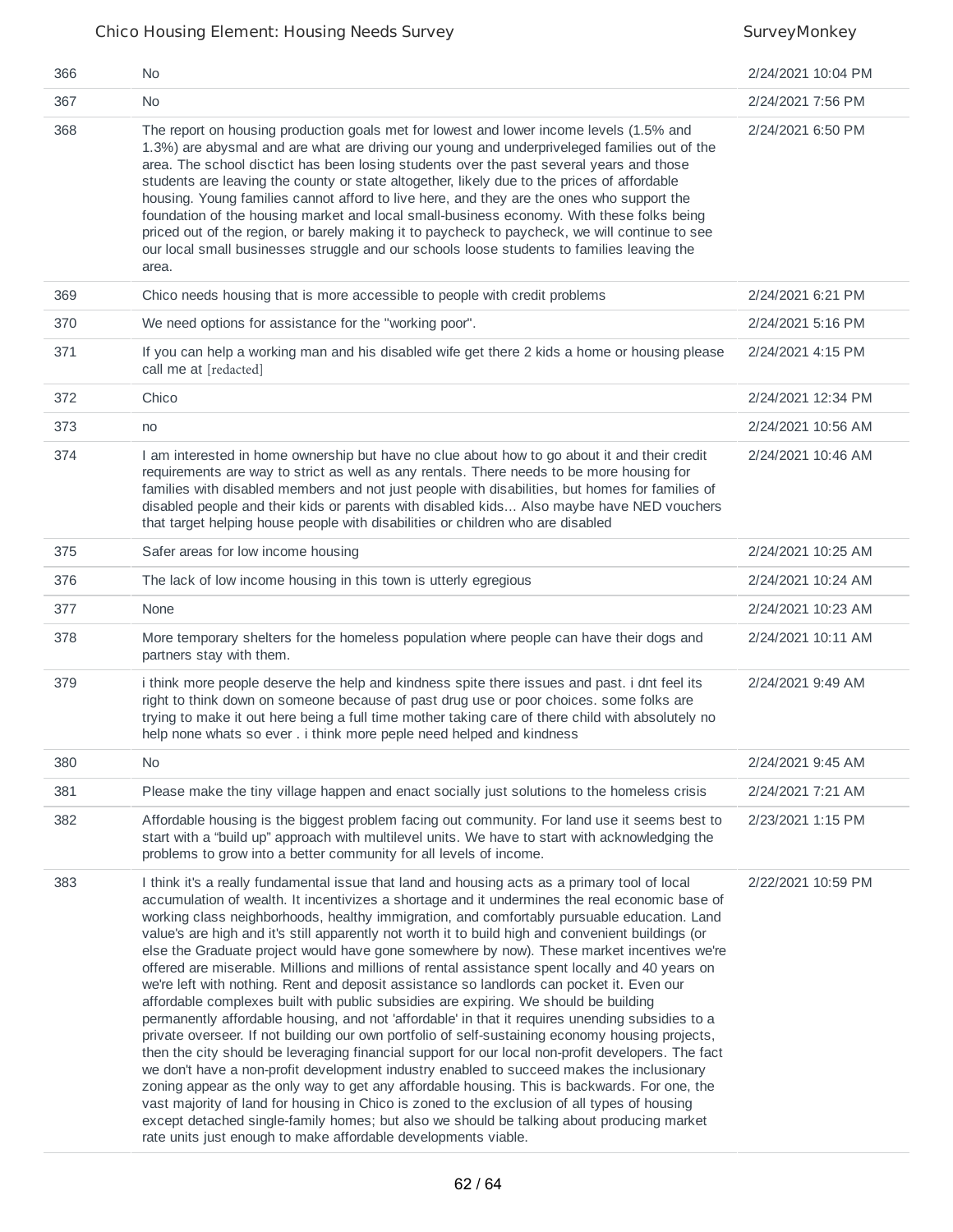### 384 Encourage affordable housing, discourage sprawl, preaprove a two story adu plan 2/22/2021 10:05 PM 385 I think the term "affordable" is thrown around a lot and varies greatly. We need truly affordable housing for people in the lowest income bracket. Having our most vulnerable community members wandering around with nowhere to go is bad for everyone. 2/22/2021 10:02 PM 386 Not sure how great the questions are on this survey. For example, with question 10, about discrimination. I'm white. Haven't experienced that. But I know there's plenty that goes on. Because of a small minority population in Chico, and the way it's worded,that question will underestimate the amount of discrimination occurring in Chico. 2/22/2021 9:59 PM 387 No more spending money allocated to addressing homelessness for anything other than ACTUAL HOUSING. Housing FIRST--there is no point in agencies purporting to have or share resources if there are no places for people to ACTUALLY SLEEP. 2/22/2021 9:30 PM 388 Chico needs a rental registry. It's nearly impossible to enforce the price gouging ban without one. 2/22/2021 8:57 PM 389 We need renter protections and rent control. 2/22/2021 7:18 PM 390 I think homeless seeking shelter should not be separated from their animals. 2/22/2021 11:06 AM 391 No. 2/22/2021 8:35 AM 392 The City council are OWNED by developers who oppose affordable housing. Nothgn will ever change. THey will just make it more and mroe expensive untill we are l lhomless. 2/21/2021 7:45 PM 393 No 2/21/2021 4:55 PM 394 Rents are out of control. \$1000 for a studio or \$1500 for a 2 bedroom apartment is just impossible for the majority of people 2/21/2021 4:50 PM 395 Houses that should for 300-350 are going for 100k more. What is happening? People don't make enough money in this city for what people are asking. 2/21/2021 2:40 PM 396 Need more affordable 4 bedroom 2/21/2021 2:15 PM 397 No 2/21/2021 1:53 PM 398 Rental-focused case management like CHIP gives its participants. 2/21/2021 12:04 PM 399 Not at the moment 2/21/2021 11:12 AM 400 We need to build smaller housing units accessible by good transit (buses running more frequently; light rail; all new large subdivisions should be served by robust transit lines). I know transportation isn't really in the scope of the Housing Element, but the two topics cannot exist separately, especially when parking minimums are one of the largest barriers to creation of dense, affordable, and sustainable housing. Thank you for your work! 2/21/2021 10:30 AM 401 I would love to see the inclusion of health related language into the HE. 2/18/2021 12:34 PM 402 Yes. Chico's growth of building large single home residences and luxury apartments is encouraging a real lack of diversity in Butte County. Chico would be best served to encourage diversity with includes a variety of housing prices. It does not serve us to encourage housing only for those people who are wealthy and white. The tactics encouraged by developers are racist. Building housing that only wealthy white people can afford is not the kind of community I want to live in. 2/17/2021 6:02 PM 403 One thing that hasn't been much of the conversation but needs to be is Climate Change. We need to avoid urban sprawl and the accompanying GHG, we need density within Chico, we need to build up not out, we need electric vehicles (small buses) to help people get around easily, we need to find financing of various kinds to get unhoused and underhoused into housing. Homelessness MUST be a part of the conversation, because homelessness is the result, in many cases, of financial setbacks from recent disasters--fires and Covid. 2/12/2021 11:23 AM 404 A family of 4 making \$100,000 should be able to afford a home in Chico, due to low inventory and competitive market this is not a reality. 2/11/2021 5:02 PM 405 I wish we would look at the "why" of last nights slides on how cost to buy and cost to rent 2/11/2021 10:28 AM

have gone up. Cost to buy went up because individual homeowners could get high prices. I'll be rents went up because of new units on the market. Implication was Housing cost went up